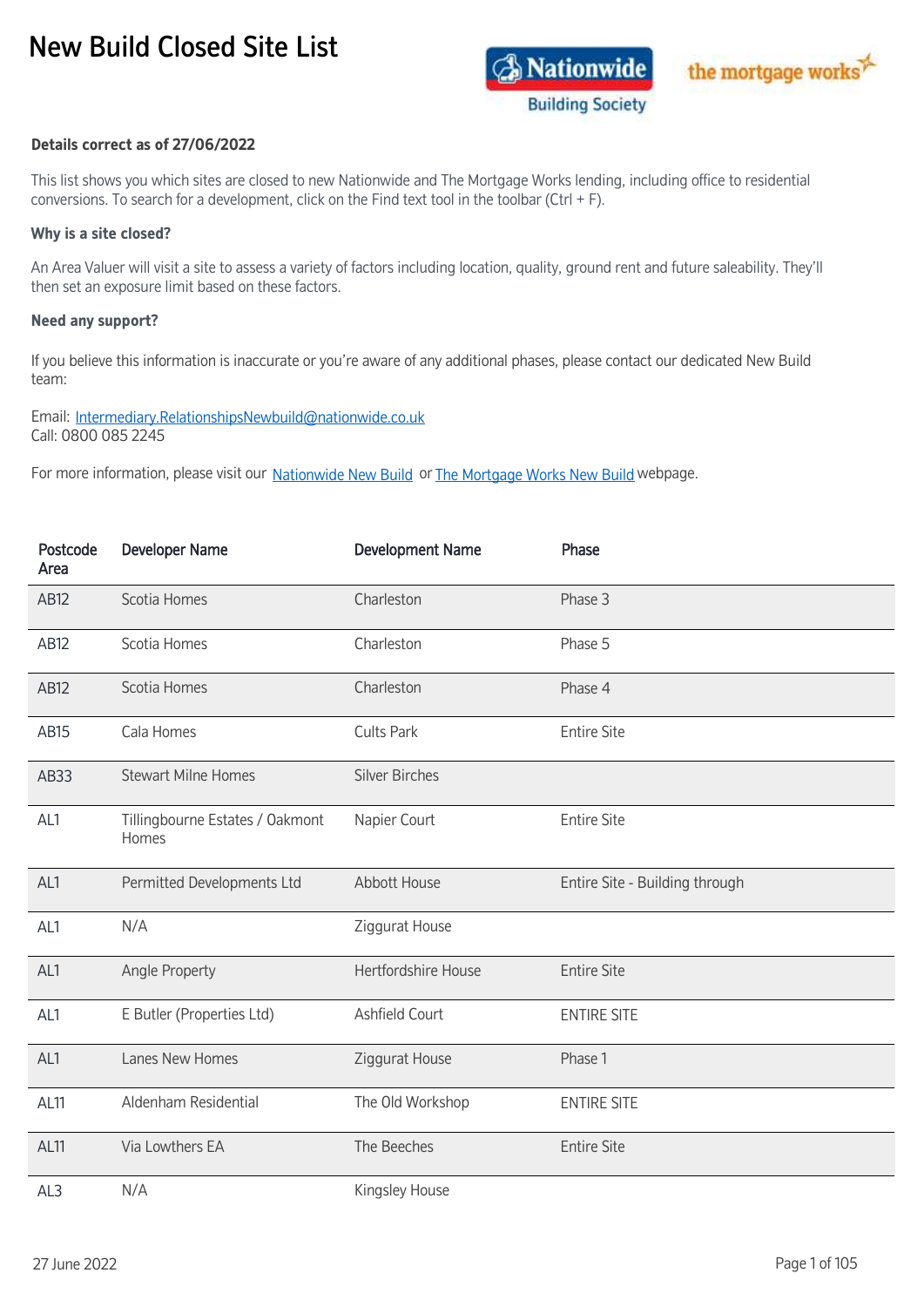| Postcode<br>Area | <b>Developer Name</b>                                      | <b>Development Name</b>                     | Phase                         |
|------------------|------------------------------------------------------------|---------------------------------------------|-------------------------------|
| AL3              | <b>Woodland Court</b>                                      | Soothouse Spring                            | <b>Entire Site</b>            |
| AL36             | TBC                                                        | The Birches                                 | <b>Entire Site</b>            |
| AL7              | Chase New Homes / Metropolitan<br><b>HA</b>                | Times Square/ Liberty House                 | Phase 1                       |
| AL7              | TBC                                                        | Swallow End                                 | <b>Entire Site</b>            |
| AL7              | FN1                                                        | Inspira House                               | <b>Entire Site</b>            |
| AL7              | Chase New Homes                                            | Chrysler House                              | <b>Entire Site</b>            |
| AL7              | <b>J&amp;L Build Ltd</b>                                   | <b>Sterling Court</b>                       |                               |
| AL7              | Aldenham Residential                                       | Principle Point                             | <b>Entire Site</b>            |
| AL <sub>8</sub>  | Grainmarket/Arco Developments<br>Ltd                       | Fountain House                              | <b>ENTIRE SITE</b>            |
| B1               | Seven Capital                                              | Moreton House                               | <b>Entire Site</b>            |
| B <sub>1</sub>   | Top Capital and Court Living                               | The Axium                                   | <b>ENTIRE SITE</b>            |
| B <sub>1</sub>   | Seven Capital                                              | Granville Lofts                             | <b>Entire Site</b>            |
| B <sub>1</sub>   | Prosperity Wealth                                          | One BHM                                     | <b>Entire Site</b>            |
| B <sub>1</sub>   | Seven Capital                                              | Saint Georges Urban Village                 | Dayus House                   |
| B <sub>1</sub>   | Seven Capital                                              | Tenby House, Saint Georges<br>Urban Village | <b>Entire Site</b>            |
| B1               | Seven Capital                                              | The Kettleworks                             | Entire site - Ongoing release |
| B <sub>1</sub>   | Seven Capital                                              | Saint Georges Urban Village                 | Tenby House                   |
| B1               | Seven Capital                                              | The Quadrant 150 Sandpits<br>Birmingham     | <b>Entire Site</b>            |
| B <sub>1</sub>   | Prosperity Fund/ Group & Badger<br><b>Building Limited</b> | B1 / Carver Street                          |                               |
| B <sub>1</sub>   | Elevate property group                                     | <b>Heaton House</b>                         | <b>Entire Site</b>            |
| B <sub>1</sub>   | The Cube                                                   | The Cube                                    | <b>Entire Site</b>            |
| B1               | Seven Capital                                              | The Quadrant/150 Sand Pits                  | Phase 1                       |
| B <sub>1</sub>   | Kendrick Homes Limited                                     | The Million Pen Building                    | <b>Entire Site</b>            |
| <b>B12</b>       | TBC                                                        | East and Green                              | <b>Entire Site</b>            |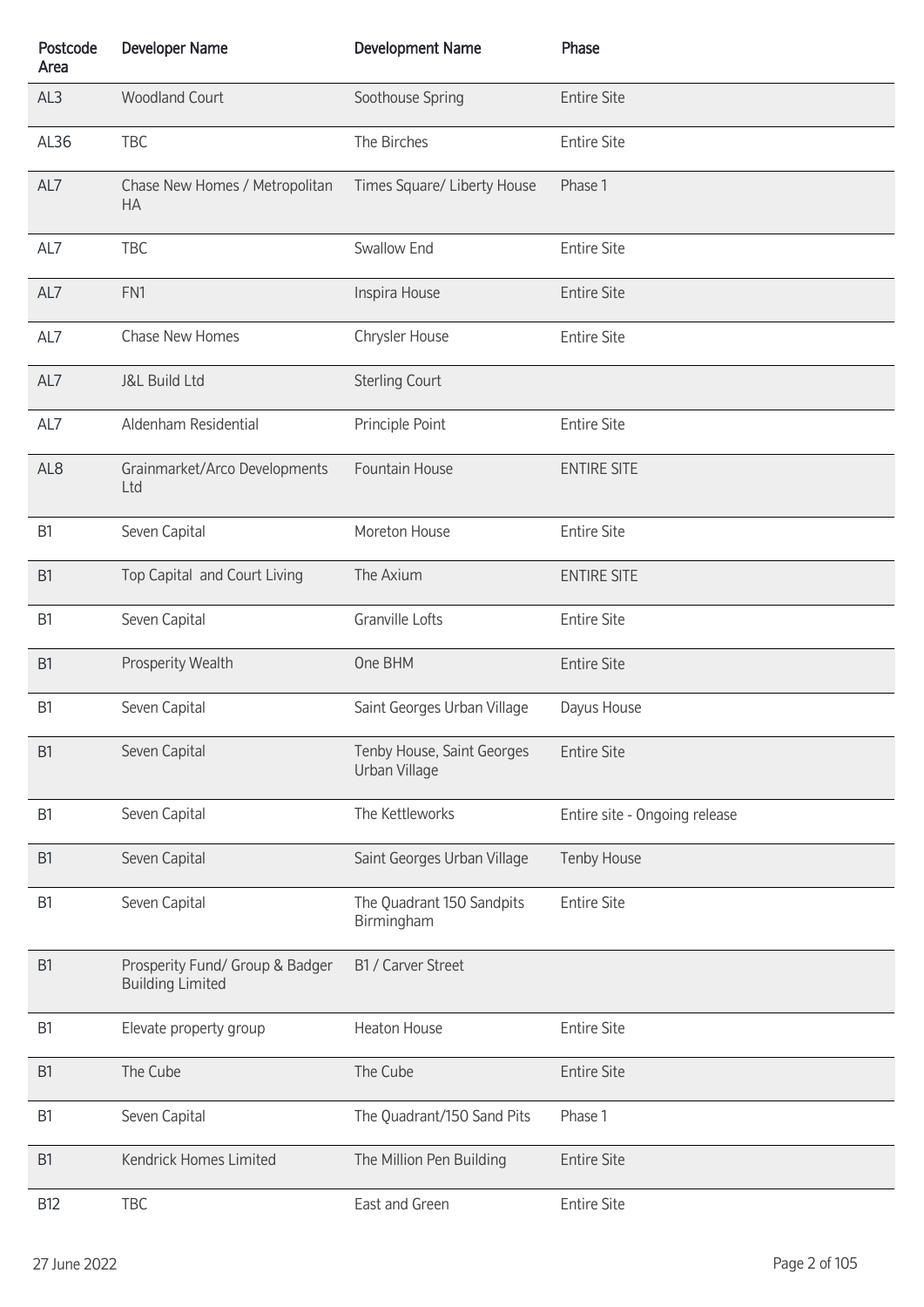| Postcode<br>Area | <b>Developer Name</b>            | <b>Development Name</b>                    | Phase              |
|------------------|----------------------------------|--------------------------------------------|--------------------|
| <b>B12</b>       | GJL Property Development.        | The Forge (as marketed) now<br>Park Works  | Phase 01           |
| <b>B12</b>       | High Street Group                | Westminster Works                          | Phase 1            |
| <b>B12</b>       | Seven Capital                    | Fabrick Square                             | <b>Entire Site</b> |
| <b>B12</b>       | <b>Prosperity Developments</b>   | Moseley House                              | <b>Entire Site</b> |
| <b>B13</b>       | <b>Birmingham Property Group</b> | Moseley Central, 120-126<br>Alcester Road  | Block A & B        |
| <b>B13</b>       | <b>Centrick Property</b>         | St Marys Moseley                           | Phase 1            |
| <b>B14</b>       | Regency Residential              | 15 The High Street                         | <b>Entire Site</b> |
| <b>B15</b>       | Regal Property Group             | The Bank                                   | The Bank 1         |
| <b>B15</b>       | Seven Capital                    | <b>Broadway Residencies</b>                | <b>Entire Site</b> |
| <b>B15</b>       | Seven Capital                    | Saint Martins Place                        | <b>Entire Site</b> |
| <b>B16</b>       | Regal Property Group             | The Bank Tower 2                           | <b>Entire Site</b> |
| <b>B16</b>       | NOT NEW BUILD                    | Mountbatten House                          | S                  |
| <b>B16</b>       | Seven Capital                    | One Hagley Road                            |                    |
| <b>B16</b>       | walker Homes                     | No 1 Hagley Road                           |                    |
| <b>B16</b>       | NOT NEW BUILD                    | Mountbatten House                          | <b>ENTIRE SITE</b> |
| <b>B17</b>       | Seven Capital                    | Copper Box                                 | <b>Entire Site</b> |
| <b>B17</b>       | David Wilson Homes               | Lordswood Gardens                          |                    |
| <b>B20</b>       | Aronex Developments              | Grand Square Studios,<br>Livingstone House |                    |
| <b>B23</b>       | Linden Homes                     | Abbey fields, The Sycamores,<br>The Pines  |                    |
| <b>B23</b>       | Canary Homes Ltd                 | Copeley Gardens                            | <b>Entire Site</b> |
| <b>B24</b>       | Seven Capital                    | Nexus Point                                | Phase 1            |
| <b>B24</b>       | <b>Hallway Properties</b>        | 2A Harrison Road                           |                    |
| <b>B25</b>       | Urban Village Group              | Equipoint                                  | Phase 01           |
| <b>B26</b>       | Persimmon Homes                  | Silvermere Park                            |                    |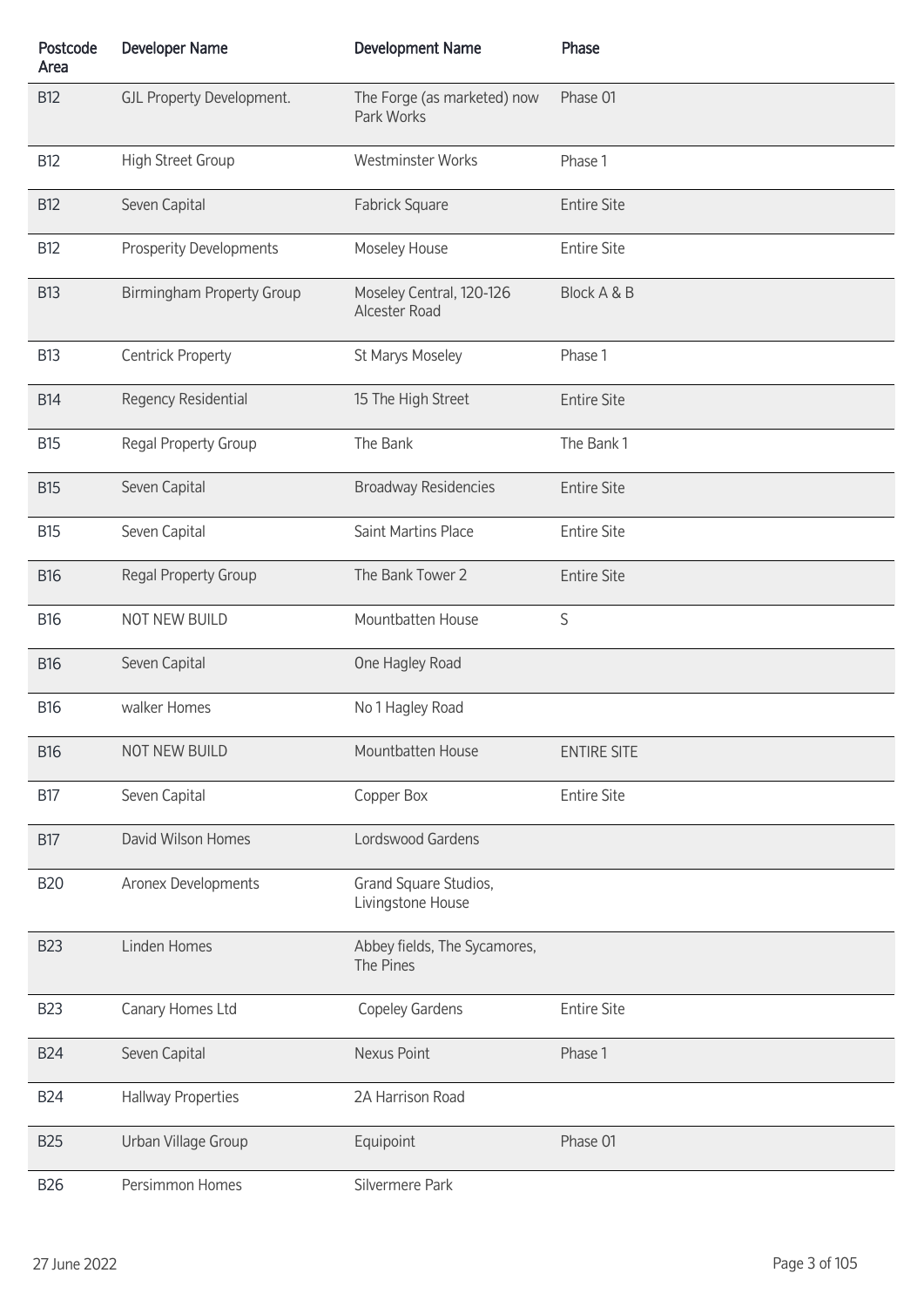| Postcode<br>Area | <b>Developer Name</b>                       | <b>Development Name</b>   | Phase              |
|------------------|---------------------------------------------|---------------------------|--------------------|
| <b>B26</b>       | Alliance City Living                        | Park gate at Lyndon Place | <b>Entire Site</b> |
| <b>B26</b>       | Knight Knox                                 | The Interchange           | Phase 1            |
| <b>B26</b>       | Charles Jordan Homes                        | Swanyard Court            | Phase 1            |
| <b>B26</b>       | Locksbridge Developments/Sheikh<br>Holdings | Solihull Heights          | <b>Entire Site</b> |
| <b>B26</b>       | Parkgate at Lydon Palce                     | Parkgate at Lydon Palce   | <b>Entire Site</b> |
| B <sub>3</sub>   | Herbert House Investments                   | The Lightwell             | <b>Entire Site</b> |
| <b>B4</b>        | <b>Berkeley Group</b>                       | Snow Hill Wharf           | <b>Entire Site</b> |
| <b>B42</b>       | Fast Item Property Developers               | <b>Avix Apartments</b>    |                    |
| B <sub>5</sub>   | Berkeley Homes/ St Joseph Homes             | Snow Hill Wharf           | <b>Entire Site</b> |
| B <sub>5</sub>   | Unknown                                     | 118 Pershore Street       | <b>Entire Site</b> |
| <b>B5</b>        | Berkeley Homes/ St Joseph Homes             | Snow Hill Wharf           | <b>Entire Site</b> |
| B <sub>5</sub>   | Seven Capital                               | <b>Madison House</b>      | <b>Entire Site</b> |
| <b>B5</b>        | <b>Galliard Homes</b>                       | <b>Timber Yard</b>        | <b>Entire Site</b> |
| <b>B64</b>       | Cradley Heath Developments Ltd              | Hampton Court             | <b>Entire Site</b> |
| <b>B64</b>       | Paul Morris Builders                        | <b>Cosens Drive</b>       | <b>Entire Site</b> |
| <b>B64</b>       | Convivia Group Ltd and Caridon<br>Group Ltd | <b>Priest House</b>       | <b>Entire Site</b> |
| <b>B69</b>       | Lioncourt Homes                             | <b>Brewers Meadow</b>     | Phase 1            |
| <b>B70</b>       | Casa Property Group                         | Lombard House             | <b>Entire Site</b> |
| <b>B70</b>       | <b>UNKNOWN</b>                              | Metro Lofts               | <b>ENTIRE SITE</b> |
| <b>B70</b>       | Poseidon Technology Limited                 | Poseidon House            | <b>ENTIRE SITE</b> |
| <b>B70</b>       | DR Developments                             | Victoria Court            | <b>Entire Site</b> |
| <b>B72</b>       | K B Jackson and Son (Midlands<br>Limited)   | Patrick House             | <b>Entire Site</b> |
| <b>B90</b>       | <b>Barbetty Developments</b>                | Century House             | <b>Entire Site</b> |
| <b>B91</b>       | Bespoke/ Investin PLC                       | <b>Broadoaks</b>          | Phase 1            |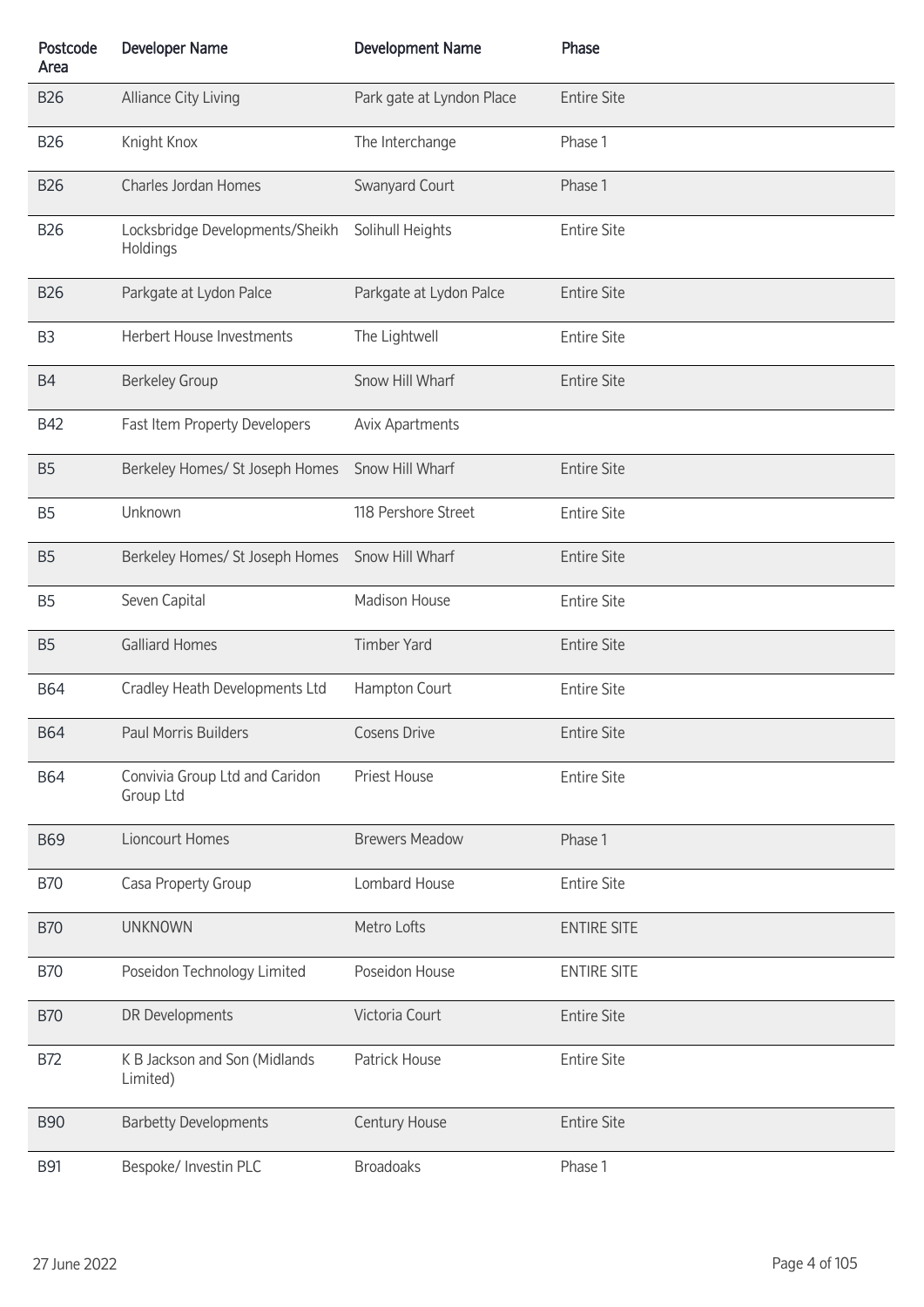| Postcode<br>Area | <b>Developer Name</b>                     | <b>Development Name</b>             | Phase              |
|------------------|-------------------------------------------|-------------------------------------|--------------------|
| <b>B91</b>       | Altitude Union Limited                    | <b>Twenty Union Street</b>          |                    |
| <b>B91</b>       | <b>UNKNOWN</b>                            | Broadoaks, 548 Streetsbrook<br>Road | Phase 01           |
| <b>B92</b>       | N/A                                       | Olton Wharf                         |                    |
| <b>B92</b>       | Orion Developmnents (Midlands)<br>Limited | Olton Court                         | <b>Entire Site</b> |
| <b>B92</b>       | Rajkowski Ltd                             | Olton Wharf                         |                    |
| <b>B97</b>       | Seven Homes/Seven Capital                 | Unicorn House                       | <b>Entire Site</b> |
| <b>BA14</b>      | Greensquare Homes                         | <b>Barons Park</b>                  |                    |
| <b>BA14</b>      | Wrights                                   | The Pavillions Windsor Road         | <b>ENTIRE SITE</b> |
| <b>BA14</b>      | <b>Newland Homes</b>                      | Runnymede Gardens                   |                    |
| <b>BA22</b>      | Persimmon Homes                           | Agusta Park                         | Phase 2            |
| <b>BB11</b>      | Unknown                                   | THE FOUNDRY                         | <b>Entire Site</b> |
| <b>BB11</b>      | Keepmoat Homes                            | Highgrove Place                     | Phase 1 & 2        |
| BB4              | <b>BERKSHIRE HOMES</b>                    | <b>WAINGATE MEWS</b>                | <b>Entire Site</b> |
| BB4              | <b>Berkshire Homes</b>                    | <b>Bridgewood Close</b>             |                    |
| BB <sub>5</sub>  | <b>Belmont Homes</b>                      | Oswaldtwistle                       | <b>Entire Site</b> |
| BB7              | Miller Homes                              | montgomerie Gardens                 | <b>Entire Site</b> |
| BB <sub>9</sub>  | <b>Barnfield Construction</b>             | Northlight                          | <b>Entire Site</b> |
| BD1              | N/A                                       | The Exchange                        |                    |
| BD1              | Unknown                                   | Woolston Warehouse, Grattan<br>Road | Not a new build    |
| BD1              | <b>Trajan Estates</b>                     | Law Russell House                   |                    |
| B <sub>D</sub> 1 | Priestly Home                             | St James Apartments                 | <b>Entire Site</b> |
| BD1              | Priestly Home                             | Conditioning House                  | <b>Entire Site</b> |
| B <sub>D</sub> 1 | Henley Construction                       | The Annex, Broadacre House          | <b>Entire Site</b> |
| BD1              | TBC                                       | The Investment Room                 | <b>Entire Site</b> |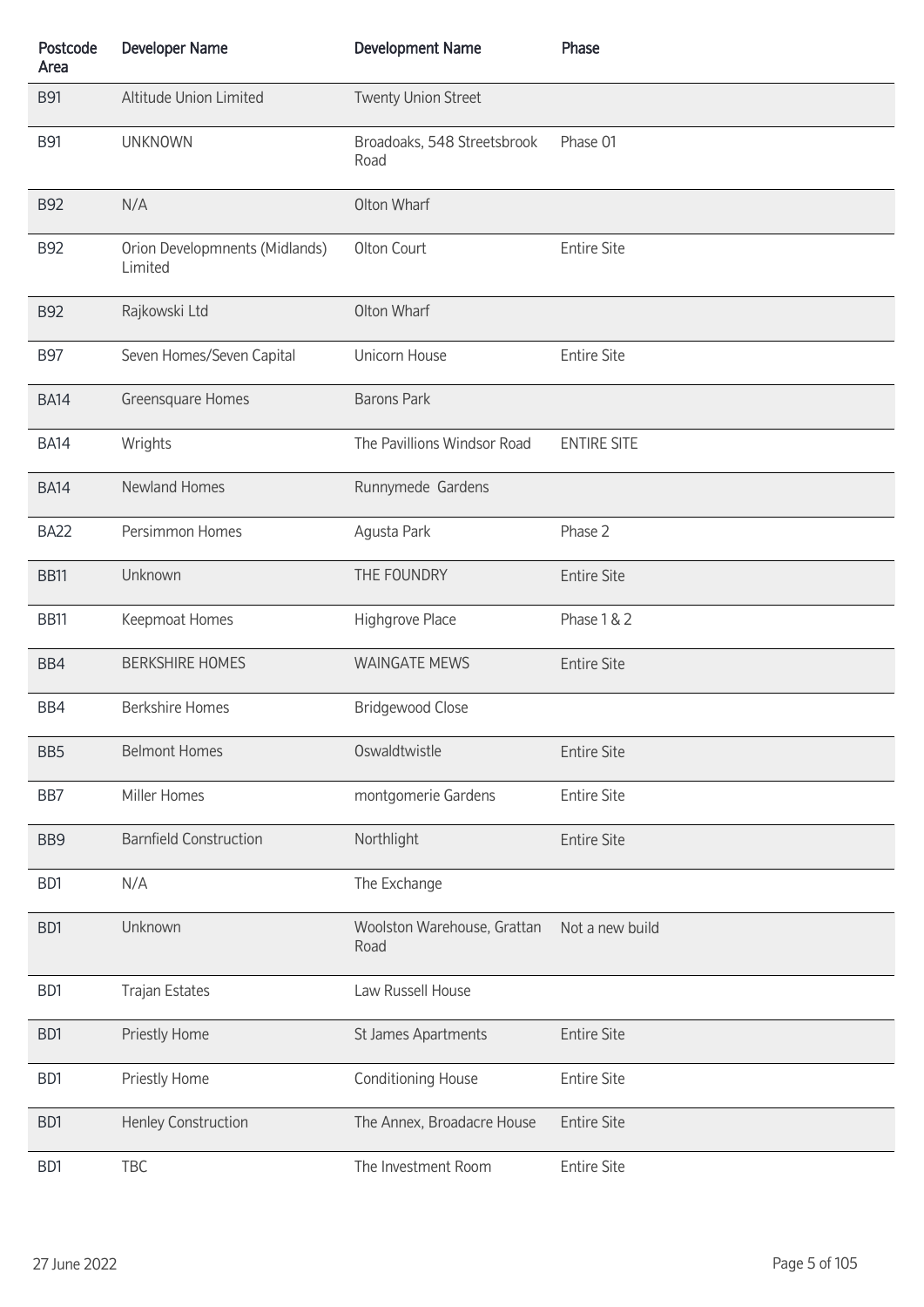| Postcode<br>Area | <b>Developer Name</b>                 | <b>Development Name</b>           | Phase              |
|------------------|---------------------------------------|-----------------------------------|--------------------|
| BD1              | Platinum One                          | 138 Thornton Road                 |                    |
| B <sub>D</sub> 1 | N/A                                   | <b>Forster Place</b>              |                    |
| B <sub>D</sub> 1 | <b>MKD</b>                            | 148-152 Sunbridge Road            |                    |
| B <sub>D</sub> 1 | Golden Sands Developments Ltd         | Midland Mills                     |                    |
| BD1              | <b>CAPD Itd</b>                       | Augustus House                    |                    |
| B <sub>D</sub> 1 | <b>Ascend Properties</b>              | Airedale House                    |                    |
| B <sub>D</sub> 1 | Acentus Real Estate Liverpool         | Park Central, 59 Well Street      | <b>Entire Site</b> |
| BD11             | L & M properties Yorkshire Ltd        | Land at Beech Walk,<br>Birkenshaw | Entire site        |
| <b>BD13</b>      | Persimmon Homes                       | Sunningdale Park                  |                    |
| BD <sub>13</sub> | Harron Homes                          | <b>Burrwood Heights</b>           |                    |
| <b>BD13</b>      | Harron Homes                          | Queensbury Gardens                |                    |
| <b>BD15</b>      | Keepmoat Homes                        | Herons Reach                      |                    |
| BD <sub>2</sub>  | <b>Berkshire Homes</b>                | <b>Tunwell Court</b>              |                    |
| BD <sub>2</sub>  | Gleeson Homes                         | Calverley View                    | <b>ENTIRE SITE</b> |
| BD <sub>2</sub>  | Global New Homes                      | <b>Tunwell Court</b>              |                    |
| BD <sub>21</sub> | N/A                                   | Parkwood Court                    |                    |
| <b>BD21</b>      | N/A                                   | <b>Bentley Court</b>              |                    |
| <b>BD22</b>      | <b>Skipton Properties</b>             | The Bridge                        | <b>Entire Site</b> |
| <b>BD22</b>      | <b>Barratt Homes</b>                  | Vision                            |                    |
| <b>BD23</b>      | Belle Vue Mills Ltd / Rushbond        | The Cotton Mill                   |                    |
| BD4              | Miller Homes                          | Flaxton Court                     | Phase 3            |
| BD4              | Gleeson Homes                         | Carrwood Park                     |                    |
| BD <sub>6</sub>  | N/A                                   | <b>Wellington Court</b>           |                    |
| BD <sub>6</sub>  | Berkshire Homes / Global New<br>Homes | Weavers Park / Appleton Walk      | <b>Entire Site</b> |
| BD7              | Fabric                                | The Weaving Mill                  |                    |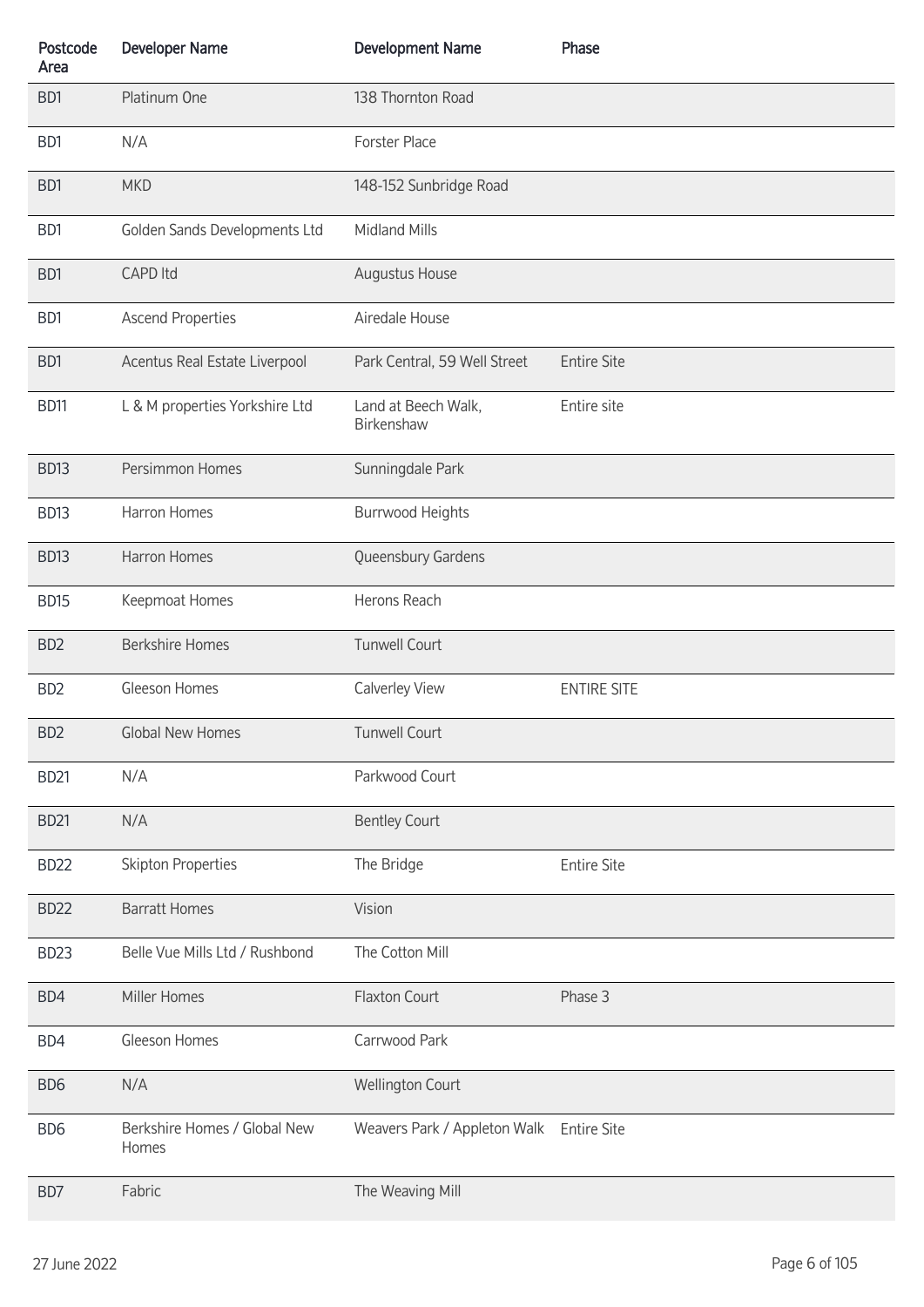| Postcode<br>Area | <b>Developer Name</b>                     | <b>Development Name</b>                   | Phase              |
|------------------|-------------------------------------------|-------------------------------------------|--------------------|
| BD <sub>8</sub>  | McDermott Homes                           | Allerton Place                            |                    |
| BD <sub>9</sub>  | Urban Splash                              | Lister/Manningham Mills<br>Lilycroft Road |                    |
| BD <sub>9</sub>  | The Investment Room Ltd                   | Printworks                                | <b>ENTIRE SITE</b> |
| BH1              | N/A                                       | The Chocolate Box                         |                    |
| <b>BH11</b>      | N/A                                       | High Howe Lane                            |                    |
| BH <sub>2</sub>  | Test 28.04                                | Test 28.04                                | Phase 01           |
| <b>BH21</b>      | Charles Church                            | <b>Waters Edge</b>                        | <b>Entire Site</b> |
| BH <sub>5</sub>  | <b>Holton Homes</b>                       | <b>Cromwell Gardens</b>                   | <b>Entire Site</b> |
| BH <sub>8</sub>  | <b>Holton Homes</b>                       | Gilbert Court, Lowther Road               |                    |
| BH <sub>9</sub>  | Unknown                                   | 1-4 St Johns View and 1-3<br>Church View  | <b>Entire Site</b> |
| BH <sub>9</sub>  | <b>UNKNOWN</b>                            | The Old Granary                           | Phase 01           |
| BL <sub>0</sub>  | <b>Eccleston Homes</b>                    | Jubilee Gardens                           |                    |
| BL1              | Realgroup UK/JWPC Ltd                     | 4-14 Great Moor Street                    |                    |
| BL1              | Heaton Group Manchester                   | <b>Stone Cross House</b>                  | <b>Entire Site</b> |
| BL1              | THE CUBE                                  | <b>BRADSHAW GATE</b>                      | <b>Entire Site</b> |
| BL1              | N/A                                       | Provincial House, Nelson<br>Square        |                    |
| BL <sub>3</sub>  | One Heritage                              | Licoln House                              | <b>Entire Site</b> |
| BL <sub>6</sub>  | YEW TREE HOUSE DEVELOPMENTS LOSTOCK COURT |                                           | <b>Entire Site</b> |
| BL <sub>8</sub>  | <b>UNKNOWN</b>                            | Wharfside, Prospect Terrace               | <b>ENTIRE SITE</b> |
| BL9              | Morris Homes                              | Peel Grange                               |                    |
| BN <sub>1</sub>  | Ktesius                                   | <b>ROX</b>                                | Phase 01           |
| BN1              | Socious                                   | Edward Street Quarter                     | <b>ENTIRE SITE</b> |
| BN <sub>1</sub>  | Green Diamond                             | <b>Bartholomew Square</b>                 | <b>Entire Site</b> |
| <b>BN10</b>      | <b>Bovis Homes</b>                        | Meridian End                              | <b>Entire Site</b> |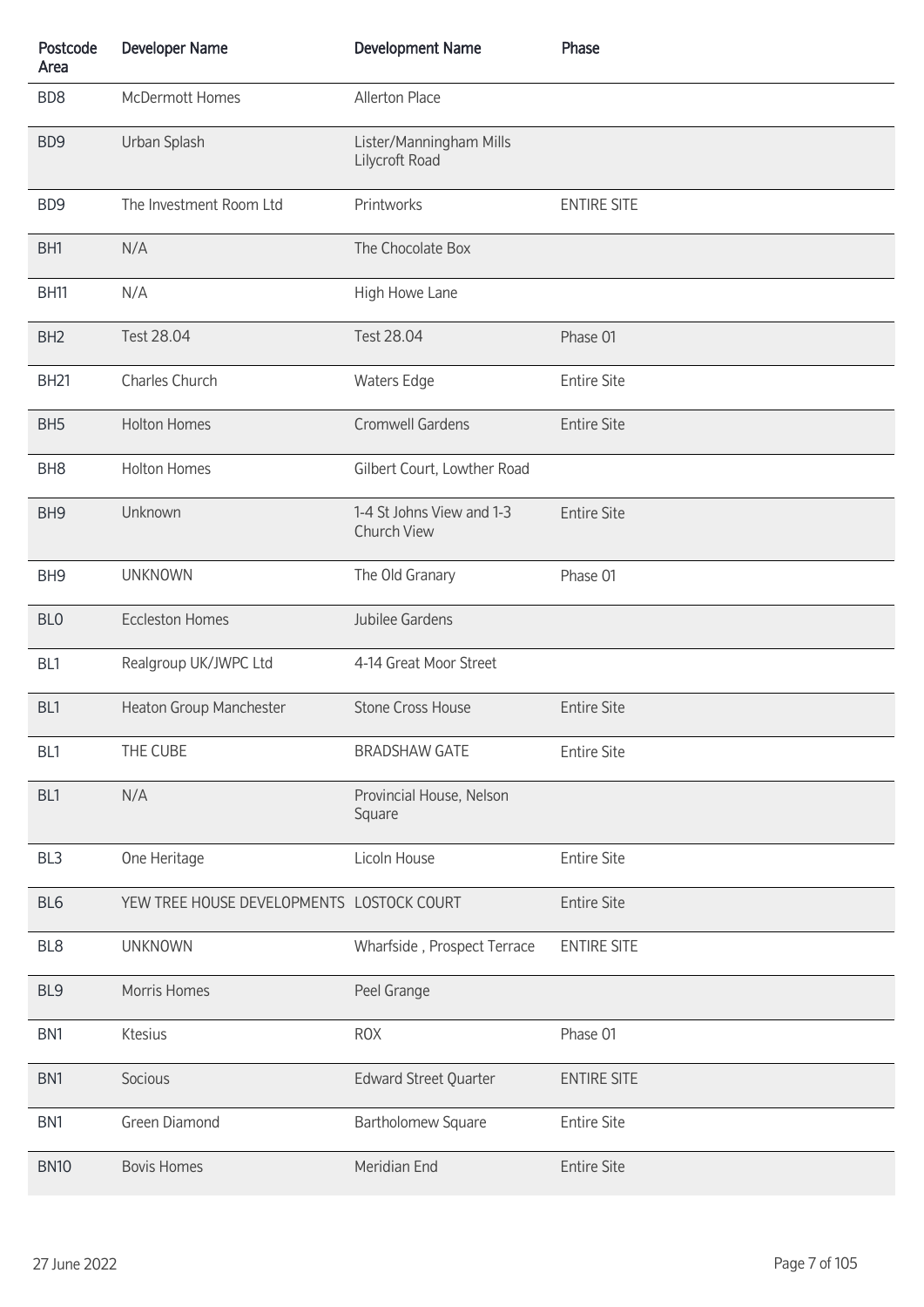| Postcode<br>Area | <b>Developer Name</b>                                          | <b>Development Name</b>                               | Phase               |
|------------------|----------------------------------------------------------------|-------------------------------------------------------|---------------------|
| <b>BN10</b>      | Thakeham Homes                                                 | <b>Beaumont Gardens</b>                               |                     |
| <b>BN11</b>      | Unknown                                                        | South Street Apartments                               | <b>Entire Site</b>  |
| <b>BN11</b>      | Not known                                                      | Worthing House                                        | <b>Entire Site</b>  |
| <b>BN12</b>      | Spruce Homes                                                   | Causeway, Durrington-on-Sea                           | <b>Entire Site</b>  |
| <b>BN12</b>      | Stonegate Homes                                                | <b>Westmoreland House</b>                             |                     |
| <b>BN13</b>      | Vidi construction                                              | <b>Westmoreland House</b>                             | <b>Entire Site</b>  |
| <b>BN13</b>      | <b>Taylor Wimpey</b>                                           | <b>Barley Grange</b>                                  | Phase 2             |
| <b>BN13</b>      | <b>UNKNOWN</b>                                                 | Columbia House                                        | <b>ENTIRE SITE</b>  |
| <b>BN14</b>      | Regency Residential                                            | <b>Broadwater Apartments -</b><br>Southdown View Road | <b>Entire Site</b>  |
| <b>BN15</b>      | Not known                                                      | Luxor Court                                           | <b>Entire Site</b>  |
| <b>BN17</b>      | <b>Bovis Homes</b>                                             | Hampton Park                                          | <b>Entire Site</b>  |
| <b>BN18</b>      | Linden Homes                                                   | <b>Avisford Grange</b>                                | <b>Entire Site</b>  |
| <b>BN18</b>      | Matthew Homes                                                  | Lambs Cottages                                        |                     |
| BN <sub>2</sub>  | Optivo (Lambourn Ltd)                                          | Home X                                                | Home X              |
| <b>BN23</b>      | Unknown                                                        | Avebury Mews and Finchley<br>Place                    | <b>BN23</b>         |
| <b>BN25</b>      | Unknown                                                        | <b>Brooklyn Mews</b>                                  | <b>Entire Site</b>  |
| <b>BN27</b>      | Persimmon Homes                                                | <b>Hurst Valley</b>                                   |                     |
| BN <sub>3</sub>  | Tony Bloom                                                     | Saphire                                               | <b>Entire Site</b>  |
| BN <sub>3</sub>  | P4i Developments / Portland Hove                               | Stoneham Lofts                                        | <b>Entire Site</b>  |
| BN <sub>3</sub>  | Robert Luff                                                    | The Pinnacle                                          | <b>Entire Site</b>  |
| <b>BN41</b>      | Unknown developer                                              | flats 1-8, 1 Wellington Road.                         | Entire site (block) |
| <b>BN41</b>      | Hyde New Homes in conjuction<br>with Brighton and Hove Counsil | St James Square                                       | <b>Entire Site</b>  |
| BN7              | <b>Buckingham Homes</b>                                        | Chapel Quarter                                        | <b>Entire Site</b>  |
| BN7              | LIVE                                                           | <b>Gold Developments</b>                              | <b>Entire Site</b>  |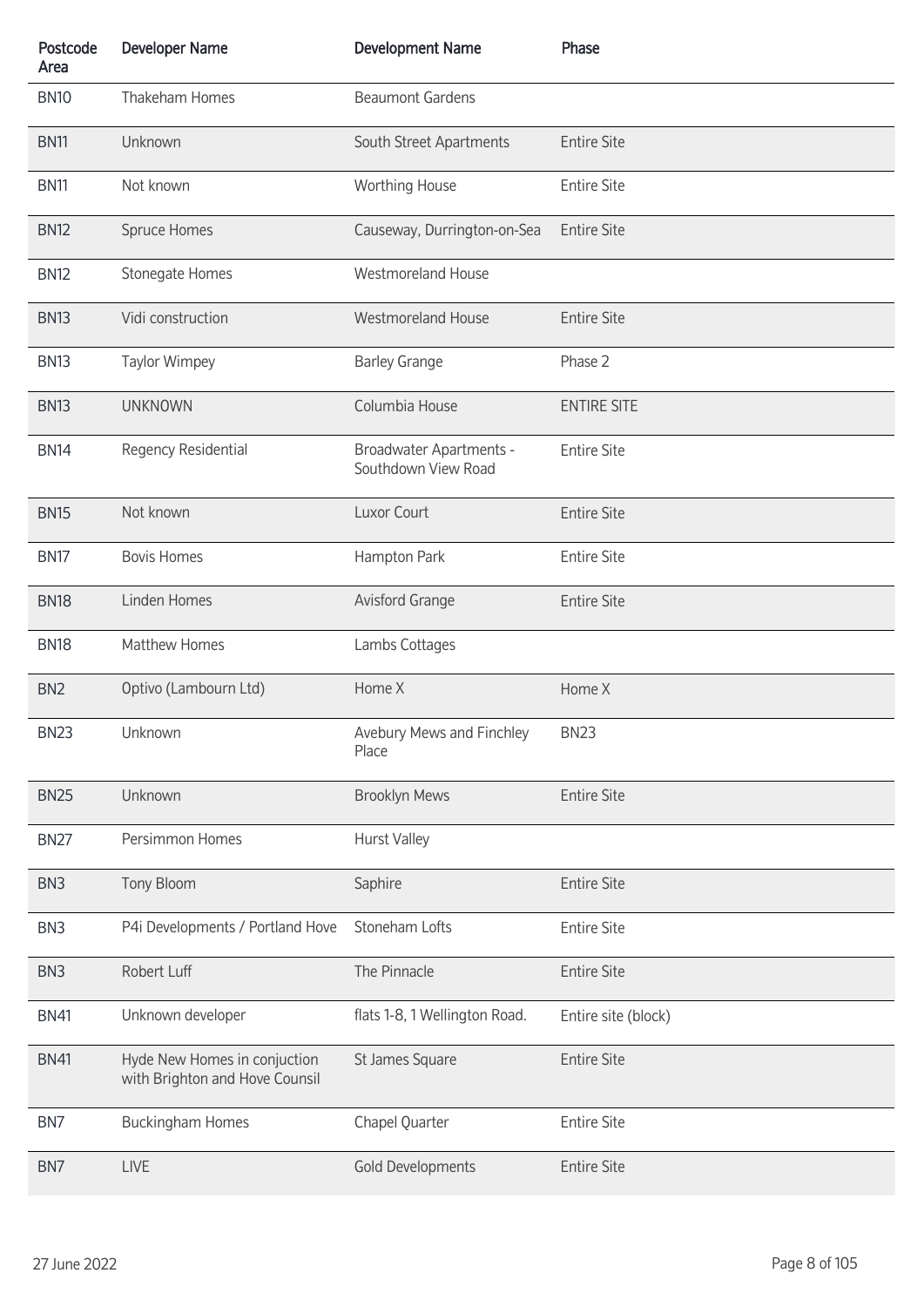| Postcode<br>Area | <b>Developer Name</b>                | <b>Development Name</b>                       | Phase                 |
|------------------|--------------------------------------|-----------------------------------------------|-----------------------|
| BR1              | N/A (Non-New Build)                  | Northpoint Bromley                            | <b>Entire Site</b>    |
| BR1              | Unknown                              | The Pamphilon,                                | <b>Entire Site</b>    |
| BR <sub>2</sub>  | Unknown developer                    | Brookbury House                               | <b>Entire Site</b>    |
| BR <sub>2</sub>  | Unknown                              | Glassworks                                    | <b>Entire Site</b>    |
| BR <sub>2</sub>  | <b>Whitgift Estates</b>              | Eden Apartments / 9<br>Beckenham Lane Bromley | <b>Entire Site</b>    |
| BR <sub>3</sub>  | N/A                                  | St Brides House                               |                       |
| BR <sub>3</sub>  | Stepstone Homes Private Limited      | Arcwood Court                                 |                       |
| BR <sub>5</sub>  | N/A                                  | <b>Marion Crescent</b>                        |                       |
| BS1              | <b>Grosvenor Property Developers</b> | The Grosvenor                                 |                       |
| BS1              | <b>Westcoast Developments</b>        | Flats, 28 Baldwin Street                      |                       |
| <b>BS11</b>      | Connelly and Callaghan               | St Bernard's Road                             |                       |
| <b>BS13</b>      | Urban Splash                         | <b>Copper Building</b>                        | Phase 2               |
| <b>BS13</b>      | Urban Splash                         | Imperial Park / Lake Shore<br><b>Drive</b>    | <b>Entire Site</b>    |
| <b>BS14</b>      | Regency Residential                  | <b>Boulevard View</b>                         | <b>Boulevard View</b> |
| <b>BS14</b>      | Regency Residential                  | <b>Boulevard View</b>                         | <b>ENTIRE SITE</b>    |
| <b>BS15</b>      | Crossman Homes                       | Wesleyan Court                                | <b>Entire Site</b>    |
| <b>BS15</b>      | <b>Steve Curtis</b>                  | Dorset House                                  | <b>Entire Site</b>    |
| <b>BS15</b>      | P Yates Developments                 | The Point Kingswood Bristol                   |                       |
| <b>BS15</b>      | Mase Construction                    | Lees Hill                                     | <b>Entire Site</b>    |
| <b>BS15</b>      | <b>Christian Grant Properties</b>    | Rhian Place                                   |                       |
| <b>BS15</b>      | <b>Woodstock Homes</b>               | Chapel Mill/Chapel Lane                       | <b>Entire Site</b>    |
| BS <sub>2</sub>  | Juniper Homes Ltd                    | Wilder House                                  | <b>Entire Site</b>    |
| BS <sub>2</sub>  | P41 Ltd                              | Kenham House                                  | Phase 1               |
| BS <sub>3</sub>  | Firmstone Consortia One Ltd          | Catherine's House                             | Phase 1               |
| BS3              | Rowand Southern Limited              | Lock Mill House                               |                       |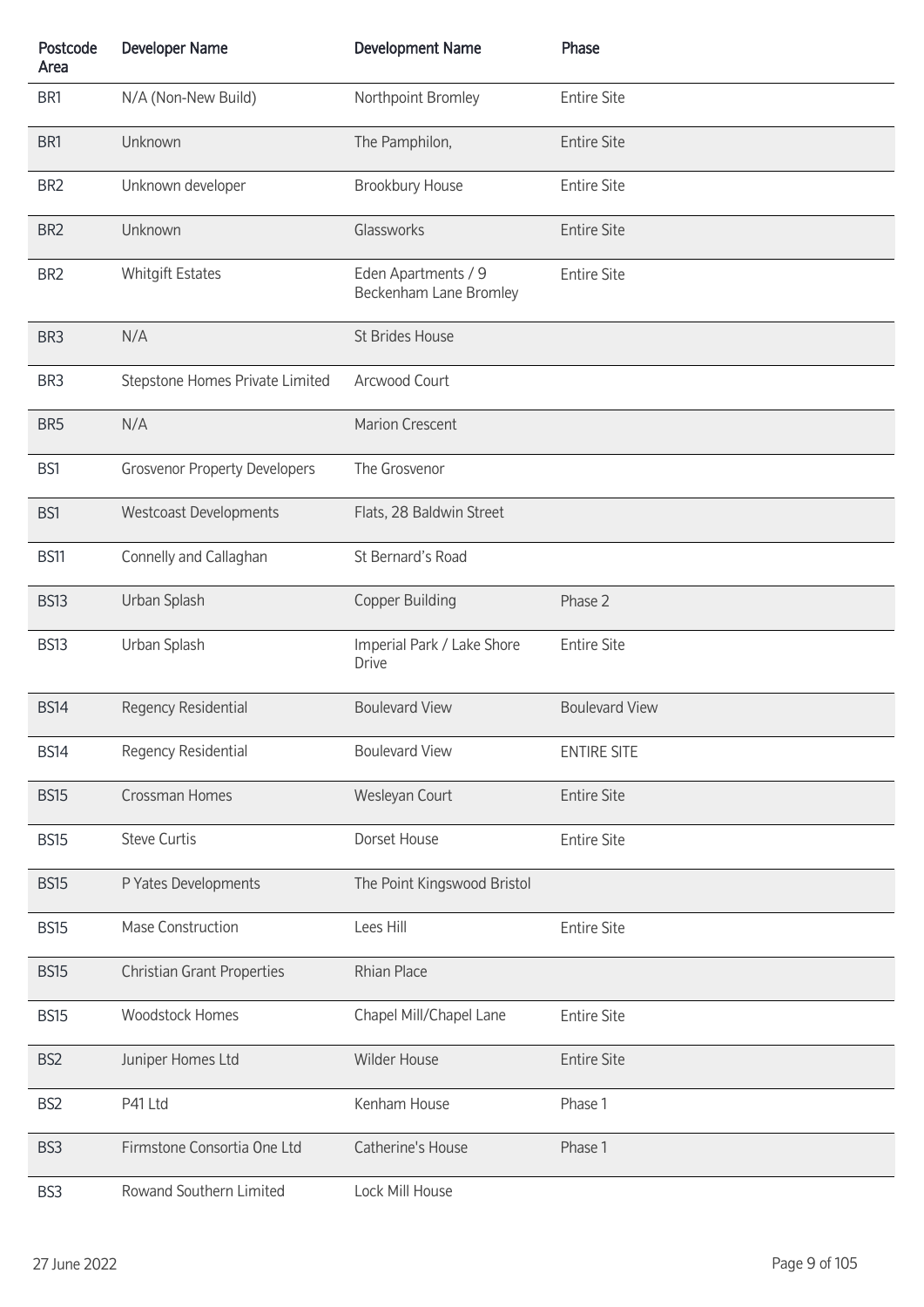| Postcode<br>Area | <b>Developer Name</b>                         | <b>Development Name</b>                                   | Phase              |
|------------------|-----------------------------------------------|-----------------------------------------------------------|--------------------|
| <b>BS34</b>      | <b>BOVIS</b>                                  | Hempton Mead                                              | <b>ENTIRE SITE</b> |
| BS4              | <b>Woodstock Homes</b>                        | Bankside                                                  | <b>Entire Site</b> |
| BS4              | Unknown                                       | Orchard House                                             | <b>Entire Site</b> |
| <b>BS48</b>      | Pollard                                       | Coates House                                              | <b>Entire Site</b> |
| <b>BS48</b>      | Pollard                                       | Coates House                                              |                    |
| <b>BS48</b>      | Ocea Life                                     | Coates House                                              | <b>Entire Site</b> |
| BS <sub>5</sub>  | Clayewater Homes                              | Clayewater Court                                          |                    |
| BT1              | N/A                                           | Obel Tower, Donegall Quay,<br><b>Fetherstone Clements</b> | <b>Entire Site</b> |
| BT1              | N/A (not a new build)                         | Victoria Square                                           | <b>Entire Site</b> |
| <b>BT12</b>      | Hagan Homes                                   | Seventy Six South                                         | <b>ENTIRE SITE</b> |
| BT17             | Eastonville Traders Ltd                       | The Rose Garden                                           |                    |
| <b>BT20</b>      | Brunswick Partnership                         | 75 Brunswick Road                                         |                    |
| <b>BT23</b>      | Beechill Development Company Ltd Wyndell Park |                                                           | <b>Entire Site</b> |
| <b>BT23</b>      | Northland Developments                        | Claremont at River Hill                                   | Phase 2            |
| <b>BT27</b>      | <b>Clanmil Housing Association</b>            | Mountview Drive/Skyline Drive Phase 1                     |                    |
| <b>BT28</b>      | <b>Ballycarrickmaddy Developments</b><br>Ltd  | Carrick Court                                             |                    |
| <b>BT28</b>      | <b>Garrett Homes</b>                          | <b>Richmond Drive</b>                                     | Phase 1            |
| BT <sub>3</sub>  | N/A                                           | The Arc                                                   |                    |
| <b>BT30</b>      | <b>MCAS</b>                                   | The Paddock                                               | Phase 1            |
| <b>BT36</b>      | Glenoak Ltd                                   | Foxton                                                    | <b>Entire Site</b> |
| BT38             | Orrson Homes LTD                              | The Cairn                                                 | Phase 2            |
| <b>BT39</b>      | <b>Ballad Developments</b>                    | <b>Gullivers Lane &amp; Ballad Mews</b>                   |                    |
| <b>BT39</b>      | Simpson Developments                          | Kings Court                                               | <b>Entire Site</b> |
| BT4              | John Walkington                               | Cherith Brook                                             |                    |
| <b>BT42</b>      | RFB Developments                              | <b>Rectory Green</b>                                      | <b>Entire Site</b> |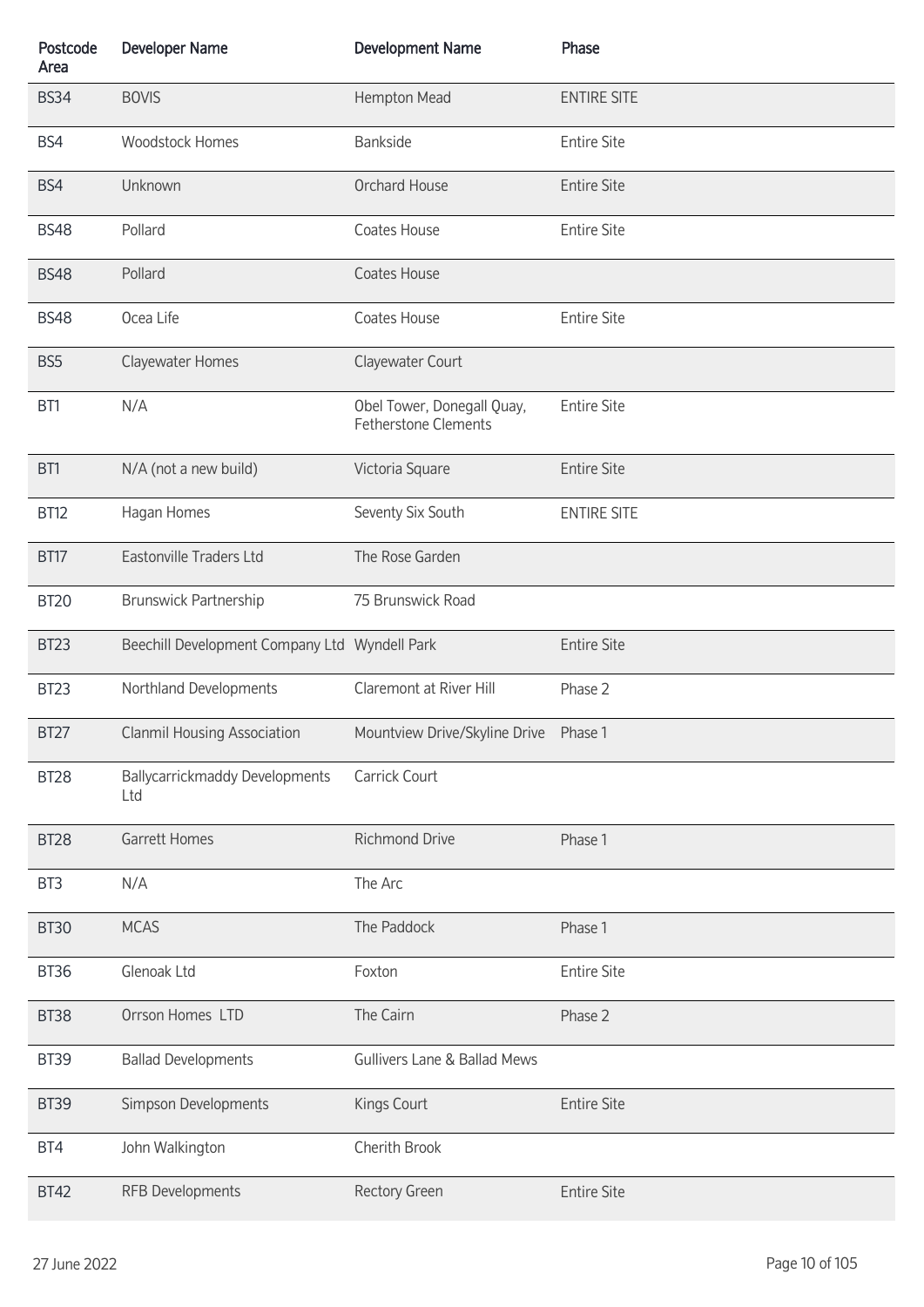| Postcode<br>Area | <b>Developer Name</b>                               | <b>Development Name</b>                     | Phase                  |
|------------------|-----------------------------------------------------|---------------------------------------------|------------------------|
| <b>BT42</b>      | Herron Brothers                                     | Caherty Hill                                |                        |
| <b>BT43</b>      | NK Developments                                     | Rockfields                                  | phase 1                |
| <b>BT48</b>      | P&C Mc Gettigan Construction Co<br>Ltd              | Tullyardan Square                           | <b>Entire Site</b>     |
| <b>BT48</b>      | Thornhill Developments Ltd                          | <b>Thornhill Park</b>                       | <b>Entire Site</b>     |
| BT6              | <b>Clanmil Housing Association</b>                  | <b>Stirling Avenue</b>                      | Phase 1                |
| <b>BT60</b>      | <b>Hilmark Homes</b>                                | Spinners Court                              |                        |
| <b>BT62</b>      | Windsor Developments Ltd (Global<br>Homes Warranty) | Parsons Gate                                | Phase 1                |
| <b>BT63</b>      | Foxborough Plant                                    | <b>Bachelors Close/ Bachelors</b><br>Avenue |                        |
| <b>BT63</b>      | Derek P Harrison / T Valley<br>Construction Ltd     | Ballyhannon Lodge                           | Phase 4                |
| <b>BT82</b>      | Hagan Homes                                         | The Printer House                           |                        |
| <b>CA11</b>      | <b>STORY HOMES</b>                                  | <b>GREYSTOKE FIELDS</b>                     | Phase 1                |
| <b>CA13</b>      | <b>STORY HOMES</b>                                  | <b>DERWENT FOREST</b>                       | Phase 1                |
| CA13             | McCarthy & Stone                                    | Lancaster Court                             | <b>Entire Site</b>     |
| CA <sub>2</sub>  | <b>BELMONT HOMES</b>                                | SANDERLING WALK                             | <b>Entire Site</b>     |
| <b>CB10</b>      | Kilns Light                                         | The Kilns                                   | <b>Entire Site</b>     |
| CB <sub>23</sub> | Taylor Wimpey                                       | Cambourne                                   | <b>Charlotte Grove</b> |
| CB8              | TBC                                                 | The Grosvenor                               | <b>Entire Site</b>     |
| <b>CF10</b>      | Unknown                                             | Celestia                                    | Entire site            |
| <b>CF11</b>      | N/A                                                 | Watermark, Ferry Road                       | N/A                    |
| <b>CF11</b>      | Lovells                                             | The Mill                                    | Phase 2                |
| <b>CF11</b>      | Lovell Homes                                        | The Mill                                    | Phase 1                |
| CF11             | River house/The Mill                                | River house The Mill                        | <b>ENTIRE SITE</b>     |
| <b>CF11</b>      | <b>DS Properties</b>                                | Tramshed                                    |                        |
| <b>CF11</b>      | Paul Bastion                                        | W2 Wellington St                            |                        |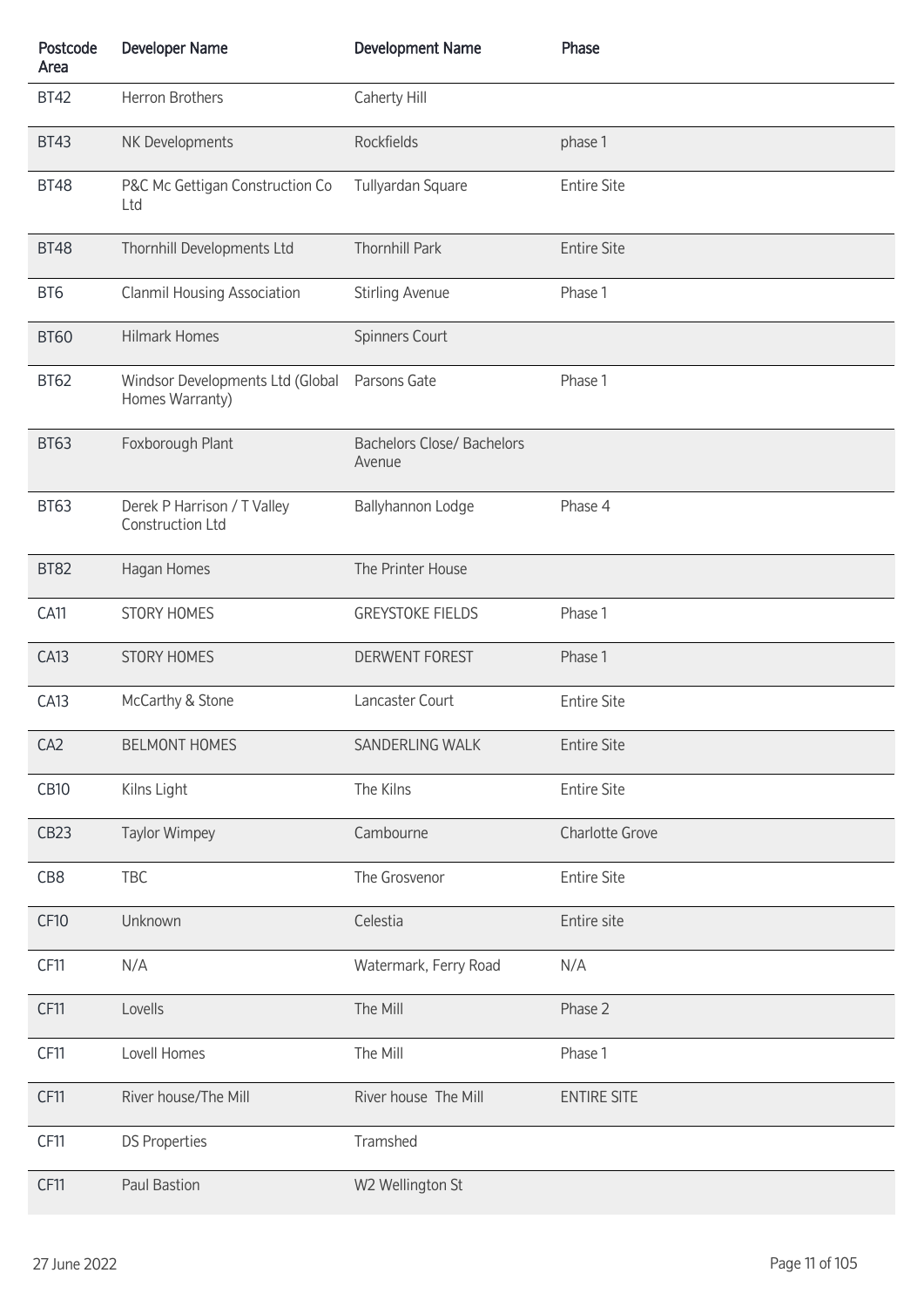| Postcode<br>Area | <b>Developer Name</b>                              | <b>Development Name</b>                  | Phase               |
|------------------|----------------------------------------------------|------------------------------------------|---------------------|
| CF11             | N/A                                                | Bayscape                                 | <b>Entire Site</b>  |
| CF45             | Persimmon                                          | Golwg Y Mynydd                           | <b>Entire Site</b>  |
| CF63             | Persimmon Homes                                    | Cwrt Maes Dyfan                          |                     |
| CF64             | Unknown                                            | The Moorwell Windsor Rd                  | <b>Entire Site</b>  |
| CH <sub>1</sub>  | Unknown.                                           | 95 Saddlery Way                          | <b>Entire Site</b>  |
| CH4              | <b>Bloor Homes</b>                                 | Parc Jasmin                              | <b>Entire Site</b>  |
| CH41             | Goodman Wells Investments                          | Hamilton Square                          |                     |
| CH41             | <b>CROSSFIELD GROUP</b>                            | <b>MERSEYVIEW</b>                        | <b>Entire Site</b>  |
| CH41             | <b>GOODMAN WELLS LTD</b>                           | <b>DUKES COURT</b>                       | <b>Entire Site</b>  |
| CH41             | Not Known                                          | MARKET COURT                             | <b>Entire Site</b>  |
| CH41             | <b>URBAN SPLASH</b>                                | EAST FLOAT, WIRRAL WATERS Phase 1        |                     |
| CH41             | N/A                                                | Birchen House - Mersey View<br>Residence |                     |
| CH41             | <b>URBAN SPLASH</b>                                | EAST FLOAT, WIRRAL WATERS Phase 1        |                     |
| CH41             | <b>YPG</b>                                         | Hamilton Hub                             | <b>Entire Phase</b> |
| <b>CH44</b>      | <b>Prospect Capital</b>                            | Gibson House                             | Conversion          |
| <b>CH47</b>      | ONWARD HOUSING<br><b>GROUP/HYLGAR PROPERTIES</b>   | THE OLD TOWN HALL                        | <b>Entire Site</b>  |
| CH <sub>5</sub>  | <b>COUNTRYSIDE PROPERTIES</b>                      | <b>DUTTON FIELDS</b>                     | <b>Entire Site</b>  |
| <b>CH65</b>      | Macbryde Homes                                     | <b>Oakley Park</b>                       |                     |
| CH66             | Forth Homes                                        | Mulberry Park                            | <b>Entire Site</b>  |
| CH <sub>8</sub>  | McCory Holdings Manchester                         | Copper Beeches                           | Phase 1             |
| CM1              | <b>Blackstock Group</b>                            | Victoria Central                         | <b>Entire Site</b>  |
| CM1              | selling through Fenn Wright &<br><b>Beresfords</b> | Mayne Trees                              | <b>Entire Site</b>  |
| CM1              | Unknown                                            | <b>Onslow House</b>                      | entire site         |
| CM1              | <b>Watson Heights</b>                              | B <sub>2</sub>                           | Watson Heightsv     |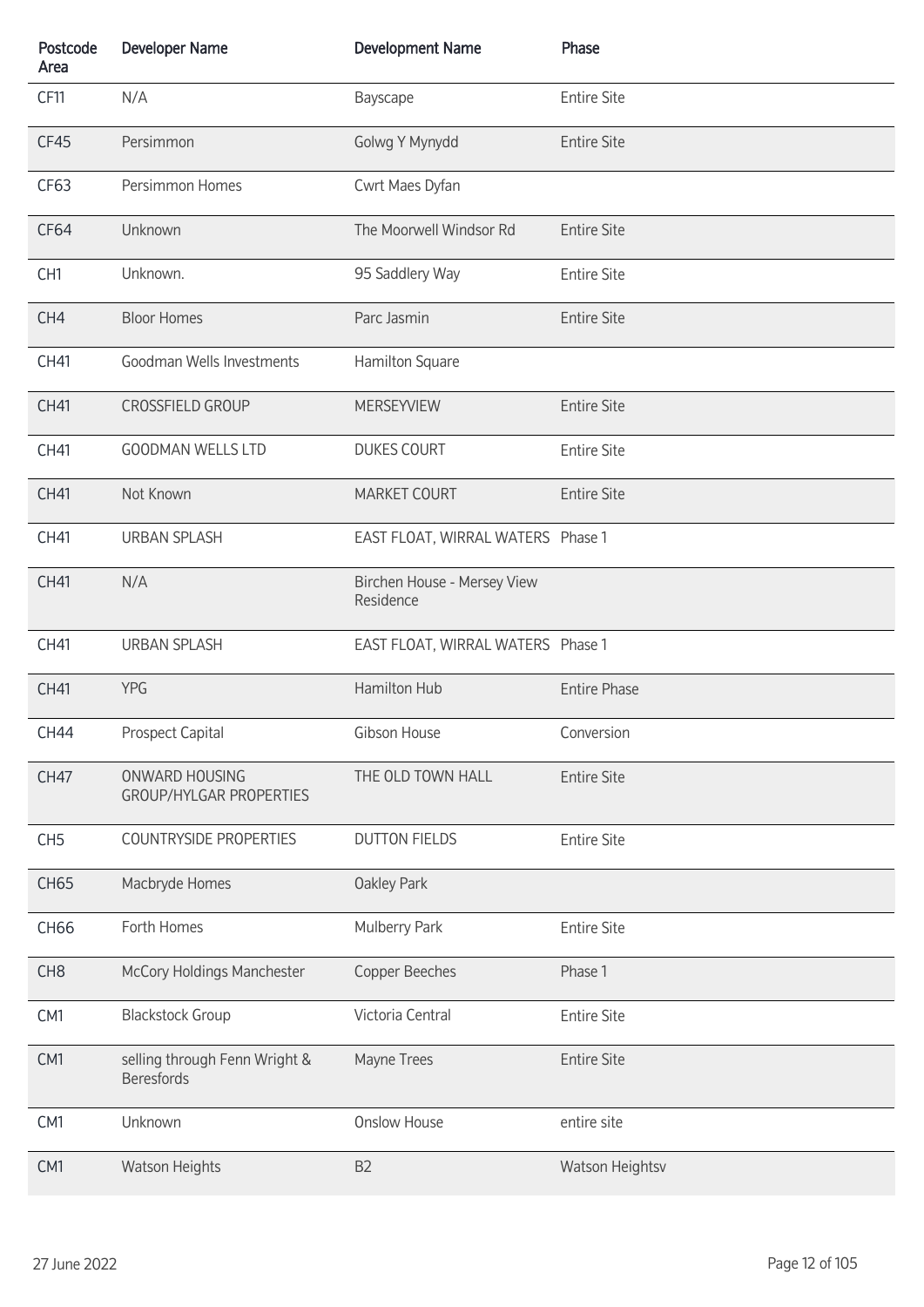| Postcode<br>Area | <b>Developer Name</b>                        | <b>Development Name</b>                         | Phase              |
|------------------|----------------------------------------------|-------------------------------------------------|--------------------|
| CM1              | P4I (Property 4 Investemnts)                 | Broomfield                                      |                    |
| <b>CM11</b>      | <b>TBC</b>                                   | The Belvedere                                   |                    |
| <b>CM11</b>      | TBC via Sequence EA                          | Threadneedle House                              | <b>Entire Site</b> |
| <b>CM13</b>      | Royal Life                                   | Royale Dunton Court                             | <b>Entire Site</b> |
| <b>CM14</b>      | Galliard                                     | <b>Essex House</b>                              | <b>Entire Site</b> |
| <b>CM14</b>      | Quinata                                      | Regent House                                    | <b>Entire Site</b> |
| <b>CM14</b>      | Raer Group                                   | Hunters Court                                   | <b>Entire Site</b> |
| <b>CM14</b>      | <b>SE Property Group</b>                     | <b>Station Place</b>                            | <b>Entire Site</b> |
| <b>CM14</b>      | Unconfirmed - via WH Brown                   | Station Place, 114-118 Kings<br>Road            | <b>Entire Site</b> |
| <b>CM14</b>      | n/A                                          | Montbazen Place                                 | <b>Entire Site</b> |
| <b>CM15</b>      | <b>JC&amp;T Property</b>                     | Hatch Road Brentwood                            |                    |
| <b>CM15</b>      | <b>Hesler Homes</b>                          | Waterford House                                 |                    |
| <b>CM16</b>      | Lea Valley Homes                             | <b>Blenheim Gardens</b>                         | <b>Entire Site</b> |
| <b>CM16</b>      | N/A                                          | <b>Revival Court</b>                            |                    |
| <b>CM19</b>      | Aspire                                       | Greenway House                                  |                    |
| CM <sub>2</sub>  | Whitehouse Contracts Ltd                     | Friars House                                    |                    |
| CM2              | <b>Weston Homes</b>                          | Heron Gate                                      |                    |
| CM <sub>2</sub>  | <b>Galliard Homes</b>                        | Roseberry House                                 |                    |
| CM <sub>2</sub>  | N/A                                          | Gemini House, 90 New London Entire Site<br>Road |                    |
| CM <sub>2</sub>  | Smith Homes                                  | Parkway House                                   | <b>Entire Site</b> |
| <b>CM20</b>      | N/A                                          | Joseph Rank House                               |                    |
| <b>CM20</b>      | Land Charter Homes                           | Edinburgh House                                 | <b>Entire Site</b> |
| <b>CM20</b>      | <b>Land Charter Homes</b>                    | Edinburgh House                                 | <b>Entire Site</b> |
| <b>CM20</b>      | Prisma Property Developments<br>(Harlow) Ltd | The Square                                      | <b>Entire Site</b> |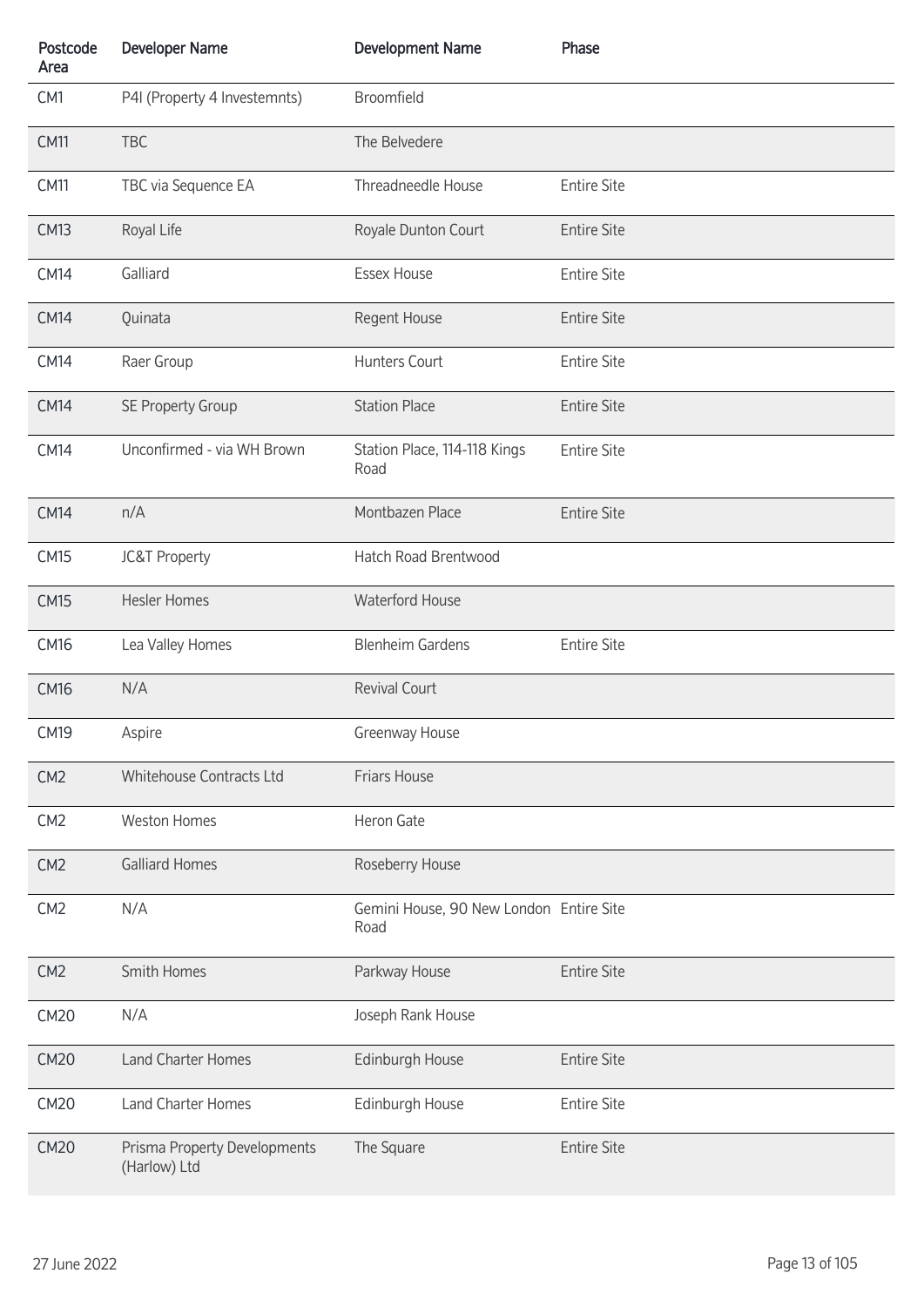| Postcode<br>Area | <b>Developer Name</b>          | <b>Development Name</b>              | Phase              |
|------------------|--------------------------------|--------------------------------------|--------------------|
| <b>CM23</b>      | Unconfirmed                    | Lime Tree Court & Palm Tree<br>Court | Lime Tree Court    |
| <b>CM23</b>      | Empire                         | The Courtyard                        | <b>Entire Site</b> |
| CM <sub>7</sub>  | Parkland                       | Riverside                            | <b>Entire Site</b> |
| CM <sub>8</sub>  | Inspired Homes/ Equinox Living | Lime Tree Place                      | <b>Entire Site</b> |
| CM <sub>8</sub>  | Marden Homes                   | Crittall Road                        |                    |
| CM <sub>8</sub>  | N/A                            | Guithaven House                      |                    |
| CM <sub>8</sub>  | <b>Equinox Living</b>          | Lime Tree Place                      | Phase 2            |
| CM <sub>8</sub>  | N/A                            | Home Bridge Court                    |                    |
| C010             | Easterns Place                 | Unknown                              | <b>Entire Site</b> |
| C012             | Unknown                        | Old Custom House                     | <b>Entire Site</b> |
| CO <sub>2</sub>  | Cannock Mill Co Housing        | 1 - 23 Cannock Mill Rise             | <b>Entire Site</b> |
| CO <sub>2</sub>  | <b>Bovis Homes</b>             | Victoria Square                      |                    |
| CO <sub>3</sub>  | Rose Builders                  | International house                  | <b>Entire Site</b> |
| CO <sub>3</sub>  | Unknown                        | Dugard House                         | <b>Entire Site</b> |
| CO <sub>4</sub>  | Crown House Homes              | The View, Station Square             | <b>Entire Site</b> |
| CR <sub>0</sub>  | IDM Properties LLP             | <b>Waddon House</b>                  |                    |
| CR <sub>0</sub>  | Inspired Homes                 | Green Dragon House                   |                    |
| CR <sub>0</sub>  | On site Developers             | Johan Court                          | Phase 01           |
| CR <sub>0</sub>  | N/A                            | Surrey House, Scarbrook Road         |                    |
| CR <sub>0</sub>  | FPP One Limited                | <b>Indus Court</b>                   | <b>Entire Site</b> |
| CR <sub>0</sub>  | Not New Build                  | Cityscape, Frith Road                | Entire Block       |
| CR <sub>0</sub>  | <b>Brick by Brick</b>          | <b>Heathfield Gardens</b>            | Phase 1            |
| CR <sub>0</sub>  | <b>UK Land Assetts</b>         | <b>Admiral Court</b>                 | <b>ENTIRE SITE</b> |
| CR <sub>0</sub>  | Bird in Hand Croydon Ltd       | <b>Bird in Hand Court</b>            | Phase 1            |
| CR <sub>0</sub>  | Unknown                        | <b>Centrillion Point</b>             |                    |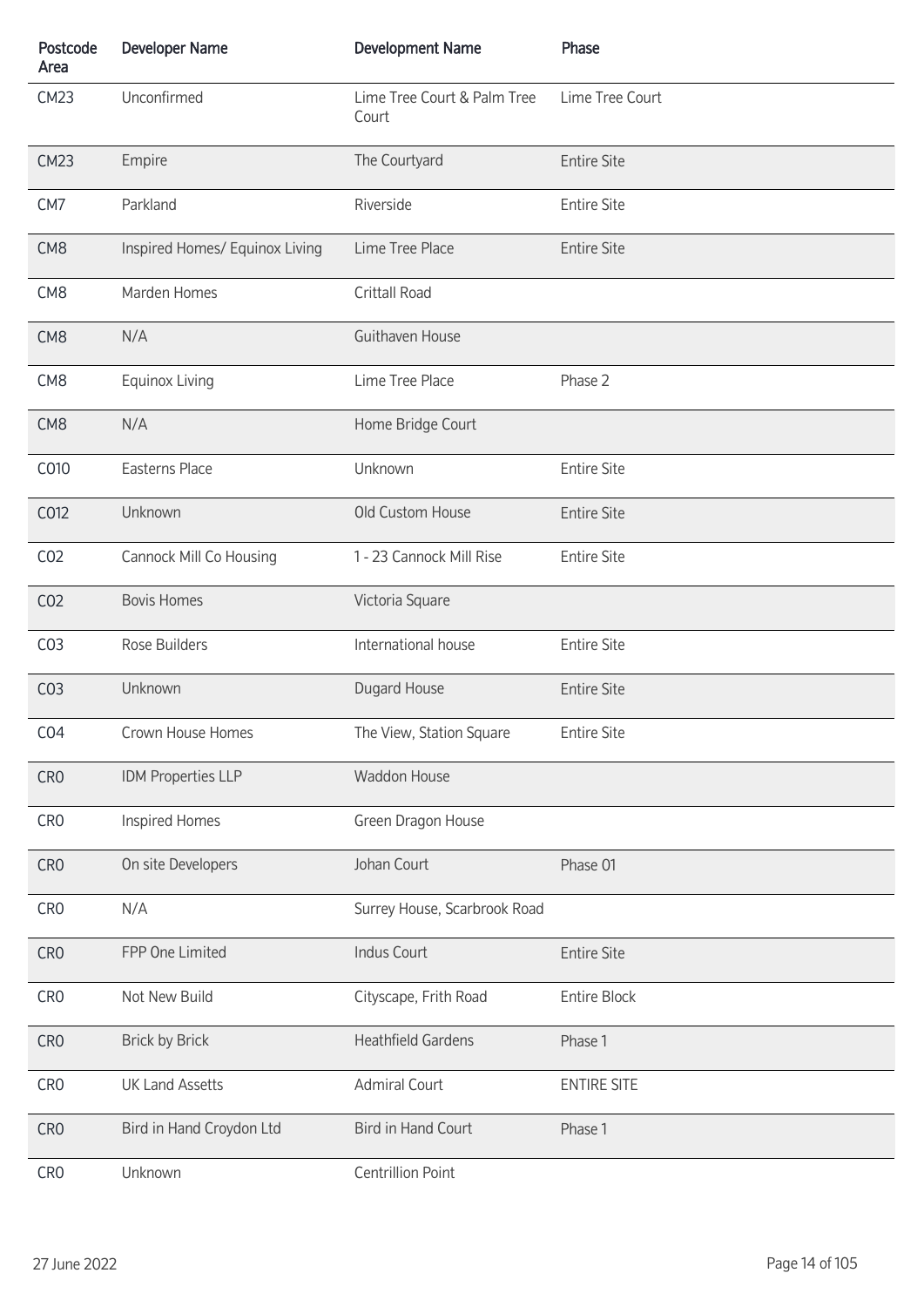| Postcode<br>Area | <b>Developer Name</b>                                    | <b>Development Name</b>                     | Phase              |
|------------------|----------------------------------------------------------|---------------------------------------------|--------------------|
| CR <sub>0</sub>  | N/A                                                      | Leon House                                  | <b>Entire Site</b> |
| CR <sub>0</sub>  | Unknown                                                  | The Residences                              | <b>Entire Site</b> |
| CR <sub>0</sub>  | <b>Brick by Brick</b>                                    | Kindred House                               | <b>Entire Site</b> |
| CR <sub>0</sub>  | Unknown                                                  | Waddon House                                | Phase 1            |
| CR <sub>0</sub>  | <b>Tide Construction</b>                                 | College Road CRO 1PF                        | Phase 1            |
| CR <sub>0</sub>  | Unknown                                                  | <b>Centrillion Point</b>                    | <b>Entire Site</b> |
| CR <sub>0</sub>  | Unknown                                                  | <b>Central Cross Apartments</b>             | <b>Entire Site</b> |
| CR <sub>0</sub>  | Altimat Propertiesd                                      | 20 - 24 Neville Road                        |                    |
| CR <sub>2</sub>  | Cornflower Developments LTD                              | 129E Addington Road                         | <b>ENTIRE SITE</b> |
| CR <sub>2</sub>  | Countrywide New Homes                                    | Swan Apartments                             | <b>Entire Site</b> |
| CR <sub>2</sub>  | N/A                                                      | <b>Wandle Apartments</b>                    | Phase 1            |
| CR <sub>2</sub>  | Parkside Property Limited                                | Normanton Road                              | <b>Entire Site</b> |
| CR <sub>2</sub>  | Unknown                                                  | <b>ISABEL HOUSE</b>                         | <b>Entire Site</b> |
| CR3              | Aribus Construction                                      | Marden Manor                                | <b>ENTIRE SITE</b> |
| CR3              | Bespoke Homes Ltd                                        | Whyteleafe Hill                             |                    |
| CR <sub>3</sub>  | Double Diamond Developments Ltd Vorberry Place           |                                             |                    |
| CR <sub>3</sub>  | Unknown                                                  | Valley Heights, 275 Godstone<br>Road        | <b>ENTIRE SITE</b> |
| CR4              | N/A                                                      | Brook House, Cricket Green                  |                    |
| CR7              | <b>Bernard Construction UK LLP</b>                       | <b>Heath Road</b>                           | <b>Entire Site</b> |
| CR8              | FS Properties                                            | Calum Court                                 | <b>Entire Site</b> |
| CR8              | Fushi Investment Management LTD Fortune House            |                                             | Phase 1            |
| CR8              | Charter House Developments                               | Venture Lofts                               |                    |
| CT1              | The Gravesend and District Real<br><b>Estate Company</b> | 8 St. James House Castle Street Entire Site |                    |
| CT <sub>3</sub>  | <b>Barratt Homes</b>                                     | Aylesham Village                            | Phase 1B           |
| CT <sub>5</sub>  | Unknown                                                  | Oystergate Apartments                       | <b>Entire Site</b> |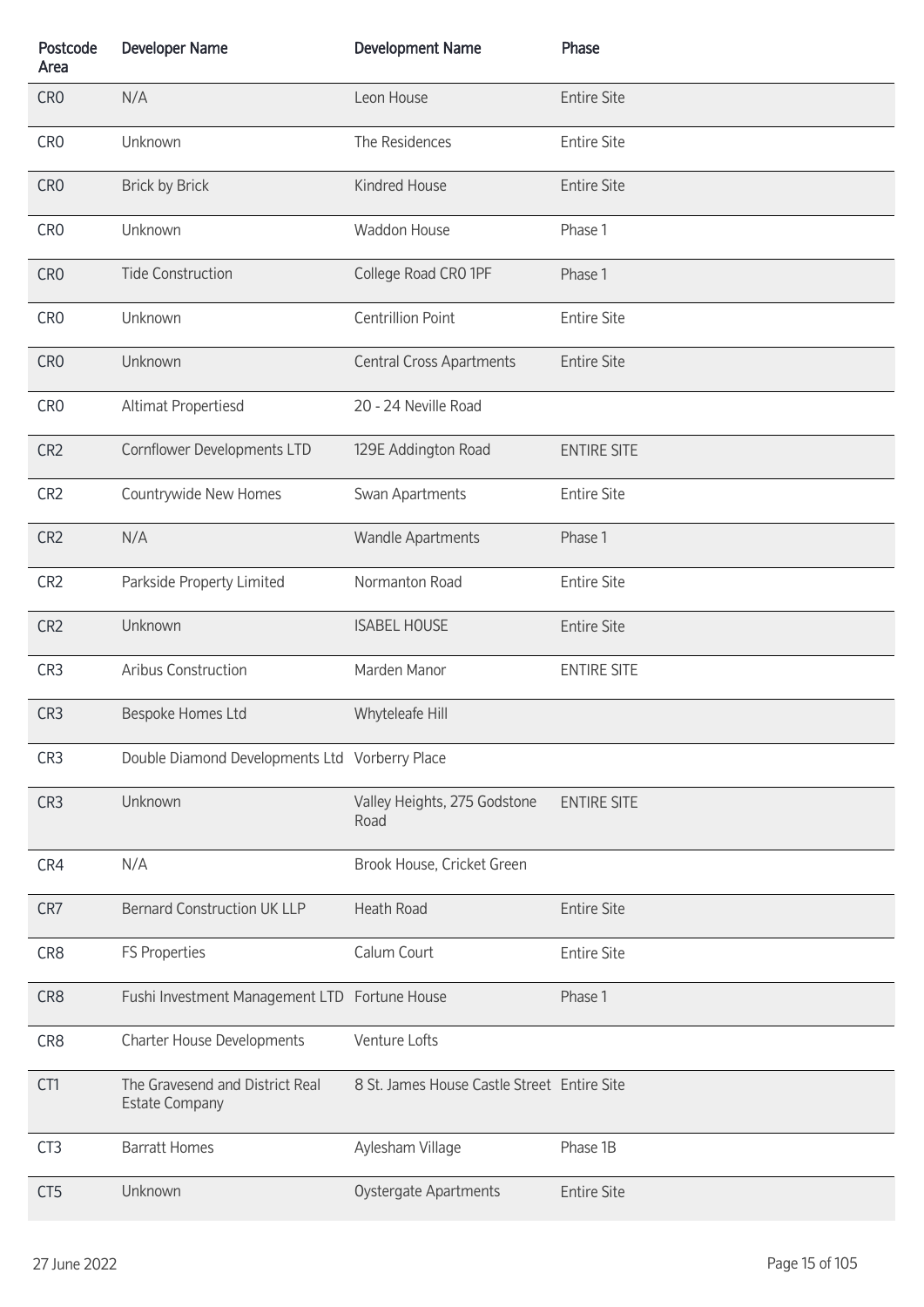| Postcode<br>Area | <b>Developer Name</b>                                                | <b>Development Name</b>                                                   | Phase               |
|------------------|----------------------------------------------------------------------|---------------------------------------------------------------------------|---------------------|
| CT <sub>9</sub>  | Not New Build                                                        | William Meadows House                                                     |                     |
| CT <sub>9</sub>  | <b>Future Homes</b>                                                  | <b>Charles Court</b>                                                      | <b>Entire Site</b>  |
| CV1              | <b>EDG Property</b>                                                  | The Co-Operative                                                          | <b>Entire Site</b>  |
| CV1              | TEJ Developments                                                     | Kings Chambers                                                            | <b>Entire Site</b>  |
| CV1              | N/A                                                                  | Corrie House                                                              |                     |
| CV1              | <b>Elevate Property Group</b>                                        | Queens House                                                              |                     |
| <b>CV10</b>      | Davidson Homes                                                       | Church Fields                                                             | Phase 1             |
| <b>CV10</b>      | <b>Taylor Wimpey</b>                                                 | Cotton Grange at the Farm                                                 |                     |
| <b>CV10</b>      | <b>Barratt Homes</b>                                                 | Saxon Rise                                                                | Phase 2             |
| <b>CV10</b>      | <b>Taylor Wimpey</b>                                                 | Milby Hall at The Farm                                                    | <b>Entire Site</b>  |
| <b>CV10</b>      | Lovell Homes                                                         | Eaton View                                                                | Phase 3             |
| CV11             | Gold Leaf Property Investors                                         | Newdegate Apartmnents/Mae<br>Apartments                                   | Single Phase        |
| CV11             | Lateral Homes Limited                                                | <b>Warwick House</b>                                                      | <b>Entire Site</b>  |
| <b>CV12</b>      | Mercia Interior Design                                               | Mercia House, 9 Bulkington<br>Road                                        | <b>Entire Site</b>  |
| CV34             | <b>Taylor Wimpey</b>                                                 | The RedwoodsThe Redwoods                                                  | <b>Entire Phase</b> |
| CV34             | Not known.                                                           | Emscote Mill (former Global<br>House on site plan Application<br>20/0135) | Phase 1             |
| CV <sub>5</sub>  | J G Molloy                                                           | Antelope House                                                            | <b>Entire Site</b>  |
| CV <sub>6</sub>  | St Philips Homes                                                     | The Silk Works                                                            | Phase 01            |
| CV <sub>6</sub>  | Orbit Homes                                                          | Hawkesbury Manor                                                          | <b>Entire Site</b>  |
| CV <sub>6</sub>  | Westleigh on behalf of Midland<br>Heart                              | Kingfield Gardens                                                         | Entire site         |
| CV <sub>6</sub>  | Westleigh Partnerships                                               | Hawkesbury Place                                                          | Entire site         |
| CV7              | Revelan-UK Ltd                                                       | Hazel Place (202 Station Road)                                            |                     |
| CW1              | Guinness Homes (Contractor is MCI Broughton Gardens<br>Developments) |                                                                           | Phase 2             |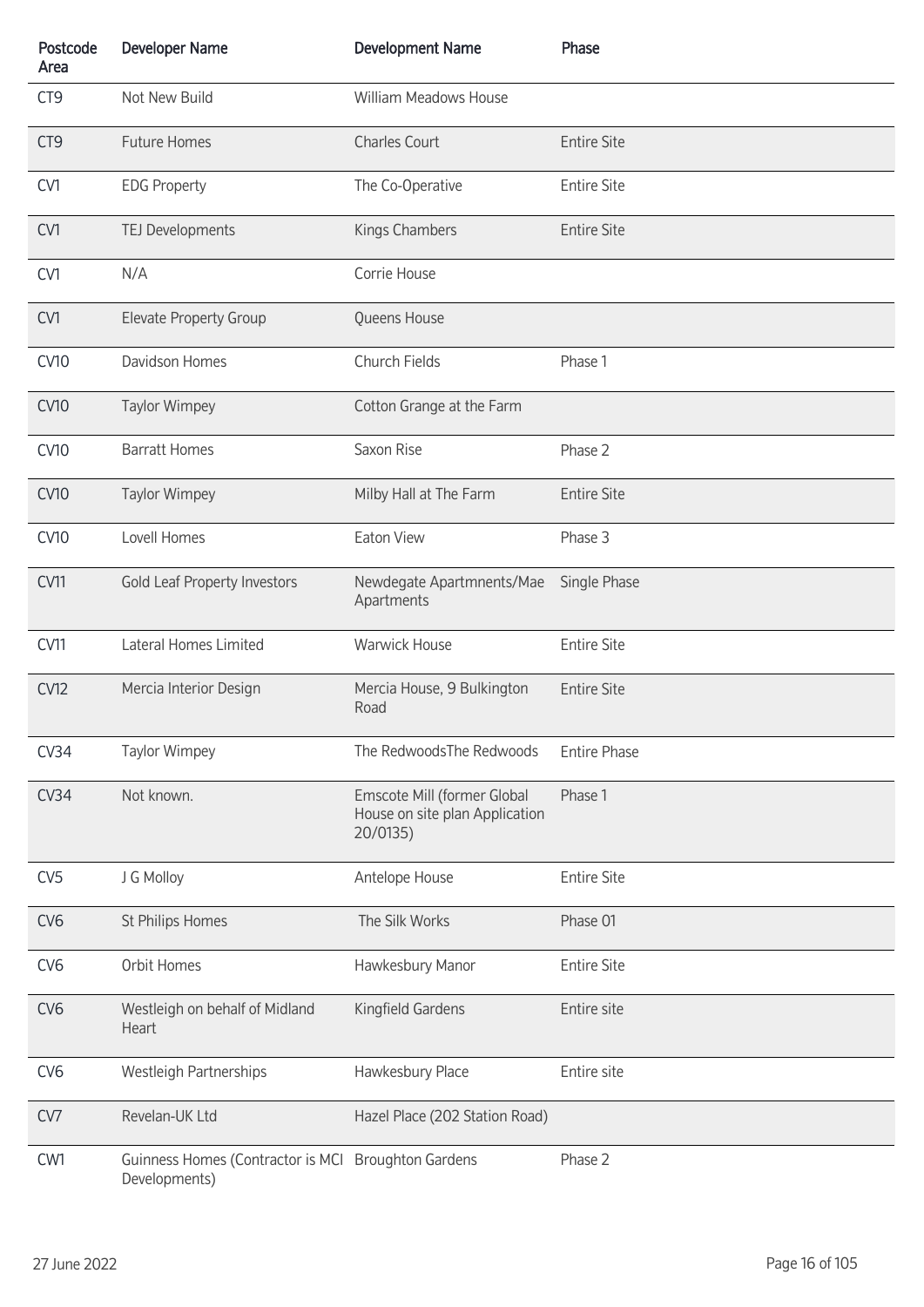| Postcode<br>Area | <b>Developer Name</b>                                            | <b>Development Name</b>               | Phase              |
|------------------|------------------------------------------------------------------|---------------------------------------|--------------------|
| CW1              | Olive Property Construction Limited Grand Junction, Broad Street |                                       | <b>Entire Site</b> |
| CW1              | Unknown                                                          | 4 Britannia Close                     | Entire site        |
| CW1              | David Wilson Homes                                               | Meadow View                           | <b>Entire Site</b> |
| <b>CW10</b>      | Elan Homes                                                       | Canalside                             | Phase 1            |
| <b>CW11</b>      | <b>Redrow Homes</b>                                              | Abbeyfields                           | Phase 1            |
| <b>CW11</b>      | Seddon Homes                                                     | Campion Point                         | <b>Entire Site</b> |
| <b>CW11</b>      | <b>Barratt Homes</b>                                             | <b>Elworth Gardens</b>                |                    |
| <b>CW12</b>      | N/A                                                              | <b>Westfield Court</b>                | Entire site        |
| <b>CW12</b>      | Beyond New Co 110 Ltd                                            | <b>Hunters Pointe</b>                 | Phase 1            |
| <b>CW12</b>      | Morris Homes                                                     | Astbury Place                         |                    |
| <b>CW12</b>      | Congleton Development Ltd                                        | Manchester Road                       | Phase 01           |
| CW <sub>2</sub>  | <b>Taylor Wimpey</b>                                             | The Rookery                           |                    |
| CW <sub>2</sub>  | <b>Bellway Homes</b>                                             | <b>Cheshire Banks</b>                 | <b>Entire Site</b> |
| DA1              | <b>Weston Homes</b>                                              | James Smith Court / Langley<br>Square | Phase 3            |
| DA1              | A Future Investments Ltd                                         | Wilmington Place                      | <b>Entire Site</b> |
| DA1              | Unknown                                                          | Crayford Way                          | <b>Entire Site</b> |
| DA12             | Individual Person - (Uri Eisenstein)                             | Stephenson House, 7-10 The<br>Grove   |                    |
| DA <sub>14</sub> | N/A                                                              | Kingsmead House, St Johns<br>Road     | <b>Entire Site</b> |
| DA14             | Unknown                                                          | Boomtown, Maidstone Road              | <b>ENTIRE SITE</b> |
| DA <sub>15</sub> | Willow House                                                     | Ivy Court                             | <b>Entire Site</b> |
| DA <sub>15</sub> | Westminster Construction Ltd                                     | Cairns Court                          |                    |
| DA9              | Medlake Homes Ltd                                                | St James Gate                         | <b>Entire Site</b> |
| DD <sub>5</sub>  | Ogilvie Homes                                                    | <b>Granary Rise</b>                   |                    |
| DD7              | DJ Laing                                                         | Lord Snooty's                         | Phase 2            |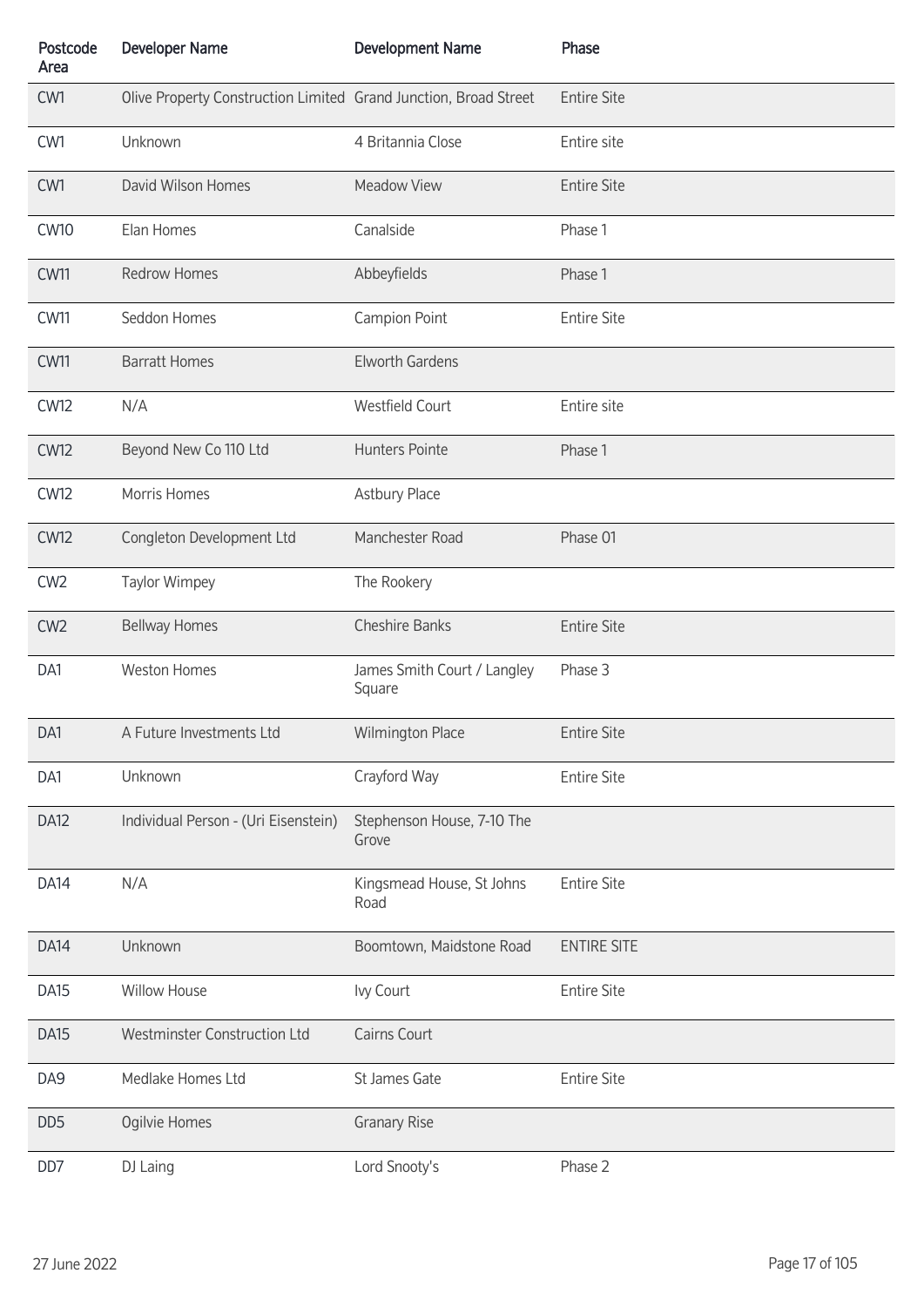| Postcode<br>Area | <b>Developer Name</b>      | <b>Development Name</b>                     | Phase              |
|------------------|----------------------------|---------------------------------------------|--------------------|
| DD7              | D J Laing                  | Lord Snooty's                               | Phase 1            |
| DD <sub>8</sub>  | Scotia Homes               | <b>Idvies View</b>                          |                    |
| DE1              | N/A                        | Prosperity House                            |                    |
| DE1              | Regency Residential        | Heritage Gate / Norman House                | Phase in itself    |
| DE1              | Regency Residential        | Heritage Gate / Saxon House                 |                    |
| DE1              | Lovell / Compendium Living | Castleward                                  | <b>Entire Site</b> |
| DE11             | St Modwen Homes            | Manorfields                                 | Phase 2            |
| <b>DE12</b>      | David Wilson Homes         | Nursery Fields                              | <b>Entire Site</b> |
| DE12             | <b>Babb Developments</b>   | The Old Stables                             | Entire site        |
| <b>DE13</b>      | <b>Bellway Homes</b>       | <b>Barton Manor</b>                         | Phase 2            |
| <b>DE14</b>      | Unknown                    | Unit 30 The Maltings                        | <b>Entire Site</b> |
| <b>DE14</b>      | Nick Piponides             | Paget House (not named)                     | <b>Entire Site</b> |
| DE24             | <b>Barratt Homes</b>       | Newton Village                              | Phase 1            |
| <b>DE55</b>      | Keepmoat Homes             | Mill Farm                                   | Entire site        |
| <b>DE55</b>      | <b>Hurst Homes</b>         | Birkinstyle Lane                            |                    |
| <b>DE65</b>      | <b>Bloor Homes</b>         | Alms Meadow @ Etwall                        | Phase 1            |
| <b>DE65</b>      | Not known.                 | Former Castle Hotel / Castle<br>Apartments  | <b>Entire Site</b> |
| DE7              | Prosperity Wealth          | Southside                                   |                    |
| DE75             | not known                  | <b>Butchers Way</b>                         |                    |
| DH1              | Unknown                    | Durseme Court - Neville's Cross Entire Site |                    |
| DH1              | Unknown                    | Sheraton Park, Kirkwood Drive               | Entire site        |
| DH1              | St. Giles Studios          | 110 Gilesgate                               | <b>Entire Site</b> |
| DH1              | <b>Student Castle</b>      | 20 Claypath                                 | <b>Entire Site</b> |
| DH1              | Unknown                    | Chapel Heights                              | Entire site        |
| DH1              | Unknown                    | Dun Holm House - The<br>Riverwalk           | <b>Entire Site</b> |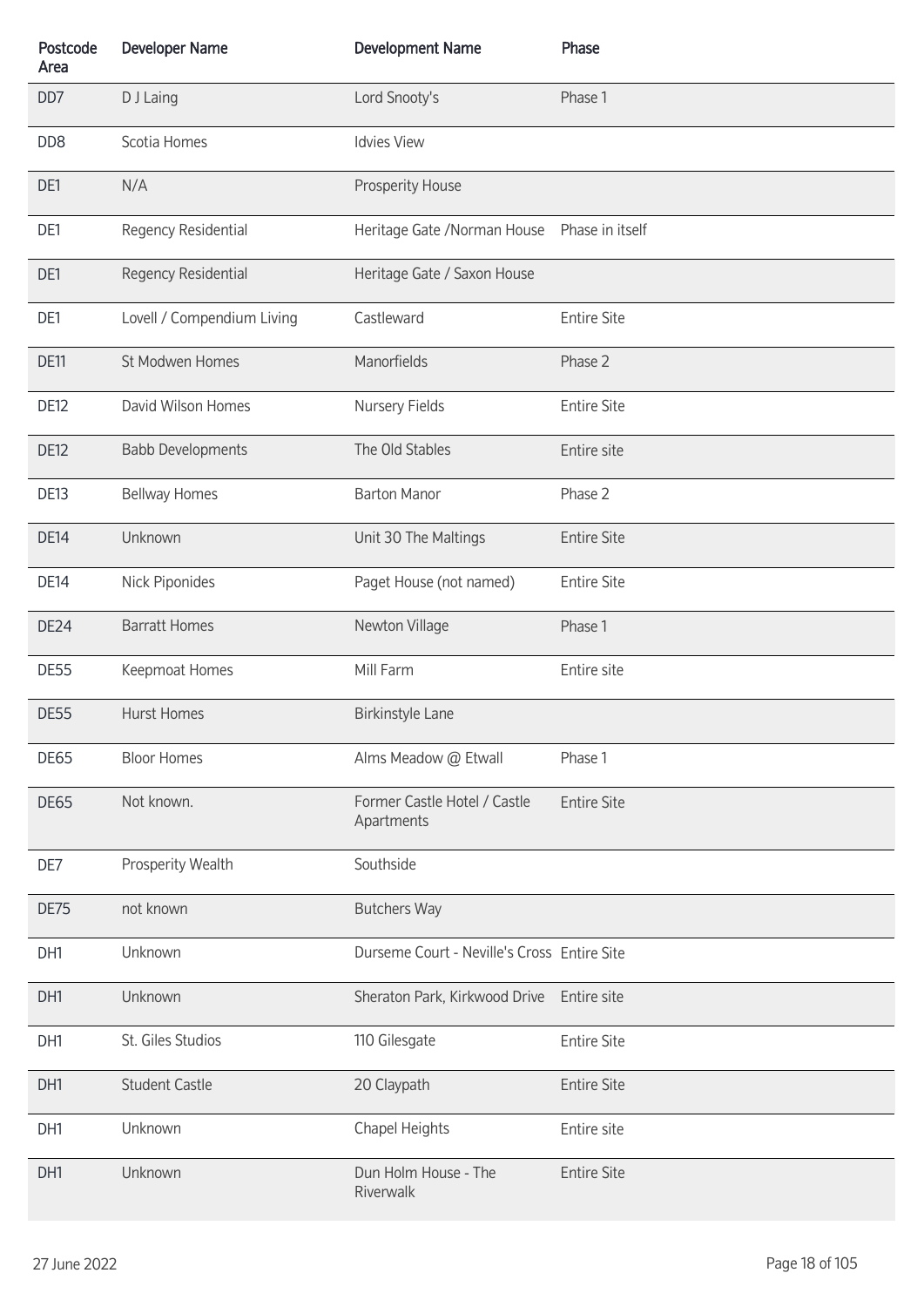| Postcode<br>Area | <b>Developer Name</b>           | <b>Development Name</b>                             | Phase              |
|------------------|---------------------------------|-----------------------------------------------------|--------------------|
| DH1              | <b>City Block</b>               | The Village @ The Viaduct,<br><b>Ainsley Street</b> | Entire site        |
| DH1              | 'Hello' Student Accommodation   | St. Margaret's, Brass Thill<br>Durham               | <b>Entire Site</b> |
| DH1              | Unknown                         | Mount Oswald, South Road                            | Entire site        |
| DH1              | Q Student                       | 81 New Elvet, Durham                                | <b>Entire Site</b> |
| DH1              | Unknown                         | Former Post Office, Silver Street Entire site       |                    |
| DH1              | Unknown                         | Elvet Studios, Gosling Place, 1-<br>112 Green Lane  | Entire site        |
| DH1              | Unknown                         | Ernest Place - Renny's Lane                         | <b>Entire Site</b> |
| DH <sub>2</sub>  | Persimmon Homes                 | Urpeth Grange                                       |                    |
| DH <sub>3</sub>  | Miller Homes                    | Lambton Park                                        |                    |
| DH <sub>6</sub>  | Persimmon Homes                 | The Grange                                          | Phase 1            |
| DH <sub>6</sub>  | <b>Barratt Homes</b>            | The Limes                                           |                    |
| DH <sub>8</sub>  | <b>Barratt Homes</b>            | Berry Edge                                          | Phase 3            |
| DH <sub>8</sub>  | <b>Barratt Homes</b>            | Berry Edge                                          |                    |
| DH <sub>9</sub>  | Persimmon                       | Middle Farm Village                                 | <b>Entire Site</b> |
| DL1              | RDBM Developments Ltd           | Lear Residence                                      | <b>Entire Site</b> |
| <b>DL10</b>      | Within Reach                    | The Fleece Hotel                                    |                    |
| <b>DL14</b>      | Forest Homes                    | Laburnham Grove                                     | Phase 1            |
| <b>DL16</b>      | <b>BARRATT</b>                  | <b>MERRINGTON PARK</b>                              | Phase 6            |
| <b>DL16</b>      | <b>BARRATT</b>                  | MERRINGTON PARK                                     | Phase 6            |
| DL17             | Gleeson Homes                   | St. Aidan's View                                    | <b>Entire Site</b> |
| DN <sub>1</sub>  | <b>Empire Property Concepts</b> | `Empire House` @ Doncaster                          | <b>Entire Site</b> |
| DN1              | <b>Empire Property Concepts</b> | `Princegate House` @<br>Doncaster                   | <b>Entire Site</b> |
| DN1              | <b>Empire Property Concepts</b> | 'York House' @ Doncaster                            | <b>Entire Site</b> |
| DN1              | <b>Empire Property Concepts</b> | St. Peters House                                    | <b>Entire Site</b> |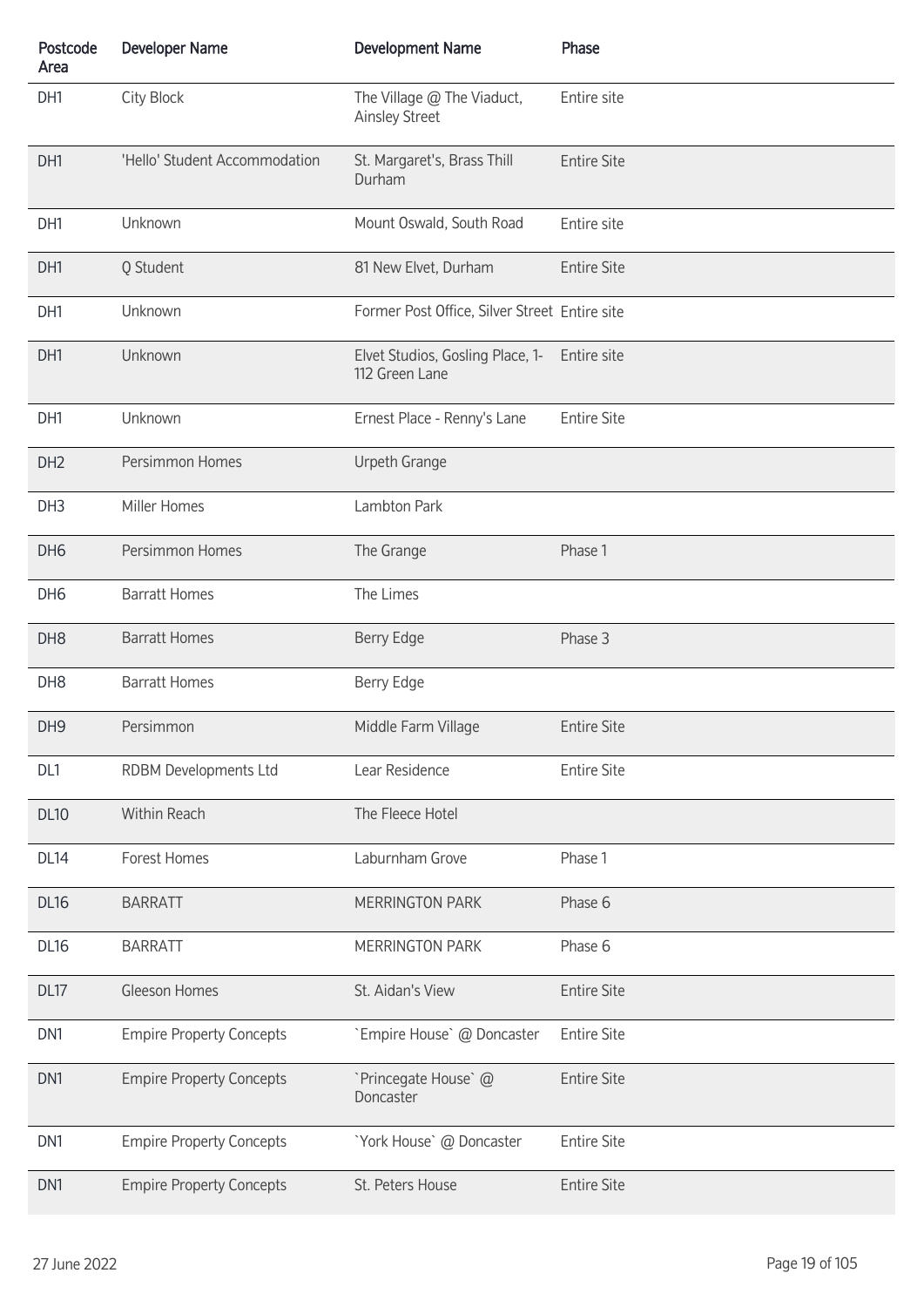| Postcode<br>Area | <b>Developer Name</b>                     | <b>Development Name</b>         | Phase              |
|------------------|-------------------------------------------|---------------------------------|--------------------|
| DN1              | <b>ESI</b>                                | Danum House                     | <b>Entire Site</b> |
| DN1              | <b>Empire Property Concepts</b>           | Consort House                   | <b>ENTIRE SITE</b> |
| <b>DN10</b>      | McCarthy & Stone                          | William Bradford Court          | <b>Entire Site</b> |
| <b>DN11</b>      | GR 33N Group Limited (Doncaster)          | The Library                     | <b>Entire Site</b> |
| <b>DN12</b>      | Keepmoat Homes                            | Yew Gardens                     | Phase 1 & 4        |
| <b>DN16</b>      | Keigar Homes                              | Brat Hill Farm                  | Phase 2            |
| <b>DN21</b>      | <b>Beal Homes</b>                         | The Swale II                    |                    |
| <b>DN22</b>      | Persimmon Homes                           | Fairways Park                   | <b>Entire Site</b> |
| <b>DN35</b>      | Norfolk Lane Builders Ltd                 | <b>Beach View Court</b>         | <b>Entire Site</b> |
| <b>DN36</b>      | Cyden Homes                               | The Grange in the Woods         |                    |
| <b>DN36</b>      | Keystone                                  | Carrington Gardens              | <b>Entire Site</b> |
| DN4              | <b>Barratt Homes</b>                      | <b>Belle Vue</b>                | <b>Entire Site</b> |
| DN4              | Fairgrove Homes                           | Custom Build @ Dominion         | Phase 1            |
| DN4              | Lovell Homes                              | Willow Grange @ Lakeside        | <b>Entire Site</b> |
| <b>DN40</b>      | Peter Ward Homes                          | Habrough Fields @<br>Immingham  | Phase 4 & 5        |
| DN <sub>6</sub>  | Gleeson Homes                             | <b>Hilton Park</b>              | Phase 1            |
| DY1              | <b>Wates Living Space</b>                 | <b>Dudley Guest</b>             |                    |
| <b>DY10</b>      | Seven Capital                             | Rowland Hill House              | Entire site        |
| DY <sub>2</sub>  | Prosperity Wealth                         | Castle Court                    | entire site        |
| DY <sub>2</sub>  | <b>HSS Projects Ltd</b>                   | Land at the rear of Baptist End | Entire Site.       |
| DY3              | E & J Developments Ltd                    | Baggeridge House                | <b>Entire Site</b> |
| DY5              | Seven Capital                             | The Landmark                    |                    |
| DY5              | Oak Property Trading Limited              | Oak Court                       | Phase 1            |
| DY5              | Builder Unknown as flats built c<br>2004. | Not Known                       | <b>Entire Site</b> |
| DY <sub>6</sub>  | NOT NEW BUILD                             | Larch House                     | <b>ENTIRE SITE</b> |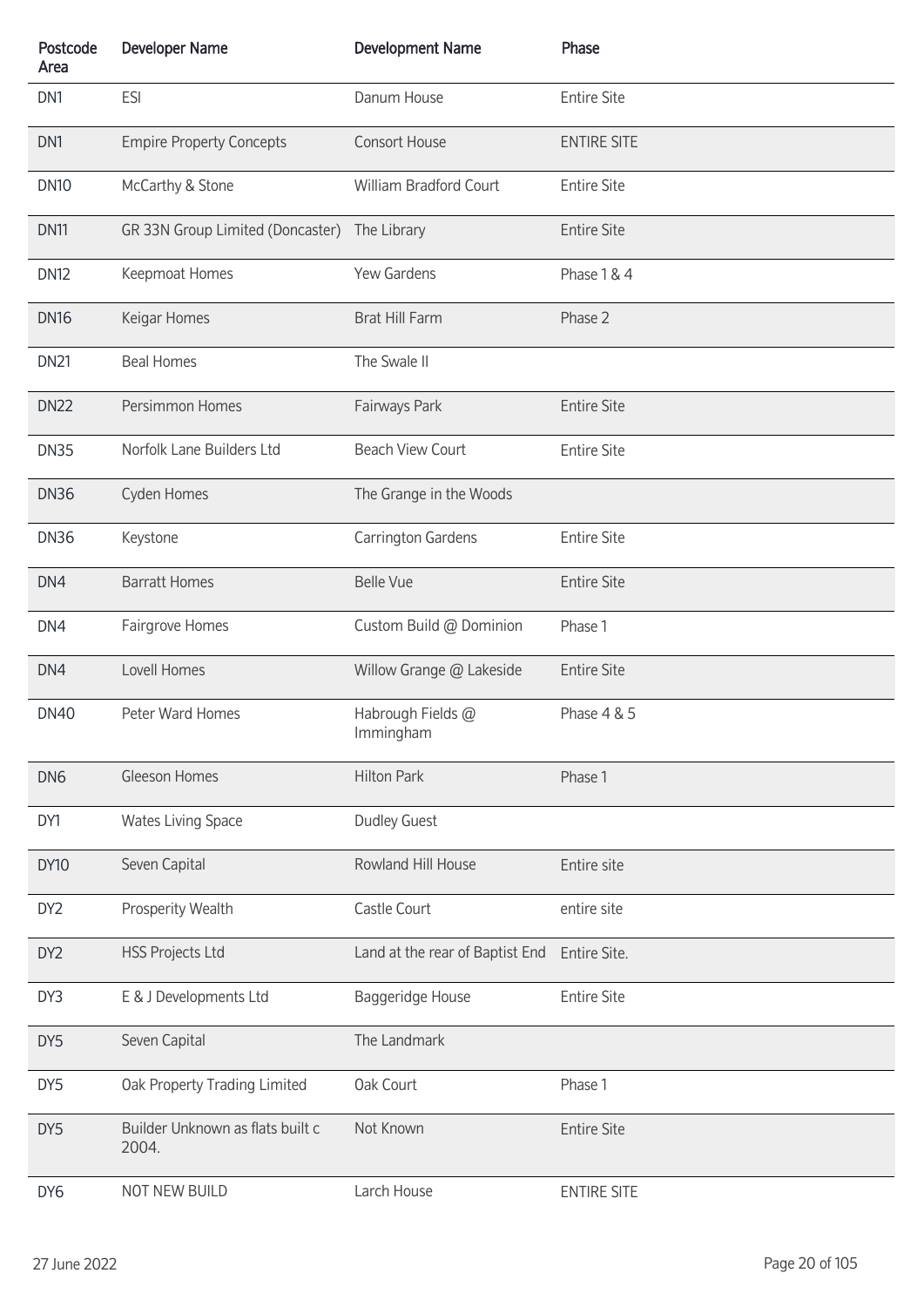| Postcode<br>Area | <b>Developer Name</b>                 | <b>Development Name</b>                      | Phase                                         |
|------------------|---------------------------------------|----------------------------------------------|-----------------------------------------------|
| DY8              | Syntra Internation                    | Medusa House                                 |                                               |
| DY8              | <b>Claremont Properties</b>           | Former Bell Hotel. (Also Called<br>The Bell) | Phase 1                                       |
| E1               | Ordnance Building Ltd                 | The Lofts/ Ordnance Building                 | Entire site                                   |
| E1               | East London Homes Ltd                 | Damien Court                                 |                                               |
| E1               | Mount Anvil                           | The Silk District                            | <b>Entire Site</b>                            |
| E1               | Fraser & Co                           | Luxe Tower & Eastlight<br>Apartments         | Entire site                                   |
| E10              | Galliard                              | 256 CHURCH ROAD                              | <b>ENTIRE SITE</b>                            |
| E10              | Newlon Housing Trust                  | Siskin Apartments                            | Siskin Apartments                             |
| E10              | Samson House                          | Ashby House                                  | <b>Entire Site</b>                            |
| E10              | Samson Homes                          | <b>Smithys Mews</b>                          | <b>Entire Site</b>                            |
| E10              | Newham Property Investment<br>Limited | Print Yard                                   | Phase 1                                       |
| E11              | TBC                                   | Panther House                                | <b>Entire Site</b>                            |
| E13              | Samson Homes                          | <b>Duchess Drive</b>                         | Entire site                                   |
| E14              | <b>Berkeley Group</b>                 | Poplar Riverside                             | 1 - Calico Wharf, due to<br>complete July '23 |
| E14              | Unknown                               | Clubhouse, 34 Stainsby Road                  | <b>ENTIRE SITE</b>                            |
| E14              | Galliard                              | Orchard Wharf                                | Entire site                                   |
| E14              | London Newcastle/ Telford Homes       | <b>Balfron Tower</b>                         | <b>Entire Site</b>                            |
| E14              | L&Q                                   | Dockside                                     | <b>Entire Site</b>                            |
| E14              | Galliard                              | Orchard Wharf                                | Phase 1                                       |
| E15              | N/A                                   | Channelsea House                             |                                               |
| E16              | Southern Home Ownership               | The Refinery                                 | Entire site                                   |
| E16              | Ballymore                             | Royal Wharf - James Cook<br><b>Building</b>  | James Cook Building                           |
| E16              | George Wimpey                         | Eastern Quay Apartments                      | <b>Entire Site</b>                            |
| E17              | ipe Developments                      | Union Lofts                                  | <b>Entire Site</b>                            |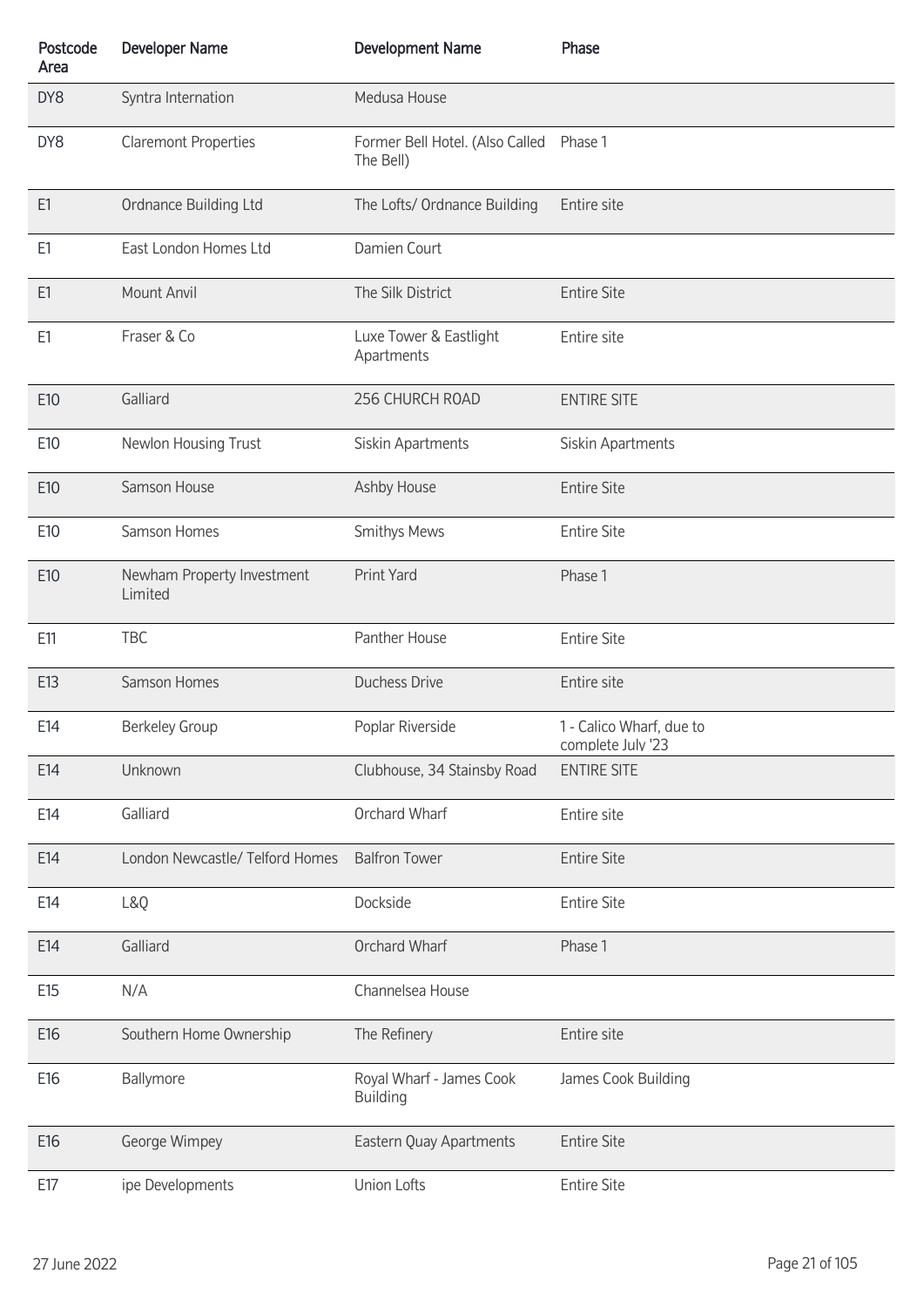| Postcode<br>Area | <b>Developer Name</b>                                | <b>Development Name</b>             | Phase                 |
|------------------|------------------------------------------------------|-------------------------------------|-----------------------|
| E17              | <b>IPE Developments</b>                              | The Picture House                   | The Cunard Apartments |
| E17              | Flat 2, 204 Chaplin House, Hoe<br>Street Walthamstow | The Scene                           |                       |
| E17              | London Penthouse                                     | <b>Gnome House</b>                  | <b>Entire Site</b>    |
| E17              | <b>IPE Developments</b>                              | The Picture House                   | The Cunard Apartments |
| E17              | L&Q                                                  | The Chain - Fixie Building          | <b>ENTIRE SITE</b>    |
| E17              | <b>IPE Developments</b>                              | The Cunard Apartments               | <b>Entire Site</b>    |
| E17              | N/A                                                  | The Quant Building                  |                       |
| E18              | via Bridge New Homes                                 | Skyline Apartments / Eaton<br>Court | Entire site           |
| E18              | Jaspar Management Ltd                                | 81 George Lane                      | <b>Entire Site</b>    |
| E18              | Jaspar Group                                         | Maybank Lofts                       | Phase 1               |
| E1W              | Knightsbridge Capital                                | Red Lion Court                      | <b>Entire Site</b>    |
| E <sub>2</sub>   | JCS Developments Ltd                                 | 49 Derbyshire Street                | <b>Entire Site</b>    |
| E <sub>2</sub>   | <b>Bridge Development consultants</b>                | Vyner Apartments                    |                       |
| E <sub>2</sub>   | London Borough of Barking and<br>Dagenham            | 408 Hackney Rd                      |                       |
| E3               | <b>Community Land Trust</b>                          | <b>St Clements</b>                  |                       |
| E3               | Dominus New Homes and City &<br>Suburban Homes       | The Exchange, E3                    | Phase 01              |
| E3               | Guinness                                             | Leaside Lock                        | Phase 1               |
| E3               | Peabody / Hill                                       | Fish Island Village                 | Phase 1               |
| E <sub>3</sub>   | Peabody                                              | Merchants Walk                      | <b>Entire Site</b>    |
| E3               | Countryside                                          | St Pauls                            | <b>Entire Site</b>    |
| E3               | Andersons                                            | Carpenters Wharf                    |                       |
| E3               | Peabody                                              | Lock Keepers                        |                       |
| E4               | N/A                                                  | 27-31 Stanley Road                  |                       |
| E4               | Unknown                                              | Netherhouse Farm                    | <b>Entire Site</b>    |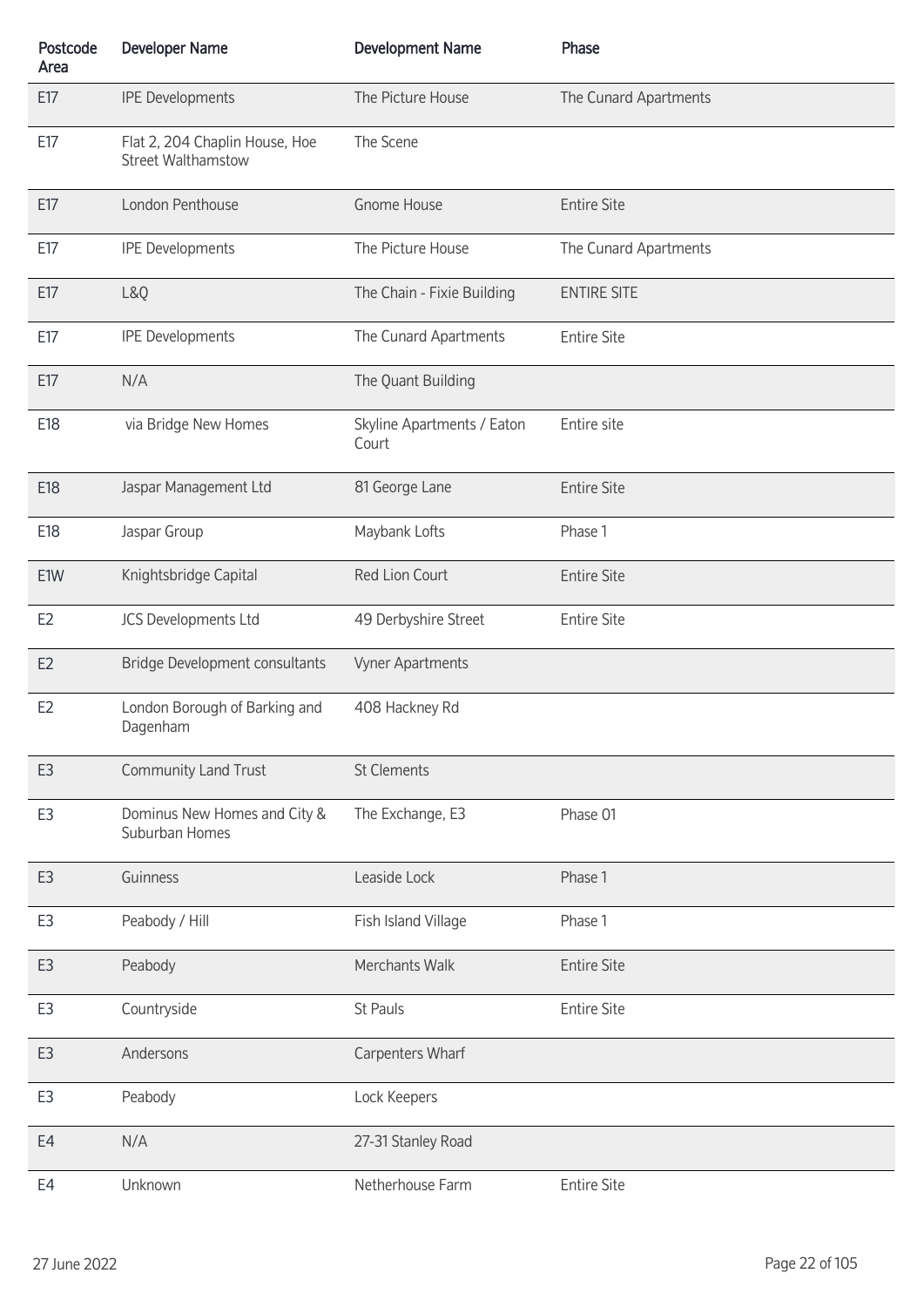| Postcode<br>Area | <b>Developer Name</b>                                  | <b>Development Name</b>                          | Phase              |
|------------------|--------------------------------------------------------|--------------------------------------------------|--------------------|
| E <sub>5</sub>   | London Borough of Hackney                              | Gooch House                                      |                    |
| E <sub>5</sub>   | Sherry Green Homes/ Mullalley.                         | The Wharf                                        |                    |
| E7               | N/A                                                    | Upton Heights, 214 Upton Lane                    |                    |
| E7               | GS8 Developments/ Forest Gate<br><b>Investment LLP</b> | <b>Upton Lofts</b>                               | <b>ENTIRE SITE</b> |
| E7               | Gateway                                                | Earlham Square - Spinney<br>Court (Mixed tenure) | PHASE 1            |
| E7               | Matheson Whiteley Architects.                          | 64A Sprowston Mews                               | <b>Entire Site</b> |
| E71              | Fairstone Property                                     | Fairstone House                                  | <b>Entire Site</b> |
| E <sub>8</sub>   | <b>Gold Section Homes</b>                              | Andre Street (The Linkings)                      | <b>Entire Site</b> |
| E <sub>8</sub>   | N/A                                                    | The Coachworks                                   |                    |
| E <sub>8</sub>   | Urbanista/ Cogress                                     | Spurhouse                                        | <b>Entire Site</b> |
| E <sub>9</sub>   | Aitch                                                  | The Bagel Factory                                | Entire site        |
| E <sub>9</sub>   | Comax London Ltd/RCT<br>Construction                   | 129 Cadogan Terrace                              |                    |
| E <sub>9</sub>   | JJ Rattigan                                            | The Place                                        |                    |
| E9               | N/A                                                    | Ashwood House                                    | <b>Entire Site</b> |
| E <sub>9</sub>   | N/A                                                    | Riverwalk Apartments                             | <b>Entire Site</b> |
| E9               | Unknown                                                | 47-49 Tudor Road                                 | Entire site        |
| EH11             | Unknown                                                | Broomhouse                                       | <b>Entire Site</b> |
| EH11             | Unknown                                                | 5 Elfin Square Embankment                        | Entire site        |
| EH11             | Regency Residential                                    | <b>Embankment West</b>                           | <b>Entire Site</b> |
| EH11             | N/A                                                    | Horne Terrace                                    |                    |
| EH11             | Unknown Developer                                      | <b>Broomhouse Street</b>                         | <b>Entire Site</b> |
| <b>EH16</b>      | N/A                                                    | <b>Braefoot House</b>                            |                    |
| EH <sub>2</sub>  | SW Thistle Street Lane LLP                             | South West Thistle Street Lane Entire site       |                    |
| <b>EH22</b>      | Miller Homes                                           | Espank Grange                                    |                    |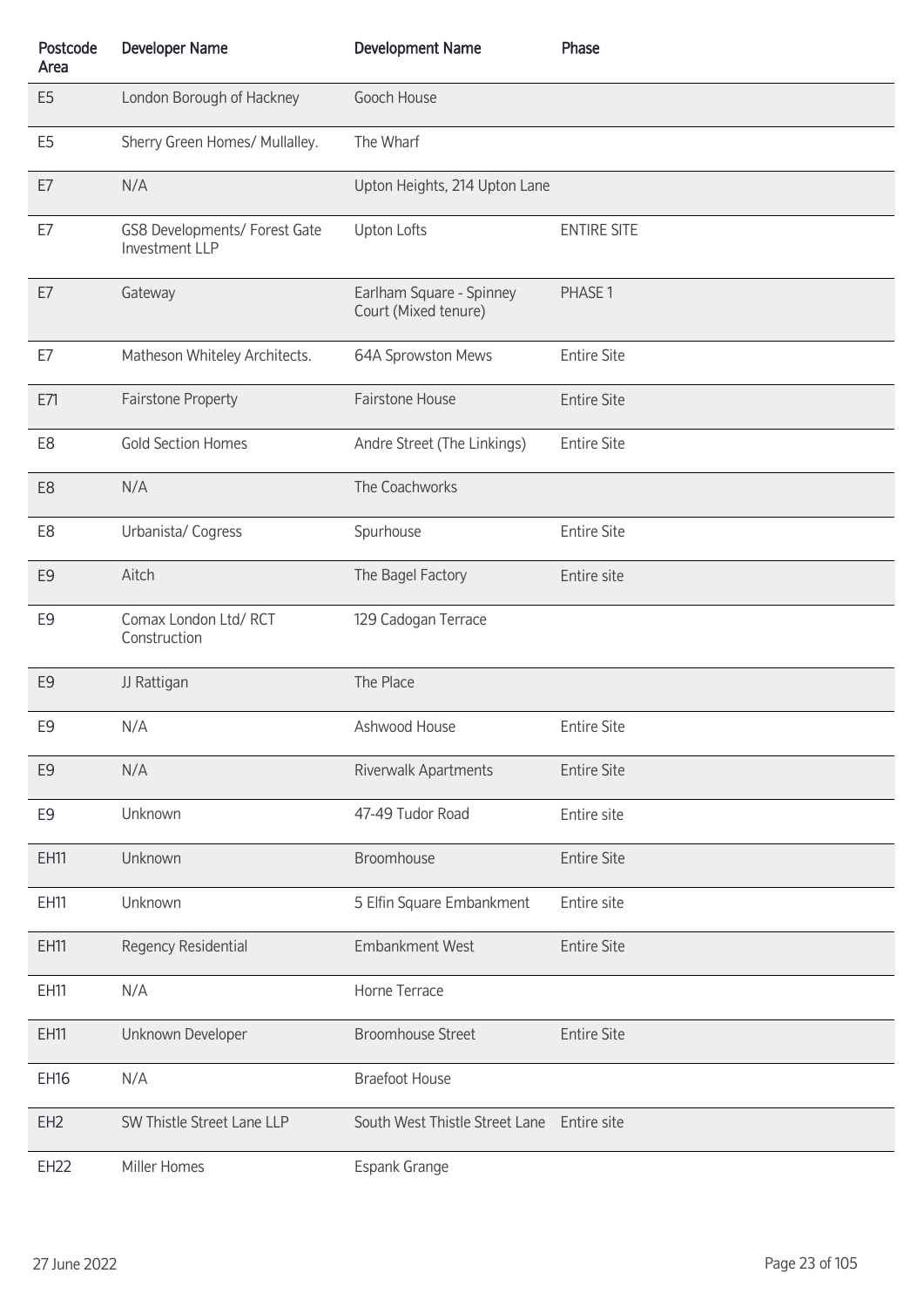| Postcode<br>Area | <b>Developer Name</b>                                 | <b>Development Name</b>                        | Phase              |
|------------------|-------------------------------------------------------|------------------------------------------------|--------------------|
| <b>EH33</b>      | Persimmon Homes                                       | Forthview Meadows                              |                    |
| <b>EH52</b>      | <b>Barratt Homes</b>                                  | Church Hill Brae                               | <b>Entire Site</b> |
| <b>EH53</b>      | <b>Taylor Wimpey</b>                                  | Calderwood                                     | Phase 1            |
| <b>EH53</b>      | Taylor Wimpey                                         | Calderwood                                     | Phase 2            |
| EH <sub>6</sub>  | Unknown                                               | Western Harbour View                           |                    |
| EH7              | N/A                                                   | Urban Eden                                     | phase 1            |
| EH7              | Watkin Jones Homes                                    | Urban Edge                                     |                    |
| EN1              | Galliard Homes / Scott Franklin<br>Landview Propertie | Southbury House, 280 - 286<br>Southbury Road   |                    |
| EN4              | Unconfirmed - marketed via Lanes<br>New Homes         | Stockbury Court                                | Entire site        |
| EN4              | <b>TBC</b>                                            | <b>Accommodation Road</b>                      | <b>Entire Site</b> |
| EN <sub>5</sub>  | Greenbrook Estates                                    | 67 Leicester Road                              | entire site        |
| EN <sub>5</sub>  | Quinata                                               | 21 Station Road                                |                    |
| <b>EN55</b>      | Via Statons                                           | 46-48 High Street Barnet<br>EN55SJ             | <b>Entire Site</b> |
| EN <sub>6</sub>  | N/A                                                   | Checkline House, Darkes Lane,<br>Potters Bar   |                    |
| EN <sub>6</sub>  | Michael Taylor                                        | Albany Gate                                    |                    |
| EN7              | Masons Parade                                         | Newsgate Street                                | <b>Entire Site</b> |
| EN7              | <b>GG Investments Ltd</b>                             | 1a-d Masons Parade                             | <b>Entire Site</b> |
| EN <sub>8</sub>  | Unconfirmed                                           | <b>Bridge Court</b>                            | <b>Entire Site</b> |
| EN <sub>8</sub>  | BE / Prime Place / Lanes New<br>Homes                 | Prime Place Cheshunt                           | Building through   |
| EN <sub>8</sub>  | <b>TBC</b>                                            | 111-113 Crossbrook Street                      | <b>Entire Site</b> |
| EN <sub>8</sub>  | Smith Homes                                           | Bartholomew Court, 60-61<br><b>High Street</b> |                    |
| EN <sub>8</sub>  | Prime Place                                           | Cheshunt                                       |                    |
| EN <sub>8</sub>  | Nash Residential                                      | Russells Court                                 | <b>Entire Site</b> |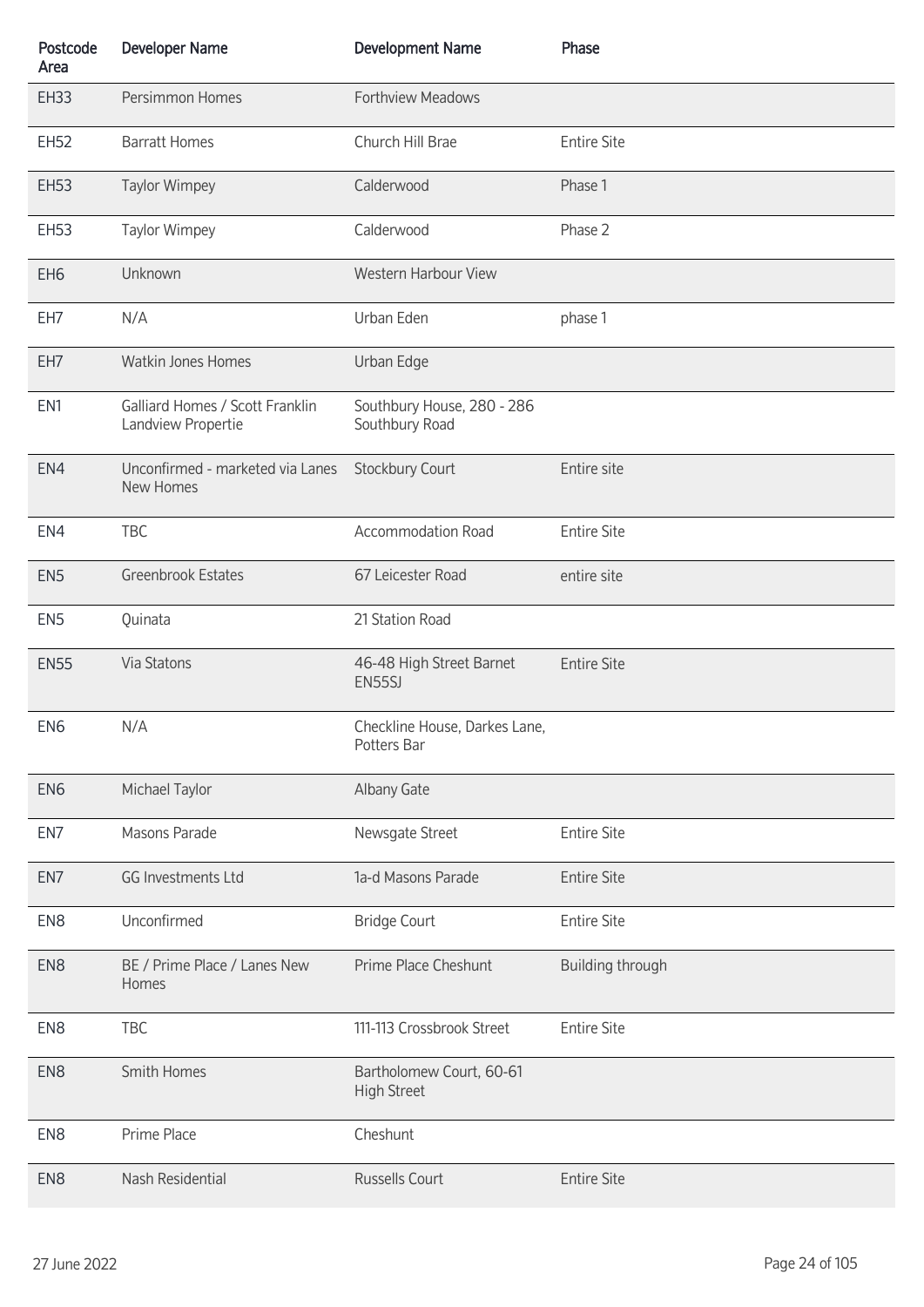| Postcode<br>Area | <b>Developer Name</b>                         | <b>Development Name</b>                | Phase              |
|------------------|-----------------------------------------------|----------------------------------------|--------------------|
| EN <sub>8</sub>  | Cameron Drive Ltd                             | Cameron Drive                          | Entire site        |
| EN <sub>8</sub>  | 56 Turners Hill Ltd                           | <b>Ripley Yard</b>                     | entire site        |
| EN <sub>8</sub>  | N/A                                           | High Street Cheshunt,<br>Hertfordshire |                    |
| EN <sub>9</sub>  | Unconfirmed - marketed via<br>Reynolds Salter | Hillgrove                              | <b>Entire Site</b> |
| EN <sub>9</sub>  | Fonthill                                      | <b>Greenview Grove</b>                 | <b>ENTIRE SITE</b> |
| <b>EX11</b>      | Acorn                                         | <b>Otters Holt</b>                     |                    |
| <b>EX14</b>      | <b>Baker estates</b>                          | Hayne Farm                             | Phase 1            |
| <b>EX15</b>      | David Wilson Homes                            | Kingfisher Reach                       | Phase 1 & 2        |
| <b>EX15</b>      | Devonshire Homes                              | <b>Rivels Green</b>                    |                    |
| <b>EX17</b>      | R & M Peters Limited                          | Hillside Terrace                       |                    |
| <b>EX18</b>      | Devonshire Homes                              | Ladywell Meadows                       | Phase 2 & 3        |
| EX <sub>2</sub>  | Persimmon Homes                               | Greenacres                             |                    |
| EX <sub>2</sub>  | <b>Bloor Homes</b>                            | Seabrook Orchards                      | Phase 1            |
| <b>EX20</b>      | Linden Homes                                  | Meldon Fields                          | Phase 3B           |
| EX23             | <b>Bovis Homes</b>                            | Shorelands                             | Phase 2            |
| <b>EX31</b>      | <b>Bovis Homes</b>                            | The Landings                           | <b>Entire Site</b> |
| <b>EX31</b>      | Linden Homes                                  | Montbray                               | phase 1            |
| <b>EX31</b>      | <b>Redrow Homes</b>                           | Glenwood Park                          | Phase 1            |
| <b>EX32</b>      | Devonshire Homes                              | Mazzard View                           |                    |
| <b>EX32</b>      | Newland Homes                                 | <b>Barbican Walk</b>                   | Entire site        |
| <b>EX34</b>      | <b>Blast Properties</b>                       | <b>Byron Development</b>               | <b>Entire Site</b> |
| <b>EX36</b>      | Elan Homes                                    | The Gateways                           | Phase 2            |
| <b>EX36</b>      | Wain Homes                                    | Honeymead Meadows                      | Phase 1            |
| <b>EX39</b>      | Wain Homes                                    | Deer Park                              | Phase 1            |
| <b>EX39</b>      | Persimmon                                     | Appledore Grove                        | <b>Entire Site</b> |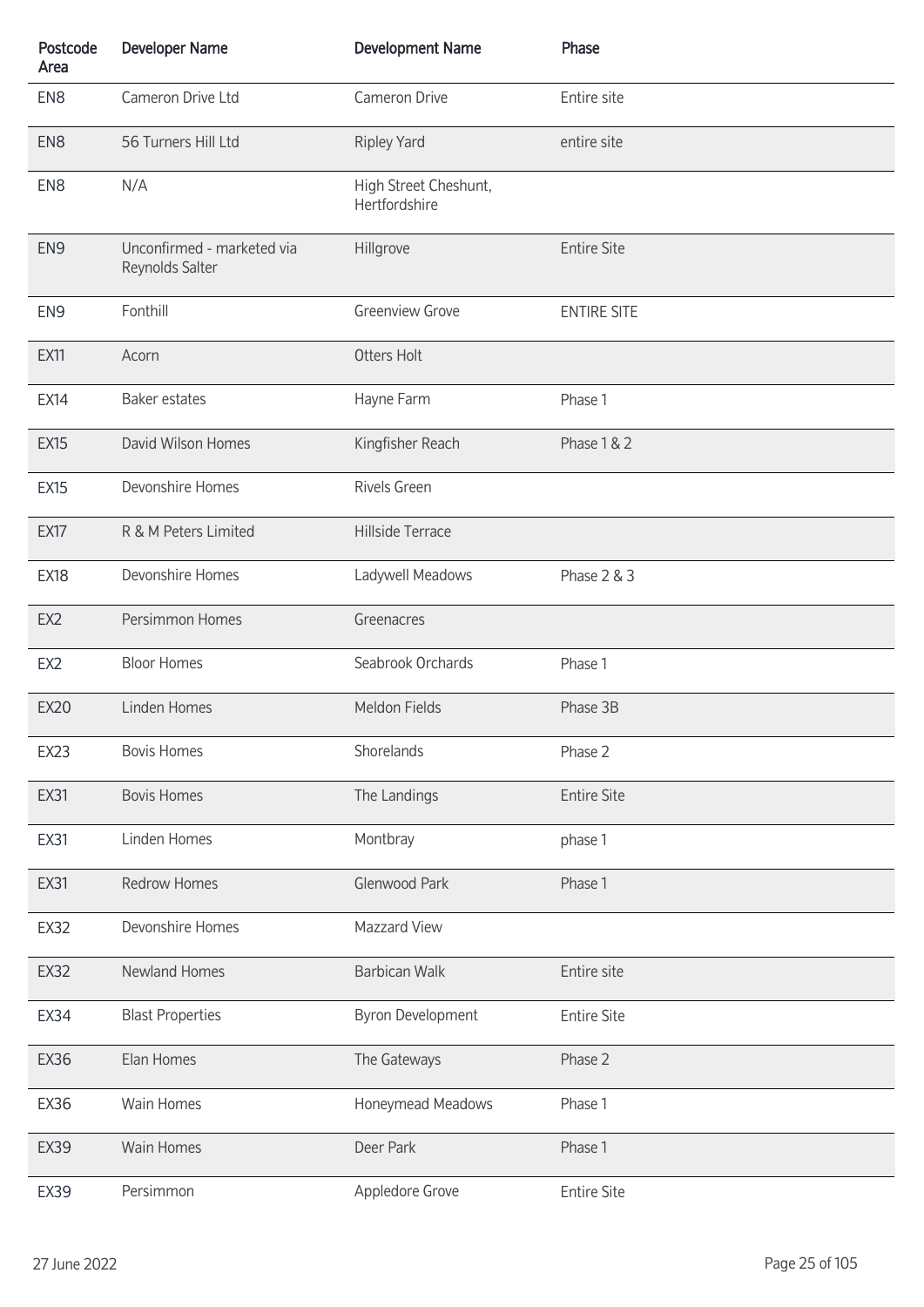| Postcode<br>Area | <b>Developer Name</b>                                 | <b>Development Name</b>        | Phase                 |
|------------------|-------------------------------------------------------|--------------------------------|-----------------------|
| EX <sub>5</sub>  | Persimmon Homes                                       | Galileo                        | Phase 3               |
| EX <sub>6</sub>  | <b>Bovis Homes</b>                                    | Courtenay Grange               |                       |
| <b>FK15</b>      | <b>Allanwater Homes</b>                               | Kingfisher Gardens             |                       |
| FK <sub>2</sub>  | Persimmon Homes                                       | <b>Callander Rise</b>          |                       |
| FY1              | <b>BAK CONTRACTS</b>                                  | <b>DEVONSHIRE GARDENS</b>      | Entire site (phase 1) |
| FY1              | <b>BELMONT HOMES</b>                                  | DEVONSHIRE GARDENS             | Entire site           |
| FY1              | HOLLINWOOD HOMES                                      | FOX HALL VILLAGE               | <b>Entire Site</b>    |
| FY <sub>2</sub>  | Applethwaite Homes                                    | Tennyson Drive                 |                       |
| FY3              | <b>Wain Homes</b>                                     | Highcross Park                 | Phase 2               |
| FY4              | <b>BERKSHIRE HOMES</b>                                | <b>LANGDALE GARDENS</b>        | <b>Entire Site</b>    |
| FY4              | Jones Homes                                           | <b>Bramley Gardens</b>         |                       |
| FY <sub>5</sub>  | <b>Burrstone Grange</b>                               | <b>Burrstone Grange</b>        | <b>Entire Site</b>    |
| FY5              | McCarthy & Stone                                      | <b>Burrstone Grange</b>        | <b>Entire Site</b>    |
| FY <sub>5</sub>  | Rowland Homes                                         | <b>Thornton Fields</b>         |                       |
| FY <sub>6</sub>  | McCarthy & Stone                                      | <b>CROCUS COURT</b>            | <b>Entire Site</b>    |
| G15              | New City Vision                                       | <b>Gaskin View</b>             |                       |
| G <sub>2</sub>   | <b>UNKNOWN</b>                                        | 6/1 Block E, 350 Argyle Street | <b>Entire Site</b>    |
| G <sub>21</sub>  | Caldwell Developments / Coda<br>Estates / Kelcon Home | <b>Broomfield Crescent</b>     | Entire site           |
| G <sub>33</sub>  | <b>Bellway Homes</b>                                  | The Marches                    |                       |
| G33              | Hagan Homes                                           | Smithycroft Court              |                       |
| G <sub>33</sub>  | Persimmon Homes                                       | The Beeches                    | Phase 4               |
| G33              | Persimmon Homes                                       | The Beeches                    | Phase 5               |
| G41              | Sanctuary Housing                                     | Holmbank Avenue                |                       |
| G <sub>5</sub>   | Not New Build                                         | <b>Wallace Street</b>          |                       |
| G53              | Mechant Homes                                         | The Willows                    |                       |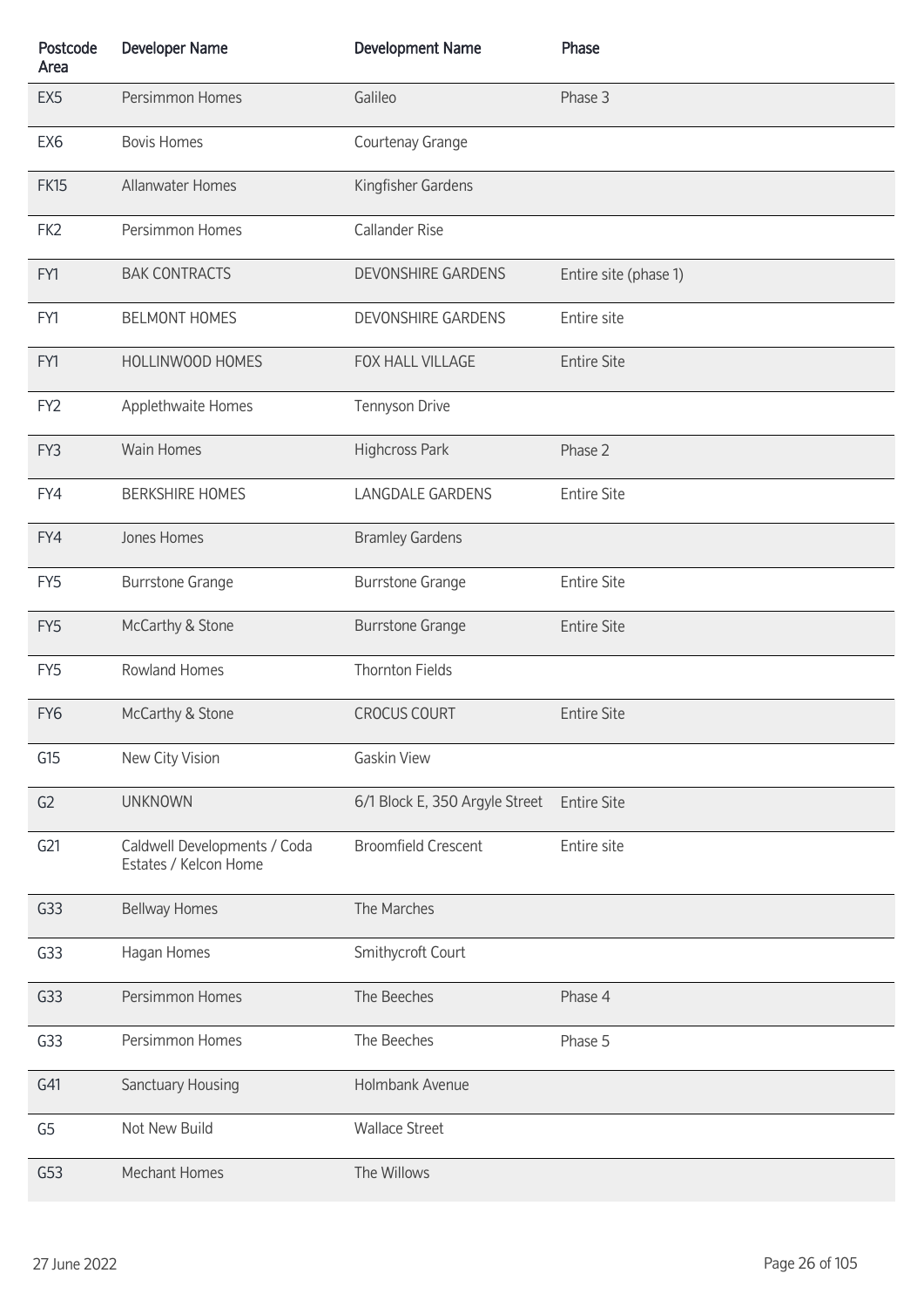| Postcode<br>Area | <b>Developer Name</b>        | <b>Development Name</b>    | Phase              |
|------------------|------------------------------|----------------------------|--------------------|
| G63              | Dunmore Oaks                 | Cala Homes                 |                    |
| G68              | <b>Bellway Homes</b>         | Caledonia View             | Phase 1 & 2        |
| G69              | New City Vision              | <b>Blacader Drive</b>      |                    |
| G69              | Persimmon Homes              | Lowlands                   | Phase 2            |
| G69              | Persimmon Homes              | Lowlands                   | Phase 1            |
| G71              | <b>Taylor Wimpey</b>         | Broomhouse                 | Phase 1            |
| G72              | Taylor Wimpey                | Newton Farm                | Phase 1C           |
| G82              | <b>Bett</b>                  | Venture                    |                    |
| G82              | Taylor Wimpey                | The Fairways               | Phase 1            |
| GL2              | Cape Homes                   | Coleridge House            | <b>Entire Site</b> |
| GL5              | Malcolm & Simon              | Queens Court               | <b>Entire Site</b> |
| GL7              | N/A                          | Flats at Longwood House    |                    |
| GU1              | Unknown                      | Liongate House             | <b>Entire Site</b> |
| GU14             | <b>Lindback Homes</b>        | <b>Trident House</b>       | <b>Entire Site</b> |
| GU14             | <b>TBC</b>                   | Alexandra House            | <b>Entire Site</b> |
| <b>GU15</b>      | Decorean                     | Avenue Court               | <b>Entire Site</b> |
| GU <sub>15</sub> | Decorean                     | Avenue Court               | <b>Entire Site</b> |
| GU <sub>15</sub> | N/A                          | Sentry House, Frimley Road | <b>Entire Site</b> |
| GU15             | Unknown                      | <b>Watchmoor Park</b>      | Entire site        |
| GU <sub>16</sub> | Magna Homes                  | Magna Vita / Lyon Way      | Entire site        |
| GU21             | <b>Westmede Properties</b>   | <b>Trinity Place</b>       | <b>Entire Site</b> |
| <b>GU21</b>      | <b>Stanmore Developments</b> | Spectrum House             | <b>Entire Site</b> |
| GU <sub>21</sub> | Langham Homes                | Colborne Place             | <b>Entire Site</b> |
| GU <sub>21</sub> | LEOS                         | Waterloo House             | Entire site        |
| <b>GU21</b>      | TBC                          | Wells Court                | <b>Entire Site</b> |
| GU <sub>21</sub> | <b>TBC</b>                   | <b>River Court</b>         | <b>Entire Site</b> |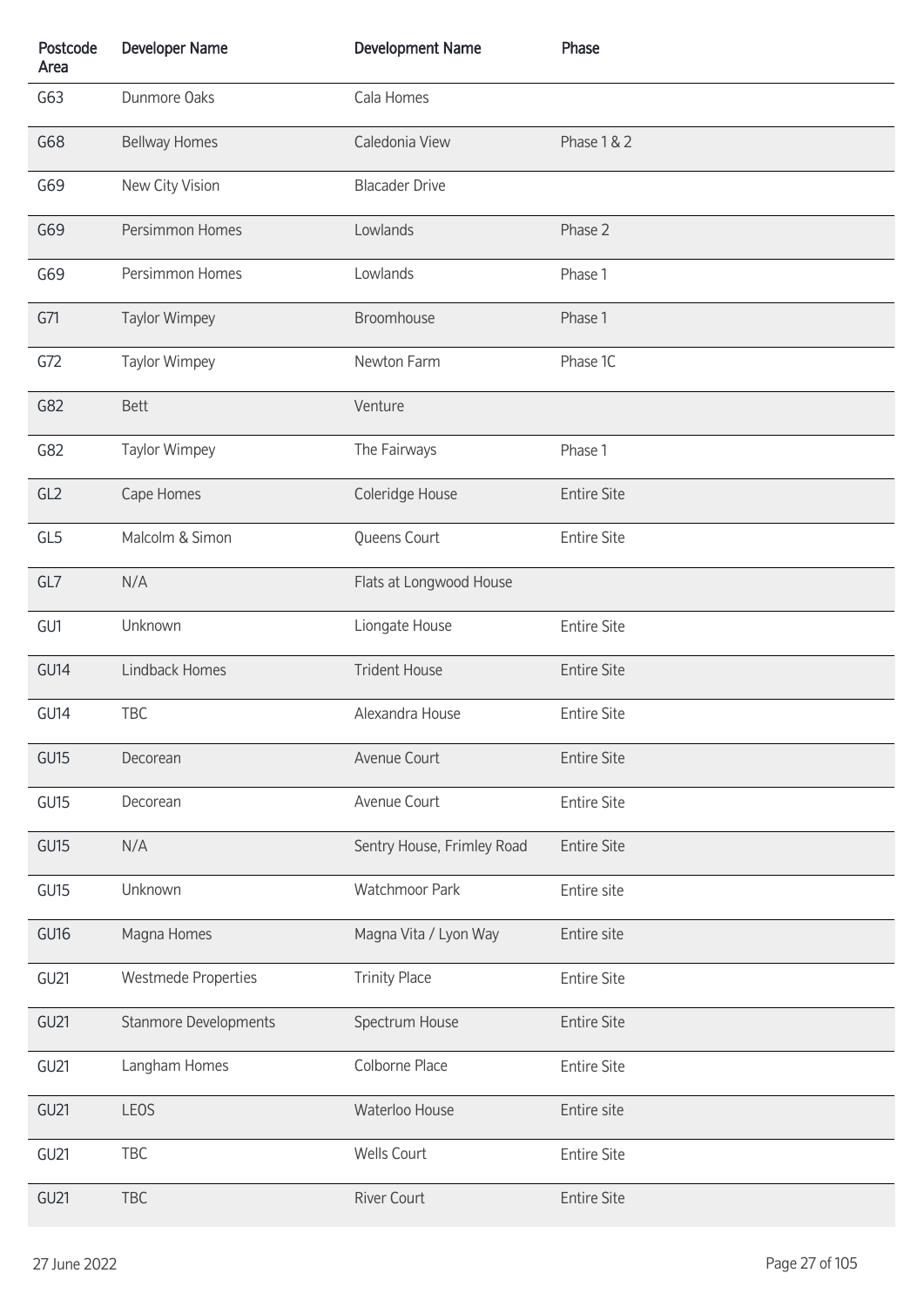| Postcode<br>Area | <b>Developer Name</b>            | <b>Development Name</b>    | Phase              |
|------------------|----------------------------------|----------------------------|--------------------|
| GU22             | <b>Tantalus Homes</b>            | Grosvenor Court            | <b>Entire Site</b> |
| GU4              | Unknown                          | St Martha's Place          | Entire Site.       |
| GU <sub>51</sub> | Unknown                          | Zenith House               | <b>Entire Site</b> |
| <b>GU51</b>      | <b>TBC</b>                       | 189 Fleet Road             | <b>Entire Site</b> |
| GU51             | Unknown                          | Fleet House                | <b>ENTIRE SITE</b> |
| <b>GU51</b>      | Mountley Croup                   | Oak House                  | Phase 1            |
| HA0              | N/A                              | Freight House              | <b>Entire Site</b> |
| HA1              | N/A (Not New Build)              | Platinum House             |                    |
| HA1              | Quinata Group                    | Queens house               | Entire site        |
| HA <sub>2</sub>  | Talbot House Business Centre Ltd | Talbot Skyline             | <b>Entire Site</b> |
| HA <sub>2</sub>  | Home Group Hsg Ass               | Rayners Lane Regeneration  |                    |
| HA3              | Gada Property Investments Ltd    | <b>Belmont Apartments</b>  | <b>Entire Site</b> |
| HA3              | Quintas                          | La Reve                    | entire site        |
| HA4              | Life Less Ordinary               | Malt Works                 | <b>Entire Site</b> |
| HA5              | Savoy Estates / Z and S Group    | <b>Trinity Court</b>       | <b>Entire Site</b> |
| HA6              | Howarth Homes/WE Black           | Silverwood                 |                    |
| HA7              | Jaspar                           | <b>Stanmore House</b>      | <b>Entire Site</b> |
| HA9              | Canada Israel                    | <b>WEM London</b>          | <b>Entire Site</b> |
| HA9              | Henley Homes PLC                 | <b>Brent House</b>         | <b>Entire Site</b> |
| HA9              | Camrose London                   | Empire House/ 1 Empire Way | <b>Entire Site</b> |
| HA9              | Quintain                         | Vantage at Wembley Park    | Entire site        |
| HA9              | <b>Tamil Housing</b>             | <b>Wembley Park</b>        | Entire site        |
| HD1              | N/A                              | Kingfisher Court           |                    |
| HD1              | <b>Bradco Ltd</b>                | Cormorant House            |                    |
| HD7              | TBC                              | <b>Titanic Mills</b>       | <b>Entire Site</b> |
| HG1              | Sanctuary Housing                | <b>Station Square</b>      | <b>Entire Site</b> |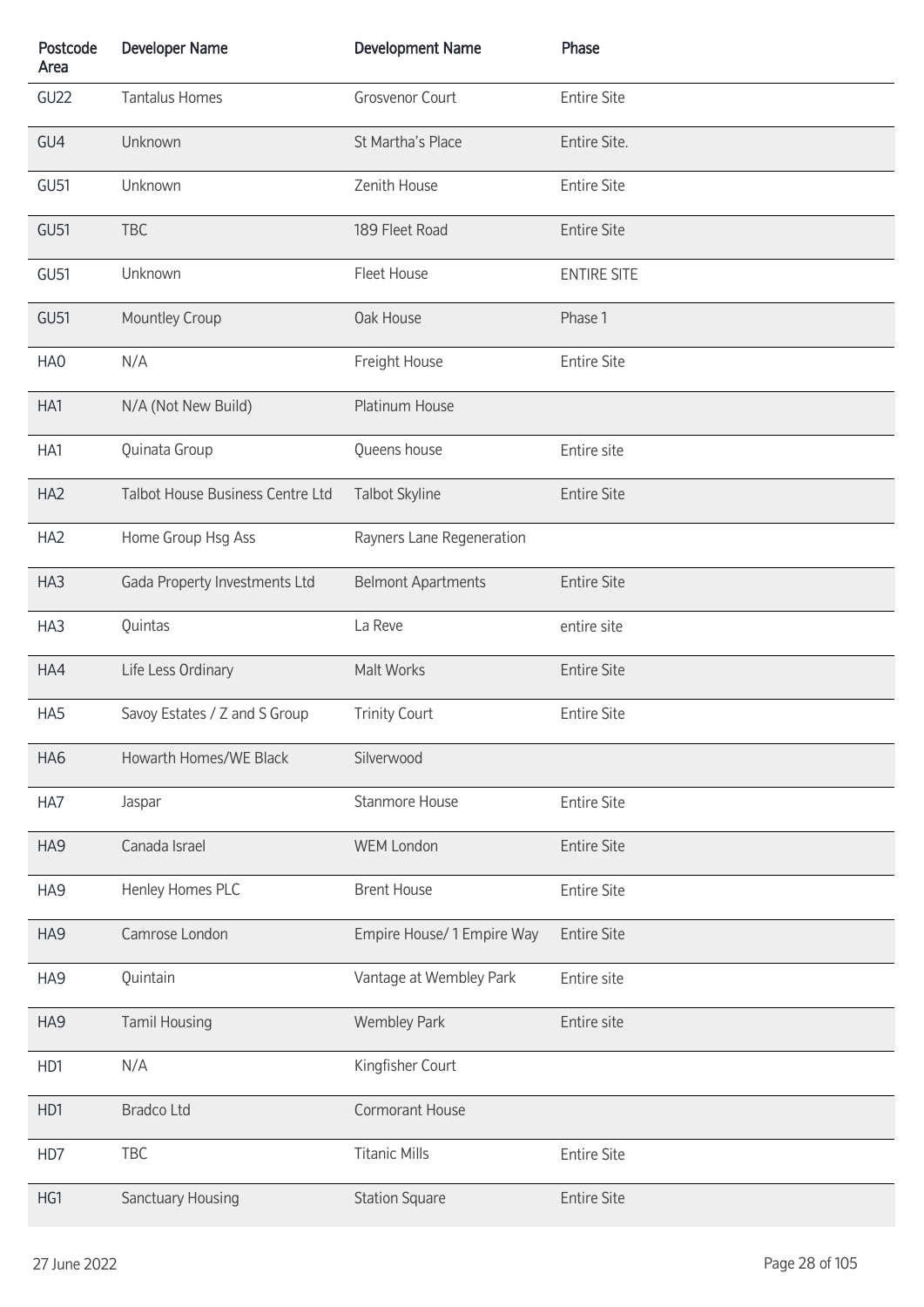| Postcode<br>Area | <b>Developer Name</b>                                                            | <b>Development Name</b>                     | Phase              |
|------------------|----------------------------------------------------------------------------------|---------------------------------------------|--------------------|
| HG3              | Unknown                                                                          | Three Horseshoes                            | Entire site        |
| HG5              | Unknown                                                                          | Badger Hill - Harrogate Road                | Entire site        |
| HP1              | Oakmont Homes                                                                    | 150 - 156 Marlowes                          | Phase 01           |
| HP1              | Andersons                                                                        | 9 Hawthorne Lane                            |                    |
| HP1              | Oakmont Homes                                                                    | The Exchange                                |                    |
| HP1              | <b>Oakmont Homes</b>                                                             | The Exchange                                | <b>Entire Site</b> |
| HP1              | Icona Home                                                                       | Swan Court                                  |                    |
| <b>HP10</b>      | <b>TBC</b>                                                                       | Lincoln House                               | Entire site        |
| <b>HP11</b>      | The Romans Group                                                                 | <b>Westfields House</b>                     | <b>Entire Site</b> |
| <b>HP11</b>      | <b>Inland Homes</b>                                                              | Castle House                                | <b>Entire Site</b> |
| <b>HP11</b>      | Life Properties                                                                  | Lunar House / Ruskin Court                  |                    |
| <b>HP11</b>      | <b>TBC</b>                                                                       | Network House                               | <b>Entire Site</b> |
| <b>HP12</b>      | <b>Bijou Living</b>                                                              | Chelsea Court                               | <b>Entire Site</b> |
| <b>HP12</b>      | <b>Bijou Living Ltd</b>                                                          | <b>CHELSEA COURT</b>                        | Phase 01           |
| <b>HP13</b>      | Ocea Group                                                                       | Tempus Court                                | Entire site        |
| <b>HP18</b>      | <b>Taylor Wimpey</b>                                                             | New Berry Vale                              | <b>HW14</b>        |
| <b>HP19</b>      | M P BUILDERS                                                                     | <b>Brookes Meadow</b>                       | <b>Entire Site</b> |
| <b>HP19</b>      | <b>Oakmont Homes</b>                                                             | Prebendal Court                             | Entire site        |
| <b>HP19</b>      | Pine View Group                                                                  | Alton Mews                                  | <b>Entire Site</b> |
| <b>HP19</b>      | Hamilton Development Group<br>(developer) - BSK Construction Ltd<br>(contractor) | The Square                                  | <b>Entire Site</b> |
| HP <sub>2</sub>  | Damson Holdings UK Limited                                                       | Hemel Hempstead/Beckets<br>Yard/SELDEN HILL | <b>Entire Site</b> |
| HP <sub>2</sub>  | Ocea                                                                             | Normandy House                              | <b>Entire Site</b> |
| HP <sub>2</sub>  | <b>TBC</b>                                                                       | Nova House                                  | Entire site        |
| <b>HP20</b>      | <b>Pearl Coutts</b>                                                              | 7 - 9 Market Square                         | Entire site        |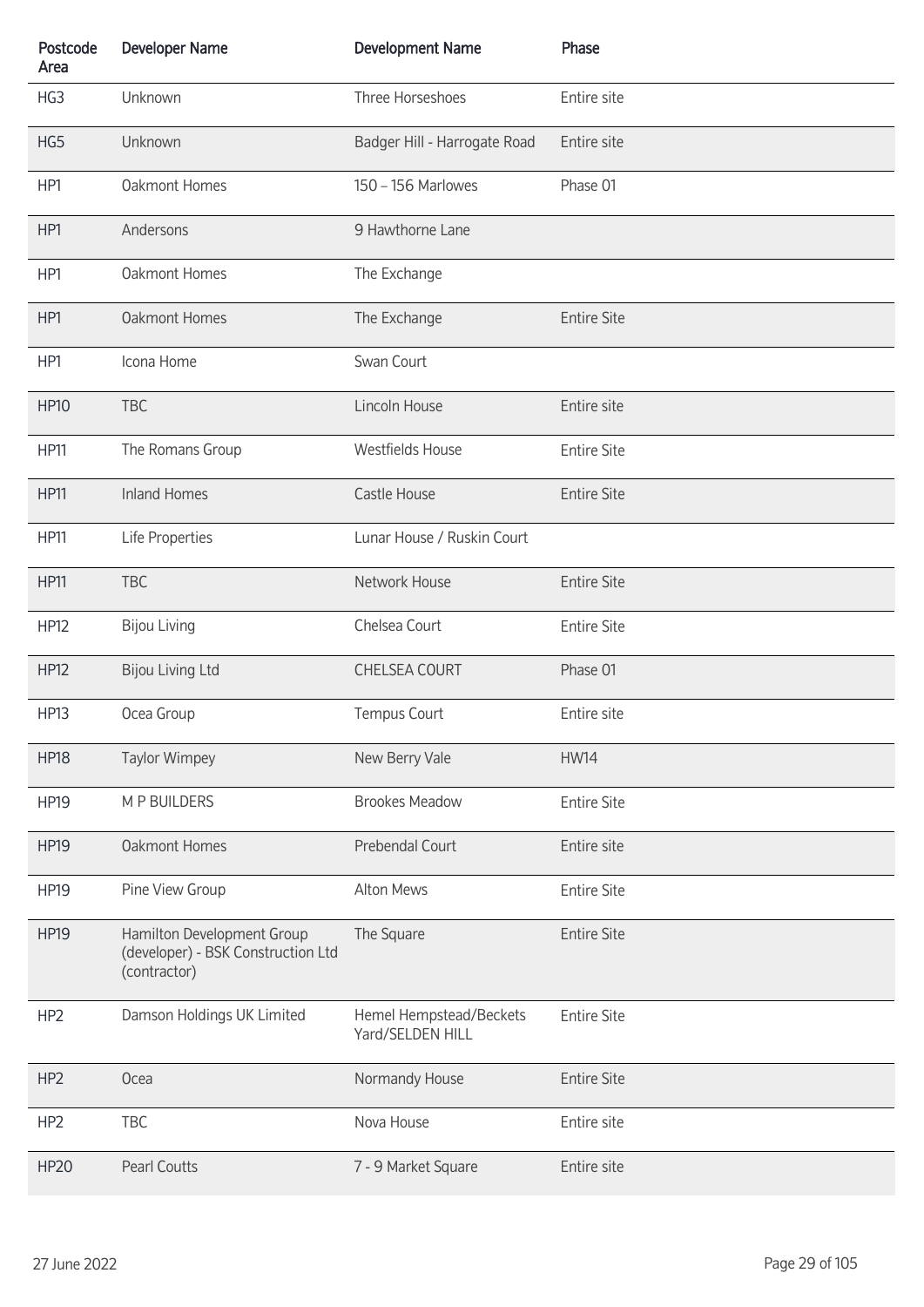| Postcode<br>Area | <b>Developer Name</b>           | <b>Development Name</b>                              | Phase              |
|------------------|---------------------------------|------------------------------------------------------|--------------------|
| <b>HP20</b>      | Landscape Estates               | Heron House                                          | <b>Entire Site</b> |
| <b>HP20</b>      | Glenmore                        | Britannia House                                      | Entire site        |
| HP3              | Howarth Homes                   | Ebberns Road                                         | Entire site        |
| HP3              | <b>Bovis Homes</b>              | Aspen Park                                           | Phase 4            |
| HP5              | N/A                             | Flat 6, 35 High Street                               | <b>Entire Site</b> |
| HP <sub>5</sub>  | <b>Ridgepoint Homes</b>         | Media House                                          |                    |
| HP5              | Sills Yard                      | Seymore House                                        | <b>Entire Site</b> |
| HP7              | Applefields                     | Paradigm Living                                      | Phase 1            |
| HU1              | The Academy Management Co. Ltd  | The Academy                                          | <b>Entire Site</b> |
| HU1              | Unknown                         | Egremont Russet Building` 9-<br>11 Wellington Street | Entire site        |
| HU1              | <b>Empire Property Concepts</b> | Tivoli House                                         | <b>Entire Site</b> |
| HU1              | <b>Empire Property Concepts</b> | Ferens Court                                         | <b>Entire Site</b> |
| HU1              | Continental Gold                | Cooper and Oats House, The<br>Maltings               | <b>ENTIRE SITE</b> |
| HU1              | K2                              | K2 Tower/Bond Street                                 | <b>Entire Site</b> |
| HU1              | Empire (ERE Property Ltd)       | 'George House'                                       | <b>Entire Site</b> |
| HU1              | Iguana Developments Ltd         | The Glasshouse                                       | <b>Entire Site</b> |
| HU1              | Grow Property Ltd               | Europa House                                         | <b>Entire Site</b> |
| <b>HU15</b>      | <b>Beal Homes</b>               | `Turnip`s Heath` @ Welton                            | Entire site        |
| HU <sub>2</sub>  | N/A                             | Urban One, 12 Spring Street                          |                    |
| HU <sub>2</sub>  | N/A                             | Apartment1 - 72, 12 Spring<br><b>Street</b>          |                    |
| HU3              | Keepmoat Homes                  | The Hawthornes                                       | Phase 2            |
| HU3              | Keepmoat Homes                  | The Hawthornes                                       | Phase 1            |
| HU4              | Strata Homes                    | Amber                                                | <b>Entire Site</b> |
| HU5              | Unknown                         | Lythe Avenue                                         | Entire site        |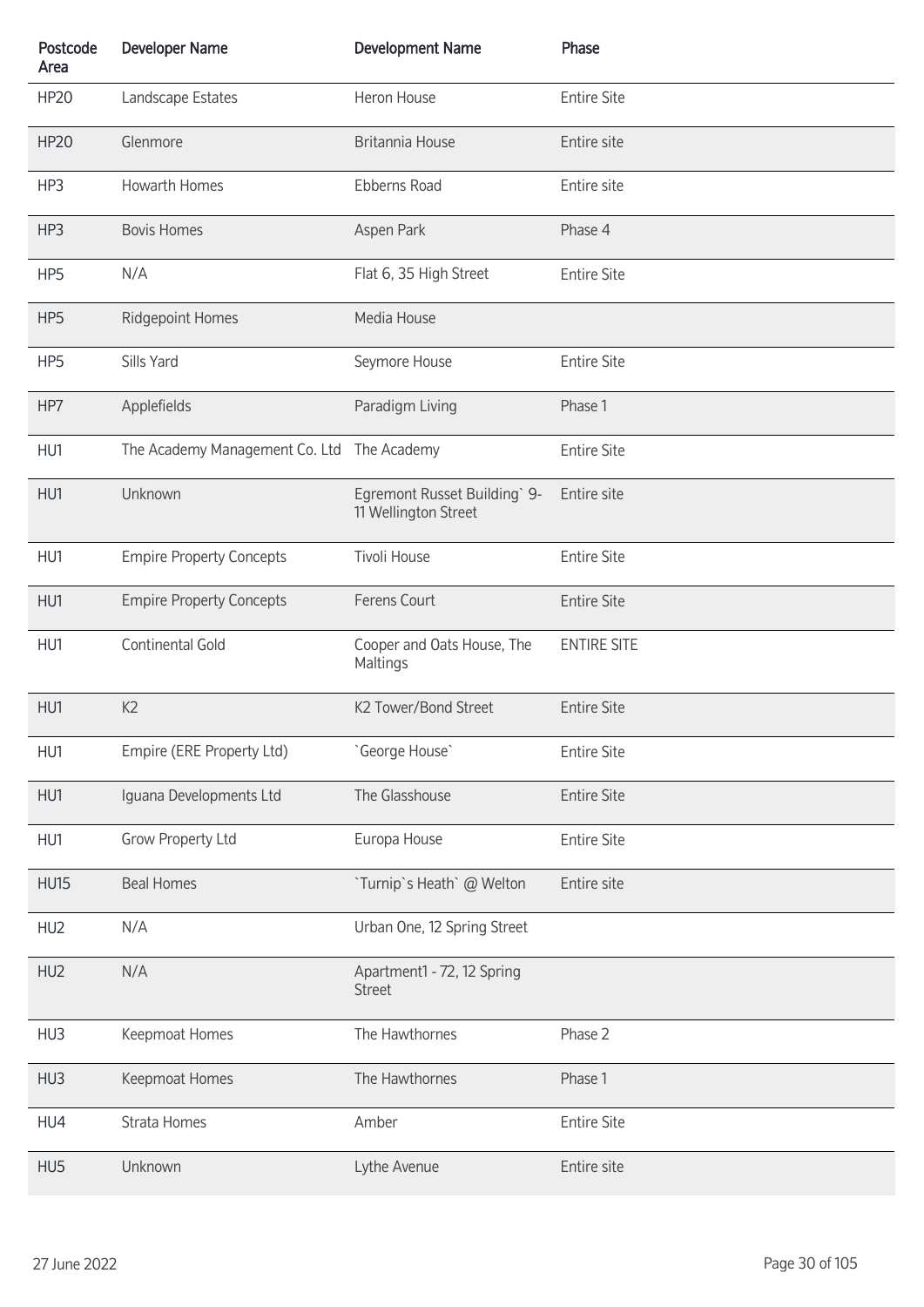| Postcode<br>Area | <b>Developer Name</b>                               | <b>Development Name</b>                  | Phase                     |
|------------------|-----------------------------------------------------|------------------------------------------|---------------------------|
| HU7              | David Wilson Homes                                  | Revelation                               |                           |
| HU7              | <b>Beal Homes</b>                                   | Kings Chase                              | Phase 2                   |
| HU8              | Circa Homes                                         | Camberwell                               |                           |
| HU8              | Compendium Living                                   | The Leeway                               | <b>Entire Site</b>        |
| HX1              | Fitzwilliam Capital Partners -<br>Courier House Ltd | Courier House                            |                           |
| HX1              | Mandale Homes                                       | Martins Mill                             | N/A                       |
| HX1              | N/A                                                 | 1 Park Road                              | entire site               |
| HX1              | N/A                                                 | The Drill Hall, Prescott Street          |                           |
| HX <sub>2</sub>  | <b>UNKNOWN</b>                                      | <b>Wheatley Court</b>                    | <b>ENTIRE SITE</b>        |
| HX2              | Barratt / David Wilson Homes                        | Valley View / Fountain Head<br>Village   | Phase 3                   |
| HX <sub>2</sub>  | N/A                                                 | Capitol Towers                           |                           |
| HX3              | Unknown developer                                   | Sun Wood Avenue Shelf                    | <b>Entire Site</b>        |
| IG1              | N/A                                                 | Regnas Heights                           |                           |
| IG1              | N/A                                                 | Valentines House / Horizons<br>House     | <b>Entire Site</b>        |
| IG1              | IP Global Ltd                                       | Carlton House                            | <b>Entire Site</b>        |
| IG1              | IP Global Ltd                                       | The Horizon                              | <b>Entire Site</b>        |
| IG1              | Tier One Homes                                      | Wycliffe House                           |                           |
| IG11             | L and Q                                             | Barking Riverside/ Bishops<br>Apartments | <b>Bishops Apartments</b> |
| IG11             | <b>Bellway Homes</b>                                | Fielders Quarter                         | Phase 01                  |
| IG11             | Unknown                                             | Equinos House                            | <b>Entire Site</b>        |
| IG11             | <b>Weston Homes</b>                                 | Rivermill Lofts                          | Phase 1 - Sacrist         |
| IG2              | Quinata                                             | Arodene House                            | <b>Entire Site</b>        |
| IG3              | Newlon Housing Trust                                | Napier Court                             | Entire site               |
| IG <sub>6</sub>  | <b>Fairview Homes</b>                               | <b>Bridleways</b>                        |                           |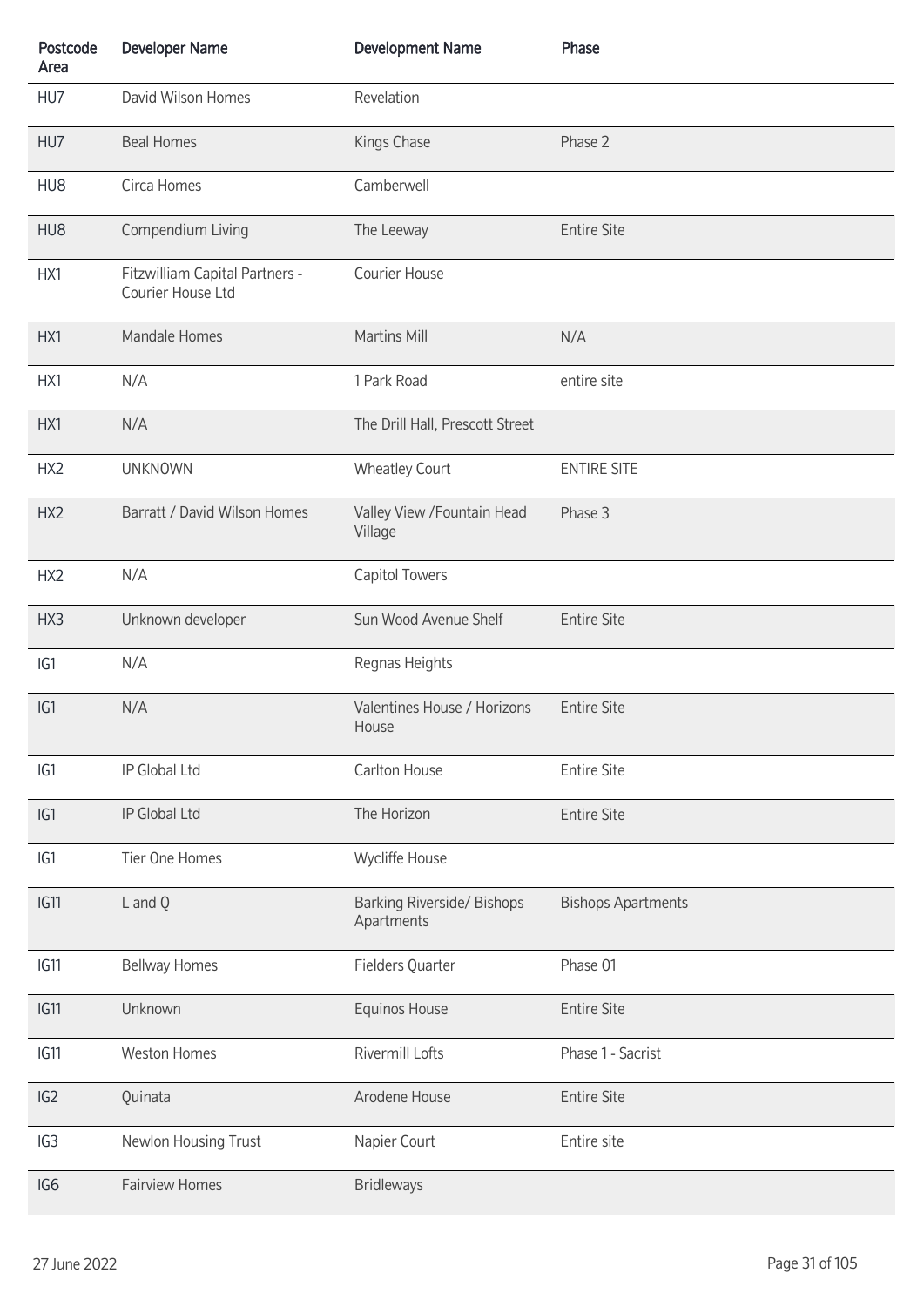| Postcode<br>Area | <b>Developer Name</b>                           | <b>Development Name</b>                                                       | Phase              |
|------------------|-------------------------------------------------|-------------------------------------------------------------------------------|--------------------|
| IG8              | Danmead Properties Ltd                          | 10-12 Clifton Court                                                           | entire site        |
| IP <sub>1</sub>  | <b>Corindale Properties</b>                     | <b>Electric House</b>                                                         | <b>Entire Site</b> |
| IP4              | N/A                                             | St Edmunds House                                                              |                    |
| IP4              | N/A                                             | Unknown                                                                       |                    |
| IP <sub>8</sub>  | <b>Acorn Park Homes</b>                         | Acorn House                                                                   |                    |
| KA3              | NOT NEW BUILD                                   | Gilbert Sheddon Court                                                         | Entire site        |
| KA6              | Milestone Developments                          | The Waterside                                                                 |                    |
| KT1              | LDJ New Homes Ltd                               | The Fairlight Collection, 4<br>Church Grove, Lingston Upon<br>Thames, KT1 4AL | <b>Entire Site</b> |
| <b>KT10</b>      | Unknown                                         | Flat1, 81 High Street/Walton-on- Entire Site<br>Thames                        |                    |
| <b>KT10</b>      | Hexon Developments                              | 94 Claygate                                                                   |                    |
| KT12             | M604113763M604113763M604113 Aspect Place<br>763 |                                                                               | <b>Entire Site</b> |
| KT13             | Unknown                                         | Landmark Court                                                                | Phase 01           |
| KT14             | Charter House Developments                      | 11 Vanners Parade                                                             |                    |
| KT14             | Magna Asset Management Group                    | Magna West                                                                    |                    |
| KT14             | Medinbrand Ltd                                  | Flats 1-5, 1-3 Oak Woking Road                                                |                    |
| KT14             | Jemada Investments Ltd                          | Globe House, Lavender Park<br>road                                            | Entire site        |
| KT15             | Unknown                                         | <b>Bridge Court</b>                                                           | <b>Entire Site</b> |
| <b>KT16</b>      | Regency Residential                             | Four Corners                                                                  | Entire site        |
| <b>KT16</b>      | Unknown                                         | <b>NEXUS</b>                                                                  | <b>Entire Site</b> |
| KT17             | Jasper Group                                    | The Chambers, 29 High Street                                                  | <b>Entire Site</b> |
| KT17             | Lidl UK                                         | Epsom Court                                                                   | <b>Entire Site</b> |
| KT17             | <b>Newell Properties</b>                        | Flat1-16, 83 East Street                                                      |                    |
| KT17             | Unknown                                         | <b>Villiers Court</b>                                                         | Entire site        |
| KT19             | <b>Banstead Development</b>                     | Sycamore Close                                                                |                    |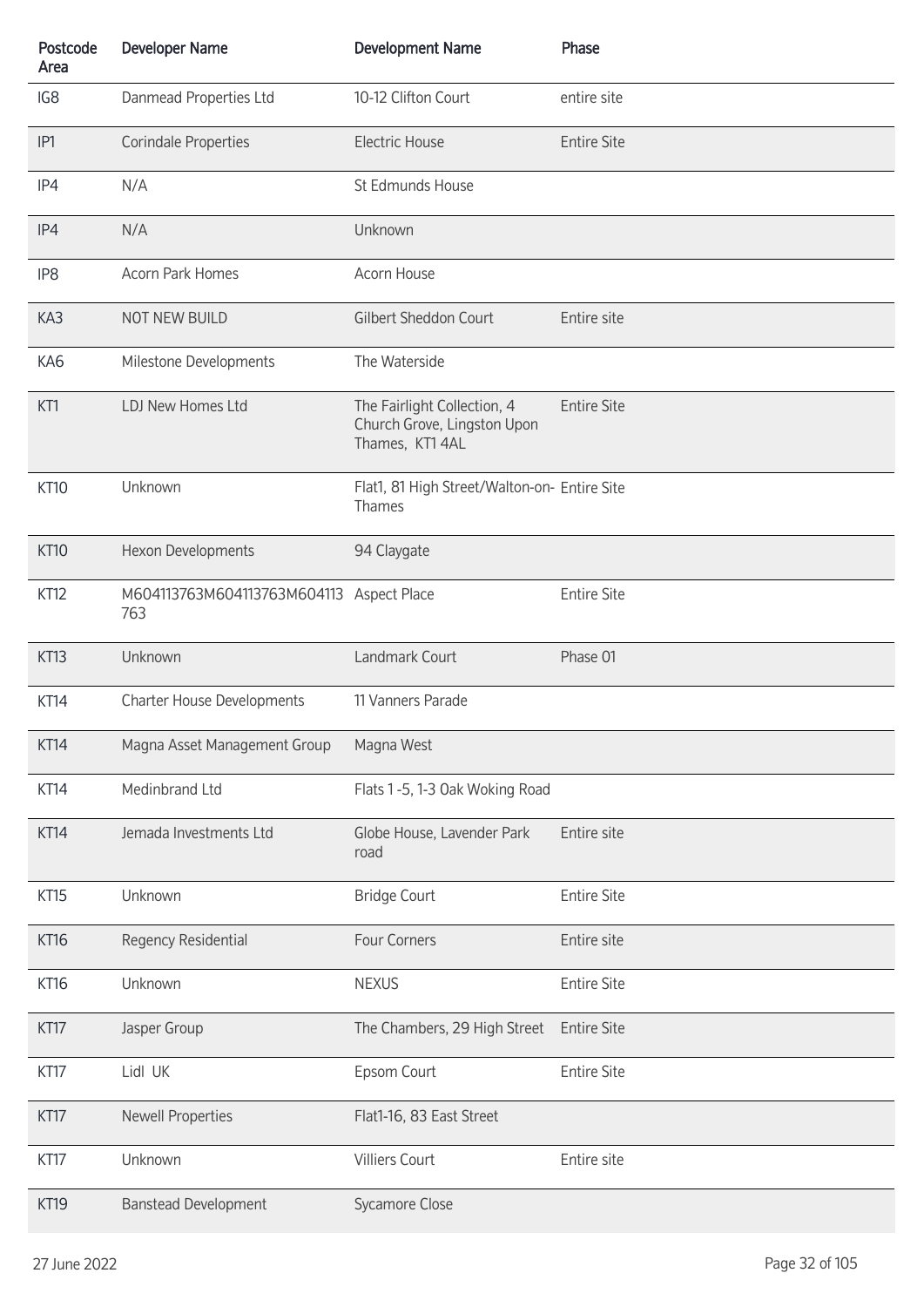| Postcode<br>Area | <b>Developer Name</b>                               | <b>Development Name</b>                                     | Phase                |
|------------------|-----------------------------------------------------|-------------------------------------------------------------|----------------------|
| <b>KT19</b>      | Aldi                                                | Kingston Court                                              |                      |
| KT <sub>2</sub>  | <b>TBC</b>                                          | <b>Appleyard Court</b>                                      | Phase II             |
| KT <sub>21</sub> | Unknown Builder (Office<br>Conversion)              | 9 The Street                                                |                      |
| KT22             | Unknown                                             | 25-29 High Street                                           | Entire               |
| KT <sub>22</sub> | Fabrica (A2 Dominion)                               | Albany Place / Juniper House                                | Juniper House        |
| KT <sub>22</sub> | Apex Leatherhead Development                        | Park Place, Challenge Court                                 | Prime & Tyrell House |
| KT <sub>22</sub> | N/A                                                 | Tyrell House, Challenger Court,<br><b>Barnett Wood Lane</b> |                      |
| KT22             | JET investments                                     | <b>Tanner House</b>                                         | <b>Entire Site</b>   |
| KT <sub>22</sub> | Church Street Investments Itd                       | Devonshire House                                            | <b>Entire Site</b>   |
| KT <sub>3</sub>  | Blagdon Houser Itd                                  | New Malden House                                            | <b>Entire Site</b>   |
| KT3              | Sheen Lane Developments.<br>Wintertime Developments | <b>Britannic House</b>                                      |                      |
| KT3              | Sleen Lane Development                              | Britannic House / 230<br><b>Burlington Road</b>             |                      |
| KT3              | STONEGATE HOMES                                     | Parkgate House                                              | <b>Entire Site</b>   |
| KT3              | <b>TBC</b>                                          | Concord House                                               | <b>Entire Site</b>   |
| KT3              | Park House Residential<br>Developments Ltd          | 18 and 25 Park House                                        | <b>Entire Site</b>   |
| KT <sub>3</sub>  | Paragon Asra Housing Association                    | Radius/ Venner House                                        | <b>Entire Site</b>   |
| KT4              | <b>Next Estates</b>                                 | <b>Bank Chambers</b>                                        | <b>Entire Site</b>   |
| KT <sub>5</sub>  | Sainsburys                                          | Ash View Court                                              | Phase 4              |
| KT5              | Falcon Investments Ltd                              | Paragon Grove 50 King Charles Entire site<br>Grove          |                      |
| KT <sub>6</sub>  | Unknown                                             | Sycamore Court                                              | <b>Entire Site</b>   |
| KT <sub>6</sub>  | Unknown                                             | Ludwell House                                               | <b>Entire Site</b>   |
| KT <sub>6</sub>  | Haywoods Group                                      | 147 - 151 Ewell Road                                        |                      |
| KT <sub>6</sub>  | Tellington                                          | 119 Ewell Road                                              |                      |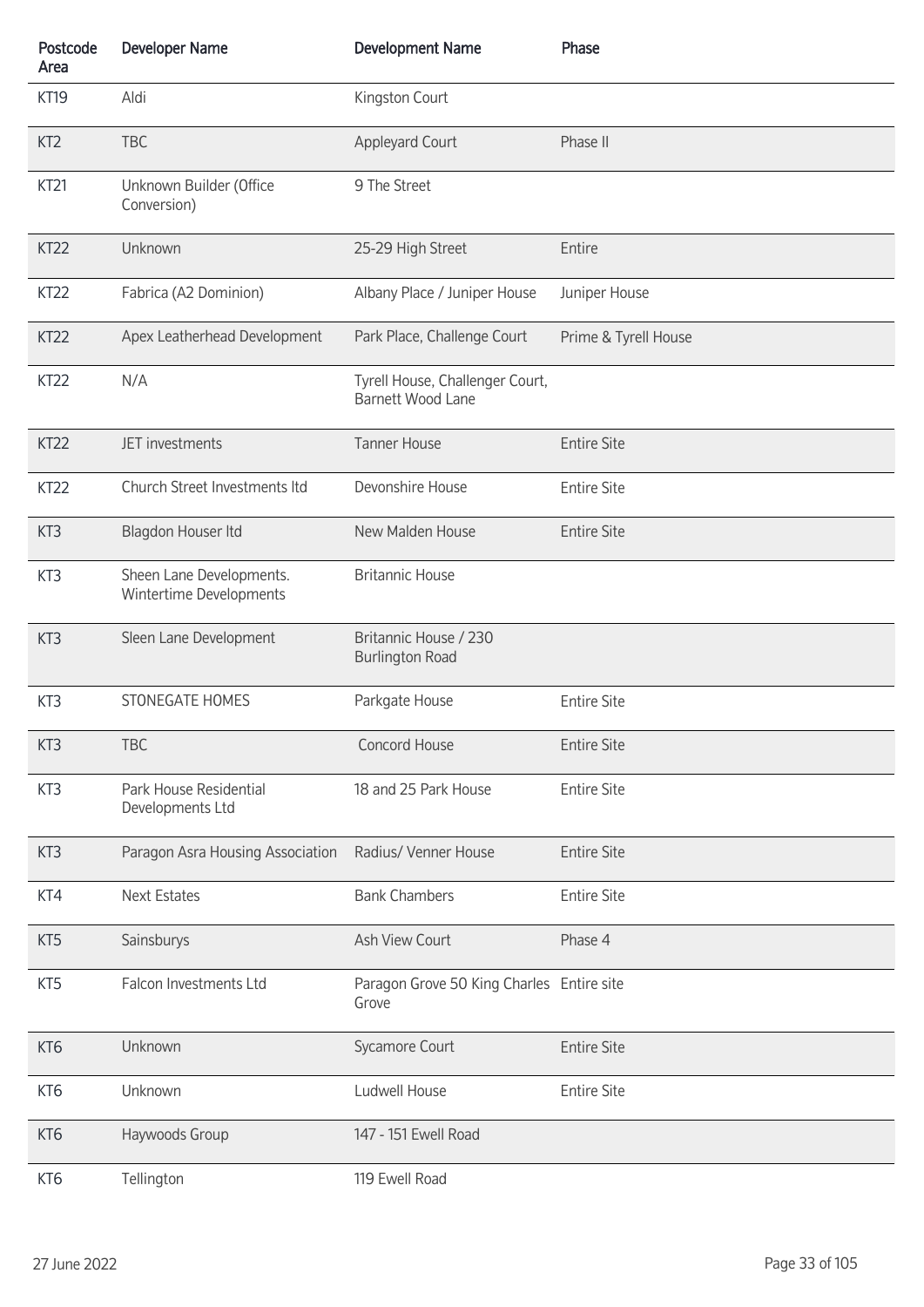| Postcode<br>Area | <b>Developer Name</b>                        | <b>Development Name</b>                         | Phase              |
|------------------|----------------------------------------------|-------------------------------------------------|--------------------|
| <b>KY11</b>      | Persimmon Homes                              | <b>Duloch View</b>                              |                    |
| KY11             | <b>Taylor Wimpey</b>                         | Carnegie Grange                                 |                    |
| <b>KY13</b>      | Kinross                                      | Muirwood Gardens                                | <b>Entire Site</b> |
| L1               | Unknown                                      | Granite House                                   | <b>Entire Site</b> |
| L1               | N/A                                          | Nation Way                                      | <b>Entire Site</b> |
| L1               | North Global Point                           | Great George Street                             |                    |
| L1               | NORTH PROPERTY GROUP                         | ONE BALTIC SQUARE                               | Entire site        |
| L1               | Promenade Estates                            | <b>Baltic Village</b>                           |                    |
| L1               | Sanctuary Students                           | <b>Grenville Street</b>                         | <b>Entire Site</b> |
| L1               | <b>TORUS</b>                                 | Baltic 56                                       | <b>Entire Site</b> |
| L1               | <b>Baltic Properties North West</b>          | <b>Baltic Studios (Revisit)</b>                 | <b>Entire Site</b> |
| L1               | Not Known                                    | The Roscoe                                      | <b>Entire Site</b> |
| L1               | <b>Baltic Cool Ltd</b>                       | <b>Baltic Art</b>                               | <b>Entire Site</b> |
| L1               | Unknown                                      | 17-21 Napier House                              | Entire site        |
| L1               | N/A                                          | Baltic House, Norfolk House                     |                    |
| L1               | Unknown                                      | Kings Dock Mill                                 |                    |
| L1               | X1                                           | David Lewis Street                              | <b>Entire Site</b> |
| L1               | <b>YPG Group</b>                             | 49 Hurst Street, Liverpool<br>(Kings Dock Mill) | <b>Entire Site</b> |
| L1               | <b>YU Property Group</b>                     | <b>Bateson Building</b>                         | entire site        |
| L1               | CROSSFIELD GROUP/TORUS                       | THE VAULTS                                      | <b>Entire Site</b> |
| L1               | Unknown                                      | Nation Way                                      | <b>Entire Site</b> |
| L1               | <b>ILIAD</b>                                 | THE EIGHT BUILDING                              | <b>Entire Site</b> |
| L1               | Elliot Group and Lawless<br>Developments Ltd | ARTESIAN HOUSE, 10-14<br><b>JAMAICA STREET</b>  |                    |
| L1               | (Not New Build)                              | Simpson Street                                  | <b>Entire Site</b> |
| L1               | (not new build) Norfolk House 1&2            | 68 Norfolk Street                               | <b>Entire Site</b> |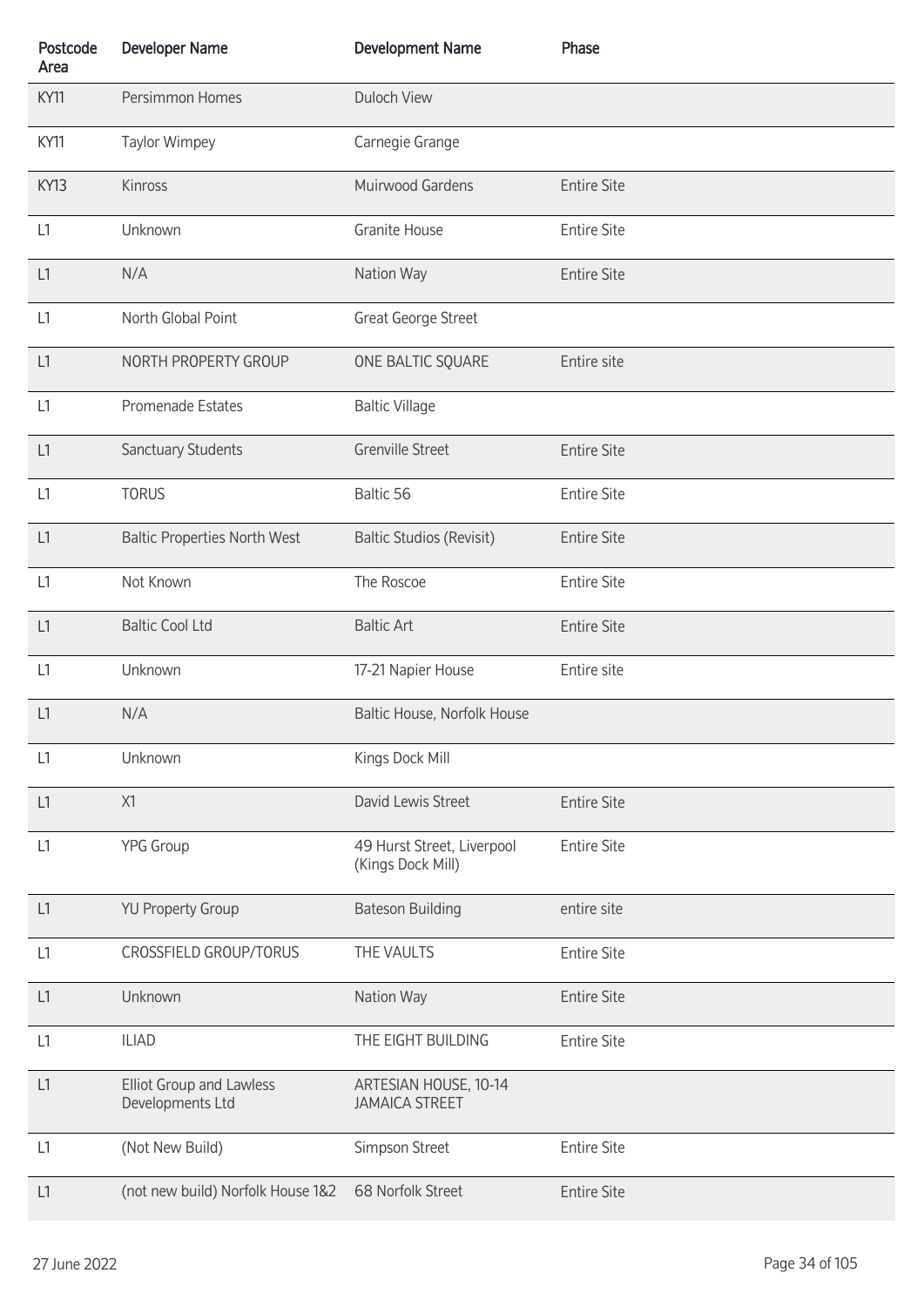| Postcode<br>Area | <b>Developer Name</b>                          | <b>Development Name</b>                              | Phase                 |
|------------------|------------------------------------------------|------------------------------------------------------|-----------------------|
| L1               | Blue Horizon (Liverpool) Limited               | Havelock Building, 139 Wood<br><b>Street</b>         |                       |
| L1               | <b>Butler Company Ltd</b>                      | TWO TOWERS, SKELHORNE ST,<br>BOLTON ST, (LIME STREET |                       |
| L1               | Chancery House LLP                             | Chancery House                                       |                       |
| L1               | N/A - NOT N/B                                  | Hudson Gardens, Duke Street                          | Entire site           |
| L1               | <b>Elliot Group</b>                            | One Wolstenholme Square                              |                       |
| L1               | Lliad                                          | St Michaels, Upper Pitt Street                       |                       |
| L1               | Grovemore Developments Ltd                     | Ropewalks, 65 Duke Street                            |                       |
| L1               | Hope Street Apartment                          | Hope Street                                          | <b>Entire Site</b>    |
| L1               | Nexus Residential                              | ELEMENT/LEGACIE                                      | <b>Entire Site</b>    |
| L1               | Jamworks                                       | Parker Street Residence                              |                       |
| L1               | JSM Copany Group Ltd                           | 44 Stanley Street                                    | Entire site           |
| L1               | Legacie Developments                           | Ropemaker Place                                      |                       |
| L1               | Legacie/NORTH PROPERTY GROUP PARLIAMENT SQUARE |                                                      | <b>Entire Site</b>    |
| L1               | <b>LIVING BRICK LTD</b>                        | YORK HOUSE                                           | Phase 1               |
| L1               | <b>Living Bricks</b>                           | <b>CAVASSE BUILDING</b>                              | <b>Entire Site</b>    |
| L1               | Crossfield Exclusive Development               | <b>Baltic View</b>                                   | Entire site           |
| L <sub>10</sub>  | Unknown                                        | 12 Clock Tower Park,<br>Longmoor Lane                | Road / block of flats |
| L11              | N/A                                            | Carr Close, Croxteth                                 |                       |
| L11              | NEW CITY VISION                                | PARKLANDS (FORMERLY<br>EVERGREEN)                    |                       |
| L13              | <b>SIGNATURE LIVING</b>                        | <b>BANKFIELD PARK</b>                                | Entire site           |
| L13              | <b>MITTY GROUP</b>                             | <b>REGENCY COURT</b>                                 | Entire site           |
| L13              | Cygnet Homes                                   | Powell Way                                           | Phase 1               |
| L14              | Markbuild Limited                              | Ruscombe Road                                        | entire site           |
| L14              | <b>Bellway Homes</b>                           | Rocket Green                                         | <b>Entire Site</b>    |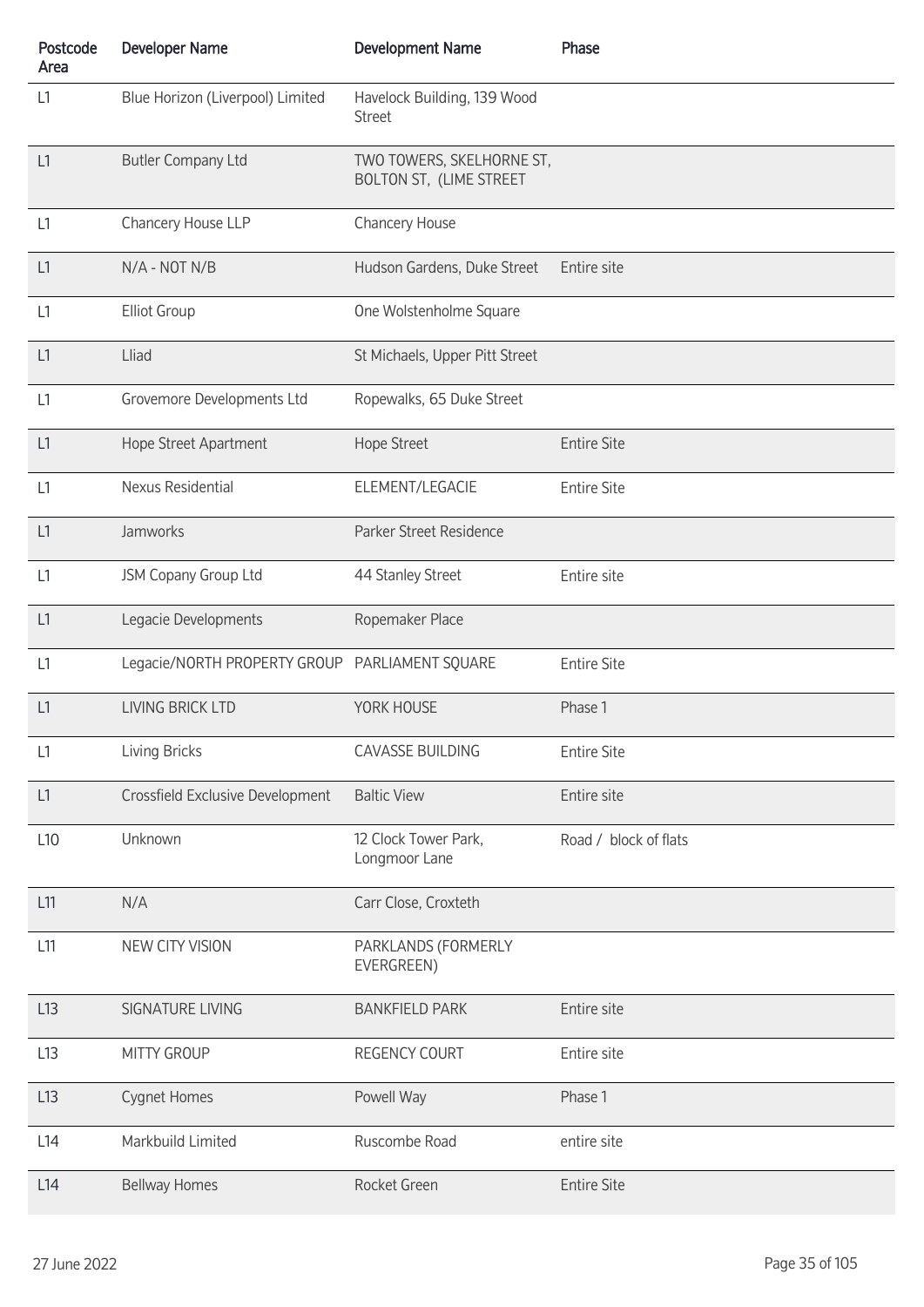| Postcode<br>Area | <b>Developer Name</b>                      | <b>Development Name</b>                               | Phase              |
|------------------|--------------------------------------------|-------------------------------------------------------|--------------------|
| L15              | N/A                                        | Penny Lane House                                      |                    |
| L17              | Harry Foster                               | Sefton Park Studios, Croxteth<br><b>Drive</b>         |                    |
| L17              | N/A                                        | <b>Bromton House</b>                                  |                    |
| L17              | N/A                                        | Apartments at 7 Fulwood Park                          |                    |
| L17              | RESIDENTIAL REGENERATION<br><b>LIMITED</b> | <b>BELEM TOWER</b>                                    |                    |
| L <sub>18</sub>  | Aspen Woolf                                | Penny Lane House                                      |                    |
| L <sub>19</sub>  | N/A                                        | Lowbridge Court                                       |                    |
| L2               | Foster Marlon                              | Produce Exchange, 8 Victoria<br><b>Street</b>         |                    |
| L2               | N/A                                        | 2 Moorfields                                          |                    |
| L2               | Signature Living                           | West Africa House                                     |                    |
| L2               | Seven Capital                              | Wellington Buildings, The<br>Strand                   |                    |
| L2               | Pinnacle Properties                        | Victoria House / Victoria Place                       |                    |
| L2               | Not Known                                  | North House                                           |                    |
| L2               | N/A                                        | <b>Colonial Chambers</b>                              |                    |
| L2               | Taylor Rhodes Group                        | THE WALTON                                            | Entire site        |
| L2               | N/A                                        | 35 Princes Suites, Dale Street,<br>Liverpool L2 2HT   |                    |
| L2               | Sino Swan Holdings                         | The Residence                                         |                    |
| L2               | N/A                                        | 1-3 Temple Court                                      |                    |
| L2               | Legacie Developments                       | Reliance House, 20 Water<br><b>Street</b>             |                    |
| L2               | Investar Developments Ltd                  | Halifax House                                         |                    |
| L2               | 24 Fenwick Street                          | Unknown                                               | <b>Entire Site</b> |
| L2               | Foster Marlon                              | Fruit and Produce Exchange,<br>Victoria Street, Liver |                    |
| L2               | Fortis Developments                        | Silkhouse Court                                       |                    |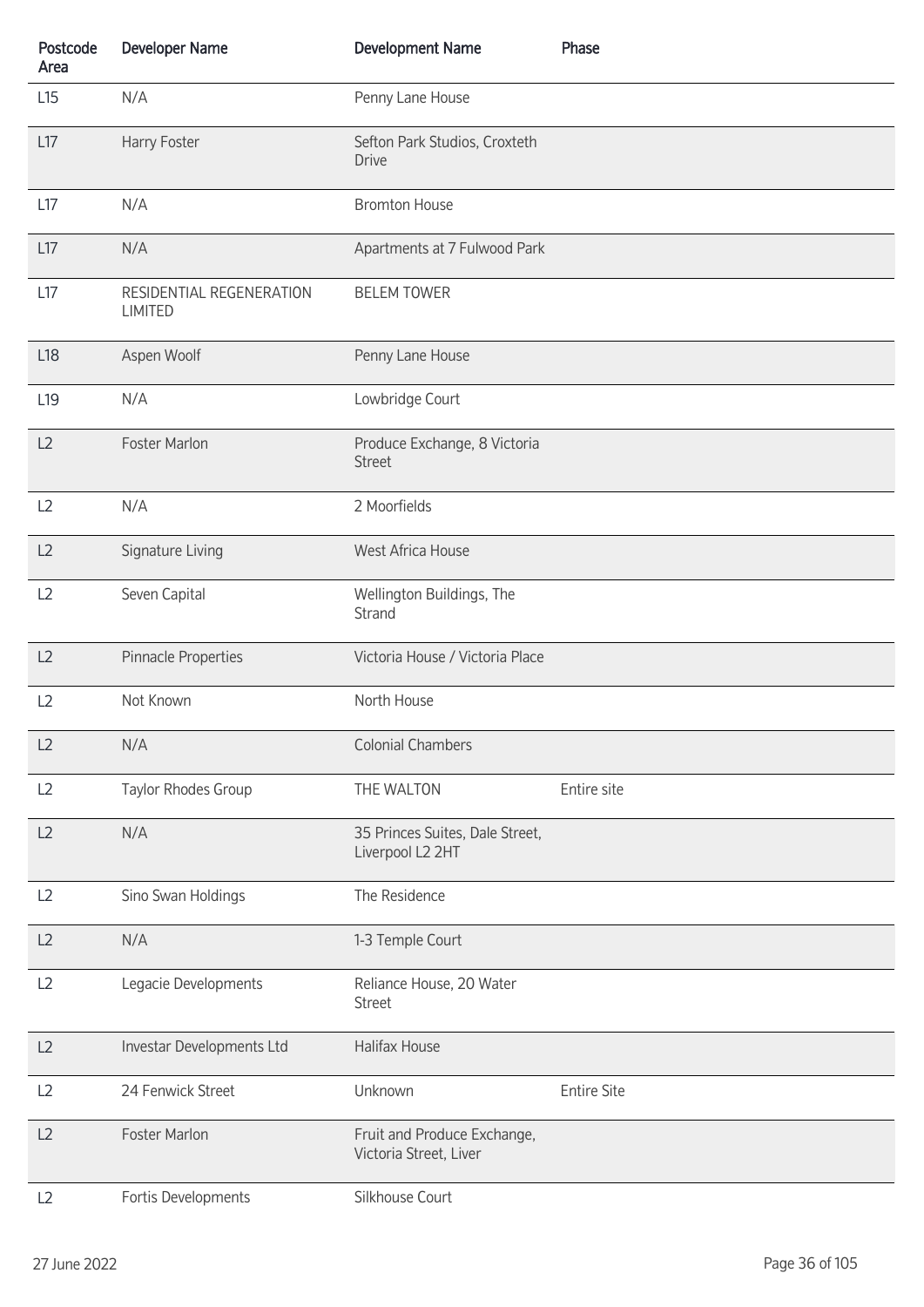| Postcode<br>Area | <b>Developer Name</b>                | <b>Development Name</b>                      | Phase              |
|------------------|--------------------------------------|----------------------------------------------|--------------------|
| L2               | <b>Amber View Estates</b>            | <b>Bands Building</b>                        |                    |
| L <sub>2</sub>   | Jam Works Limited                    | JAMWORKS, THE BRIDEWELL                      |                    |
| L20              | <b>Spencer Property Group</b>        | Mainland House, 395 Stanley<br>Road          |                    |
| L <sub>20</sub>  | Unknown                              | Litherland Road, Bootle,<br>Merseyside       | <b>Entire Site</b> |
| L20              | Signature Campus Development         | Daniel House                                 |                    |
| L20              | Wren House                           | St James Drive                               | <b>Entire Site</b> |
| L20              | N/A (Not New Build)                  | Stella Nova, Washington Parade               |                    |
| L <sub>20</sub>  | <b>Bellway Homes</b>                 | Orrell Garden                                |                    |
| L20              | A&C Property One                     | WISHING WELL APARTMENTS                      | entire site        |
| L20              | <b>Empire Property Concepts Ltd</b>  | <b>LINACRE HOUSE</b>                         | <b>ENTIRE SITE</b> |
| L20              | Cygnet House                         | St James Drive                               | <b>Entire Site</b> |
| L20              | Gleeson Homes                        | Peel Court                                   |                    |
| L21              | FP Developments                      | The Oaks                                     |                    |
| L22              | Not Known                            | Marina Plaza                                 | <b>Entire Site</b> |
| L22              | CAPITAL DEVELOPMENTS<br>WATERLOO LTD | <b>CROSBY GARDENS</b>                        | entire site        |
| L22              | City Rise                            | Park Terrace                                 | <b>Entire Site</b> |
| L22              | Qweensbridge Homes                   | Queens Court                                 |                    |
| L22              | REGENDA/REDWING                      | <b>LISTER GARDENS</b>                        | Entire site        |
| L22              | <b>RW INVEST</b>                     | <b>SKY GARDENS</b>                           | Entire site        |
| L23              | McCarthy & Stone                     | Grove Court                                  | <b>Entire Site</b> |
| L24              | Keepmoat                             | 31 & 41 Critchley<br>scott@happihomes.ukRoad | <b>Entire Site</b> |
| L25              | N&P DEVELOPMENTS                     | <b>CATS WHISKERS</b>                         | <b>Entire Site</b> |
| L3               | MODA LIVING/BCEIG                    | THE LEXINGTON                                | Entire site        |
| L <sub>3</sub>   | (non-new build) Ablett House         | Crosshall Street                             | <b>Entire Site</b> |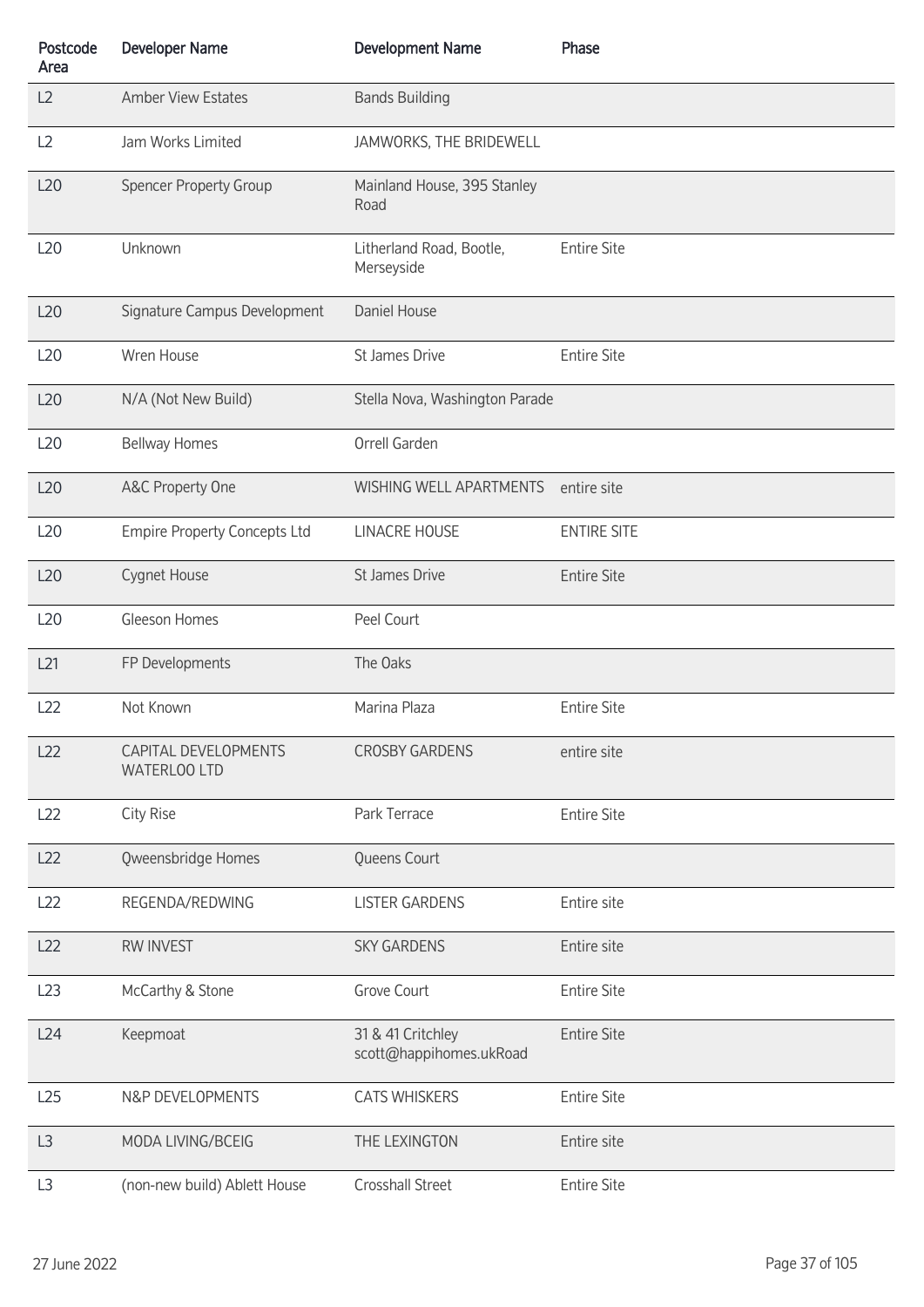| Postcode<br>Area | <b>Developer Name</b>                          | <b>Development Name</b>                             | Phase              |
|------------------|------------------------------------------------|-----------------------------------------------------|--------------------|
| L3               | Signature Living                               | Hatton Garden                                       | <b>Entire Site</b> |
| L3               | Signature Living                               | 60 Old Hall Street                                  |                    |
| L3               | Romal capital                                  | Park central                                        | <b>Entire Site</b> |
| L <sub>3</sub>   | Mount Property Group                           | Natex                                               | <b>Entire Site</b> |
| L3               | Primesite Developments                         | Fox Street Village, Great<br><b>Richmond Street</b> |                    |
| L3               | PEEL L&P/REGENDA (DEVELOPER<br>VERMONT)        | <b>PLAZA 1821</b>                                   | <b>Entire Site</b> |
| L3               | New Regen                                      | One Islington Plaza                                 | <b>Entire Site</b> |
| L3               | N/A                                            | The Lightbox / Jugglers Yard                        |                    |
| L3               | N/A                                            | Salters Building                                    |                    |
| L3               | Mount Property Group                           | <b>SALISBURY PLACE</b>                              | <b>Entire SIte</b> |
| L3               | N/A                                            | Queensland                                          |                    |
| L <sub>3</sub>   | (non-new build)                                | The Tower Building, 22 Water<br><b>Street</b>       | <b>Entire Site</b> |
| L3               | Unknown                                        | 3 Paul Street                                       |                    |
| L <sub>3</sub>   | Aspen Woolf                                    | Plato House                                         |                    |
| L3               | YPG GROUP                                      | FABRIC DISTRICT RESIDENCES ENTIRE SITE              |                    |
| L <sub>3</sub>   | Aspen Woolf                                    | Fox Street Village                                  |                    |
| L3               | Aspen Woolf                                    | <b>Falkland House</b>                               |                    |
| L <sub>3</sub>   | Aspen Woolf                                    | Burlington House / street                           |                    |
| L3               | Ascot Property Group/Primesite<br>Developments | Herculaneum Quay                                    |                    |
| L3               | <b>Ascot Property Group</b>                    | Herculaneum Quay, Columbus<br>Quay                  |                    |
| L3               | Artisan H (Kings Waterfront)                   | Nineteen Keel Wharf                                 | <b>Entire Site</b> |
| L <sub>3</sub>   | Aspen Woolf                                    | The Paramount                                       |                    |
| L3               | VINCO/NIVEDA GROUP                             | THE TANNERY                                         | <b>Entire Site</b> |
| L <sub>3</sub>   | LEGACIE                                        | ROSE PLACE                                          | <b>ENTIRE SITE</b> |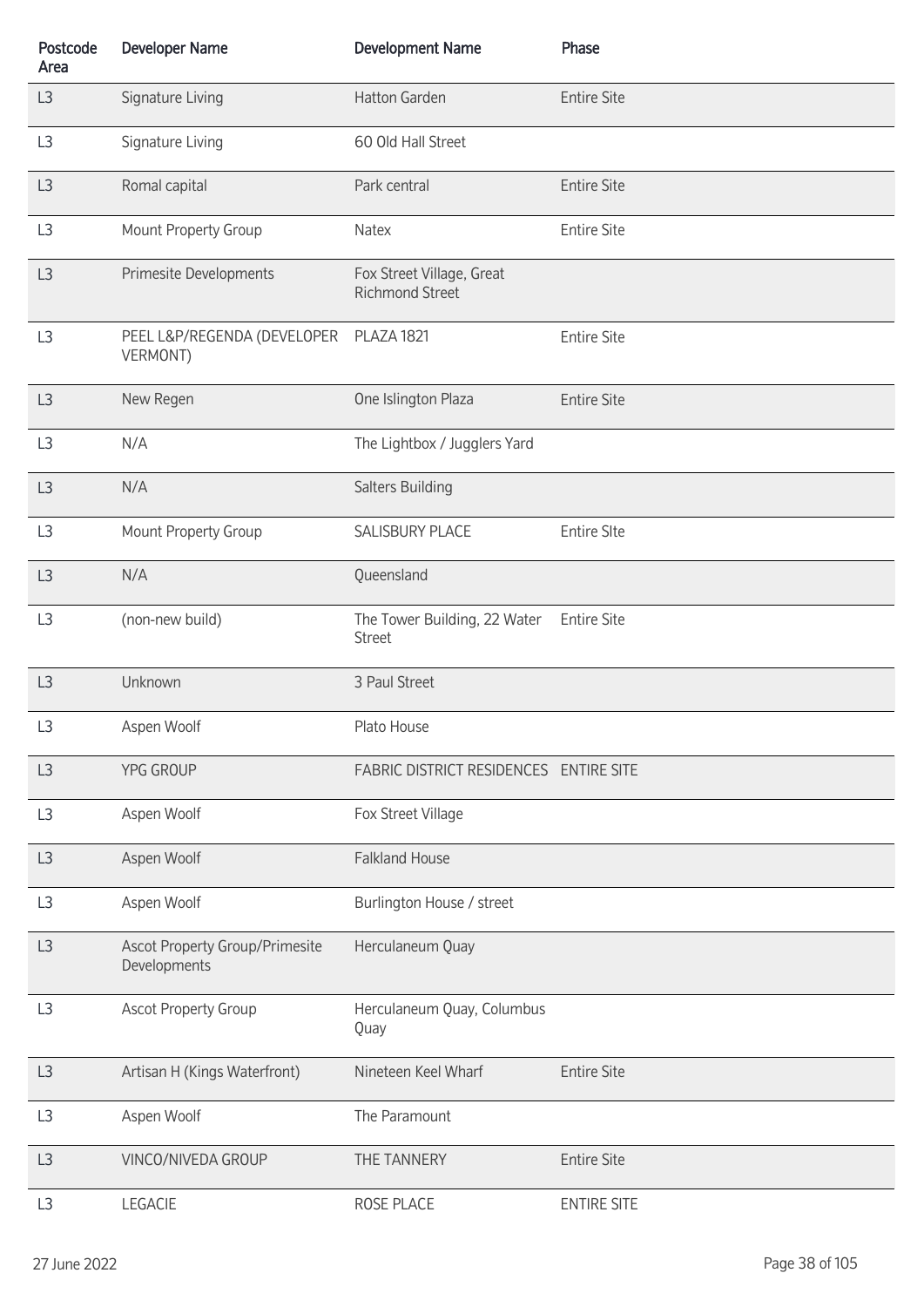| Postcode<br>Area | <b>Developer Name</b>                           | <b>Development Name</b>               | Phase              |
|------------------|-------------------------------------------------|---------------------------------------|--------------------|
| L3               | X1                                              | ARNDALE HOUSE                         | <b>Entire Site</b> |
| L <sub>3</sub>   | <b>Srs Property Limited</b>                     | Alexandra Tower / Princes<br>Parade   | <b>Entire Site</b> |
| L3               | N/A                                             | NORTH POINT 70-90 PALL<br><b>MALL</b> |                    |
| L <sub>3</sub>   | N/A                                             | Fontenoy (Lace Street)                |                    |
| L3               | Sourced Development Group                       | Kingsway Square                       | <b>ENTIRE SITE</b> |
| 3                | Sourced Development Group                       | <b>Bishop Square</b>                  | <b>ENTIRE SITE</b> |
| L3               | Roma Capital/IP Global                          | Quay Central                          | <b>ENTIRE SITE</b> |
| L <sub>3</sub>   | (Non-New Build) Pall Mall                       | 40-44 Pall Mall                       | <b>Entire Site</b> |
| L <sub>3</sub>   | STANLEY DOCK PROPERTIES<br><b>LIMITED</b>       | <b>TOBACCO WAREHOUSE</b>              | <b>ENTIRE SITE</b> |
| L <sub>3</sub>   | <b>ACENTUS</b>                                  | <b>METALWORKS</b>                     | Phase 1 & Phase 2  |
| L3               | <b>Infinity Waters</b>                          | Lanyork Road                          | <b>Entre Site</b>  |
| L <sub>3</sub>   | KNIGHTSBRIDGE STUDENT<br><b>HOUSING LIMITED</b> | <b>HATTON GARDEN</b>                  | <b>ENTIRE SITE</b> |
| L3               | SIGNATURE LIVING                                | KINGSWAY HOUSE                        | <b>Entire Site</b> |
| L <sub>3</sub>   | Mandale Homes                                   | <b>Bonded Tea Warehouse</b>           | <b>ENTIRE SITE</b> |
| L3               | Legacie                                         | Azure Residence                       | <b>Entire Site</b> |
| L3               | N/A                                             | Mann Island                           | <b>Entire Site</b> |
| L3               | Mr Barry Ramm                                   | Salters Buildings                     |                    |
| L3               | Sourced Developments                            | Bevington Bush                        | Phase 1            |
| L3               | JGLT Developments                               | <b>TATE HOUSE</b>                     | entire site        |
| L3               | <b>Integritas Property Group</b>                | <b>Bastion Point</b>                  | <b>Entire Site</b> |
| L3               | St Annes Street Limited                         | St Annes Gardens Revisit              | <b>Entire Site</b> |
| L <sub>3</sub>   | Gipsy International                             | Camden Street                         |                    |
| L3               | Crosslane Buile                                 | Glassworks                            |                    |
| L3               | <b>Byrom Point</b>                              | 72 Great Crosshall                    | <b>Entire Site</b> |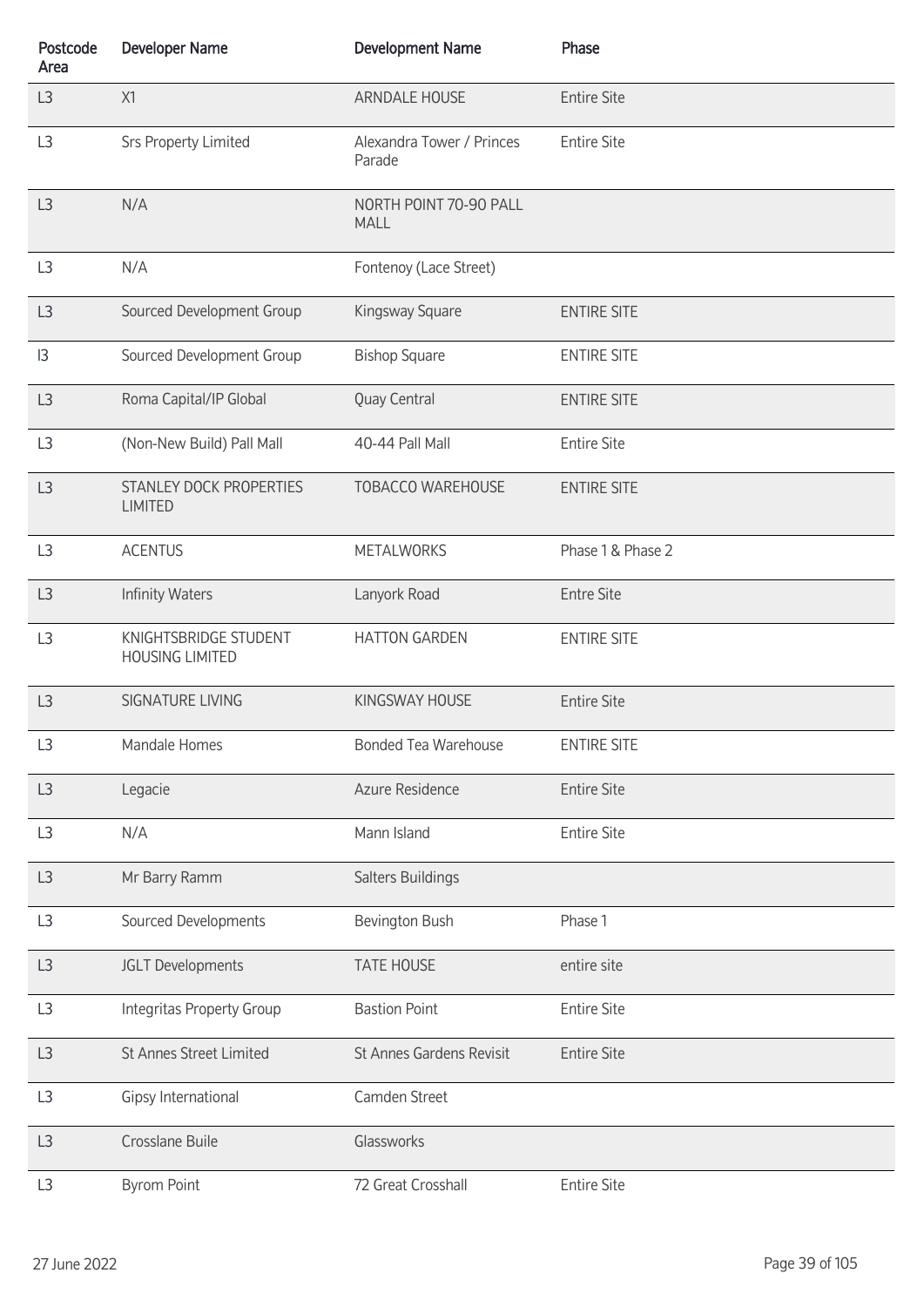| Postcode<br>Area | <b>Developer Name</b>        | <b>Development Name</b>         | Phase              |
|------------------|------------------------------|---------------------------------|--------------------|
| L <sub>3</sub>   | Sourced Developments         | <b>THE 56</b>                   | <b>Entire Site</b> |
| L3               | Bruntwood                    | Orleans House, Edmund Street    |                    |
| L30              | N/A                          | Signature Campus<br>Development |                    |
| L30              | Mr Farley                    | <b>Bleakhouse Close</b>         |                    |
| L34              | N/A                          | <b>Rectory Court</b>            | Entire site        |
| L34              | N/A                          | <b>Brentwood Court</b>          | <b>Entire Site</b> |
| L34              | <b>NA</b>                    | Miller Court                    | Entire site        |
| L34              | N/A                          | Pendleton Court                 | <b>Entire Site</b> |
| L34              | Miller Homes                 | Sonnett Gate                    | Cluster release.   |
| L34              | N/A                          | <b>Charles Court</b>            | <b>Entire Site</b> |
| L36              | N/A                          | Summerdale House                |                    |
| L36              | <b>Barratt Homes</b>         | THE ORCHARDS                    |                    |
| L36              | Gleeson Homes                | <b>STANLEY WALK</b>             |                    |
| L39              | MITTY GROUP                  | <b>BUCK I'TH VINE</b>           | Entire site        |
| L39              | <b>BROADLEY DEVELOPMENTS</b> | SUMMERWOOD GARDENS              |                    |
| L4               | Non-New Build                | Orwell Road                     | <b>Entire Site</b> |
| L4               | David Wilson Homes           | <b>CLAREMONT GARDENS</b>        | Phase 7            |
| L4               | N/A                          | Stonehill Street                |                    |
| L4               | Non-New Build                | <b>Wulstan Street</b>           | <b>Entire Site</b> |
| L4               | Non-New Build                | Wykenham Street                 | <b>Entire Site</b> |
| L4               | Non-New Build                | Newman Street                   | <b>Entire Site</b> |
| L40              | Taylor Wimpey                | <b>DELPH GREEN</b>              | <b>Entire Site</b> |
| L5               | Flanagan Homes Limited       | <b>Sterling Park</b>            | <b>Entire Site</b> |
| L <sub>5</sub>   | Willmott Dixon               | Marwood Towers                  |                    |
| L <sub>5</sub>   | Non-New Build                | Vauxhall Road                   | <b>Entire Site</b> |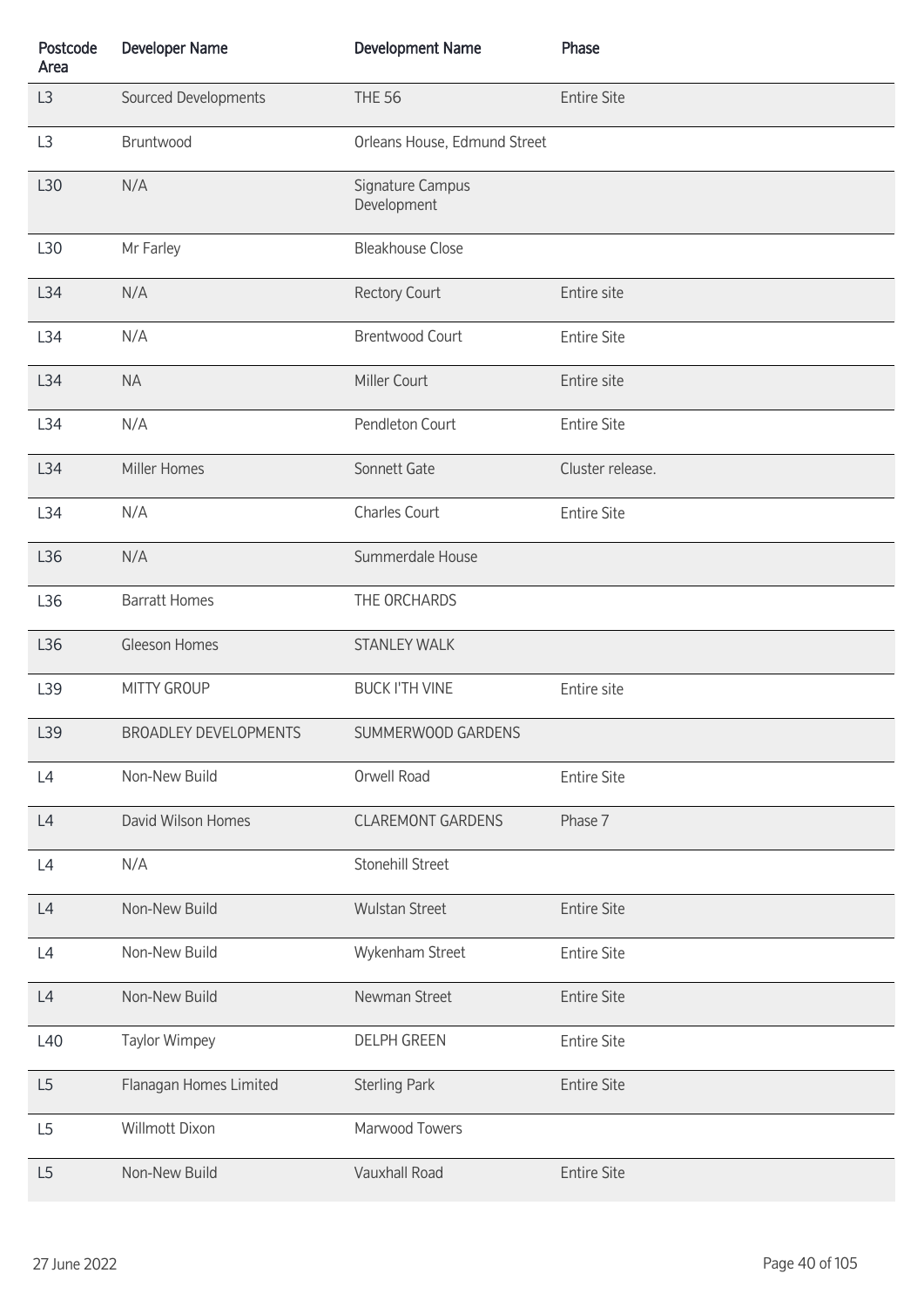| Postcode<br>Area | <b>Developer Name</b>                   | <b>Development Name</b>                          | Phase              |
|------------------|-----------------------------------------|--------------------------------------------------|--------------------|
| L <sub>5</sub>   | CARO DEVELOPMENTS                       | <b>JAMWORKS CITY POINT</b>                       | Entire site        |
| L5               | DJP Ltd and Nobles Construction<br>Ltd  | Phoenix Place                                    |                    |
| L <sub>5</sub>   | CARO DEVELOPMENTS/RW INVEST POETS PLACE |                                                  | <b>Entire Site</b> |
| L5               | New Regen                               | <b>City Residence</b>                            | Entire site        |
| L <sub>5</sub>   | N/A                                     | Tobacco Wharf, 51 Commercial Entire site<br>Road |                    |
| L <sub>6</sub>   | PRIMESITE INTERNATIONAL                 | THE RISE                                         | Entire site        |
| L <sub>6</sub>   | TK PROPERTY GROUP                       | <b>DERBY COURT</b>                               | <b>ENTIRE SITE</b> |
| L <sub>6</sub>   | TK PROPERTY GROUP                       | <b>DERBY COURT</b>                               | <b>Entire Site</b> |
| L <sub>6</sub>   | <b>BRICKS GROUP - LONDON</b>            | TRUE LIVERPOOL                                   | <b>Entire Site</b> |
| L <sub>6</sub>   | Aspen Woolf                             | The Quadrant                                     |                    |
| L <sub>6</sub>   | <b>Elliot Group</b>                     | Aura                                             |                    |
| L <sub>6</sub>   | MK DEVELOPMENTS                         | <b>COLERIDGE STREET</b>                          | <b>Entire Site</b> |
| L <sub>6</sub>   | NK Developments Ltd                     | <b>COLERIDGE STREET</b>                          | Entire site        |
| L7               | Not new build - Just an area            | <b>WEBSTER ROAD</b>                              |                    |
| L7               | Primesite Invested                      | SAINT CYPRIANS EDGE LANE                         |                    |
| L7               | William Developments                    | The Earle, 158 Earle Road                        |                    |
| L7               | The Sidings                             | The Sidings                                      | <b>Entire Site</b> |
| L7               | Not new build - Just an area            | <b>GARRICK STREET</b>                            |                    |
| L7               | Not a new build - just an area          | RICHARDSON STREET                                |                    |
| L7               | Not a new build - Just an area          | <b>BIRD STREET</b>                               |                    |
| L7               | <b>Bellway Homes</b>                    | Newsham Gardens                                  |                    |
| L7               | <b>GOLDING ESTATES</b>                  | <b>JUBILEE HOUSE</b>                             | <b>Entire Site</b> |
| L7               | Not new build - Just an area            | <b>TUNSTALL STREET</b>                           |                    |
| L7               | Athena Property                         | Athena Property - Holt Road                      | <b>Entire Site</b> |
| L8               | N/A                                     | Parliament Place                                 |                    |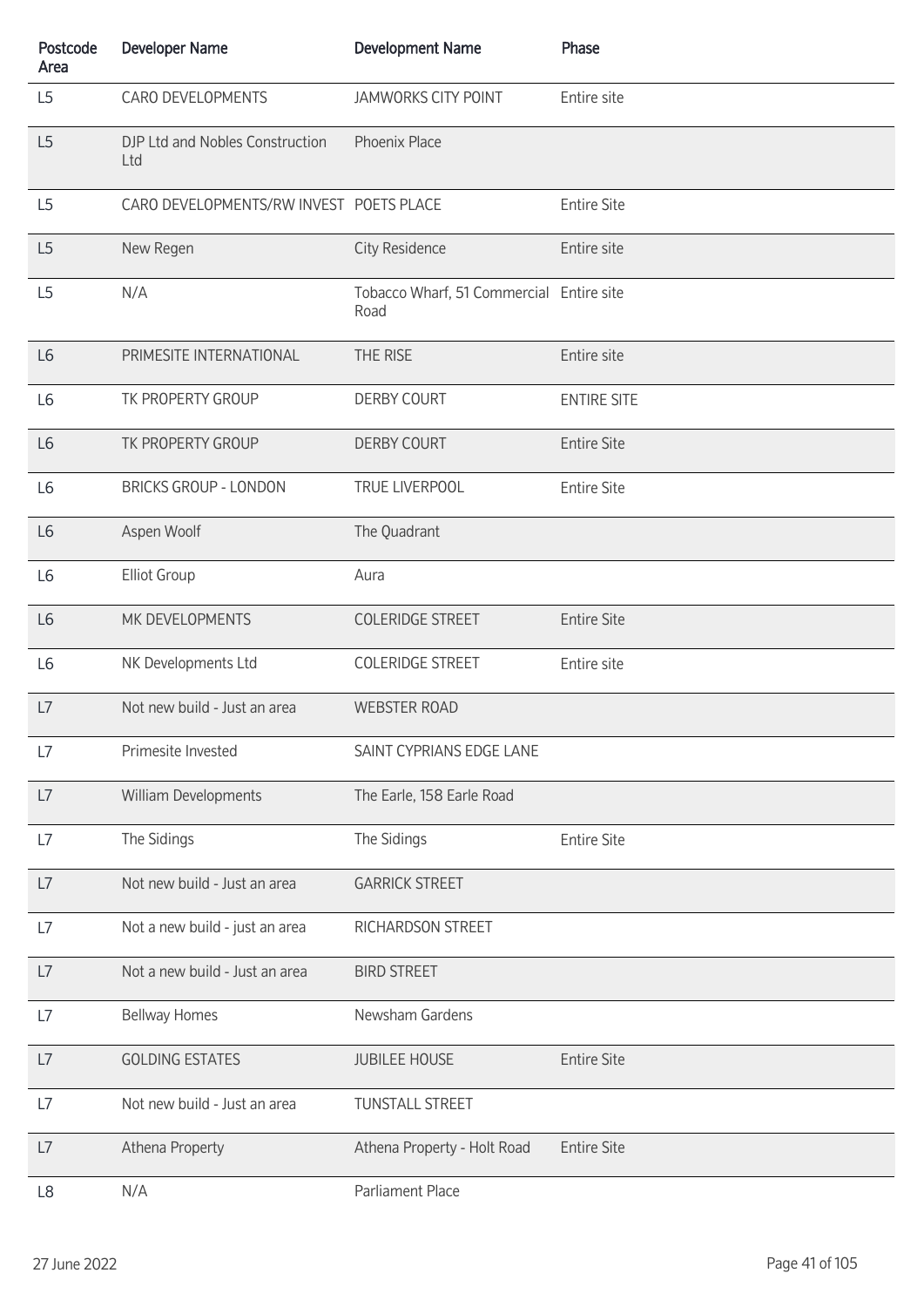| Postcode<br>Area | <b>Developer Name</b>                               | <b>Development Name</b>                                  | Phase              |
|------------------|-----------------------------------------------------|----------------------------------------------------------|--------------------|
| L8               | N/A (Not a New Build)                               | <b>BENTLEY ROAD</b>                                      |                    |
| L8               | Onward Living                                       | OLIVE BRANCH GROVE                                       | Entire site        |
| L <sub>8</sub>   | X1                                                  | The Tower                                                | <b>Entire Site</b> |
| L8               | X1                                                  | The Gallery, The Quarter,<br>Sefton Street               |                    |
| L <sub>8</sub>   | X1 Developments                                     | Block 5, The Quarter, The                                |                    |
| L <sub>8</sub>   | X1 Developments                                     | X1 The Terrace, Plaza Boulevard                          |                    |
| L <sub>8</sub>   | <b>YPG</b>                                          | <b>BALTIC SQUARE</b>                                     | <b>Entire Site</b> |
| L <sub>8</sub>   | Liverpool Mutual Homes                              | <b>Granby Four Streets Project</b>                       |                    |
| L <sub>8</sub>   | Heysmoor Heights                                    | Greenheys Road                                           |                    |
| L <sub>8</sub>   | Fresh Invest                                        | The Steel, 137a Upper Hill Street                        |                    |
| L <sub>8</sub>   | <b>ELLIOT GROUP</b>                                 | PERCY PLACE                                              | <b>Entire Site</b> |
| L <sub>8</sub>   | <b>BLEWBURY HOMES</b>                               | WINDERMERE TERRACE                                       | <b>Entire Site</b> |
| L <sub>8</sub>   | Maddison Develop                                    | <b>Colemans Fireproof Depository</b>                     |                    |
| L8               | Goodwin Construction/ASSETCORP Parliament Residence |                                                          | Phase 1 & 2        |
| L8               | Mee Group / Elliot Group                            | Falkner Place                                            |                    |
| L <sub>8</sub>   | LEGACIE                                             | THE SUMMIT                                               | <b>ENTIRE SITE</b> |
| L <sub>8</sub>   | <b>RW Invest/Nexus</b>                              | <b>City Terraces</b>                                     | <b>ENTIRE SITE</b> |
| L <sub>8</sub>   | Unknown                                             | St Peters Church                                         | <b>Entire Site</b> |
| L9               | Countryside                                         | Queen Mary Place                                         |                    |
| L <sub>9</sub>   | Unknown                                             | Units 1-7, 22-32 Rawcliffe Road Entire Site<br>Liverpool |                    |
| LA1              | McCarthy & Stone                                    | <b>WILLIAMSON COURT</b>                                  | <b>Entire Site</b> |
| <b>LA14</b>      | JH Homes                                            | Wensum Lea                                               |                    |
| LA <sub>2</sub>  | <b>Barratt Homes</b>                                | Watersedge Halton                                        |                    |
| LA <sub>2</sub>  | Innov8 Development Solutions or<br><b>UK Mills</b>  | The Mill/Silk Mill Suites<br>(Galgate Mill)              | Phase 1            |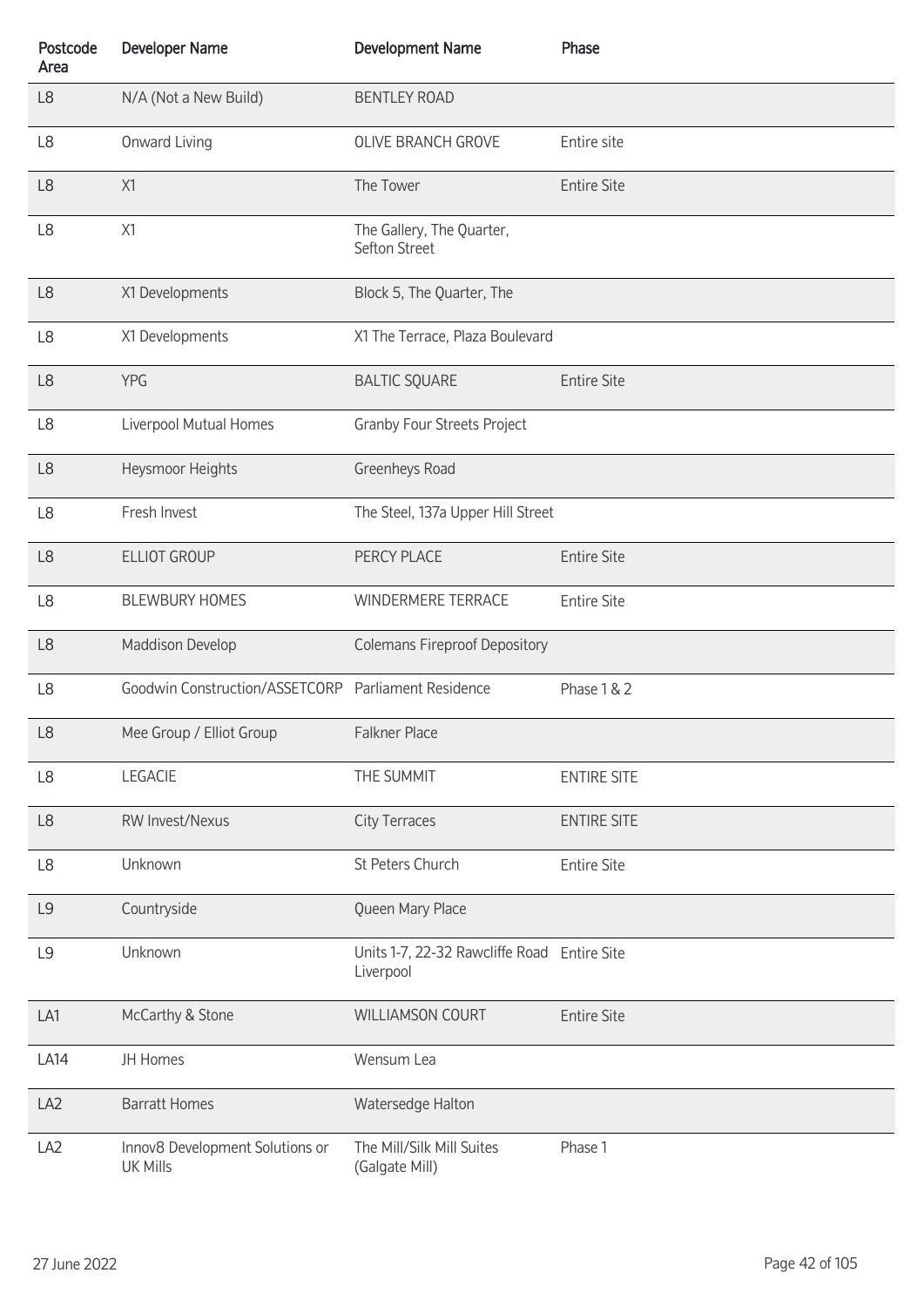| Postcode<br>Area | <b>Developer Name</b>                         | <b>Development Name</b>                   | Phase              |
|------------------|-----------------------------------------------|-------------------------------------------|--------------------|
| LA5              | Global New Homes / B.A.K<br>Contracts         | Queens Court                              |                    |
| LE1              | Unknown                                       | OAKWOOD HOUSE                             | Phase 01           |
| LE1              | <b>Fitzwilliam Capital Partners</b>           | Crecy Court                               |                    |
| LE1              | N/A                                           | Flat 1-48, 56 Burleys Way                 |                    |
| LE1              | N/A                                           | Metropolitan Apartments                   |                    |
| LE1              | <b>Origionally Bampton Asse</b><br>Management | Horizon Building / Thames<br>Tower        |                    |
| LE1              | West London Properties Ltd                    | Grace House, Upper Brown<br><b>Street</b> | Entire site        |
| LE1              | Countryside                                   | The Exchange                              |                    |
| <b>LE10</b>      | <b>Bellway Homes</b>                          | The Greens                                |                    |
| <b>LE10</b>      | Charles Jordan Homes                          | <b>Upper House</b>                        | Phase 1            |
| LE13             | Westleigh Homes                               | Melton Fields                             | <b>Entire Site</b> |
| LE <sub>2</sub>  | The Property Supplier                         | City Heights                              |                    |
| LE8              | Various/Self Build/Local Builder              | The Hardwicks                             | <b>Entire Site</b> |
| LL34             | Global New Homes                              | St John's Park                            |                    |
| <b>LL53</b>      | R Williams & Co                               | Cornwall estates                          | Entire site        |
| LN3              | Lindum Homes / Acis                           | <b>Waterford Meadows</b>                  |                    |
| LN <sub>5</sub>  | <b>Beal Homes</b>                             | Lakeside                                  | <b>Entire Site</b> |
| LN6              | Persimmon Homes                               | <b>Burfield Walk</b>                      | Phase 2            |
| LN6              | David Wilson Homes                            | Kings Court                               |                    |
| LS1              | N/A                                           | Old Post Office City Square               |                    |
| LS1              | N/A                                           | <b>Belgrave Court</b>                     |                    |
| LS1              | Khalsmith Ltd                                 | 42 Park Place                             |                    |
| LS1              | <b>Braavos Investments Ltd</b>                | Pearl Chambers 22 East Parade             |                    |
| LS1              | Christchurch Homes                            | <b>Butts Court</b>                        | <b>Entire Site</b> |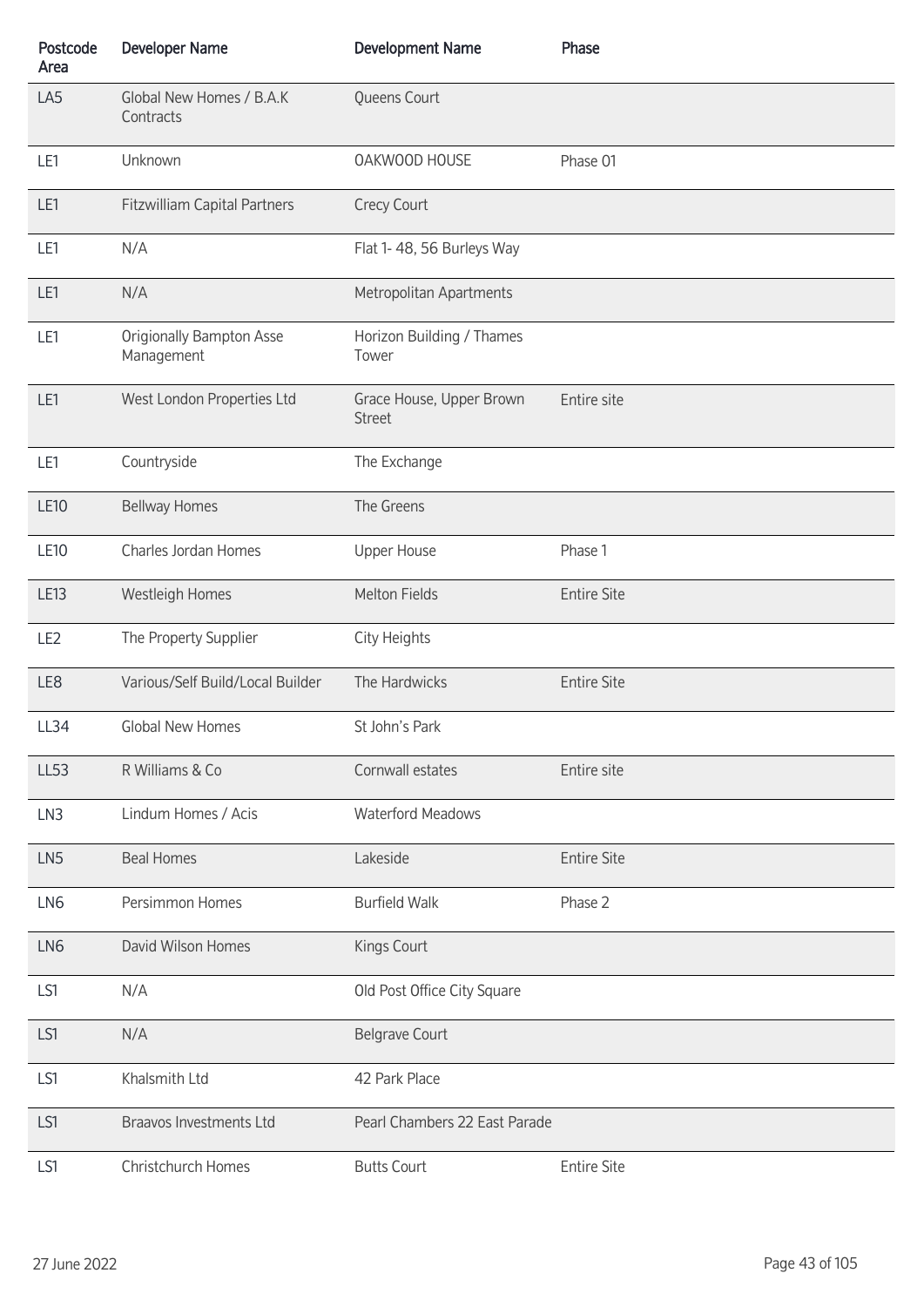| Postcode<br>Area | <b>Developer Name</b>         | <b>Development Name</b>                      | Phase              |
|------------------|-------------------------------|----------------------------------------------|--------------------|
| <b>LS10</b>      | Sanctuary Housing             | <b>Acre Gardens</b>                          |                    |
| <b>LS10</b>      | X1 Developments               | X1 Southbank, Hunslet Road                   | <b>Entire Site</b> |
| <b>LS10</b>      | <b>JM Construction</b>        | Victoria Mills                               | Entire site        |
| <b>LS11</b>      | <b>Blok Projekt</b>           | <b>Holbeck Haus</b>                          |                    |
| <b>LS11</b>      | Citylife                      | Sky Gardens                                  | <b>Entire Site</b> |
| <b>LS11</b>      | Unknown                       | Arthurs Fold, Manor Road                     | <b>Entire Site</b> |
| <b>LS11</b>      | N/A                           | Manor Mills, Ingram Street                   |                    |
| <b>LS11</b>      | Citu                          | Greenhouse                                   |                    |
| <b>LS11</b>      | Citylife                      | Manor Fold                                   | <b>ENTIRE SITE</b> |
| <b>LS12</b>      | Berkeley DeVeer               | Meridian House                               |                    |
| <b>LS12</b>      | Fast Item Property Developers | Whingate Mill                                |                    |
| <b>LS12</b>      | Citylife                      | Springwell Gardens                           | <b>Entire Site</b> |
| <b>LS12</b>      | <b>Ben Bailey</b>             | Winker Green Mills                           |                    |
| <b>LS12</b>      | N/A                           | <b>Bexley Hall</b>                           |                    |
| <b>LS14</b>      | Strata Homes                  | Ambition                                     | Phase 1            |
| <b>LS14</b>      | Keepmoat                      | Affinity                                     | Entire site        |
| <b>LS15</b>      | <b>Bellway Homes</b>          | The Limes                                    |                    |
| <b>LS15</b>      | Gleeson Homes                 | Cartmell Beck                                |                    |
| <b>LS18</b>      | Khalsmith                     | Horsforth mill                               | <b>Entire Site</b> |
| LS <sub>2</sub>  | Avenir Works                  | Centenary House                              | <b>Entire Site</b> |
| LS <sub>2</sub>  | v1sion properties Ltd         | North Street Lofts 88 North<br><b>Street</b> |                    |
| LS <sub>2</sub>  | Unknown                       | Leylands Melbourne Street                    | Entire site        |
| LS2              | Not New Build                 | Citispace                                    |                    |
| LS <sub>2</sub>  | N/A                           | North Crescent                               |                    |
| LS <sub>2</sub>  | <b>JM Construction</b>        | Tate House                                   |                    |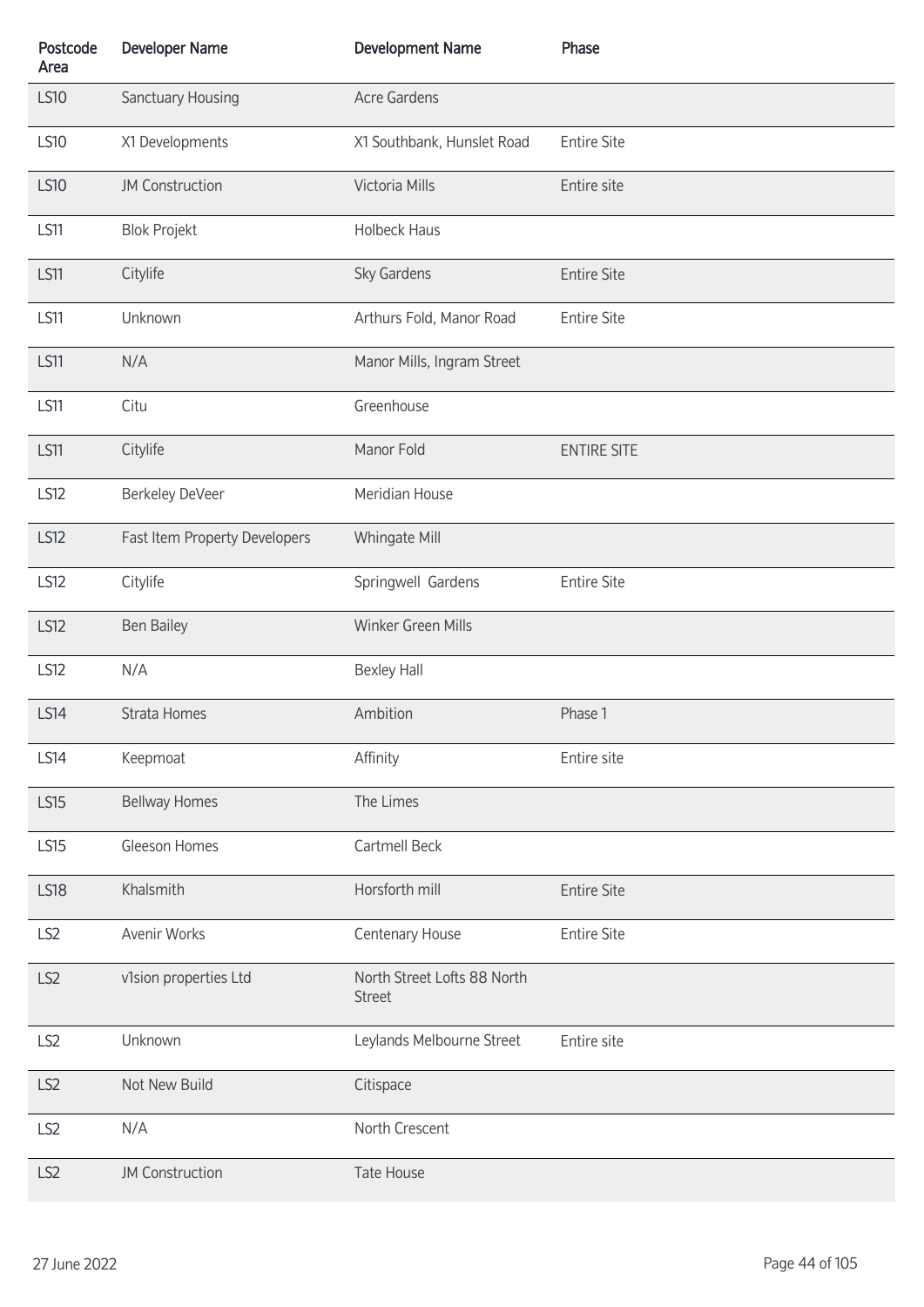| Postcode<br>Area | <b>Developer Name</b>                         | <b>Development Name</b>                     | Phase              |
|------------------|-----------------------------------------------|---------------------------------------------|--------------------|
| LS <sub>2</sub>  | Gold and Amber                                | <b>Brunswick Court</b>                      |                    |
| LS <sub>2</sub>  | Centenary House                               | North Street                                | <b>Entire Site</b> |
| <b>LS22</b>      | Deem Ltd                                      | Fairfax and Marston House                   | <b>ENTIRE SITE</b> |
| <b>LS25</b>      | Mandale Homes                                 | Manor Chase                                 | <b>Entire Site</b> |
| <b>LS26</b>      | <b>JWT</b> Developments                       | <b>Birch Meadows</b>                        | Phase 1            |
| <b>LS26</b>      | Rushbond PLC / Carlton Green<br>Rothwell Ltd  | Carlton Green                               |                    |
| <b>LS27</b>      | Mandale Homes                                 | Milton House                                |                    |
| <b>LS27</b>      | <b>Chartford Homes</b>                        | Poppy Fields                                |                    |
| <b>LS27</b>      | Cross Hall Developments                       | Priestley Manor Morley Leeds                | <b>Entire Site</b> |
| <b>LS28</b>      | Marco Island developments                     | Marco Island developments                   |                    |
| <b>LS28</b>      | Unknown Developer                             | Pavilion Court                              | <b>Entire Site</b> |
| <b>LS28</b>      | V1sion Properties Ltd                         | Apartment 1-12 New Street Mills Entire Site |                    |
| <b>LS28</b>      | Mandale Homes                                 | South Park Place                            | <b>Entire Site</b> |
| <b>LS28</b>      | <b>Chartford Homes</b>                        | Millfield                                   | <b>Entire Site</b> |
| <b>LS29</b>      | Avant Homes (formerly Ben Bailey) Chevin Park |                                             |                    |
| LS3              | <b>KMRE Group</b>                             | The Residence Kirkstall Road                | <b>ENTIRE SITE</b> |
| LS4              | The Preston                                   | The Preston                                 | Phase 01           |
| LS6              | N/A                                           | <b>Trinity Hall</b>                         |                    |
| LS6              | N/A (Not New Build)                           | 75 Hyde Park Road                           |                    |
| LS6              | Trilandium PLC                                | Northgate House                             | Entire site        |
| LS7              | N/A                                           | 20/20 Skinner Lane                          |                    |
| LS7              | N/A                                           | The Hall, Chapel Allerton                   |                    |
| LS7              | N/A                                           | Victoria House                              |                    |
| LS7              | <b>JWT</b>                                    | Garmont Court                               | Entire site        |
| LS8              | <b>Bellway Homes</b>                          | Acorn Park                                  |                    |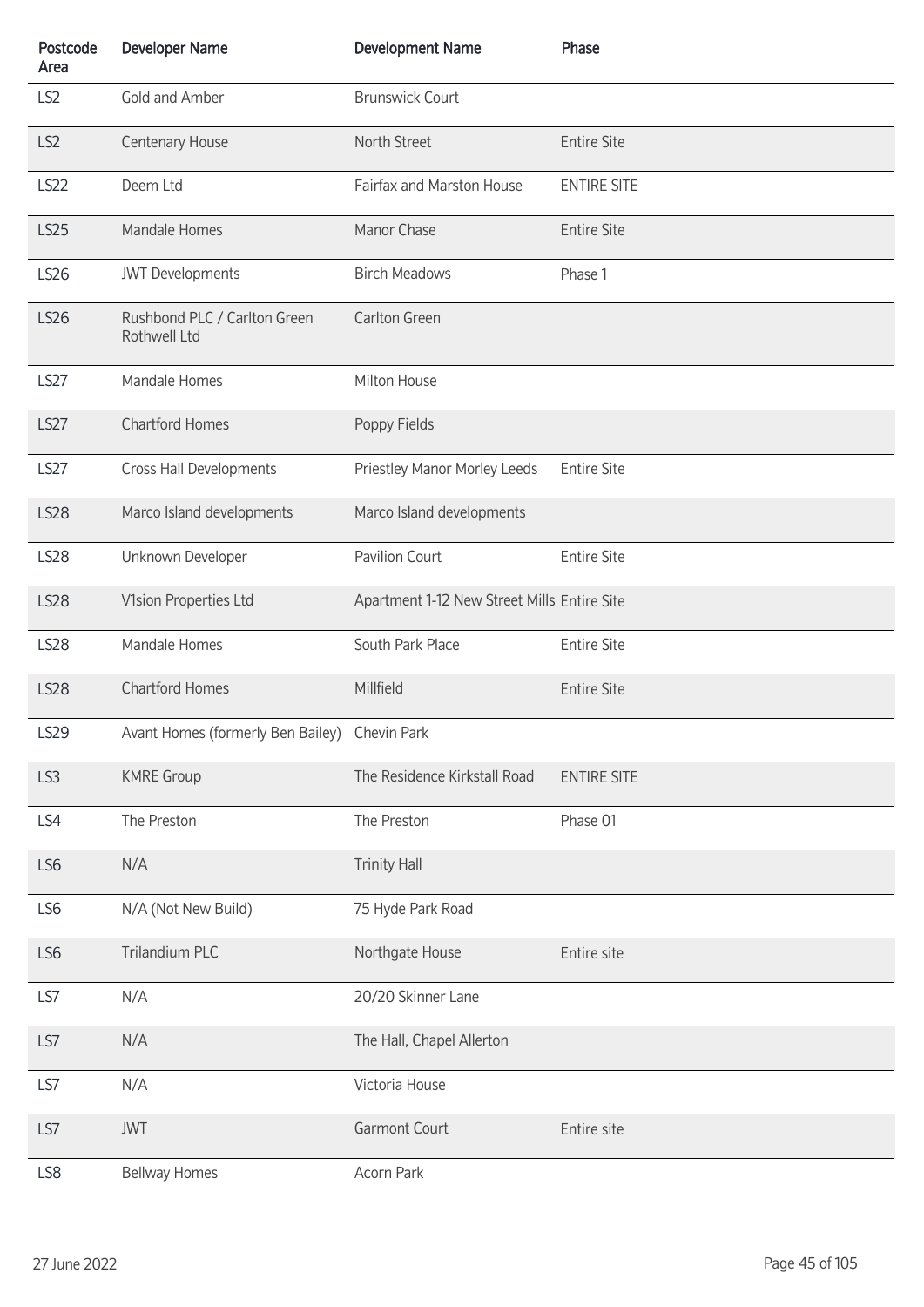| Postcode<br>Area | <b>Developer Name</b>                  | <b>Development Name</b>                    | Phase                          |
|------------------|----------------------------------------|--------------------------------------------|--------------------------------|
| LS9              | Leeds Federated Housing<br>Association | <b>Greenview Mount</b>                     | Entire site                    |
| LS9              | LS9 ODSLS9 ODS                         | Green Quarter                              | Entire site                    |
| LS9              | N/A                                    | Skyline Apartments                         |                                |
| LS9              | Unknown                                | Saxton Gardens                             | The Parade - Core A-F          |
| LS9              | Unknown Developer                      | <b>Trinity Court</b>                       | <b>Entire Site</b>             |
| LS9              | Danbybuild                             | <b>York Towers</b>                         |                                |
| LS9              | <b>KMRE Developments</b>               | Mabgate / Leyland                          | <b>ENTIRE SITE</b>             |
| LS9              | <b>CITU</b>                            | <b>Climate Innovation District</b>         | Phase 2                        |
| LS9              | X1 Developments                        | X1 Aire, East Street                       |                                |
| LS9              | Demech Propertis                       | Abode                                      | <b>Entire Site</b>             |
| LS9              | <b>CITU</b>                            | Secret Garden                              | Entire site                    |
| LS9              | Gold & Amber                           | Lucent Square                              | <b>Entire Site</b>             |
| LS9              | Fortis Developments                    | East Point                                 |                                |
| LS9              | <b>Diamond Properties</b>              | Public Haus Ellerby Road                   | <b>Entire Site</b>             |
| LS9              | <b>CITU</b>                            | East Street                                | N/A                            |
| LS9              | <b>CITU</b>                            | <b>Climate Innovation District</b>         | Phase 1                        |
| LS9              | Keepmoat                               | Fusion                                     | <b>Entire Site</b>             |
| LU1              | JC Gill Developments                   | Kensington Court                           | entire site                    |
| LU1              | Hightown Homes                         | Lintone Place                              | Phase 1                        |
| LU1              | <b>GPS</b> estates                     | The Elms                                   | <b>Entire Site</b>             |
| LU1              | <b>Galliard Homes</b>                  | The Landmark                               | <b>Entire Site</b>             |
| LU1              | Dawkins Group                          | Olivia House                               | Entire Site - Building Through |
| LU1              | <b>IHI Holdings</b>                    | London Gardens                             | <b>Entire Site</b>             |
| LU1              | Sameera Properties Ltd                 | <b>Hatters Court</b>                       |                                |
| LU1              | Unknown                                | Apartment 73, the academy,<br>holly street | <b>Entire Site</b>             |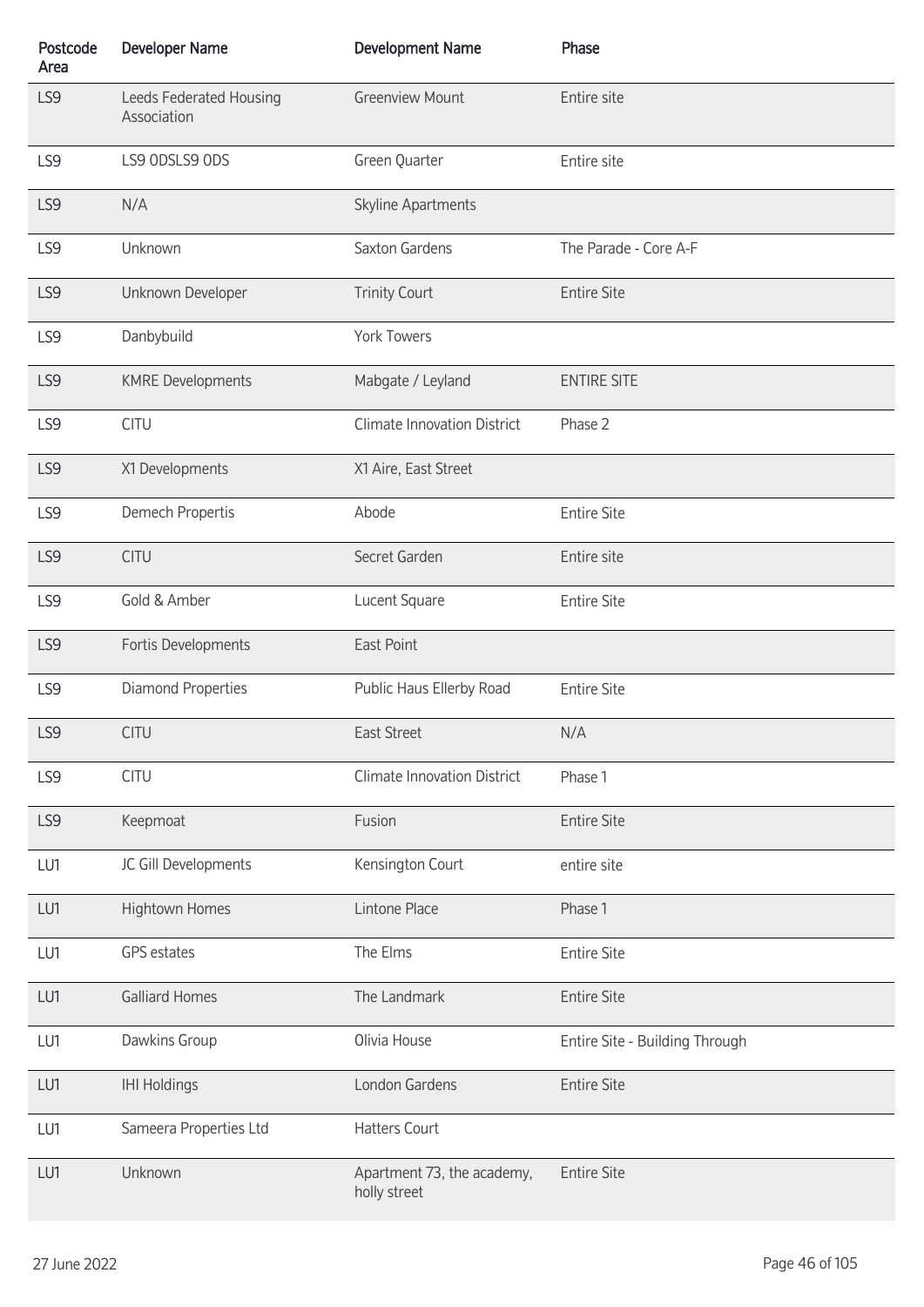| Postcode<br>Area | <b>Developer Name</b>                       | <b>Development Name</b>                        | Phase                               |
|------------------|---------------------------------------------|------------------------------------------------|-------------------------------------|
| LU1              | N/A                                         | Site at Flowers Way                            |                                     |
| LU1              | Acre Invest                                 | Pearman Court                                  | <b>Entire Site</b>                  |
| LU1              | Beds Premier Property Co Ltd                | The Compasses                                  | <b>Entire Site</b>                  |
| LU1              | Space2 Developments                         | Napier House                                   | <b>Entire Site</b>                  |
| LU1              | TBC                                         | 9 King Street Luton                            | <b>Entire Site</b>                  |
| LU1              | TBC - via Lanes New Homes                   | Park Crescent                                  | <b>Entire Site</b>                  |
| LU1              | Unknown                                     | 56 Park Crescent                               | Entire site                         |
| LU1              | Unknown                                     | Cresta House, Alma Street                      |                                     |
| LU1              | Chameleon Group                             | The Old Courthouse (formerly<br>Cresta House). | <b>Entire Site</b>                  |
| LU1              | <b>MC Properties</b>                        | Melson Court                                   | <b>Entire Site</b>                  |
| LU11             | <b>Batterson House</b>                      | <b>Batterson House</b>                         | <b>Entire Site</b>                  |
| <b>LU12</b>      | <b>Blewbury Homes</b>                       | The Picture House                              | <b>Entire Site</b>                  |
| LU <sub>2</sub>  | Redrow                                      | Eaton Green Heights                            | Phase 1                             |
| LU <sub>2</sub>  | New Bedford House Ltd                       | New Bedford House                              | <b>Entire Site</b>                  |
| LU <sub>2</sub>  | <b>HRE</b> Group                            | Aviation Yard                                  | Prudence Place & Charlotte<br>Court |
| LU <sub>2</sub>  | <b>TBC</b>                                  | Midland Road Apartments                        | Phase 2                             |
| <b>LU20</b>      | Mr Dattani                                  | Flats 1-4 64- 68 High Town<br>Road Lu20DF      | <b>Entire Site</b>                  |
| LU3              | <b>GPS</b>                                  | Royal Court                                    |                                     |
| LU3              | Unknown                                     | <b>Empire Court</b>                            | Entire site                         |
| LU4              | <b>Galliard Homes</b>                       | Carlton House                                  | <b>Entire Site</b>                  |
| LU <sub>5</sub>  | Unknown Developer - NOT NEW<br><b>BUILD</b> | PRIORY HEIGHTS, CHURCH<br><b>STREET</b>        | Entire site                         |
| LU6              | Weston                                      | Ashton Grove                                   | Phase 1                             |
| LU6              | <b>Weston Homes</b>                         | Ashton Grove                                   | Phase 1 (Flats)                     |
| LU6              | <b>Taylor Wimpey</b>                        | Eleanor Gardens                                |                                     |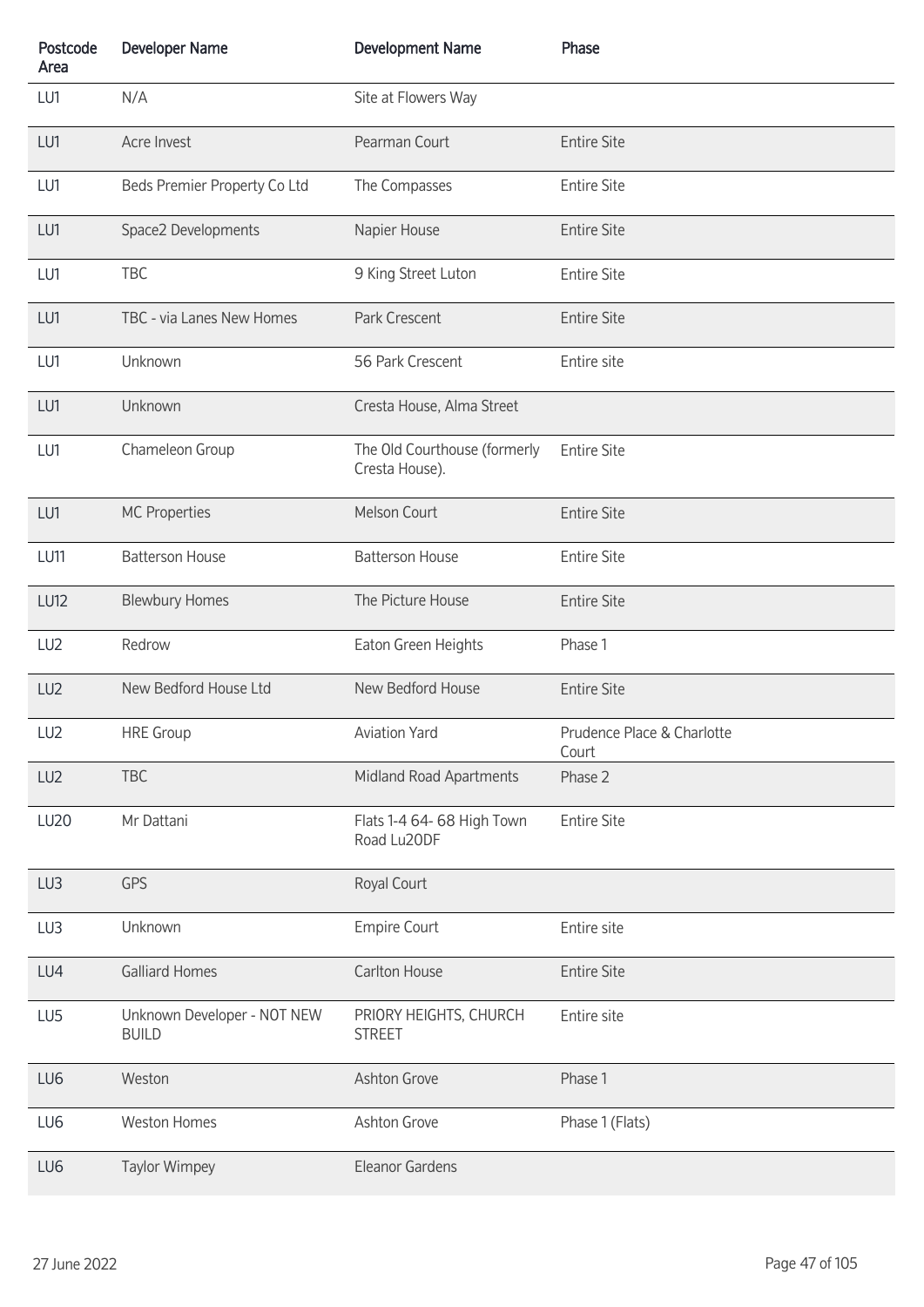| Postcode<br>Area | <b>Developer Name</b>                                          | <b>Development Name</b>                   | Phase              |
|------------------|----------------------------------------------------------------|-------------------------------------------|--------------------|
| LU6              | Catalyst HA                                                    | The Printworks                            | Phase 1            |
| <b>LU61</b>      | Via Deakin White estate agents                                 | 62-68 West Street LU61TA                  | <b>Entire Site</b> |
| M <sub>1</sub>   | Renaker Developments                                           | The Academy                               |                    |
| M <sub>1</sub>   | Renaker                                                        | The Assembly / Cambridge<br><b>Street</b> |                    |
| M <sub>1</sub>   | N/A                                                            | The Quadrangle                            | <b>Entire Site</b> |
| M <sub>1</sub>   | Salboy- Transmission House                                     | CITU nq                                   | Entire site        |
| M <sub>1</sub>   | <b>Beech Holdings</b>                                          | Waterloo Street                           | <b>Entire Site</b> |
| M <sub>1</sub>   | <b>Property Alliance Group</b>                                 | Oxygen, 49 Store Street                   |                    |
| M <sub>1</sub>   | <b>Beech Holdings</b>                                          | 115 Princess Street                       | <b>ENTIRE SITE</b> |
| M <sub>1</sub>   | N/A (Not New Build)                                            | Asia House, 82 Princess Street            |                    |
| M <sub>1</sub>   | Unknown                                                        | 90 Princess Street                        | Entire site        |
| M <sub>1</sub>   | Salboy                                                         | SYNQ or CITU nq                           | Phase 1            |
| M <sub>1</sub>   | Alliance Investments                                           | Manhatton (George Street)                 |                    |
| M <sub>1</sub>   | N/A                                                            | Chatsworth House                          | <b>Entire Site</b> |
| M <sub>1</sub>   | N/A                                                            | 2 Harter Street                           | Entire site        |
| M <sub>1</sub>   | Forrest HT for Factory Estates                                 | M One Central / Oxid House                |                    |
| M <sub>1</sub>   | Capital & Centric (contractor is Eric Phoenix<br>Wright)       |                                           | Phase 1            |
| M <sub>1</sub>   | Unknown                                                        | 63 Bloom Street.                          | <b>Entire Site</b> |
| M <sub>1</sub>   | <b>Empire Property Concepts</b><br>(developer is Russell WBHO) | Manchester Towers                         | Phase 1            |
| M <sub>1</sub>   | Capital & Centric (contractor is<br>Artez)                     | Crusader                                  | Phase 1            |
| M <sub>1</sub>   | N/A                                                            | Quantum                                   |                    |
| M <sub>1</sub>   | <b>Beech Holdings</b>                                          | Piccadilly Warehouse                      | Phase 1            |
| M <sub>1</sub>   | Alliance Investments                                           | Axis Tower                                |                    |
| M11              | Snugbug Homes                                                  | Howgill Green                             | Phase 1            |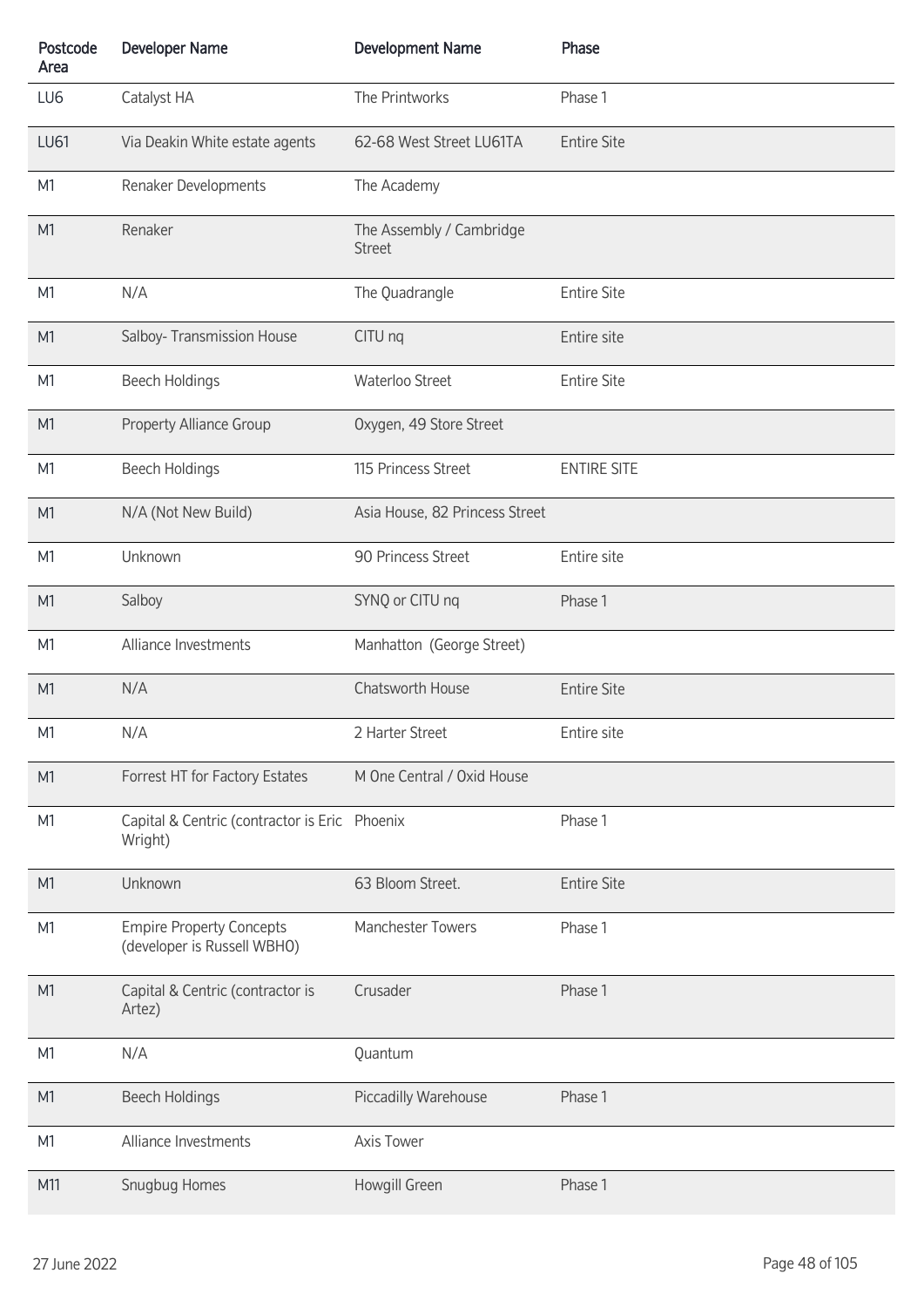| Postcode<br>Area | <b>Developer Name</b>            | <b>Development Name</b>                      | Phase                  |
|------------------|----------------------------------|----------------------------------------------|------------------------|
| M11              | Unknown                          | The Watefront                                | <b>Entire Site</b>     |
| M11              | Unknown                          | The Waterfront                               | <b>Entire Site</b>     |
| M12              | Matrix Homes                     | Cityside                                     |                        |
| M12              | Unknown                          | <b>Multiple Streets</b>                      |                        |
| M13              | N/A                              | Q3 Apartments                                | Block A, B, C, D, E    |
| M13              | Linden Homes                     | New Brunswick                                | Phase 1                |
| M13              | Linden Homes                     | New Brunswick                                | Phase D & F1           |
| M13              | Abode                            | <b>Brunswick Street (Brunswick</b><br>House) | Entire site            |
| M14              | N/A                              | Carnforth Street                             |                        |
| M14              | N/A                              | The Orange Grove                             |                        |
| M14              | NOT NEW BUILD                    | Cotton Square                                | <b>ENTIRE SITE</b>     |
| M14              | N/A                              | Newport Street                               |                        |
| M14              | N/A                              | <b>Ellanby Close</b>                         |                        |
| M14              | N/A                              | <b>Driffield Street</b>                      |                        |
| M14              | N/A                              | Cranswick Street                             |                        |
| M14              | <b>NA</b>                        | <b>Beresford Street</b>                      |                        |
| M14              | N/A                              | Multiple streets - Claremont                 | Multiple Streets       |
| M14              | NOT NEW BUILD - JUST A STREET    | Chilworth Street                             | STREET (NOT NEW BUILD) |
| M14              | N/A                              | <b>Brunt Street</b>                          |                        |
| M14              | N/A                              | <b>Boscombe Street</b>                       |                        |
| M14              | N/A                              | Arnside Street                               |                        |
| M14              | N/A                              | Adamson Walk                                 |                        |
| M14              | Galliford Try for One Manchester | The Clockworks                               | <b>Entire Site</b>     |
| M14              | Forshaw Property Group           | Landcross House                              |                        |
| M14              | N/A                              | Cowesby Street                               |                        |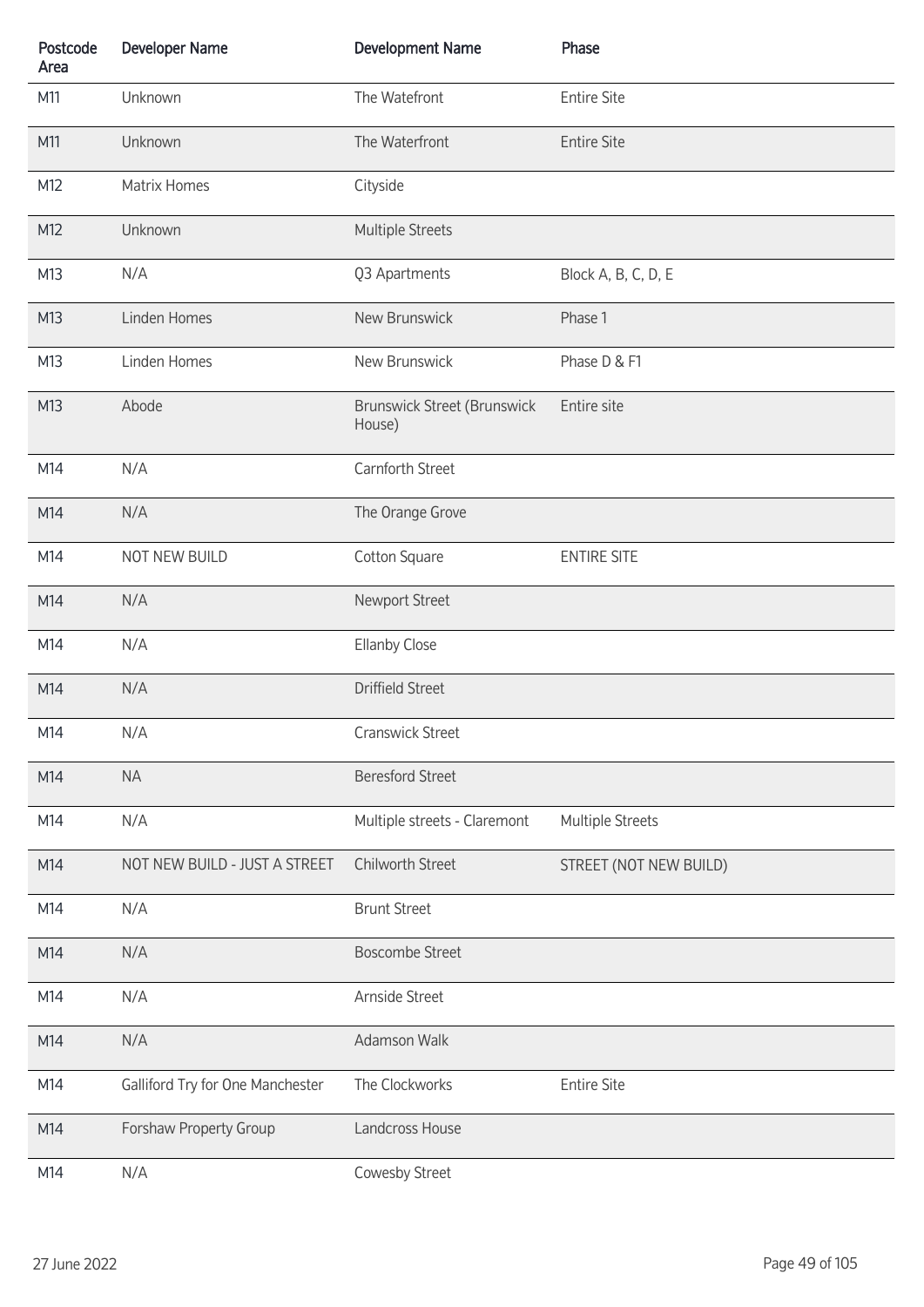| Postcode<br>Area | <b>Developer Name</b>         | <b>Development Name</b>                 | Phase              |
|------------------|-------------------------------|-----------------------------------------|--------------------|
| M14              | N/A                           | Parkfield Avenue                        |                    |
| M14              | N/A                           | Markington Street                       |                    |
| M14              | N/A                           | Lynton Street                           |                    |
| M14              | N/A                           | Lindum Street                           |                    |
| M14              | N/A                           | Letchworth Street                       |                    |
| M14              | N/A                           | Newlyn Street                           |                    |
| M14              | N/A                           | The Gallery, 347 Moss Lane East         |                    |
| M14              | N/A                           | Worthing Street                         |                    |
| M14              | N/A                           | Rosebery Street                         |                    |
| M14              | N/A                           | Pankhurst Walk                          |                    |
| M14              | N/A                           | Henbury Street                          |                    |
| M14              | N/A                           | <b>Heald Avenue</b>                     |                    |
| M14              | N/A                           | Hartington Street                       |                    |
| M14              | N/A                           | <b>Greame Street</b>                    |                    |
| M14              | N/A                           | Gilesgate                               |                    |
| M14              | N/A                           | Shotton Walk                            |                    |
| M15              | Unknown                       | St Lawrence House, 2<br>Shawheath Close | Entire site        |
| M15              | Forshaw Land & Property Group | <b>Barrel Yard</b>                      | Entire site        |
| M15              | Unknown                       | Hill Quays, 1 Jordan Street             | Entire site        |
| M15              | De Trafford Estates           | The City Gardens                        | <b>ENTIRE SITE</b> |
| M15              | De Trafford Estates           | St Georges Gardens                      | <b>ENTIRE SITE</b> |
| M15              | De Trafford Estates           | The Sky Gardens                         |                    |
| M15              | De Trafford Estates           | Nexus at Number 1 Castlefield           |                    |
| M15              | De Trafford Estates           | Centrum                                 |                    |
| M15              | Renaker                       | Deansgate Square Tower C<br>(North)     | Tower C            |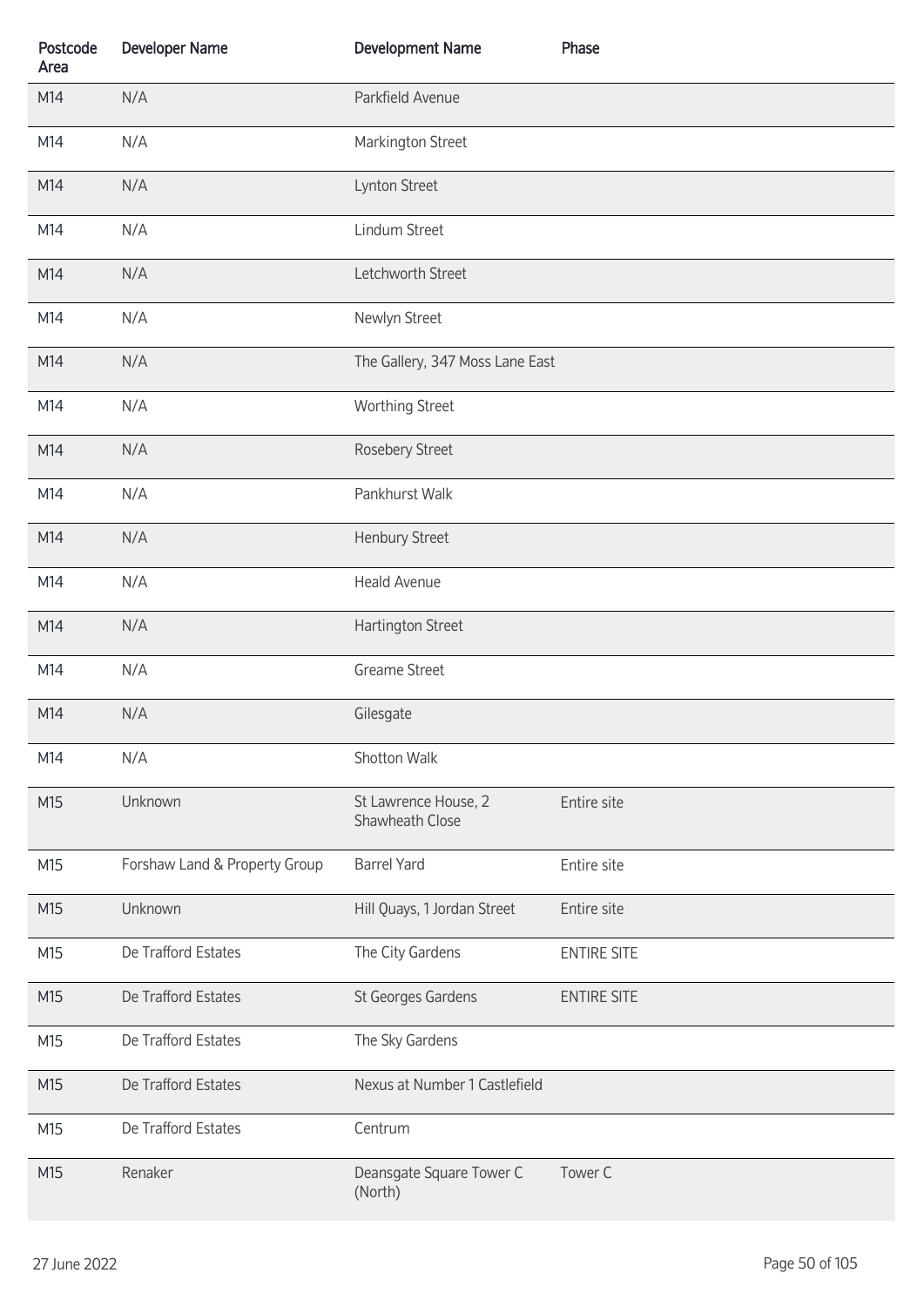| Postcode<br>Area | <b>Developer Name</b>                                               | <b>Development Name</b>                        | Phase              |
|------------------|---------------------------------------------------------------------|------------------------------------------------|--------------------|
| M15              | x1                                                                  | x1 Manchester Waterways                        | <b>ENTIRE SITE</b> |
| M15              | Unknown                                                             | Excelsior Works, 10 Hulme<br>Road              | Entire site        |
| M15              | unknown - Not a new build                                           | Citygate - Blantyre Street                     | <b>Entire Site</b> |
| M15              | Glenbrook CHD                                                       | 27 - 29 Ellesmere Street                       |                    |
| M15              | Factory Estates for Salboy                                          | Burlington Square, Burlington<br><b>Street</b> | <b>Entire Site</b> |
| M15              | Unknown                                                             | Aura Court                                     | Entire site        |
| M15              | Renaker                                                             | Deansgate Square Tower D<br>(West)             | Tower D            |
| M15              | N/A                                                                 | Linen Quarter, 99 Denmark<br>Road              |                    |
| M15              | M15 5FBM15 5FB                                                      | Hydes Brewery / Queens<br><b>Brewery Court</b> |                    |
| M15              | Keepmoat Homes                                                      | Royce Road                                     |                    |
| M15              | Keepmoat Homes                                                      | Leaf Street                                    |                    |
| M15              | Pochin Construction are building<br>on behalf of the                | The Roof Gardens, 1 Ellesmere<br><b>Street</b> |                    |
| M15              | Brickland (contractor is ISG)                                       | <b>Botanica</b>                                | <b>Entire Site</b> |
| M15              | Renaker                                                             | Crown Street - Elizabeth Tower Elizabeth Tower |                    |
| m15              | Glenbrook (contractor is Graham)                                    | <b>VOX Manchester</b>                          | Phase 1            |
| M15              | Renaker                                                             | Crown Street - Victoria<br>Residence           | Victoria Residence |
| M15              | Unknown                                                             | Caminada House                                 | <b>Entire Site</b> |
| M15              | Urban Splash                                                        | Moho                                           | <b>Entire Site</b> |
| M15              | Logik Developments & High Street<br>Residential (High Street Group) | St Georges Place Arundel Street ENTIRE SITE    |                    |
| M15              | The Base                                                            | 12 Arundel Street,                             | <b>Entire Site</b> |
| M15              | <b>River Street Towers</b>                                          | Downing Students                               | <b>ENTIRE SITE</b> |
| M16              | Drumahoe Developments/DCD<br>Templepatrick                          | Ayres Road                                     |                    |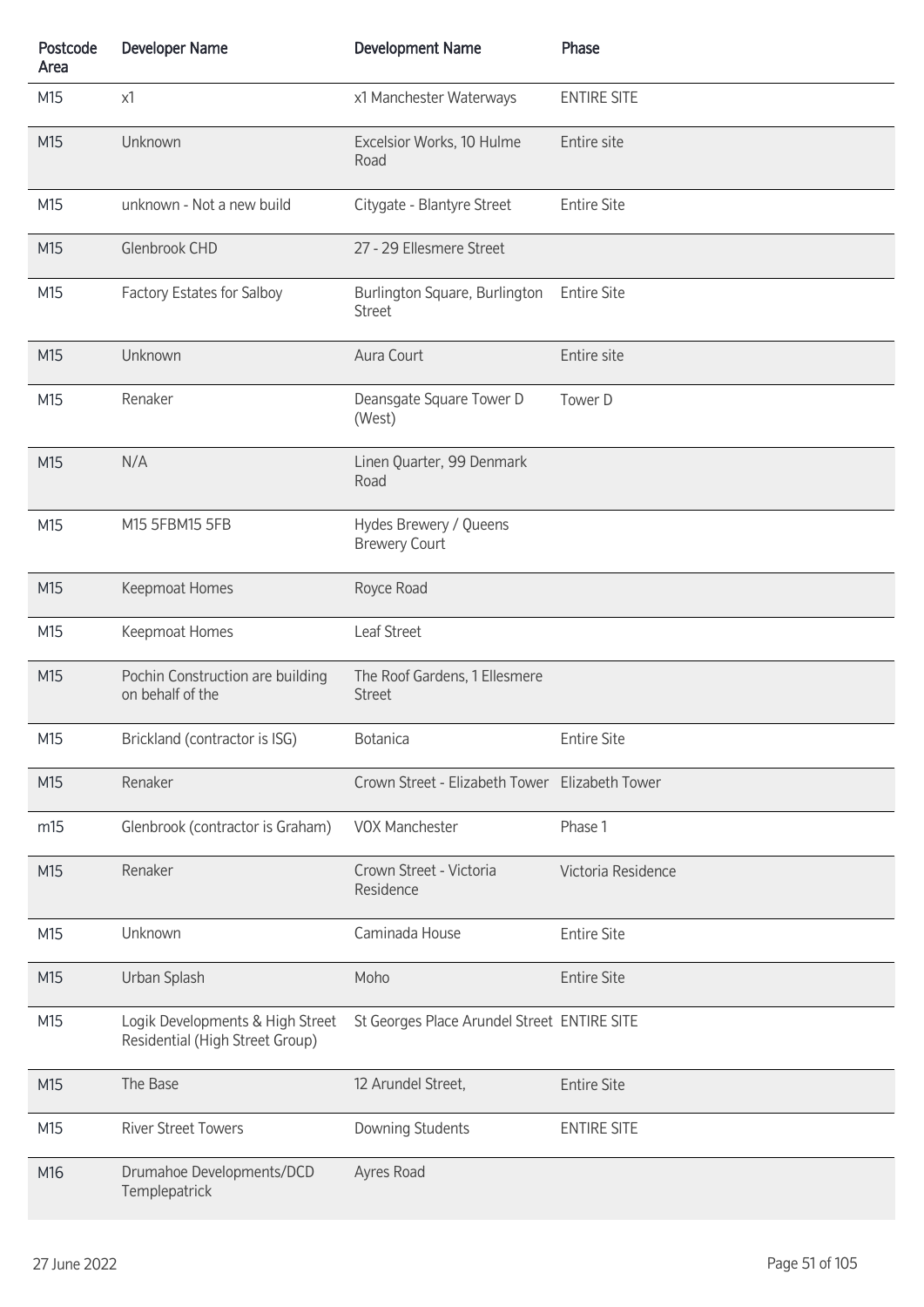| Postcode<br>Area | <b>Developer Name</b>                                 | <b>Development Name</b>                                      | Phase                             |
|------------------|-------------------------------------------------------|--------------------------------------------------------------|-----------------------------------|
| M16              | Mandale Homes                                         | Alexander House                                              | <b>Entire Site</b>                |
| M16              | <b>Investar Property Group</b>                        | Paragon House                                                | Phase 1                           |
| M16              | Wisden Building, Simply Residentia 84 Talbot Road     |                                                              |                                   |
| M16              | Unknown                                               | Montgomery House, Demesne<br>Road                            | Entire site                       |
| M16              | Nesun Investments Ltd                                 | The Maltings                                                 |                                   |
| M16              | Greenhaven Homes                                      | The Whalley                                                  | Withington Road/Upper<br>Chorlton |
| M16              | Fresh Start Living / Absolute Living<br>Developments  | <b>Orchard Point (Inc Empress</b><br>Mill/ The Mill / The Pr |                                   |
| M16              | <b>Branley Developments Limited</b>                   | <b>Wimbledon Gardens</b>                                     |                                   |
| M16              | N/A                                                   | Grove House                                                  |                                   |
| M16              | Mandale Homes                                         | Metropolitan House                                           | Phase 1                           |
| M16              | AH Old Trafford LTD                                   | Kinetic                                                      | Phase 1                           |
| M16              | Cert Property & Salboy                                | Insignia                                                     | <b>ENTIRE SITE</b>                |
| M16              | MCR Property Group for Regency<br>Residential         | Park Rise / Trafford Plaza,<br>Seymour Grove                 | Entire site                       |
| M16              | Alliance Investments                                  | Urban Green                                                  | Phase 1                           |
| M16              | N/A (Not New Build)                                   | Pulse, 25-27 Chorlton Street                                 |                                   |
| M16              | <b>Beech Holdings</b>                                 | West Point - Chester Road                                    | <b>Entire Site</b>                |
| M17              | Cole Waterhouse Real Estate                           | No 1 Trafford Wharf                                          | Entire site                       |
| M18              | One Manchester (division of<br>Plumlife)              | Sandpiper Place                                              | <b>Entire Site</b>                |
| M18              | Diamond Investments Limited                           | Roxburgh Street                                              | Under construction                |
| M18              | Mosscare St Vincent's Housing<br>Association          | Constable Street                                             | Entire site                       |
| M19              | Dappa Homes Ltd                                       | The Mount                                                    |                                   |
| M19              | MCI Developments for Great Places<br>Housing Associat | Poets Place                                                  |                                   |
| M19              | Unknown                                               | Multiple Streets                                             |                                   |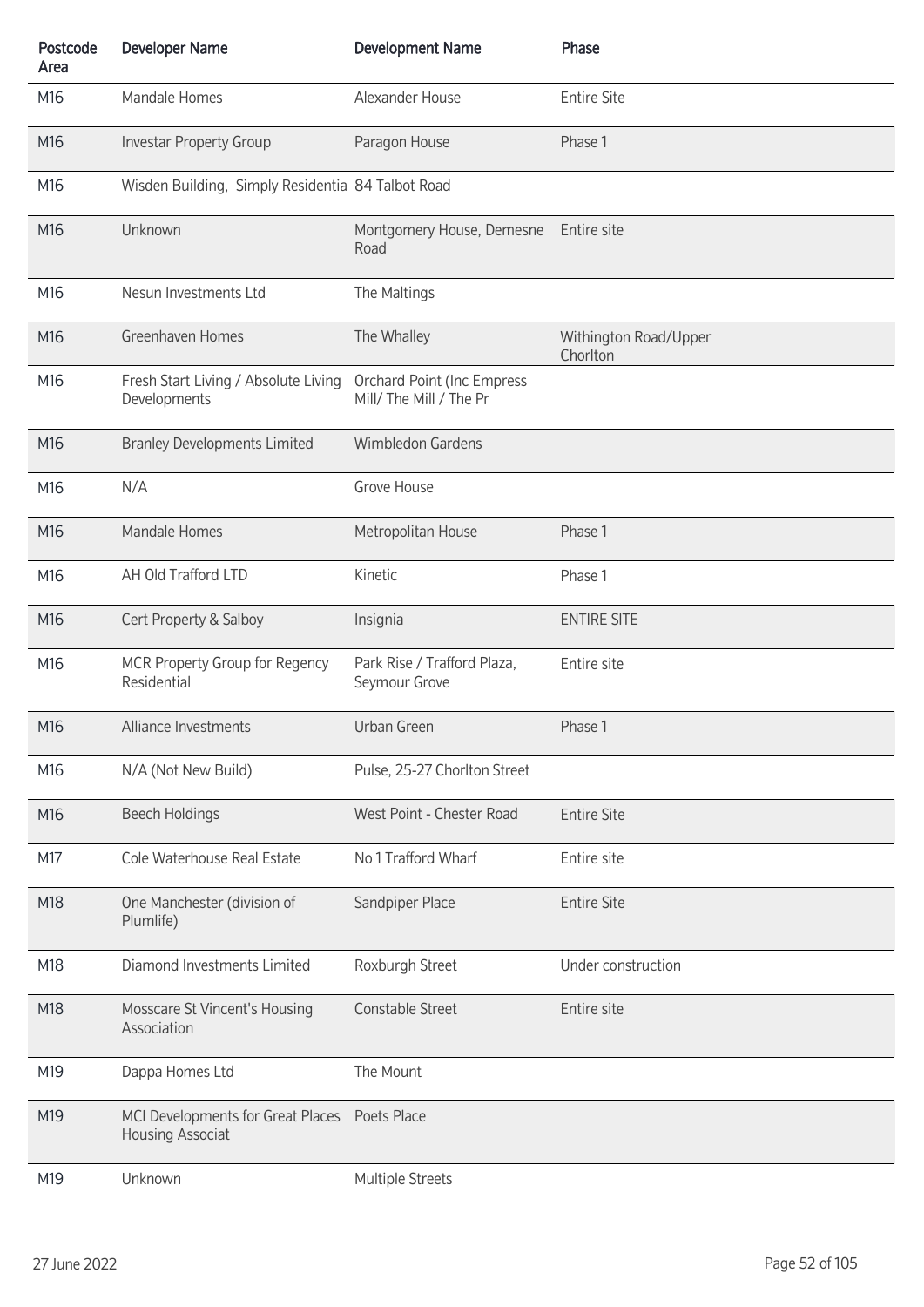| Postcode<br>Area | <b>Developer Name</b>                                         | <b>Development Name</b>                            | Phase              |
|------------------|---------------------------------------------------------------|----------------------------------------------------|--------------------|
| M19              | Mirasa Developments Ltd (Also<br>known as Mirasa Cheadle Ltd) | Apex House                                         | Phase 1            |
| M19              | <b>Style Builders</b>                                         | <b>Barlow Road</b>                                 |                    |
| M <sub>2</sub>   | Alliance Investments                                          | The King Street Collection                         | Phase 1            |
| M <sub>2</sub>   | <b>Beech Property Holdings</b>                                | 25 Cross Street                                    | Phase 1            |
| M20              | N/A                                                           | <b>Willow Bank Court</b>                           |                    |
| M20              | Britannia Group                                               | Scala                                              | <b>Entire Site</b> |
| M20              | <b>Step Places</b>                                            | <b>Bank House</b>                                  | Phase 1            |
| M21              | Retail Property Investments Ltd                               | Chorlton Plaza, 102 Manchester Entire site<br>Road |                    |
| M21              | N/A                                                           | Flats at 458 - 460 Wilbraham<br>Rd                 |                    |
| M21              | Gecko Homes                                                   | Oakmoor                                            | Entire site        |
| M21              | Gecko Homes                                                   | <b>Barlow Moor Road</b>                            | Phase 1            |
| M22              | Galliford Try for Wythenshawe<br>Community Housing Gr         | Village 135                                        |                    |
| M22              | Camperlands Builders Ltd                                      | Waterside                                          |                    |
| M22              | <b>Hale Estates</b>                                           | Church Inn                                         |                    |
| M22              | Lauren House                                                  | Beechpark Avenue                                   |                    |
| M22              | Mansion House Group                                           | Heron Point                                        | <b>Entire Site</b> |
| M23              | Garden City Homes (Wythenshawe<br>Community Housing)          | <b>Brook Meadow</b>                                |                    |
| M23              | <b>Gustav Bonnier</b>                                         | Kings Meadow                                       |                    |
| M23              | <b>Blue Dog Properties</b>                                    | Constable Court                                    | Phase 1            |
| M26              | Altin Homes                                                   | <b>Bankside Place</b>                              |                    |
| M26              | <b>Bellway Homes</b>                                          | Hardys Gate                                        | <b>Entire Site</b> |
| M27              | N/A                                                           | <b>Beechfield House</b>                            |                    |
| M27              | Wiggett Homes                                                 | Oaklands Lodge                                     |                    |
| M27              | <b>Belmont Homes</b>                                          | Farrier Close                                      | <b>ENTIRE SITE</b> |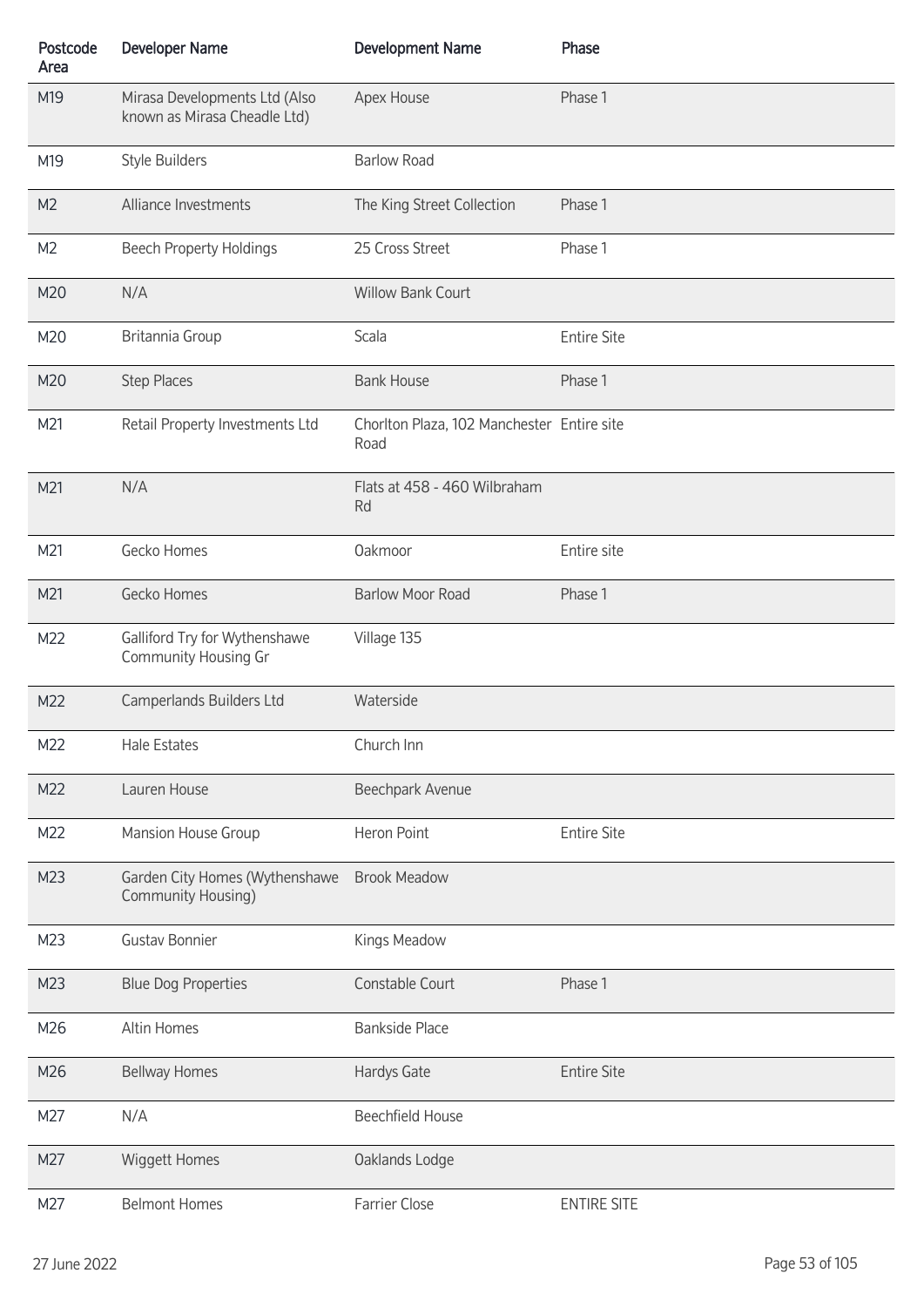| Postcode<br>Area | <b>Developer Name</b>                    | <b>Development Name</b>                       | Phase              |
|------------------|------------------------------------------|-----------------------------------------------|--------------------|
| M29              | Rowland                                  | Astley Green                                  | Phase 1            |
| M <sub>3</sub>   | Fortis Developments                      | Adelphi Wharf                                 | entire site        |
| M <sub>3</sub>   | Fresh                                    | 138 Chapel St                                 | Entire site        |
| M <sub>3</sub>   | Renaker Developments                     | No. 1 Regent Road                             |                    |
| M <sub>3</sub>   | Renaker Developments                     | No. 2 Greengate                               |                    |
| M <sub>3</sub>   | Salboy                                   | Local Blackfriars                             | <b>Entire Site</b> |
| M <sub>3</sub>   | X1 Developments                          | Mulberry Place                                |                    |
| M <sub>3</sub>   | Affinity Living                          | Affinity                                      | <b>ENTIRE SITE</b> |
| M <sub>3</sub>   | Muse                                     | Vimto Gardens                                 |                    |
| M <sub>3</sub>   | No.3 Greengate                           | Renaker Development                           | <b>Entire SIte</b> |
| M <sub>3</sub>   | <b>Beech Holdings</b>                    | One Cross Street                              | Phase 1            |
| M <sub>3</sub>   | N/A                                      | Caxton Hall, 88-92 Chapel<br><b>Street</b>    |                    |
| M <sub>3</sub>   | <b>Beech Holdings</b>                    | <b>Duke Street</b>                            | Phase 1            |
| M <sub>3</sub>   | Unknown                                  | City Heights Victoria Bridge<br><b>Street</b> | Entire site        |
| M30              | <b>Berkshire Homes</b>                   | New Hall Court/New Hall Mews                  |                    |
| M30              | Fundamentum Property                     | The Vaults                                    |                    |
| M32              | Countryside for Great<br>Places/Plumlife | <b>Great Stone Gardens</b>                    |                    |
| M32              | <b>Trafford Park Crescent</b>            | Station Road / Waters Reach                   | <b>Entire Site</b> |
| M32              | Heaton Group                             | The Bank                                      | <b>ENTIRE SITE</b> |
| M32              | Bos2 Manchester Ltd                      | Marland Way development                       | <b>Entire Site</b> |
| M32              | Mantra Homes                             | Railway Road                                  |                    |
| M33              | N/A                                      | Boothroyd                                     |                    |
| M33              | N/A                                      | Fairbairn House                               |                    |
| M33              | Ecobuild MC Ltd                          | Ravenstone House                              |                    |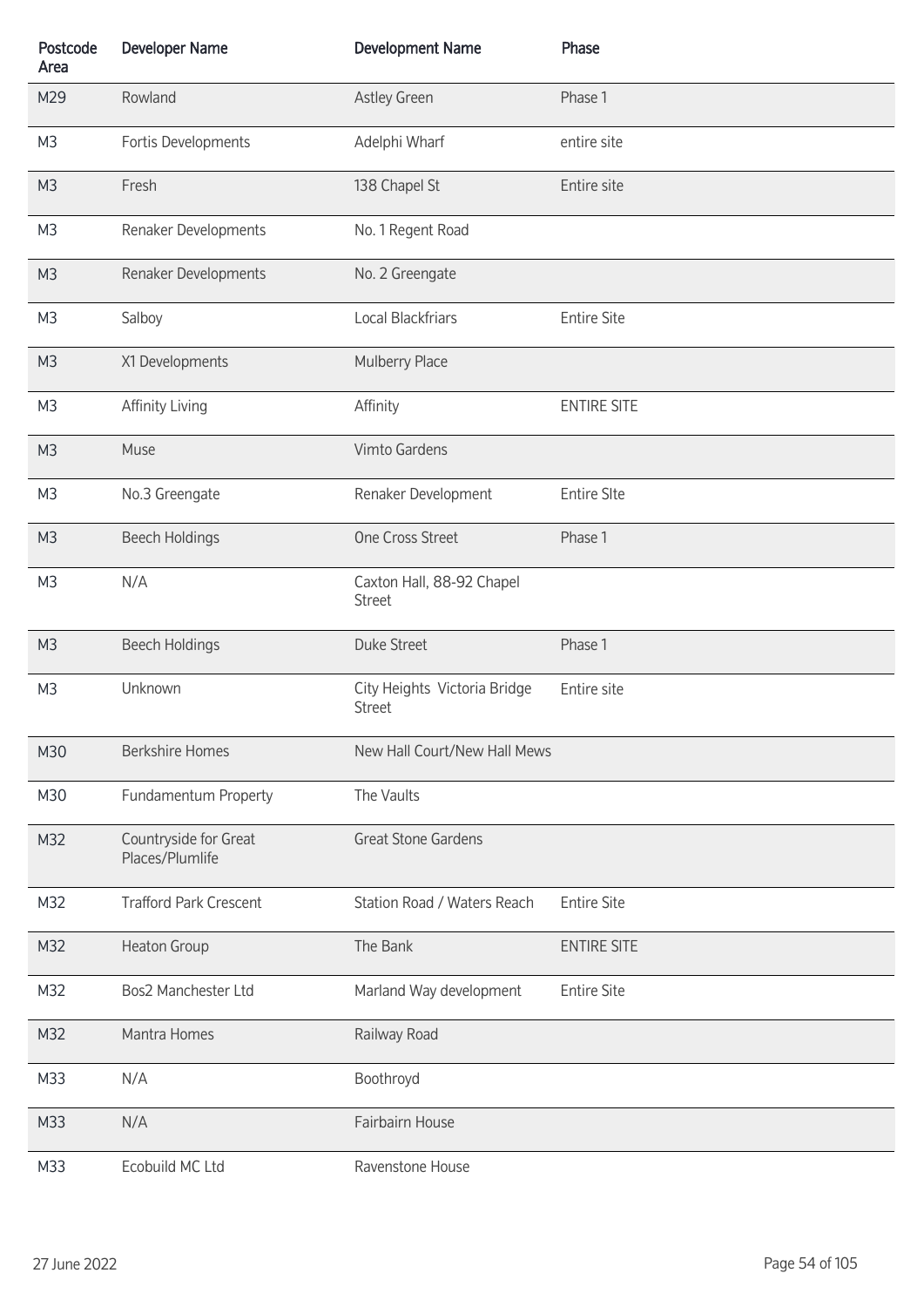| Postcode<br>Area | <b>Developer Name</b>                                            | <b>Development Name</b>                     | Phase              |
|------------------|------------------------------------------------------------------|---------------------------------------------|--------------------|
| M33              | <b>Factory Estates</b>                                           | Trident / Fairbairn House                   |                    |
| M33              | H C Developments                                                 | <b>Gratrix Park</b>                         |                    |
| M33              | <b>MCR Property Group</b>                                        | Acre House                                  |                    |
| M33              | N/A                                                              | 58 Washway Road                             |                    |
| M33              | N/A                                                              | 58 Washway Road                             |                    |
| M33              | <b>Blueoak Estates</b>                                           | Crossford Court                             | Entire             |
| M33              | Urban Heritage Residential (CML<br>states seller as Twodime LLP) | One Park Avenue                             | Phase 1            |
| M34              | <b>MSB Construction</b>                                          | <b>Richmond Street</b>                      |                    |
| M34              | Regenda Homes                                                    | <b>Wareing Close</b>                        |                    |
| M35              | Daniel Johns Group                                               | One Boulevard                               | Entire site        |
| M4               | Manchester Life (Contractor is Eric<br>Wright)                   | Vesta Street Development,<br>Vesta Street   | Entire site        |
| M4               | Forshaw                                                          | Halo                                        |                    |
| M4               | Forshaw Land & Property Group                                    | The Alumni Buildings                        |                    |
| M4               | Forty/8 (Delph Property Group<br>Company)                        | The Hallmark                                | Entire site        |
| M4               | Habitas (contractor is Balfour<br>Beatty)                        | <b>Broadside</b>                            | Phase 1            |
| M4               | <b>Heatley Developments</b>                                      | <b>POPworks</b>                             | <b>Entire Site</b> |
| M4               | Julie Twist Properties / Urban<br>Splash                         | House                                       |                    |
| M4               | Manchester Life                                                  | Cotton Field Wharf                          |                    |
| M4               | Manchester Life                                                  | Sawmill Court                               | <b>Entire Site</b> |
| M4               | FEC (Far East Consortium)                                        | New Cross Central                           | Entire Site.       |
| M4               | Manchester Life                                                  | Weavers Quay                                | <b>Entire Site</b> |
| M4               | Aspen Woolf / Artisan Investment<br>Group                        | The Loom at Vulcan Mill                     | <b>ENTIRE SITE</b> |
| M4               | Mandale Homes                                                    | The Cartwright, Marshall Street Entire site |                    |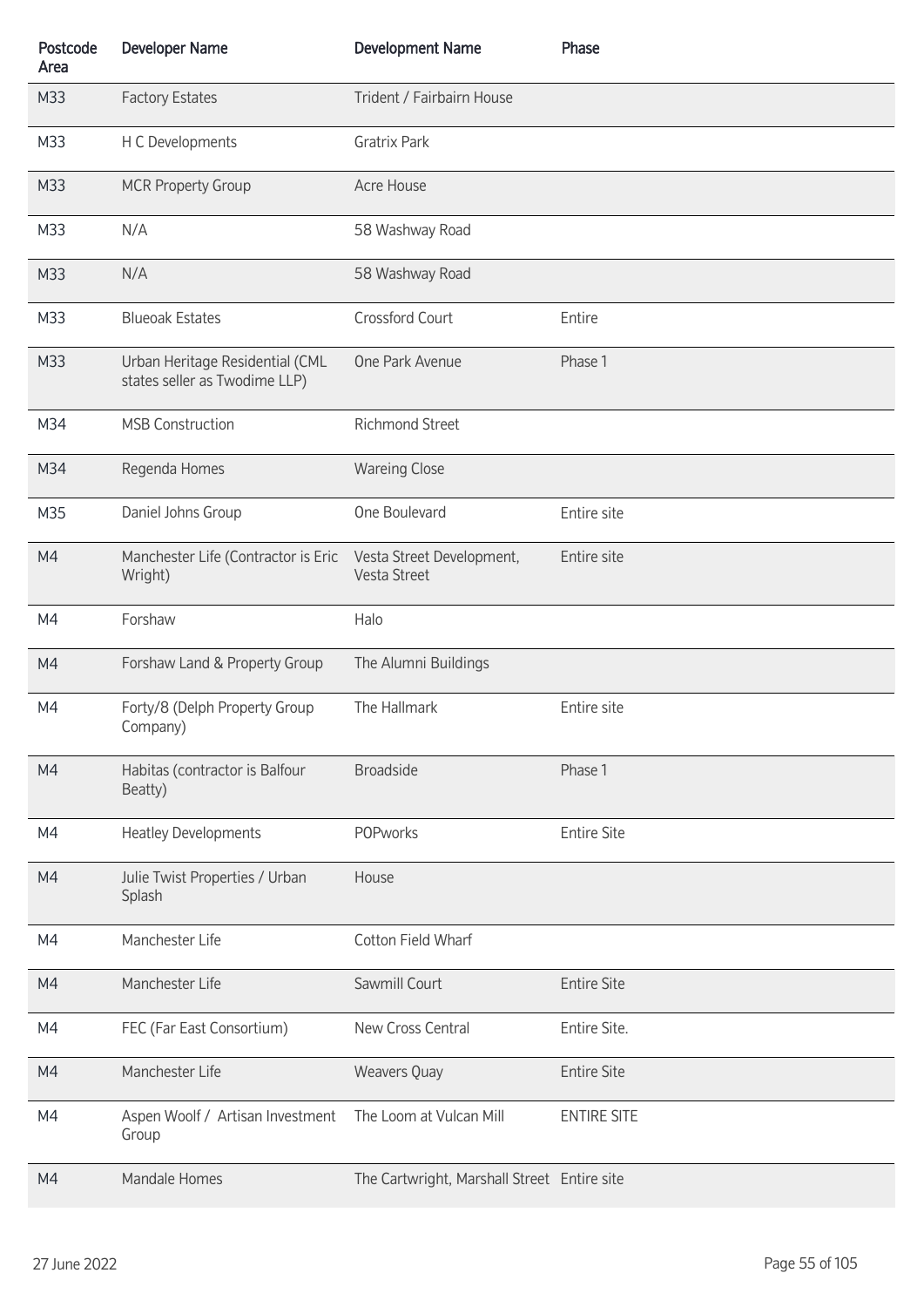| Postcode<br>Area | <b>Developer Name</b>                      | <b>Development Name</b>                           | Phase              |
|------------------|--------------------------------------------|---------------------------------------------------|--------------------|
| M4               | <b>McCauls</b>                             | <b>Warehaus Ancoats</b>                           | <b>Entire Site</b> |
| M4               | N/A (Not New Build)                        | Ingenta, 2 Poland Street                          |                    |
| M4               | Not New Build                              | Icon 25, 64 Shudehill / 101<br><b>High Street</b> |                    |
| M4               | Pinnacle Alliance                          | Angelgate                                         |                    |
| M4               | Progressive Living                         | North Central                                     | <b>Entire Site</b> |
| M4               | Regency Residential (Part of MCR<br>Group) | 32 Mason Street                                   | entire site        |
| M4               | Salboy                                     | The Press                                         | Phase 1            |
| M4               | Unknown                                    | Connect House, 1 Henry Street                     | Entire site        |
| M4               | Unknown                                    | Meadowside Mount Yard                             | Entire site        |
| M4               | Manchester Life                            | Smith's Yard                                      | <b>Entire Site</b> |
| M4               | Residential Estates/Taylor Rhodes<br>Group | <b>Union Square</b>                               | Phase 1            |
| M4               | Unknown                                    | NQ4 Building, 47 Bengal Street Entire site        |                    |
| M4               | <b>Beech Holdings</b>                      | Ancoats Gardens                                   | <b>ENTIRE SITE</b> |
| M4               | Salboy                                     | Victoria House                                    | Phase 01           |
| M4               | 301, 1 Avent Way Manchester M4<br>7LR-     | X1 Eastbank                                       |                    |
| M4               | Unknown                                    | Weavers Quay, Old Mill Street                     | Entire site        |
| M4               | Urban Splash developments                  | Stubbs                                            | Entire Site.       |
| M4               | X1                                         | X1 The Plaza, Advent Way                          | Entire site        |
| M4               | Unknown                                    | <b>Heatley Developments</b>                       | <b>Entire Site</b> |
| M4               | Unknown                                    | The Lighthouse, Joiner Street                     | <b>Entire Site</b> |
| M4               | Far East Consortium (FEC)<br>(Westfield)   | The Stile (Meadowside)                            | Phase 1            |
| M4               | <b>Mulbury City</b>                        | Peelers Yard                                      | Phase 1            |
| M4               | Far East Consortium (FEC)<br>(Westfield)   | The Gate (Meadowside)                             | Phase 1            |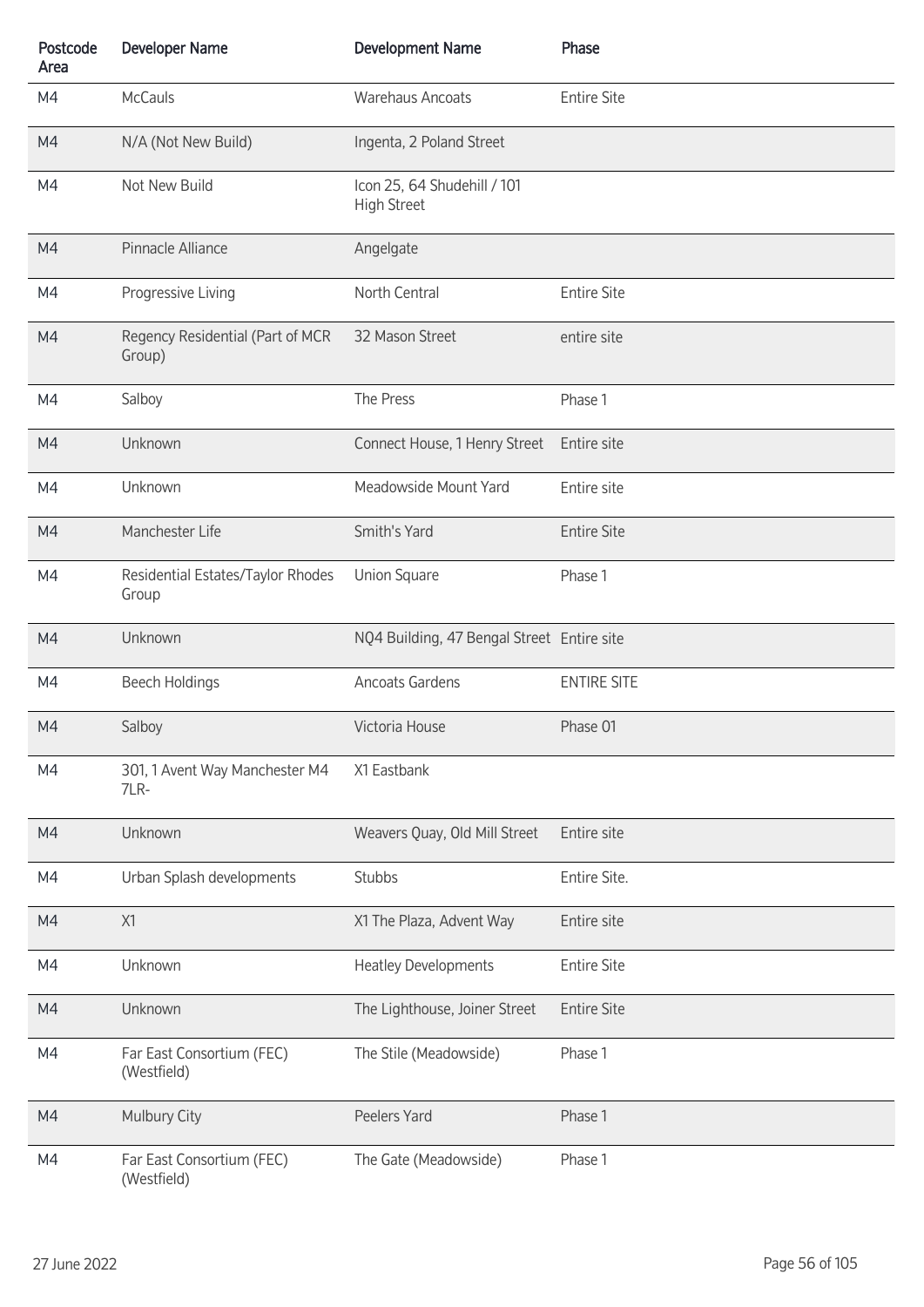| Postcode<br>Area | <b>Developer Name</b>                                | <b>Development Name</b>                                       | Phase              |
|------------------|------------------------------------------------------|---------------------------------------------------------------|--------------------|
| M40              | Urban Splash                                         | Emmaline, Dalton Street                                       |                    |
| M40              | Urban Splash                                         | Christabel, 106 Dalton Street                                 |                    |
| M40              | Not new build                                        | Victoria Mills, 10 Lower Vickers Entire site<br><b>Street</b> |                    |
| M40              | Urban Splash                                         | Sylvia 104 Dalton Street                                      |                    |
| M41              | Pearl & Coutts Ltd                                   | Circle House, Lostock Road                                    |                    |
| M41              | Unknown                                              | Eden Square, Flixton Road                                     | Entire site        |
| M41              | Gecko Homes                                          | Oxfield Meadow                                                | Phase 1            |
| M43              | De Trafford Estates                                  | Victoria Gardens                                              |                    |
| M43              | <b>Watkins Jones Homes</b>                           | The Wharf                                                     |                    |
| M43              | Linden Homes                                         | Waters Edge                                                   | <b>Entire Site</b> |
| M45              | <b>Berkshire Homes</b>                               | <b>Prestfield Court</b>                                       |                    |
| M <sub>5</sub>   | Mandale Homes                                        | Saxon Square                                                  | Phase 1            |
| M <sub>5</sub>   | Scarborough International /<br>Northern Powerhouse   | Middlewood Locks, East Ordsell Entire Site<br>Lane            |                    |
| M <sub>5</sub>   | Salboy                                               | Local Crescent                                                | Entire site        |
| M <sub>5</sub>   | Renaker Developments                                 | Wilburn Wharf                                                 |                    |
| M <sub>5</sub>   | Ranaker                                              | Wilburn Basin                                                 |                    |
| M <sub>5</sub>   | N/A                                                  | <b>Bridgewater Point</b>                                      |                    |
| M <sub>5</sub>   | Forshaw Land & Property Group                        | Bankside, Derwent Street                                      | Entire site        |
| M <sub>5</sub>   | Forshaw Group                                        | The Warehouse at The Dye<br>Works                             | <b>Entire Site</b> |
| M <sub>5</sub>   | Alliance development                                 | Downtown                                                      |                    |
| M <sub>5</sub>   | Unknown                                              | Old Church Court/Weaste Road                                  |                    |
| M <sub>5</sub>   | X1 / Knight Knox                                     | Landmark, Oldfield Road                                       | Entire site        |
| M <sub>5</sub>   | X1 Developments                                      | X1 Exchange                                                   |                    |
| M <sub>5</sub>   | Derby Court Liverpool (Sourced<br>Development Group) | Regents Plaza                                                 | <b>Entire Site</b> |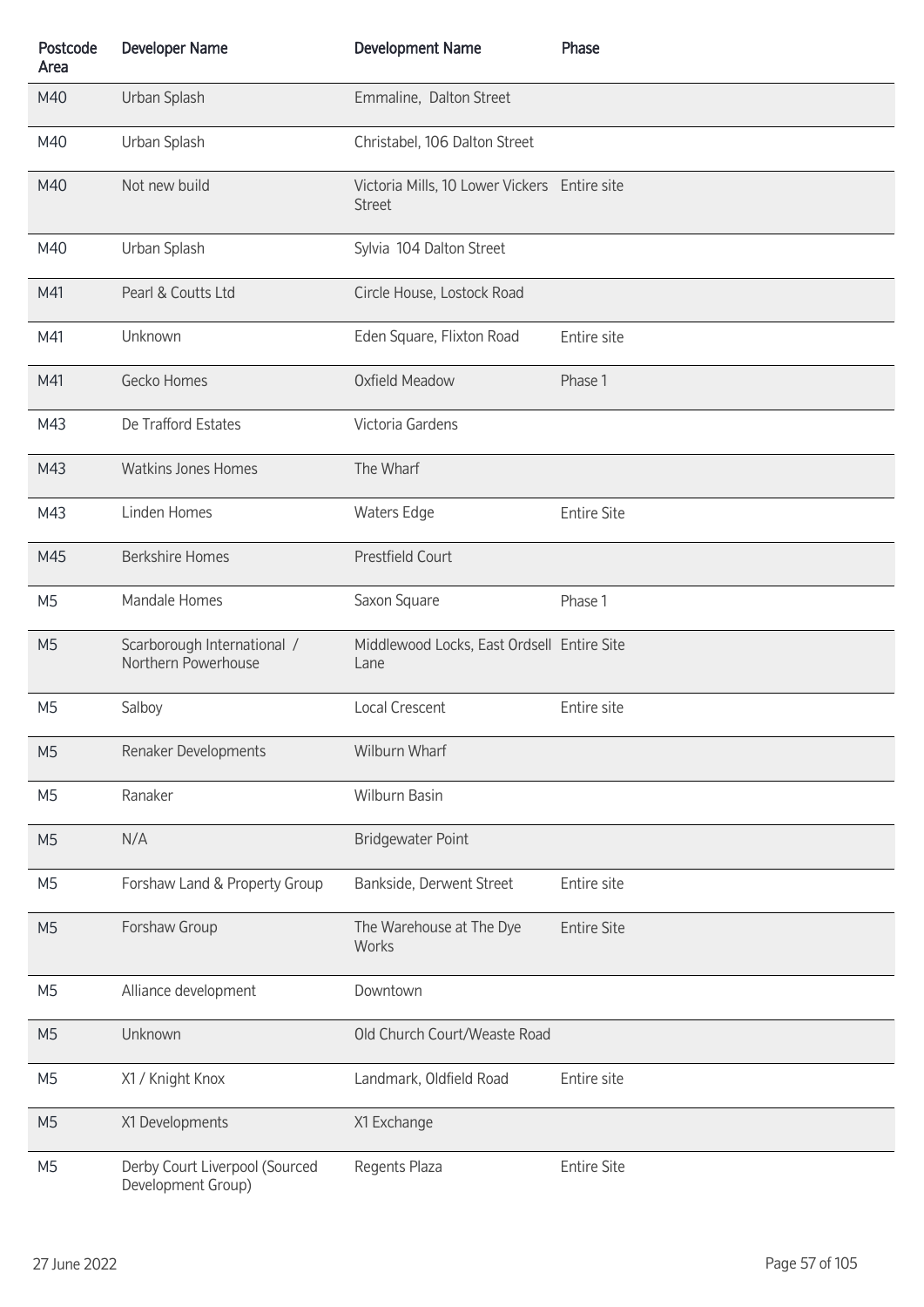| Postcode<br>Area | <b>Developer Name</b>       | <b>Development Name</b>                                  | Phase              |
|------------------|-----------------------------|----------------------------------------------------------|--------------------|
| M <sub>5</sub>   | X1 developments             | The Gateway                                              | <b>Entire Site</b> |
| M <sub>5</sub>   | High Street Group           | Middlewood Plaza                                         | Phase 1            |
| M <sub>5</sub>   | X1 development              | Oldfield Road                                            | <b>Entire Site</b> |
| M <sub>5</sub>   | Unknown                     | Middlewood Plaza                                         | <b>Entire Site</b> |
| M <sub>5</sub>   | X1 Developments             | Spinner House / Elmira Way                               | Entire site        |
| m <sub>5</sub>   | McGoff Group / Alliance     | Downtown Manchester                                      | <b>ENTIRE SITE</b> |
| M50              | De Trafford Estates         | Wavelength                                               |                    |
| M50              | X1 Developments             | Media City                                               | <b>ENTIRE SITE</b> |
| M50              | Fortis / Knight knox        | North Hill Apartments, Fortis<br>Quay                    | <b>ENTIRE SITE</b> |
| M50              | Peel Holdings               | Lightbox, Media City                                     | <b>Entire Site</b> |
| M50              | <b>Beech Holdings</b>       | <b>Brookland House</b>                                   | Phase 1            |
| M6               | X1 Developments             | X1 The Campus                                            |                    |
| M6               | N/A                         | Viewpoint                                                |                    |
| M <sub>6</sub>   | N/A                         | Gateway and Maypole                                      |                    |
| M6               | N/A                         | Madison Court                                            |                    |
| M7               | N/A (Not New Build)         | Peninsula Building                                       |                    |
| M <sub>9</sub>   | Urban Splash                | 12 Lakeside Rise                                         | Entire site        |
| <b>ME10</b>      | N/A                         | <b>Hedley Walk</b>                                       | <b>Entire Site</b> |
| <b>ME13</b>      | Vision Investment Group LTD | Preston Place                                            | <b>Entire Site</b> |
| <b>ME14</b>      | Starhouse (Maidstone) Ltd   | Star House                                               | <b>Entire Site</b> |
| <b>ME14</b>      | Unknown                     | 1-27 St Faiths Street                                    | Entire site        |
| <b>ME14</b>      | Davafield Limited           | Queen Anne Court                                         | <b>Entire Site</b> |
| <b>ME14</b>      | Unknown                     | The Pavilion / Cornwallis<br>/Idenden House              | Entire site        |
| <b>ME14</b>      | <b>Weston Homes</b>         | Springfield Park - The Creswick Phase 2<br>/The Imperial |                    |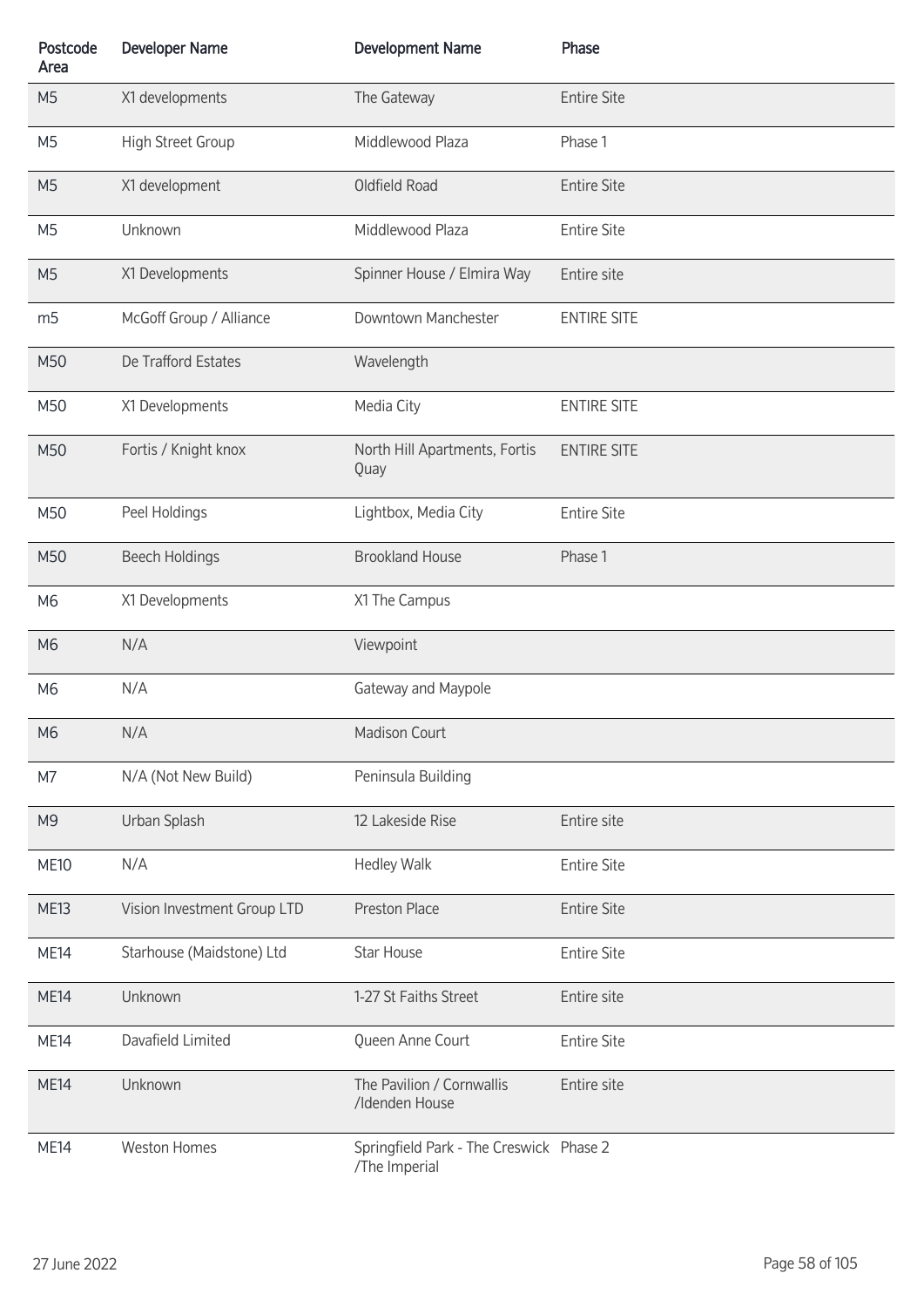| Postcode<br>Area | <b>Developer Name</b>          | <b>Development Name</b>                                  | Phase              |
|------------------|--------------------------------|----------------------------------------------------------|--------------------|
| <b>ME14</b>      | <b>Weston Homes</b>            | Springfield Park - The Creswick Phase 1<br>/The Imperial |                    |
| <b>ME15</b>      | Flatworks                      | Kent House                                               | <b>Entire Site</b> |
| <b>ME15</b>      | Flatworks                      | Kent House                                               | <b>Entire Site</b> |
| <b>ME15</b>      | Lanes New Homes                | Miller Heights                                           | <b>Entire Site</b> |
| <b>ME15</b>      | Sunningdale House Developments | <b>Wrens Cross</b>                                       | <b>ENTIRE SITE</b> |
| <b>ME18</b>      | Unknown                        | Meadow View Court                                        | <b>Entire Site</b> |
| <b>ME19</b>      | <b>Taylor Wimpey</b>           | Leybourne Chase                                          | Phase 2            |
| ME4              | X1 Developments                | South House / Chatham Waters Entire site                 |                    |
| ME5              | AMG Chatham Ltd                | The Hamiltons                                            | <b>Entire Site</b> |
| <b>MK14</b>      | Unknown                        | Linford Wood House                                       | <b>ENTIRE SITE</b> |
| MK <sub>2</sub>  | Not known.                     | Queensway Apartments                                     | <b>Entire Site</b> |
| MK <sub>2</sub>  | N/A                            | Serpentine Court                                         | <b>Entire Site</b> |
| MK <sub>2</sub>  | Unknown                        | Princes Way                                              | Entire site        |
| MK <sub>2</sub>  | A2 Dominion                    | Stephenson House                                         | Entire site        |
| MK3              | NHD Bletchley Limited          | Caspian View Mercury House                               | <b>Entire Site</b> |
| <b>MK40</b>      | Westfields                     | The Glass House                                          | <b>Entire Site</b> |
| <b>MK40</b>      | N/A                            | <b>Beckett Court</b>                                     |                    |
| <b>MK40</b>      | N/A                            | <b>Boswell Court</b>                                     |                    |
| <b>MK40</b>      | N/A                            | Chandos Court                                            |                    |
| <b>MK40</b>      | N/A                            | Priory Court                                             |                    |
| <b>MK40</b>      | N/A                            | Richbell Court                                           |                    |
| <b>MK40</b>      | N/A                            | Roise Court                                              |                    |
| <b>MK40</b>      | N/A                            | Ashburnham Court                                         |                    |
| <b>MK41</b>      | N/A                            | Frampton Court                                           |                    |
| <b>MK41</b>      | N/A                            | <b>Westbury Court</b>                                    |                    |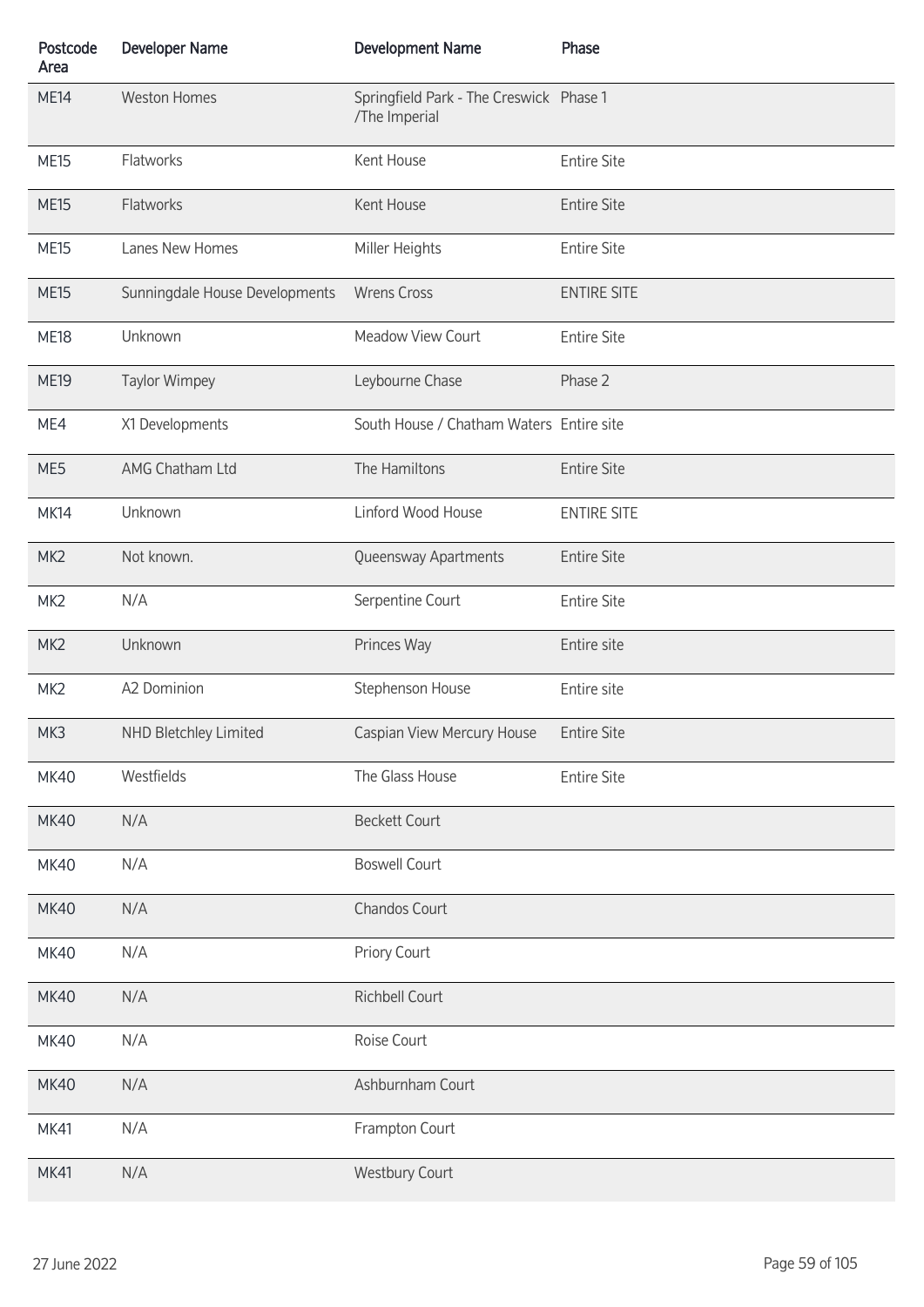| Postcode<br>Area | <b>Developer Name</b>        | <b>Development Name</b>                   | Phase              |
|------------------|------------------------------|-------------------------------------------|--------------------|
| <b>MK41</b>      | N/A                          | <b>Bury Court</b>                         |                    |
| <b>MK41</b>      | N/A                          | Leighton Court                            |                    |
| <b>MK41</b>      | N/A                          | Evesham Court                             |                    |
| <b>MK41</b>      | N/A                          | <b>Upton Court</b>                        |                    |
| <b>MK42</b>      | <b>Barratt Homes</b>         | Cygnet Mews                               |                    |
| <b>MK42</b>      | N/A                          | Kempston Hub                              |                    |
| <b>MK43</b>      | David Wilson Homes           | Marston Park                              | Phase 2            |
| <b>MK43</b>      | Persimmon Homes              | Berryfields                               | Phase 2            |
| <b>MK43</b>      | Persimmon Homes              | Hansons Reach                             | Phase 1            |
| <b>MK43</b>      | Persimmon Homes              | Hansons Reach                             | Phase 2            |
| <b>MK45</b>      | <b>Bovis Homes</b>           | <b>Froghall Fields</b>                    | Phase 1            |
| <b>MK45</b>      | <b>Taylor Wimpey</b>         | <b>Steppingley Gardens</b>                | <b>Entire Site</b> |
| MK9              | N/A                          | <b>Station House</b>                      | Entire site        |
| MK9              | Suisse Property Holdings Ltd | The Paragon                               |                    |
| MK9              | Chartehouse Investments LLP  | <b>Charter House</b>                      | <b>Entire Site</b> |
| ML1              | <b>Barratt Homes</b>         | <b>Phoenix Park</b>                       |                    |
| ML1              | <b>Dundas Homes</b>          | <b>Barons Gate</b>                        | Phase 1            |
| ML5              | Aspire                       | Carnbroe Gardens                          |                    |
| ML5              | David Wilson Homes           | Parklands                                 | Phase 3D           |
| ML5              | David Wilson Homes           | Parklands                                 | Phase 3A           |
| ML5              | <b>Dundas Homes</b>          | Calderwood Village                        | Phase 1            |
| ML5              | Kingston Residential Homes   | Kingston                                  | Phase 1 & 2        |
| ML8              | Persimmon Homes              | The Stables                               |                    |
| N12              | Unkown Developer             | Finchley Mews, 6 Hutton Grove Entire Site |                    |
| N13              | Linden Hill Homes            | Ivory Court                               | <b>ENTIRE SITE</b> |
| N <sub>15</sub>  | Via Site Sales               | St Anns Place                             | <b>Entire Site</b> |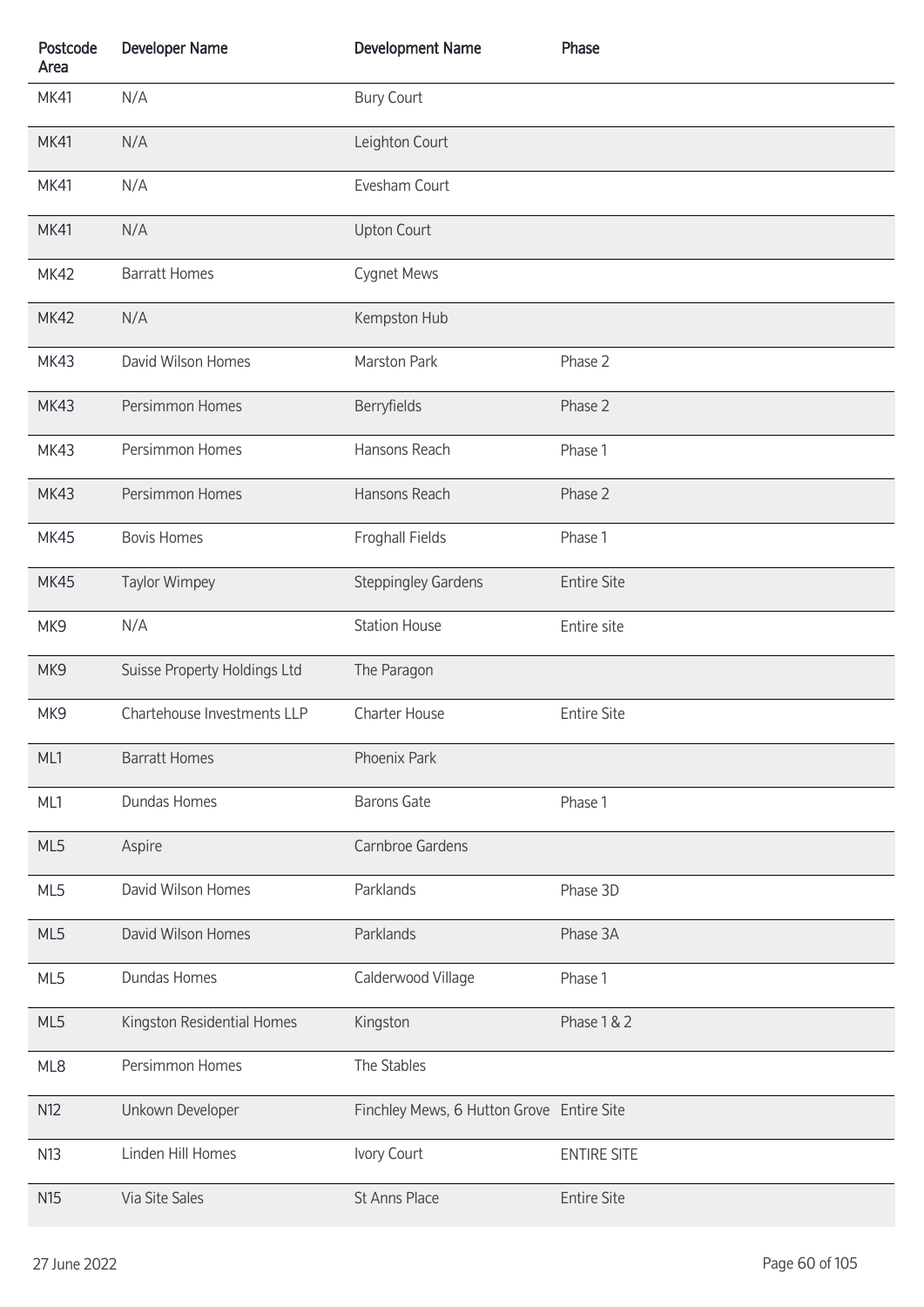| Postcode<br>Area | <b>Developer Name</b>                                | <b>Development Name</b>                    | Phase                                           |
|------------------|------------------------------------------------------|--------------------------------------------|-------------------------------------------------|
| N17              | Pocket Homes                                         | West Green Place                           | <b>Entire Site</b>                              |
| N17              | N/A                                                  | Flat 1-8, 790 High Road                    |                                                 |
| N17              | Muse Developments                                    | Lock 17 Apartments/ Rise                   | Phase 1- Rise. Specifically<br>blocks D.E and F |
| N17              | City Style Homes                                     | <b>Brook Place</b>                         | <b>Entire Site</b>                              |
| N <sub>19</sub>  | Desilu Group                                         | Collingwood House                          | <b>Entire Site</b>                              |
| N <sub>19</sub>  | <b>Family Mosaic</b>                                 | The Joinery                                |                                                 |
| N <sub>19</sub>  | London and Quadrant                                  | Harrington Court                           |                                                 |
| N20              | Walsingham Ltd P4i                                   | Walsingham House                           | <b>Entire Site</b>                              |
| N <sub>3</sub>   | Kuropatwa                                            | London Mews                                | <b>ENTIRE SITE</b>                              |
| N <sub>6</sub>   | Iron Rock Capital Limited (Greene<br>& Co New Homes) | The Winchester                             |                                                 |
| N7               | Unknown                                              | Cottonworks House                          | Phase 1                                         |
| N7               | <b>TBC</b>                                           | The Pantelis                               | <b>ENTIRE SITE</b>                              |
| N7               | A C Union                                            | <b>Tufnell Park Road</b>                   |                                                 |
| NE1              | N/A                                                  | Newgate Court, Grainger Street Entire site |                                                 |
| NE1              | Unknown                                              | Liberty Quay                               | <b>Entire Site</b>                              |
| NE1              | Unknown                                              | Manor Bank, Pandon Bank                    | Entire site                                     |
| NE1              | Unknown                                              | Metrovick House,<br>Northumberland Road    | Entire site                                     |
| NE1              | Unknown                                              | Mill House, Hanover Street                 | Entire site                                     |
| NE1              | Unknown                                              | Oxford House                               | Entire site                                     |
| NE1              | Unknown                                              | The View, Barrack Road                     | Entire site                                     |
| NE1              | Moorfield Group                                      | The Forge                                  | Phase 1                                         |
| NE1              | Unknown                                              | Hanover Street, Hanover Mill               | Entire site                                     |
| NE1              | <b>Empire Property Concepts</b>                      | Ringway                                    | <b>Entire Site</b>                              |
| NE1              | <b>Stripe Homes</b>                                  | Quayside Views Studios                     | <b>Entire Site</b>                              |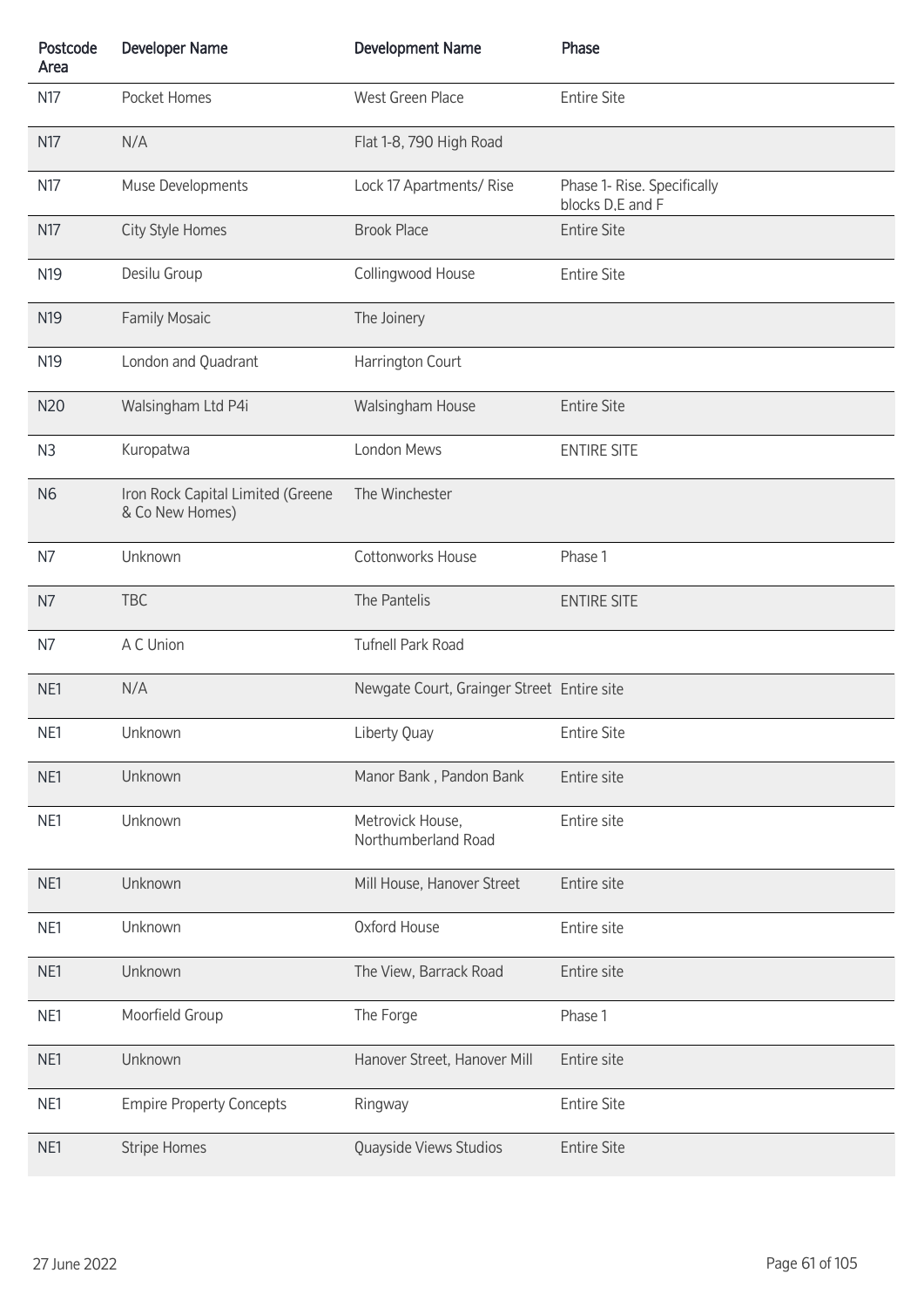| Postcode<br>Area | <b>Developer Name</b> | <b>Development Name</b>                     | Phase              |
|------------------|-----------------------|---------------------------------------------|--------------------|
| NE1              | Unknown               | Quayside Views, Skinnerburn<br>Road         | Entire site        |
| NE1              | IQ Collingwood        | Kings Manor                                 | <b>Entire Site</b> |
| NE1              | N/A                   | Magnet Court                                | <b>Entire Site</b> |
| NE1              | N/A                   | Mansion Tyne, Howard Street                 | Entire site        |
| NE1              | N/A                   | 93a Grey Street Newcastle. NE1<br>6EG       |                    |
| NE1              | N/A                   | <b>Princes Building</b>                     | Entire site        |
| NE1              | N/A                   | 40-44 Westgate Road                         |                    |
| NE1              | N/A                   | 97-113 New Bridge Street                    | <b>Entire Site</b> |
| NE1              | N/A                   | Knoll Court / Tower Street                  | <b>Entire Site</b> |
| NE1              | N/a                   | Opto                                        | entire site        |
| NE1              | Unknown               | Forth Banks Tower                           | Entire site        |
| NE1              | N/A                   | Roman House                                 | <b>Entire Site</b> |
| NE1              | N/A                   | St. James House, St. James<br><b>Street</b> | Entire site        |
| NE1              | N/A                   | Vita Student, Strawberry Place Entire site  |                    |
| NE1              | N/A                   | Vita Student, Westgate Road                 | <b>Entire Site</b> |
| NE1              | Newcastle 1           | <b>Blandford Square</b>                     | <b>Entire Site</b> |
| NE1              | Rialto                | Melbourne Street                            |                    |
| NE1              | Unknown               | Clapham House, 100 John<br>Dobson Street    | Entire site        |
| NE1              | N/A                   | Burgess House, St James<br>Boulevard        |                    |
| NE12             | N/A                   | Irving House, Station Road<br>North         |                    |
| <b>NE13</b>      | <b>Bellway Homes</b>  | Five Mile Park                              |                    |
| <b>NE15</b>      | <b>Barratt Homes</b>  | Scholars Wynd                               |                    |
| <b>NE15</b>      | Keepmoat Homes        | Wylam Park                                  |                    |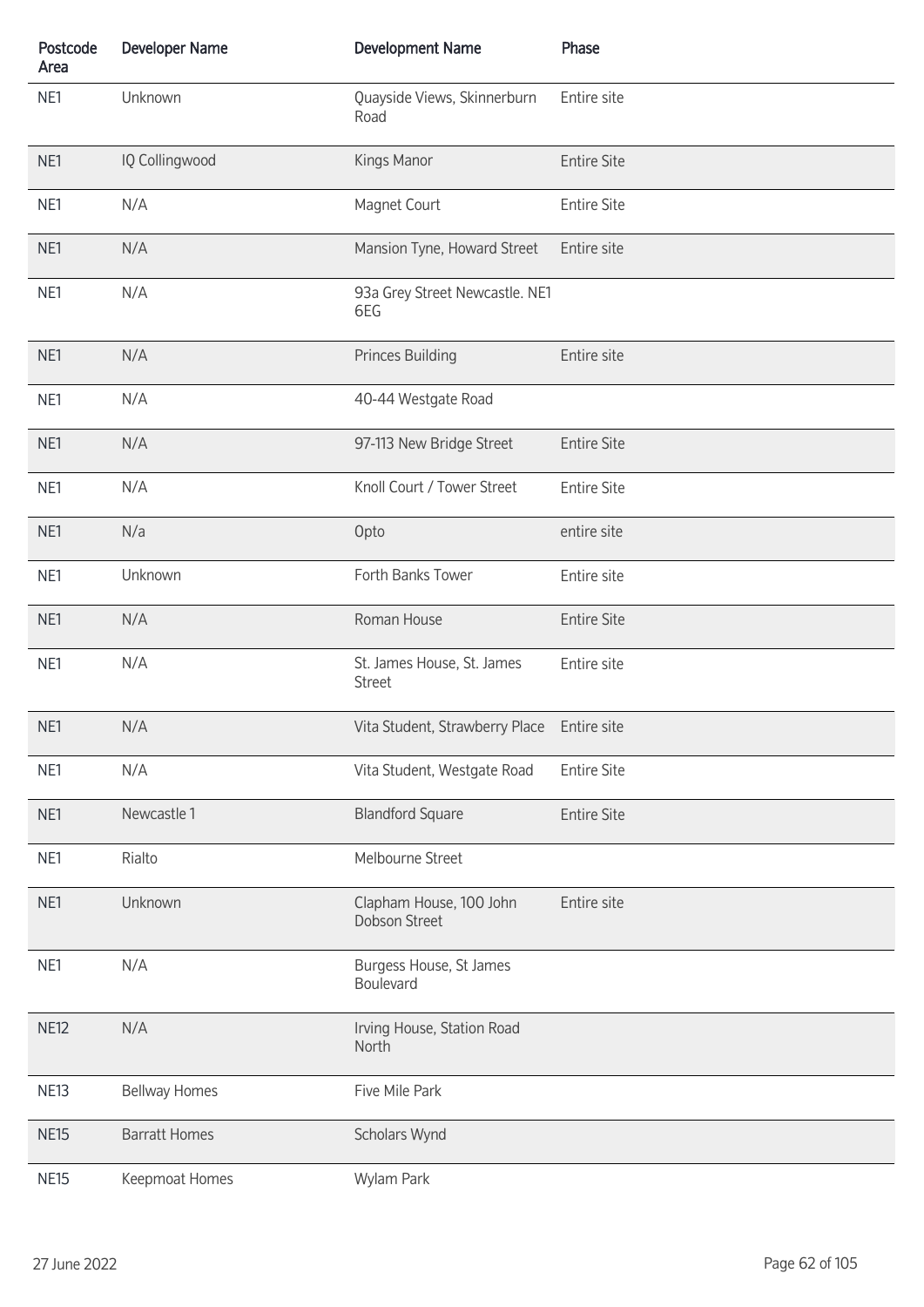| Postcode<br>Area | <b>Developer Name</b>            | <b>Development Name</b>                      | Phase                 |
|------------------|----------------------------------|----------------------------------------------|-----------------------|
| <b>NE16</b>      | Co-Op Taylor                     | Anderson Court                               |                       |
| NE <sub>2</sub>  | Unknown                          | Glenamara House, Camden<br><b>Street</b>     | Entire site           |
| NE <sub>2</sub>  | N/A                              | Liberty Central, Byron Street                | <b>Entire Site</b>    |
| NE <sub>2</sub>  | N/A                              | Park View Student Village                    | <b>Entire Site</b>    |
| NE <sub>2</sub>  | N/A                              | Stephenson House                             | <b>Entire Site</b>    |
| NE <sub>2</sub>  | N/A                              | The Shield                                   |                       |
| NE <sub>2</sub>  | N/A                              | Winn Studios, 17 Stoddart Street Entire Site |                       |
| NE <sub>2</sub>  | N/A                              | <b>Turner Court</b>                          | <b>Entire Site</b>    |
| NE <sub>2</sub>  | N/A                              | Park Terrace                                 | <b>Entire Site</b>    |
| NE <sub>2</sub>  | N/A                              | Barker House, Shield Street                  | Entire site           |
| NE <sub>2</sub>  | Unknown                          | Camden Court, Camden Street Entire site      |                       |
| NE <sub>2</sub>  | N/A                              | Castle Leazes, Spital Tongues                | <b>Entire Site</b>    |
| <b>NE21</b>      | Keepmoat                         | The Forge                                    | <b>Entire Site</b>    |
| NE21             | <b>Eight Property Limited</b>    | The Courtyard                                |                       |
| NE <sub>24</sub> | <b>Taylor Wimpey</b>             | Crofton Grange                               | <b>Entire Site</b>    |
| <b>NE24</b>      | Persimmon Homes                  | Crofton Grange                               | <b>Entire Site</b>    |
| <b>NE24</b>      | Miller Homes                     | Portland Wynd                                | Phase 1               |
| <b>NE24</b>      | Gleeson Homes                    | <b>Malvins Walk</b>                          | <b>Entire Site</b>    |
| <b>NE25</b>      | Miller Homes                     | Wheatfields                                  |                       |
| <b>NE29</b>      | Urban Splash / Places for People | Smith's Dock                                 | Phase 1 (The Plateau) |
| <b>NE29</b>      | N/A                              | Hatfield House                               |                       |
| <b>NE29</b>      | <b>UKQ Clive Street</b>          | Shepherds Quay                               | <b>Entire Site</b>    |
| <b>NE29</b>      | urban Splash / Places for People | Smith's Dock / The Smoke<br>House            | 2 The Smokehouse      |
| NE3              | N/A                              | Bowsden Court                                | <b>Entire Site</b>    |
| NE3              | Unknown                          | Northumbria House                            | Entire site           |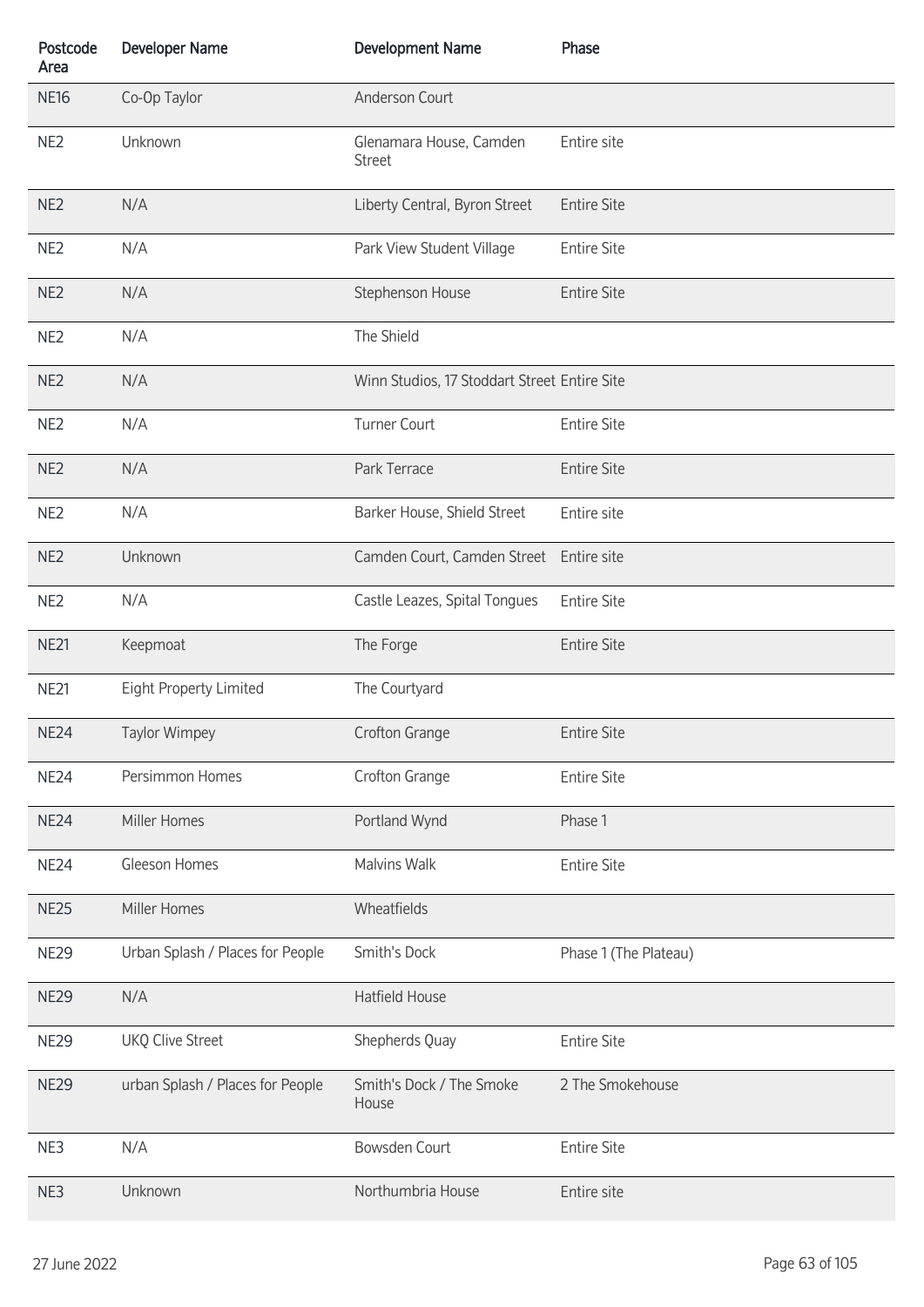| Postcode<br>Area | <b>Developer Name</b>        | <b>Development Name</b>                                      | Phase              |
|------------------|------------------------------|--------------------------------------------------------------|--------------------|
| NE3              | Mandale Homes                | Kirkley Lodge, Park Avenue.<br>Newcastle upon Tyne           |                    |
| NE3              | Unknown                      | Regents Plaza, Regents Centre Entire site                    |                    |
| <b>NE30</b>      | Mandale Homes                | Stephenson House, Stephenson<br><b>Street</b>                |                    |
| <b>NE30</b>      | <b>Hudson Street Limited</b> | Collingwood Gardens                                          | <b>ENTIRE SITE</b> |
| <b>NE30</b>      | N/A                          | Northumbria House                                            | <b>Entire Site</b> |
| <b>NE31</b>      | Persimmon Homes              | Riverside Village                                            |                    |
| <b>NE31</b>      | N/A                          | <b>Tidespring Row</b>                                        |                    |
| <b>NE31</b>      | Gleeson Homes                | Glen Court                                                   |                    |
| <b>NE33</b>      | N/A                          | 30-31 Long Row                                               | <b>Entire Site</b> |
| <b>NE37</b>      | Mandale Homes                | Weardale House                                               |                    |
| <b>NE37</b>      | Unknown                      | <b>WELLINGTON WALK</b>                                       |                    |
| <b>NE37</b>      | Unknown                      | WATERLOO WALK                                                |                    |
| <b>NE37</b>      | Unknown                      | WATERLOO COURT                                               |                    |
| <b>NE37</b>      | Unknown                      | <b>KENILWORTH COURT</b>                                      |                    |
| <b>NE37</b>      | Not Known                    | <b>WELLINGTON COURT</b>                                      |                    |
| NE37             | Not Known                    | COLLINGWOOD COURT                                            |                    |
| <b>NE37</b>      | Not known                    | NEVILLE COURT                                                |                    |
| <b>NE38</b>      | David Wilson Homes           | Teal Farm Village                                            | <b>Entire Site</b> |
| <b>NE38</b>      | <b>Barratt Homes</b>         | Teal Park Farm                                               |                    |
| <b>NE38</b>      | Unknown                      | Derwent House                                                | <b>Entire Site</b> |
| NE38             | Unknown                      | Derwent House, Washington<br>Quadrant                        | <b>Entire Site</b> |
| NE4              | Unknown                      | Verde Buildings A & B, Pitt<br><b>Street</b>                 | Entire site        |
| NE4              | Unknown                      | Hadrian's Tower                                              | <b>Entire Site</b> |
| NE4              | Unknown                      | Liberty Plaza North, Wellington Entire Site<br><b>Street</b> |                    |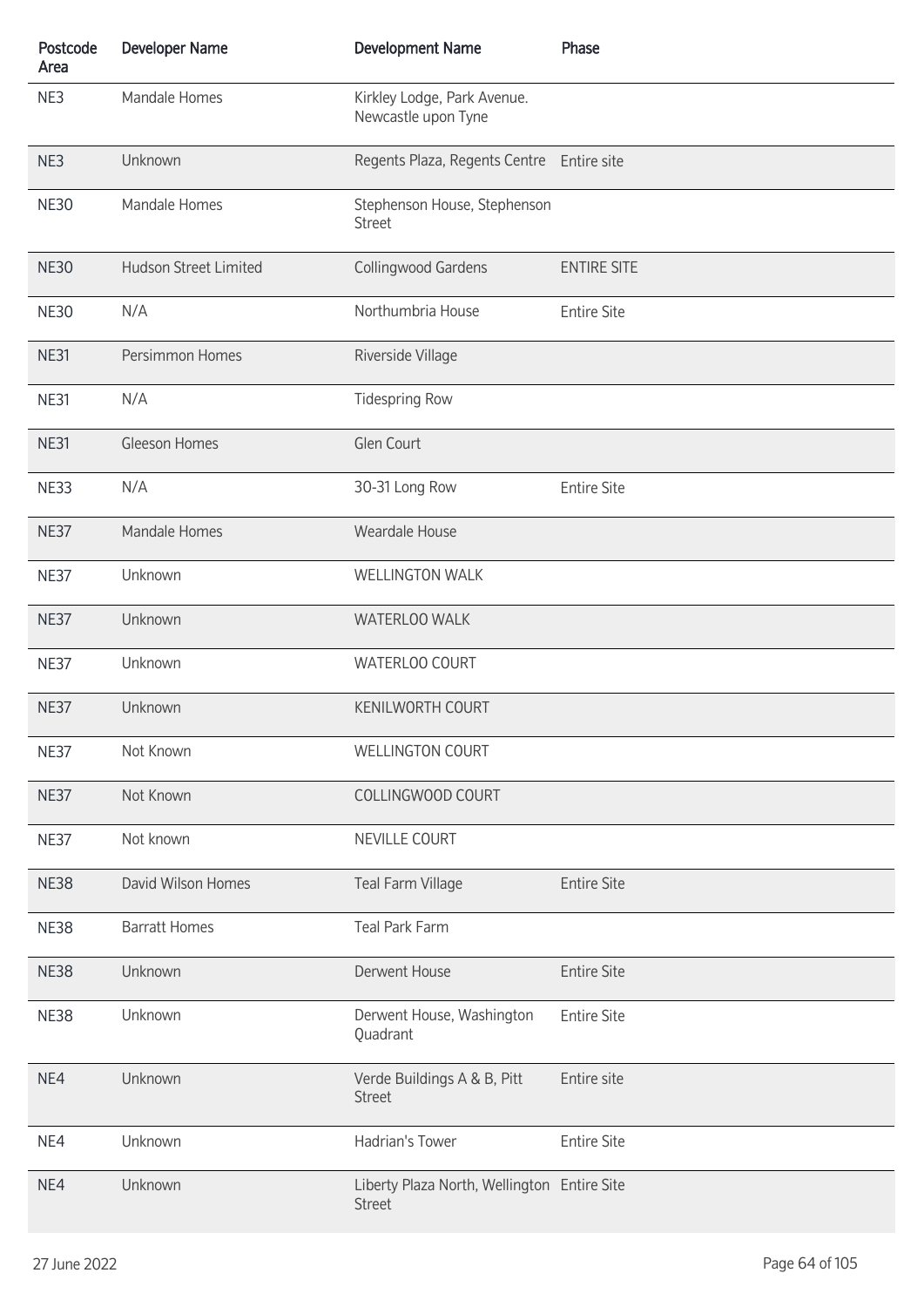| Postcode<br>Area | <b>Developer Name</b>         | <b>Development Name</b>                              | Phase               |
|------------------|-------------------------------|------------------------------------------------------|---------------------|
| NE4              | Unknown                       | Liberty Plaza South, Bath Lane                       | Entire site         |
| NE4              | Unknown                       | St. James Point, Pit Street                          | Entire site         |
| NE4              | N/A                           | Pitt Street Studios, 18 Pitt Street Entire Site      |                     |
| NE5              | Mandale Homes                 | Wingrove House Ponteland<br>Road                     | Entire site         |
| NE <sub>6</sub>  | Carillion / Igloo development | The Malings                                          |                     |
| NE8              | Linden Homes                  | Trilogy                                              | <b>Entire Site</b>  |
| NE8              | Mandale                       | Ochre Mews                                           | <b>Entire Site</b>  |
| NE8              | Not known                     | Hawks Mill                                           |                     |
| NE8              | N/A                           | Hopper House                                         | <b>Entire Site</b>  |
| NE8              | N/A                           | Chad House                                           |                     |
| NE8              | N/A                           | <b>Baltic Quay</b>                                   | <b>Entire Site</b>  |
| NE8              | <b>Bellway Homes</b>          | Ochre yards                                          |                     |
| NE8              | N/A                           | <b>Bramwell Court</b>                                | <b>Entire Block</b> |
| NG1              | N/A (Not New Build)           | Litmus Building                                      |                     |
| NG1              | NOT NEW BUILD                 | The Zone                                             | Entire site         |
| NG1              | N/A                           | One Brook Street / The<br>Bendigo Building           |                     |
| NG1              | <b>BSP Holdings</b>           | The Lambs/Lambs Building                             | <b>Entire Site</b>  |
| NG1              | Unknown                       | Wheeler Gate House                                   | Entire site         |
| NG1              | North West                    | <b>Talbot Street</b>                                 | <b>Entire Site</b>  |
| NG1              | N/A (Not New Build)           | Hanley House                                         |                     |
| NG1              | N/A                           | Marco Island                                         |                     |
| NG1              | N/A                           | Ice House                                            |                     |
| NG1              | N/A                           | Crusader House, Thurland<br>Street (not a new build) |                     |
| NG1              | N/A                           | Cranbrook House                                      |                     |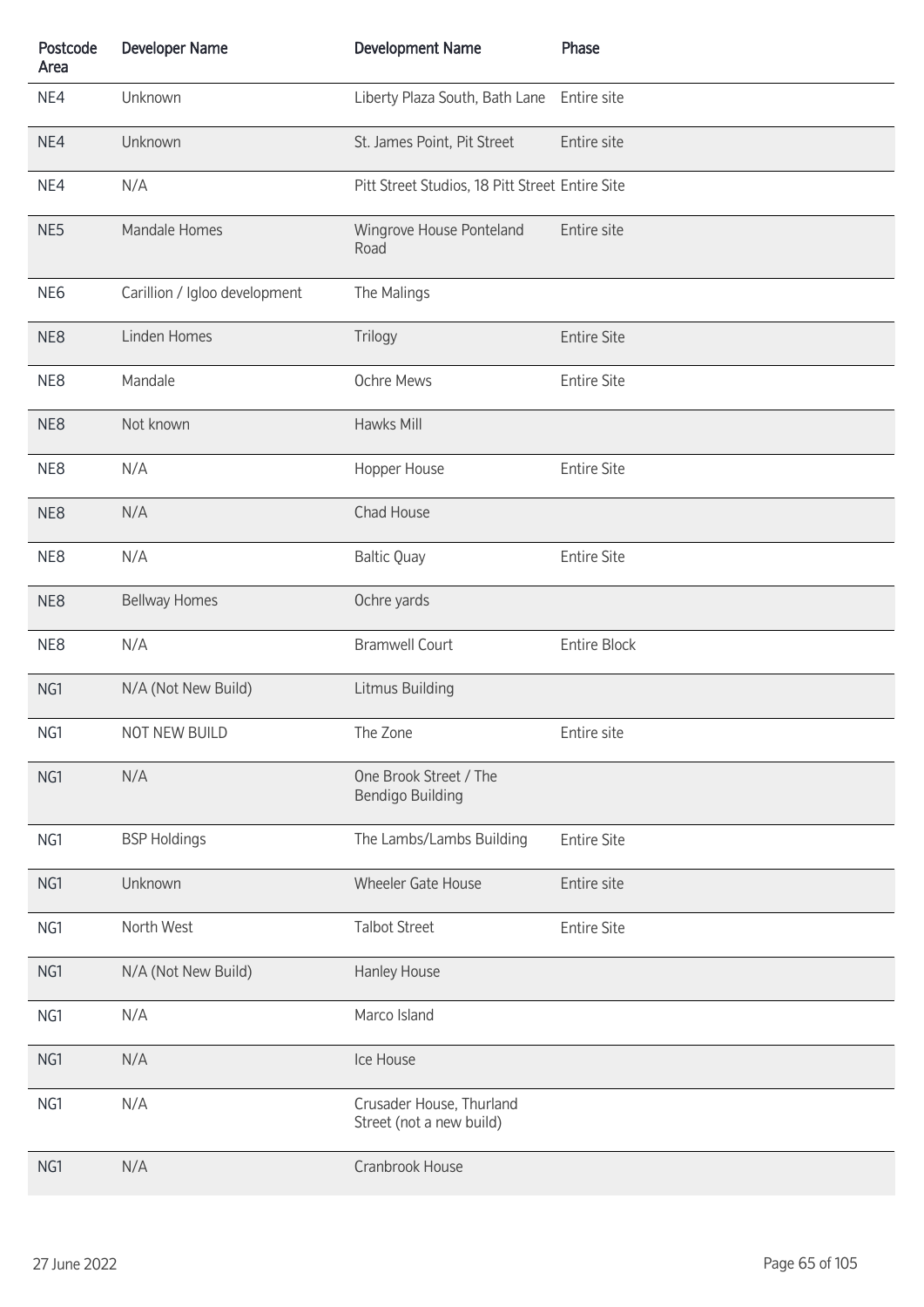| Postcode<br>Area | <b>Developer Name</b>            | <b>Development Name</b>                           | Phase                               |
|------------------|----------------------------------|---------------------------------------------------|-------------------------------------|
| NG1              | Crosby/MPC Property Holdings Ltd | Hounds Gate Court                                 | N/A                                 |
| <b>NG10</b>      | 8B (UK) Ltd                      | Claye Street                                      |                                     |
| <b>NG15</b>      | <b>Bellway Homes</b>             | Abbey Fields                                      | <b>Entire Site</b>                  |
| <b>NG15</b>      | David Wilson Homes               | Papplewick Green                                  |                                     |
| <b>NG15</b>      | Oakdale Homes                    | Greendale Gardens                                 |                                     |
| NG17             | <b>Woodsett Homes</b>            | Kings Mill View                                   | Entire Development                  |
| <b>NG17</b>      | Rippon Homes                     | Manor Croft                                       | entire site                         |
| NG17             | Westleigh Homes                  | Kingfisher Gardens                                | <b>Entire Site</b>                  |
| <b>NG18</b>      | Prosperity Wealth                | The Hive                                          | <b>Entire Site</b>                  |
| <b>NG18</b>      | N/A                              | St Crispins Court                                 |                                     |
| <b>NG18</b>      | Radleigh Homes                   | Berry Heath                                       |                                     |
| NG <sub>2</sub>  | N/A                              | The Swans                                         | Entire site                         |
| NG <sub>2</sub>  | Pitcairn/Hobart                  | The Meadows                                       |                                     |
| NG <sub>2</sub>  | Prestige Management Solutions    | 152 Melton Road                                   | <b>Entire Site</b>                  |
| NG <sub>2</sub>  | Unknown                          | <b>Bridgford Point</b>                            | Entire site                         |
| NG <sub>2</sub>  | N/A                              | Picture Works, 42 Queens Road                     |                                     |
| NG <sub>2</sub>  | <b>UNKNOWN</b>                   | <b>HINDLE HOUSE</b>                               | <b>ENTIRE SITE</b>                  |
| <b>NG20</b>      | Keepmoat Homes                   | <b>Meadow View</b>                                | Phase 1                             |
| <b>NG21</b>      | Red Lion Square                  | The Maltings Lion Yard/Square<br>Blidworth        | Entire site                         |
| NG3              | N/A                              | New Alexandra Court                               |                                     |
| NG3              | Uknown                           | <b>Rushton Gardens</b>                            |                                     |
| NG34             | Lindum Homes                     | The Steeples                                      |                                     |
| NG4              | Tameway Midlands                 | Constable Court/Sergeant<br>Court/Commander Court | <b>Conversion of Police Station</b> |
| NG4              | Queensbridge Homes               | <b>DBH House 1 Carlton Square</b>                 | Entire site                         |
| NG5              | Earl and Pelham                  | Vivian Avenue                                     | <b>Entire Site</b>                  |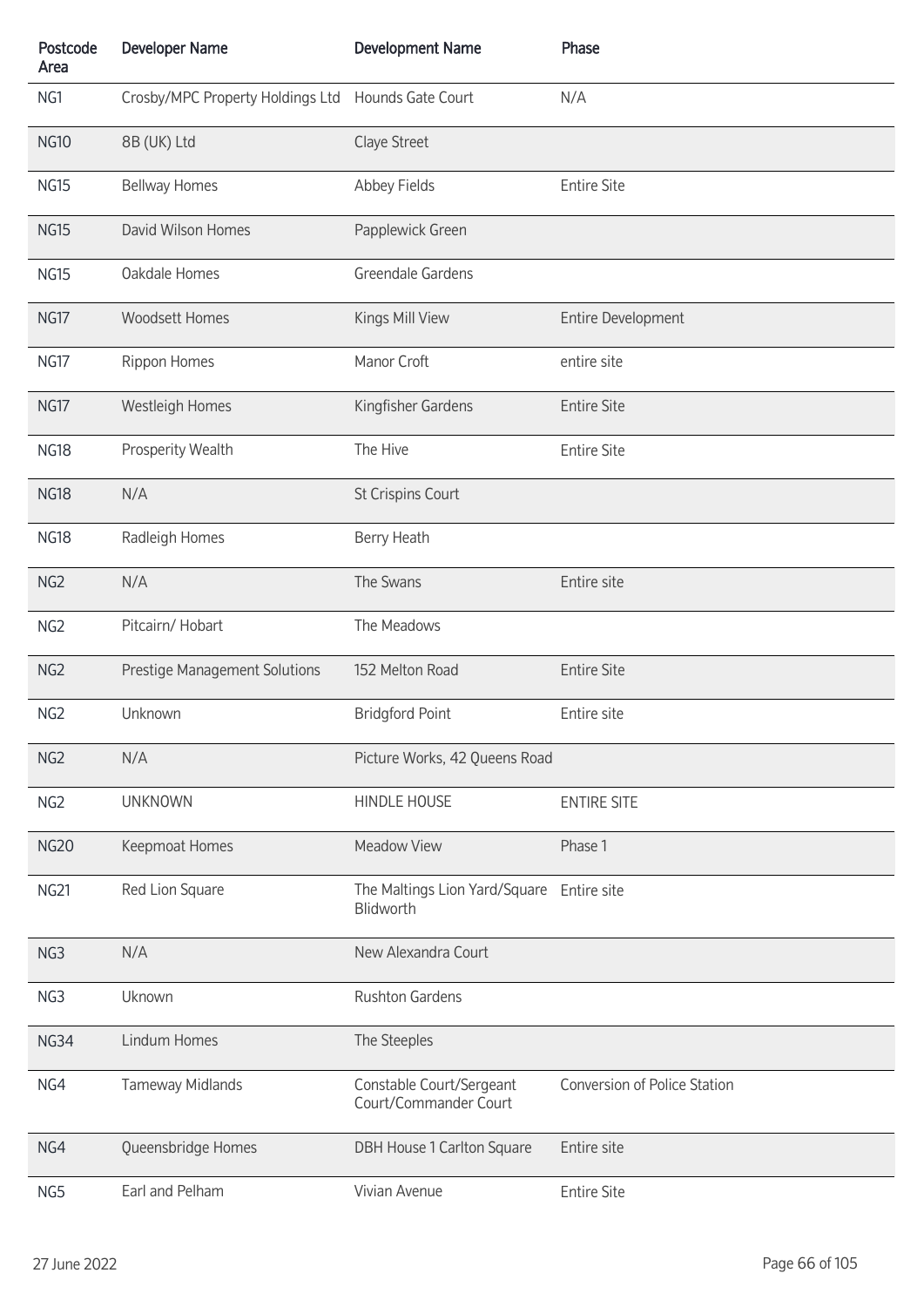| Postcode<br>Area | <b>Developer Name</b>                         | <b>Development Name</b>              | Phase                 |
|------------------|-----------------------------------------------|--------------------------------------|-----------------------|
| NG5              | <b>Hockley Developments</b>                   | Kingswood House & Katherine<br>House | Entire site           |
| NG5              | Positive Homes                                | The Farmlands                        | <b>Entire Site</b>    |
| NG7              | N/A                                           | Linen House, Boulevard Works         |                       |
| NG7              | N/A                                           | <b>Templars Court</b>                |                       |
| NG7              | N/A                                           | <b>Brook Court</b>                   |                       |
| NG7              | N/A                                           | High Point, Noel Street              |                       |
| NG8              | <b>Barratt Homes</b>                          | <b>Woodhouse Park</b>                |                       |
| NN <sub>1</sub>  | N/A                                           | Northampton House                    | Completed development |
| NN <sub>1</sub>  | North Meadow View Properties                  | Payne House                          |                       |
| NN <sub>1</sub>  | Not known.                                    | Northampton House                    | Developed c 2003.     |
| NN <sub>1</sub>  | Unknown                                       | Swan Court                           | <b>Entire Site</b>    |
| <b>NN13</b>      | David Wilson                                  | Radstone Fields                      | Phase 3               |
| <b>NN13</b>      | <b>Barratt Homes</b>                          | The Brackens                         | Phase 1               |
| <b>NN13</b>      | <b>Barratt Homes</b>                          | The Brackens                         | Phase 2               |
| <b>NN14</b>      | Orbit Homes                                   | The Sidings                          | <b>Entire Site</b>    |
| <b>NN15</b>      | Orbit Homes                                   | Glade Gardens                        |                       |
| <b>NN16</b>      | N/A                                           | <b>Woodlands Court</b>               |                       |
| <b>NN17</b>      | N/A                                           | The Lodge Weldon Road                | Entire site           |
| <b>NN18</b>      | <b>Barratt Homes</b>                          | Lyveden Fields                       | Phase 1               |
| <b>NN18</b>      | Lagan Homes                                   | Little Colliers                      |                       |
| NN <sub>2</sub>  | Longhurst Group / Spire Homes.                | The Heights                          | Entire site           |
| NN <sub>2</sub>  | <b>Bauhaus Living</b>                         | Ruskin Haus                          | <b>Entire Site</b>    |
| NN3              | N/A                                           | Flats 1-6, 13 Duncan Close           | Entire site           |
| NN4              | North Meadow View Developments Coverack Close |                                      | <b>Entire Site</b>    |
| NN <sub>5</sub>  | Keepmoat Homes                                | <b>Upton Place</b>                   | <b>Entire Site</b>    |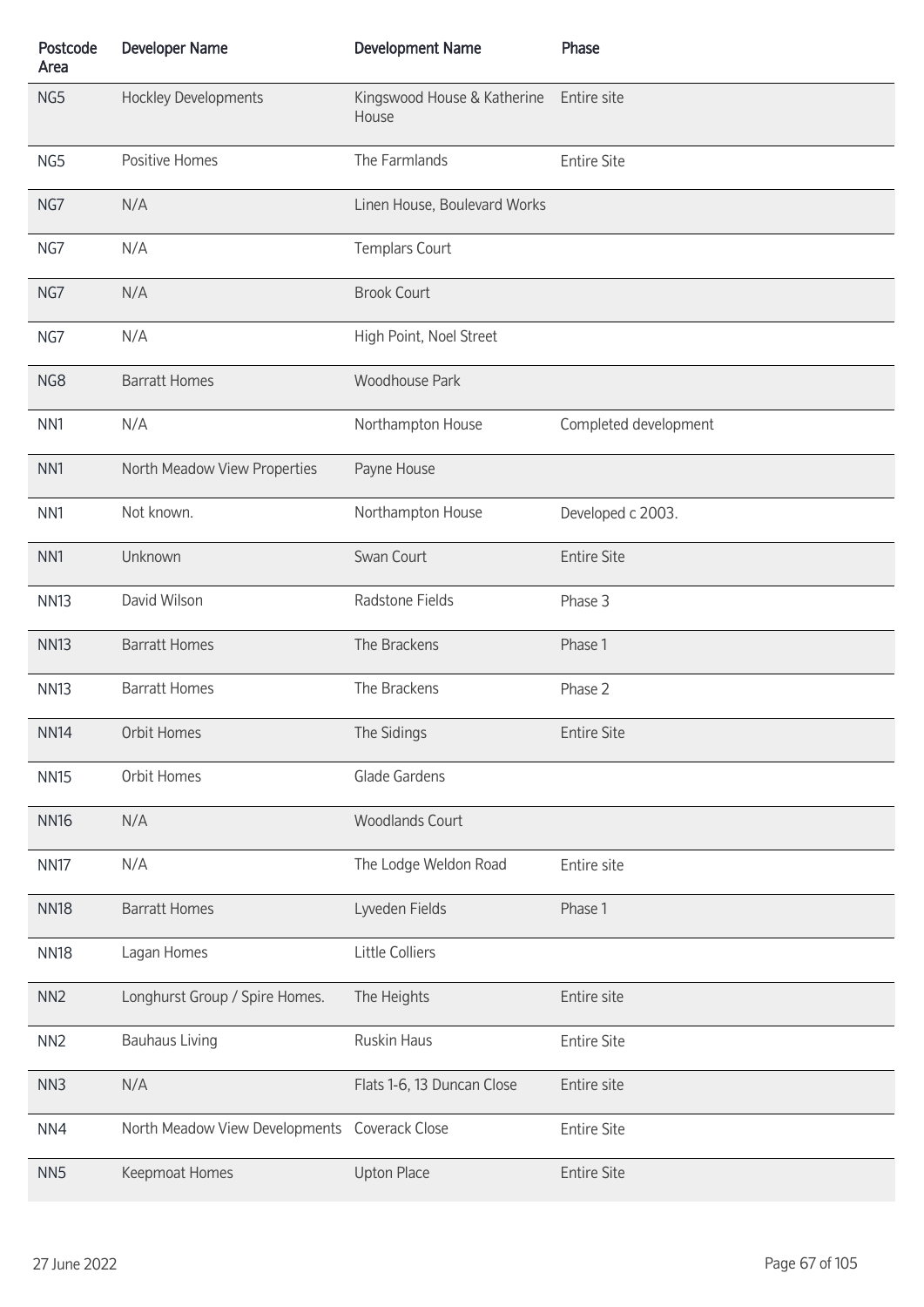| Postcode<br>Area | <b>Developer Name</b>                              | <b>Development Name</b>                 | Phase              |
|------------------|----------------------------------------------------|-----------------------------------------|--------------------|
| NN <sub>8</sub>  | David Wilson Homes                                 | <b>Bourton View</b>                     |                    |
| NN <sub>8</sub>  | Kimberland Limited                                 | Avon House                              | <b>ENTIRE SITE</b> |
| <b>NP10</b>      | Persimmon Homes                                    | The Boulevards                          |                    |
| <b>NP20</b>      | <b>UNKNOWN</b>                                     | Castle View, Upper dock st              | <b>ENTIRE SITE</b> |
| <b>NP20</b>      | <b>Borley Developments</b>                         | <b>Westpoint Apartments</b>             | Entire site        |
| <b>NP20</b>      | Richard Hayward Properties                         | Olympia House                           | <b>Entire Site</b> |
| <b>NP25</b>      | Enzo homeso                                        | Severn View                             | <b>Entire Site</b> |
| <b>NP26</b>      | <b>Barratt Homes</b>                               | Castlemead                              |                    |
| NP7              | Persimmon Homes                                    | The Meadows                             |                    |
| NR1              | Regency Residential, Manchester,<br><b>Block D</b> | <b>Grosvenor House</b>                  | <b>Entire Site</b> |
| NR1              | Circlet Homes                                      | Conisford Court                         |                    |
| NR1              | London Investors                                   | <b>Sentinel House</b>                   | Entire site        |
| NR1              | Unknown                                            | Skipper House, 130 Ber Street           | Entire site        |
| <b>NR13</b>      | Norfolk Homes                                      | Wyngates                                | <b>Entire Site</b> |
| NR17             | Taylor Wimpey                                      | Grosvenor Park                          | Phase 2            |
| NR3              | London Investors                                   | Bishops Place (St. Cuthbert's<br>House) | Entire site        |
| <b>NR31</b>      | Persimmon Homes                                    | <b>Bluebell Meadow</b>                  | Phase 1            |
| <b>NR31</b>      | <b>Tredwell Developments</b>                       | Church View Cottages                    |                    |
| <b>NR32</b>      | Persimmon Homes                                    | Woods Meadow                            | Phase 1            |
| NR4              | <b>Bovis Homes</b>                                 | Round House Park                        |                    |
| NW1              | Prime Metro Developments                           | 53 Agar Grove                           | Entire site        |
| <b>NW10</b>      | Network Homes                                      | Printworks                              | <b>Entire Site</b> |
| <b>NW10</b>      | Unconfirmed                                        | Kassinga House                          | <b>Entire Site</b> |
| NW <sub>2</sub>  | N/A                                                | Kingsley Court                          |                    |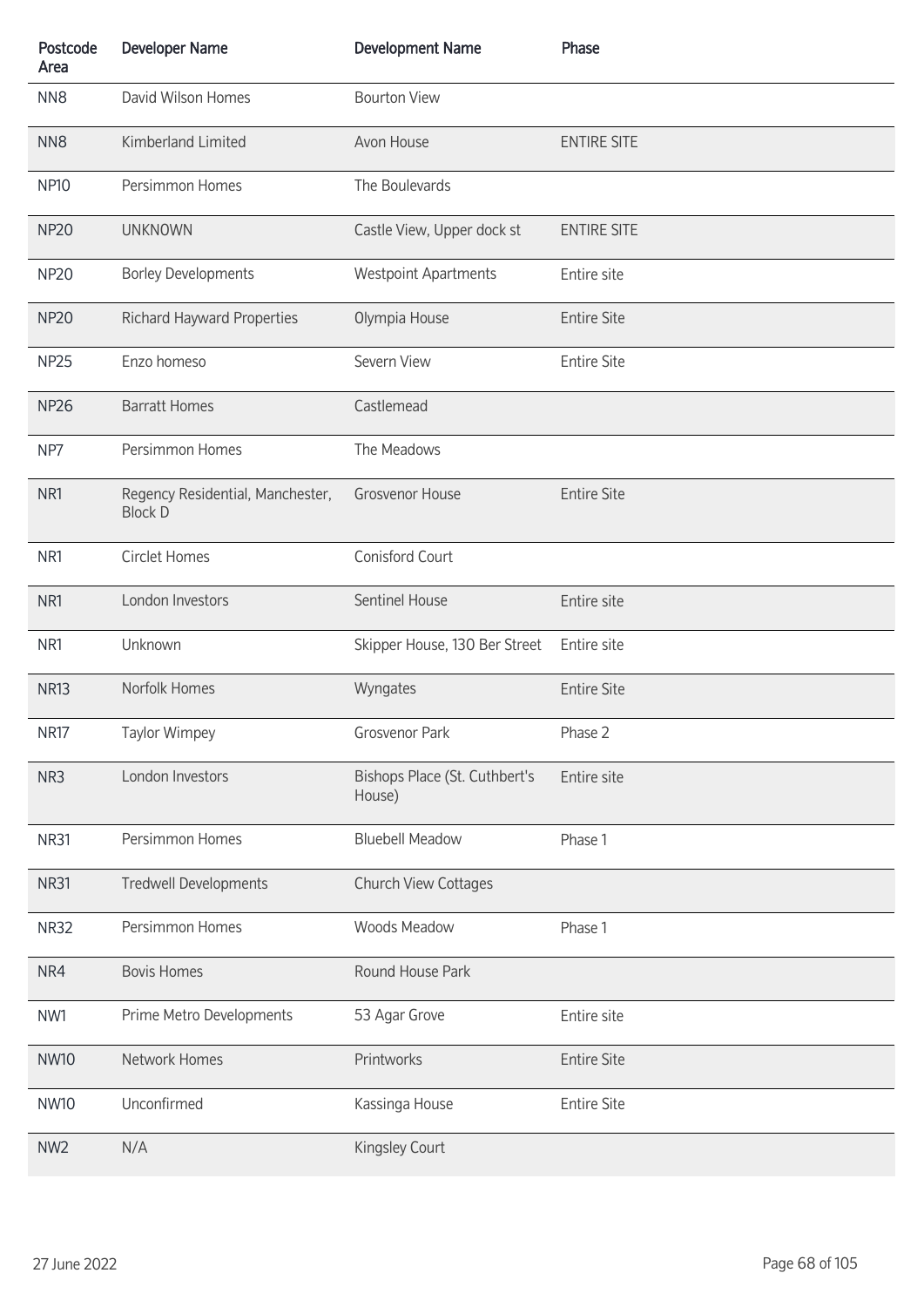| Postcode<br>Area | <b>Developer Name</b>                        | <b>Development Name</b>                              | Phase              |
|------------------|----------------------------------------------|------------------------------------------------------|--------------------|
| NW <sub>2</sub>  | Octavia Living                               | Chronicle Heights (shared<br>ownership section only) | Building through   |
| NW <sub>2</sub>  | <b>GL</b> Hearn                              | Langhorne Place                                      |                    |
| NW <sub>2</sub>  | Pocket Living                                | 59 - 61 Oak Grove                                    |                    |
| <b>NW26</b>      | Sheen Lane Development Ltd                   | 372 Edgeware Road                                    | <b>Entire Site</b> |
| NW <sub>5</sub>  | Unknown                                      | 158 Prince of Wales Road                             | Entire site        |
| NW <sub>5</sub>  | Pocket Living                                | Willingham Terrace                                   |                    |
| NW7              | Linden Homes                                 | Millbrook Park                                       | Phase 3            |
| NW7              | <b>Taylor Wimpey</b>                         | Milbrook Park                                        | Phase 1            |
| OL4              | House Crowd Developments                     | Fox Owl Rise                                         | Phase 01           |
| OL4              | Manor Farm Developments                      | Old Manor Farm                                       |                    |
| OL6              | <b>STANA Developments</b>                    | Oakglade House                                       |                    |
| OL6              | N/A                                          | Camden House                                         | <b>Entire Site</b> |
| OX1              | Johny Sandlestone                            | Grantham House                                       |                    |
| <b>OX15</b>      | <b>Barratt Homes</b>                         | Longford Park                                        | Phase 2            |
| 0X15             | <b>Barratt Homes</b>                         | Longford Park                                        | Phase 1            |
| 0X16             | Agents: Stanbra Powell/Chancellors The Grand |                                                      | <b>Entire Site</b> |
| 0X26             | <b>Bovis Homes</b>                           | Bovis Homes at Kingsmere                             | Phase 3            |
| OX <sub>5</sub>  | Aquinna Homes                                | Canalside                                            | <b>Entire Site</b> |
| OX5              | <b>Property Frontiers</b>                    | Lakesmere Close                                      |                    |
| <b>PA10</b>      | Dawn Homes                                   | Not known - Site form not<br>completed               |                    |
| <b>PA15</b>      | Persimmon Homes                              | Quay 4                                               | Phase 4            |
| <b>PA15</b>      | Persimmon Homes                              | Quay 3                                               | Phase 3            |
| PA <sub>5</sub>  | Persimmon Homes                              | <b>Scholars Green</b>                                | Phase 1            |
| PE1              | N/A                                          | Varity House, Vicarage Farm<br>Road                  |                    |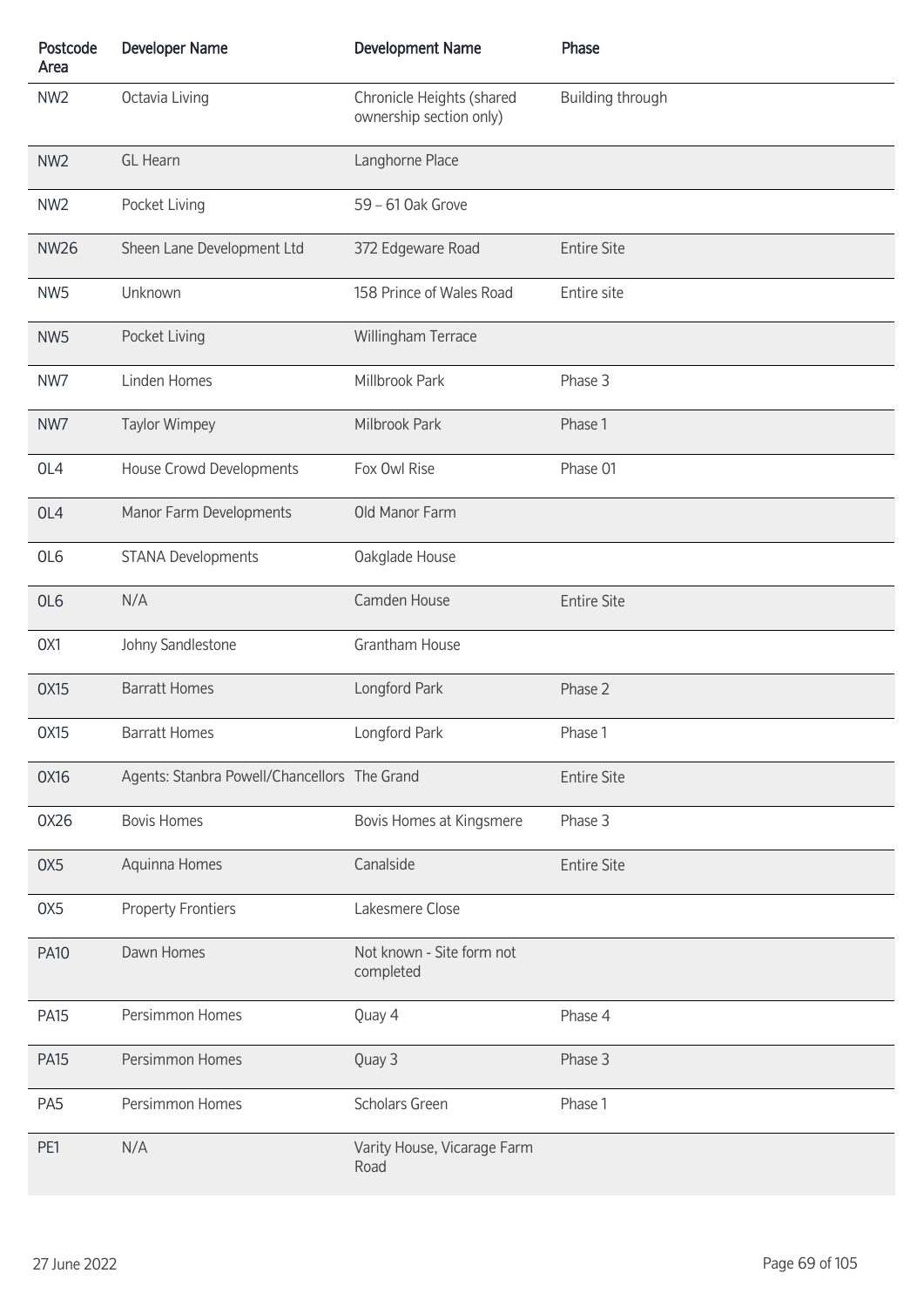| Postcode<br>Area | <b>Developer Name</b>       | <b>Development Name</b>     | Phase              |
|------------------|-----------------------------|-----------------------------|--------------------|
| PE1              | N/A                         | New Priestgate House        |                    |
| PE1              | N/A                         | <b>Hereward Tower</b>       |                    |
| PE1              | N/A                         | Geneva House                |                    |
| PE1              | N/A                         | <b>Central Court</b>        |                    |
| PE1              | N/A                         | Cathedral View              |                    |
| PE1              | The Brightfield Group       | <b>Bayard Plaza</b>         | <b>ENTIRE SITE</b> |
| PE <sub>2</sub>  | N/A                         | Orton Plaza/Misterton Court |                    |
| PE <sub>2</sub>  | Persimmon homes             | Cardea                      | Phase 4C & 4D      |
| PE <sub>2</sub>  | Persimmon homes             | Cardea                      | Phase 2C & 2D      |
| PE <sub>2</sub>  | Jelson Homes                | Fernfields                  |                    |
| PE <sub>2</sub>  | Persimmon homes             | Cardea                      | Phase 4C and 4D    |
| PE <sub>2</sub>  | Persimmon Homes             | The Edge 2                  |                    |
| <b>PE25</b>      | Highlife properties Limited | 31 Rutland Road             | Entire site        |
| <b>PE27</b>      | N/A                         | Meadow Park                 |                    |
| <b>PE30</b>      | Chaplin Farrent             | Lovell House                | <b>ENTIRE SITE</b> |
| PE7              | <b>Barratt Homes</b>        | Hampton Park                |                    |
| <b>PH13</b>      | <b>Delect Properties</b>    | Moorfield Gardens           |                    |
| PH <sub>2</sub>  | <b>GS Brown</b>             | <b>Belmont Park</b>         |                    |
| <b>PH22</b>      | Caledonia Estate Agency     | The Peaks / Caledonia Place | <b>ENTIRE SITE</b> |
| PL1              | Mount Wise Ltd              | Mount Wise (Leeward House)  | Phase 2            |
| PL1              | Muse Developments           | Quadrant Wharf              | <b>Entire Site</b> |
| PL1              | Harrington Homes            | Victoria Views              | <b>Entire Site</b> |
| <b>PL14</b>      | Persimmon Homes             | <b>Trevethan Meadows</b>    | Phase 2            |
| <b>PL19</b>      | Harrington Homes            | The Burrows                 | <b>Entire Site</b> |
| PL <sub>2</sub>  | Kier Living                 | Briarwood                   | Entire site        |
| <b>PL21</b>      | Persimmon Homes             | <b>Harford Mews</b>         | Phase 1            |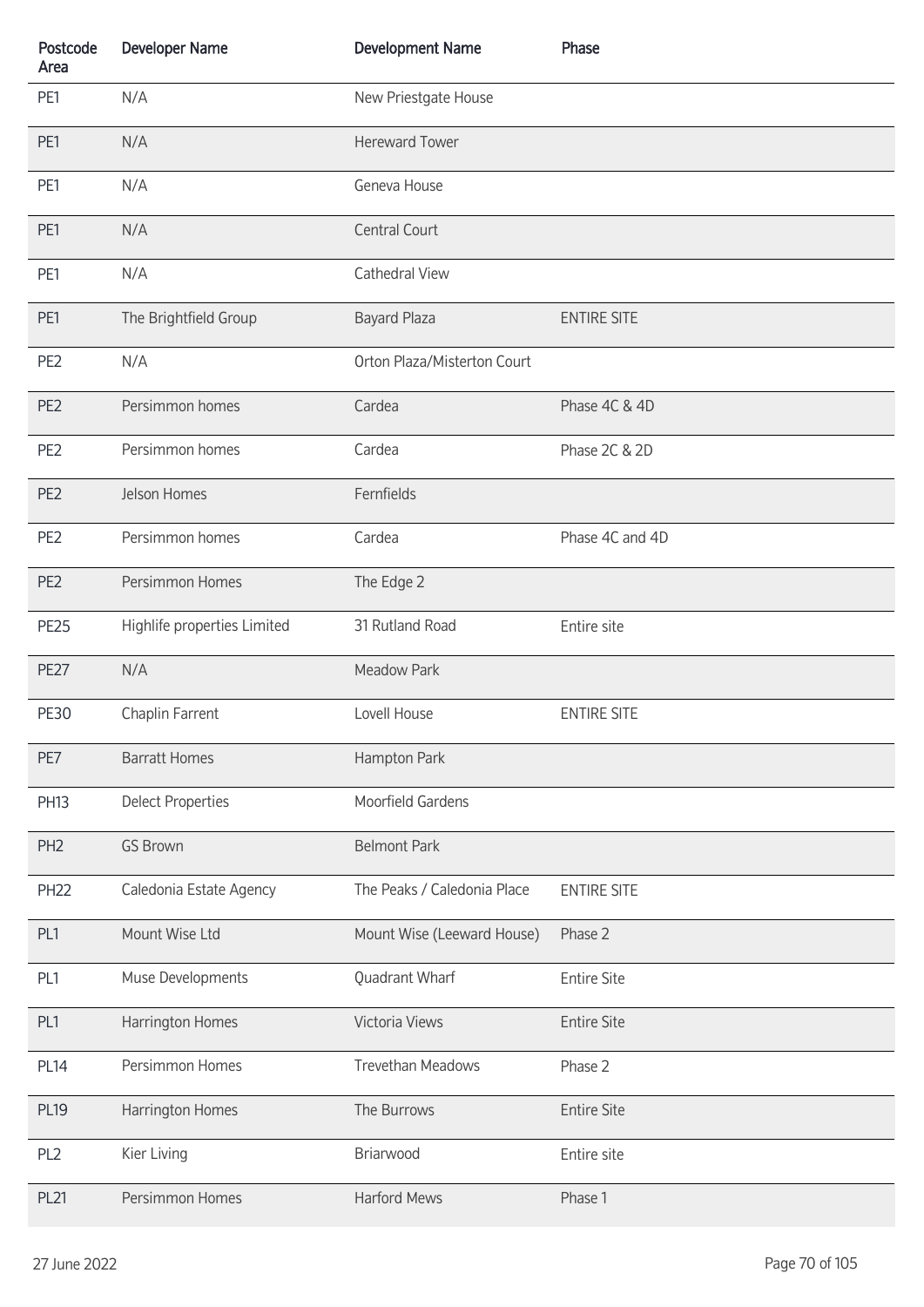| Postcode<br>Area | <b>Developer Name</b>   | <b>Development Name</b>                    | Phase              |
|------------------|-------------------------|--------------------------------------------|--------------------|
| <b>PL26</b>      | N/A                     | 1-10 Carn Bargus                           |                    |
| <b>PL26</b>      | Eco-Bos Development Ltd | West Carclaze Garden Village<br>(Cornwall) | Phase 1            |
| PL3              | Spectrum Homes          | Maple Walk                                 |                    |
| PL4              | N/A                     | 23 Bilbury Street                          |                    |
| PL <sub>6</sub>  | Persimmon Homes         | Palmerston Heights                         | Phase 2            |
| PL6              | Charles Church          | <b>Bircham Combe</b>                       | Phase 1            |
| PL6              | Persimmon               | Palmerston Heights                         | Phase 3            |
| PL6              | Persimmon Homes         | Palmerston Heights                         | Phase 1            |
| PL9              | Charles Church          | Morley Park                                | Phase 1            |
| PL9              | David Wilson Homes      | The Moorings                               |                    |
| PL9              | Linden Homes            | Sherford                                   | Parcel C (Phase 1) |
| PL9              | Persimmon Homes         | Saltram Meadow                             | Phase 4            |
| PL9              | Persimmon Homes         | Saltram Meadow                             | Phase 2            |
| PL9              | Persimmon Homes         | Saltram Meadows                            | Phase 3            |
| PL9              | <b>Barratt Homes</b>    | Reflections                                | <b>Entire Site</b> |
| P014             | <b>Bloor Homes</b>      | Laurel Grove                               |                    |
| P019             | Hyde New Homes          | The Heritage                               |                    |
| P02              | N/A                     | Cornerstone House                          |                    |
| P020             | Hyde New Homes          | Shopwyke                                   |                    |
| P022             | <b>Barratt Homes</b>    | St Mary's Place                            |                    |
| P030             | <b>Barratt Homes</b>    | <b>Bluebell Meadows</b>                    | Phase 1            |
| P033             | N/A                     | The Havens, Main road,                     | <b>Entire Site</b> |
| PR <sub>1</sub>  | THE HEATON GROUP        | <b>BISHOPGATE GARDENS</b>                  | Ent                |
| PR1              | PR13AS                  | The Union Lofts                            | Phase 1            |
| PR1              | Ladson NW Limited       | Winckley House                             | <b>Entire Site</b> |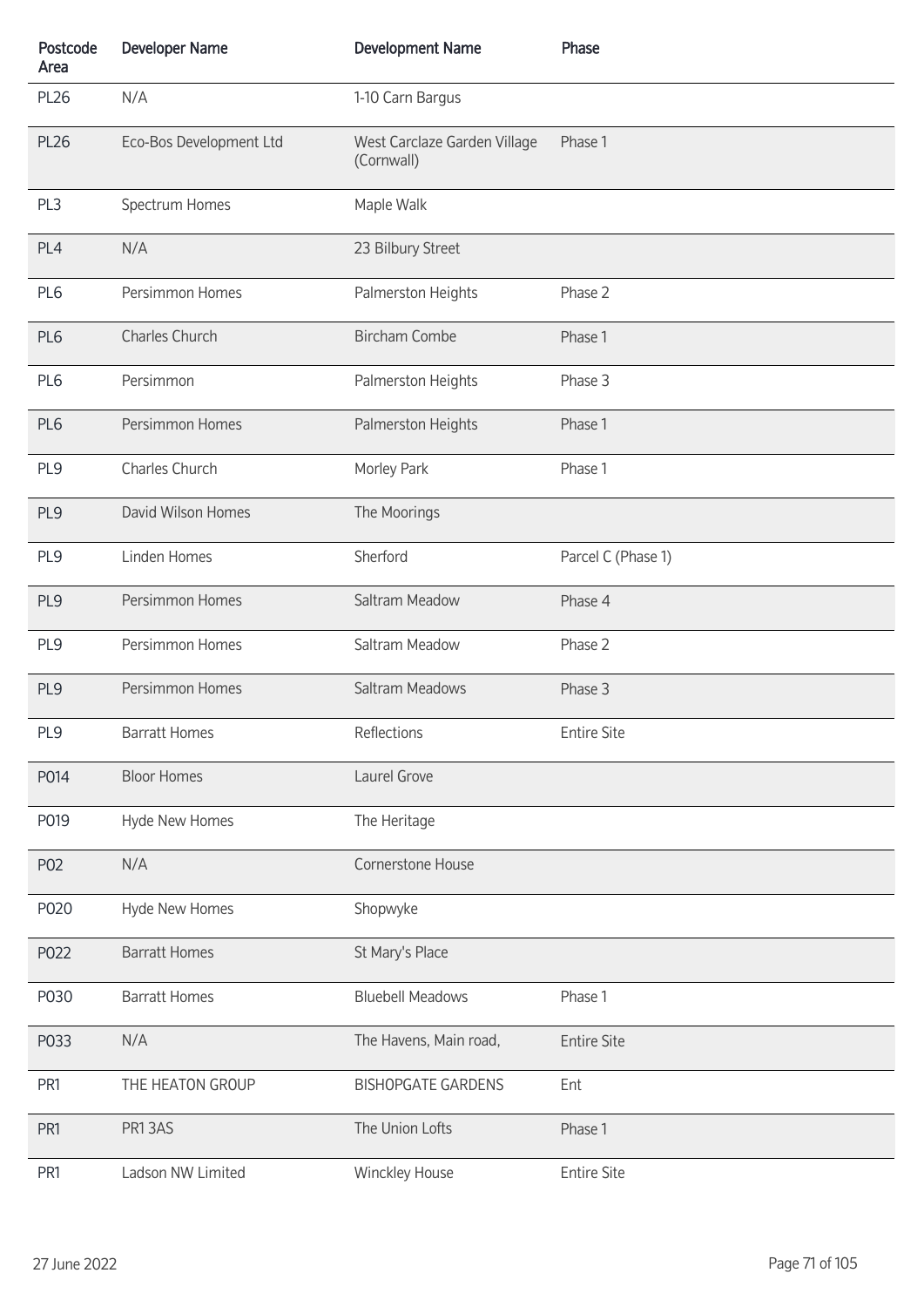| Postcode<br>Area | <b>Developer Name</b>           | <b>Development Name</b>                    | Phase                      |
|------------------|---------------------------------|--------------------------------------------|----------------------------|
| PR <sub>1</sub>  | THE HEATON GROUP                | THE EXCHANGE                               | <b>Entire Site</b>         |
| PR1              | PILLAR HOLDINGS                 | THE QUARTERS                               | <b>Entire Site</b>         |
| PR1              | Fraser Morgan Ltd               | City Studios (Unicorn House)               | Phase 1                    |
| PR <sub>1</sub>  | <b>Empire Property Concepts</b> | Charles House                              | <b>Entire Site</b>         |
| PR1              | Pillars Holdings Ltd            | Urban Hub                                  | One phase, cluster release |
| PR1              | <b>HMV North</b>                | <b>City Studios</b>                        | Phase 1                    |
| PR1              | Sinergy Group                   | <b>Guildhall Gardens</b>                   | Phase 1                    |
| PR <sub>1</sub>  | McCarthy & Stone                | <b>HARDWICK GRANGE</b>                     | <b>Entire Site</b>         |
| PR1              | Ladson NW Limited               | <b>Guild House</b>                         | <b>Entire Site</b>         |
| PR1              | <b>HEATON GROUP</b>             | THE SORTING OFFICE                         | <b>Entire Site</b>         |
| PR1              | <b>Berkshire Homes</b>          | Castle Fold Gardens                        |                            |
| PR <sub>1</sub>  | (Unknown Developer)             | The Printworks                             | <b>Entire Site</b>         |
| PR1              | N/A                             | <b>Warehouse Appartments D3</b>            | <b>Entire Site</b>         |
| <b>PR25</b>      | McCarthy & Stone                | <b>BALSHAW COURT</b>                       | <b>ENTIRE SITE</b>         |
| <b>PR25</b>      | <b>Rowland Homes</b>            | Sycamore Gardens                           |                            |
| PR3              | Rowland Homes                   | <b>Bowland View</b>                        |                            |
| PR4              | Lanley Homes                    | Darkinson Lane                             | Entire site                |
| PR4              | Dewhurst Homes                  | Gill Manor, Gill Lane                      |                            |
| PR <sub>5</sub>  | Miller Homes                    | Gate House Fold                            |                            |
| PR <sub>6</sub>  | McCarthy & Stone                | Haworth Court                              | <b>Entire Site</b>         |
| PR7              | <b>Barratt Homes</b>            | <b>Buckshaw Village</b>                    | The Avenue                 |
| PR7              | Prospect Homes                  | <b>Buckshaw Central</b>                    | <b>Entire Site</b>         |
| PR7              | Unknown                         | Wallis Court, Buckshaw Village,<br>Chorley |                            |
| PR8              | N/A                             | 21 & 25 The Anchorage<br><b>Buildings</b>  | <b>Entire Site</b>         |
| PR <sub>9</sub>  | Fireguard Developments Limited  | EUROPEAN HOUSE                             | <b>Entire Site</b>         |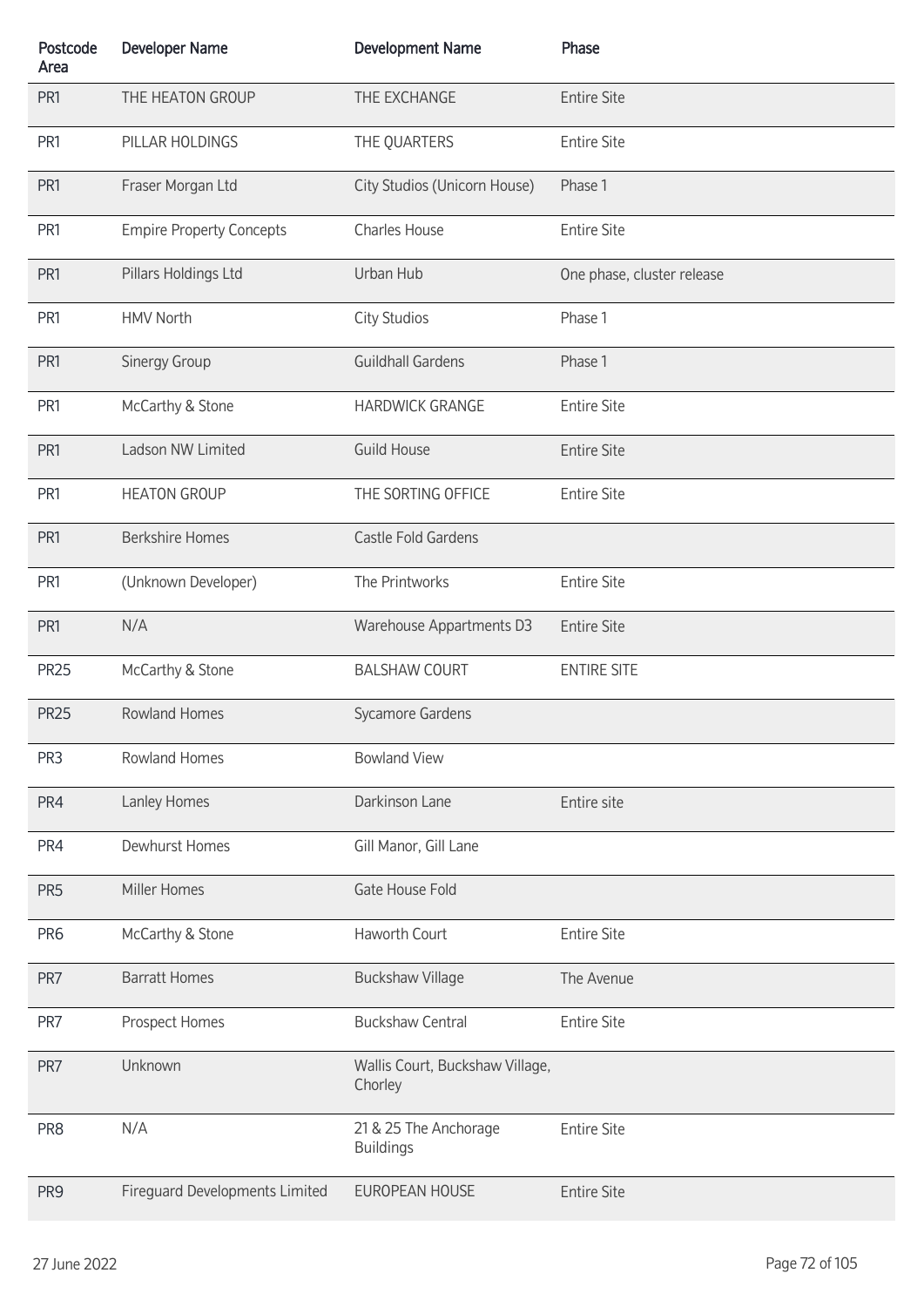| Postcode<br>Area | <b>Developer Name</b>    | <b>Development Name</b>                                                      | Phase                        |
|------------------|--------------------------|------------------------------------------------------------------------------|------------------------------|
| PR <sub>9</sub>  | N/A                      | The Edge                                                                     |                              |
| RG1              | <b>Thackeray Estates</b> | 1 Station Road / Friar Street                                                | <b>Entire Site</b>           |
| RG1              | Ooak Developments        | Kings Lodge                                                                  | entire site                  |
| RG1              | <b>Braemar Estates</b>   | <b>Mcilroys Building</b>                                                     |                              |
| <b>RG12</b>      | Campmoss                 | Alston House                                                                 | <b>Entire Site</b>           |
| <b>RG12</b>      | P41                      | 2 The Braccans                                                               | <b>Entire Site</b>           |
| <b>RG12</b>      | <b>Bellway</b>           | <b>Sterling Square</b>                                                       | Block A - Highgardens        |
| <b>RG12</b>      | Kingsbury                | <b>Brants Bridge Living</b>                                                  | <b>Entire Site</b>           |
| <b>RG12</b>      | N/A                      | Apartments 1-14 136 Liscombe                                                 |                              |
| <b>RG12</b>      | N/A                      | <b>Dorchester Mansions</b>                                                   |                              |
| <b>RG12</b>      | Kingsbury                | Tamar House/Forth<br>House/Clifton House                                     | <b>Entire Site</b>           |
| <b>RG12</b>      | N/A                      | Hayley House                                                                 |                              |
| <b>RG12</b>      | P4i                      | <b>Tamar House</b>                                                           | <b>Entire Site</b>           |
| <b>RG12</b>      | Pineview Group           | <b>Technology House</b>                                                      | Entire site                  |
| RG12             | Shaviram Group           | Century Court                                                                | <b>Entire Site</b>           |
| <b>RG12</b>      | Thomas Homes             | Eagle House                                                                  | <b>Entire Site</b>           |
| <b>RG12</b>      | N/A                      | Gowring House, Market Street                                                 |                              |
| <b>RG14</b>      | Ressance                 | Paddle Gate House                                                            | Phase 1                      |
| RG14             | Unknown                  | Carcaixent Square                                                            | <b>Entire Site</b>           |
| <b>RG14</b>      | Ressance                 | Riverside Court - new address<br>understood to be Paddle Gate<br>House - tbc | <b>Entire Site</b>           |
| RG14             | RG14 2FURG14 2FU         | Lambourn Square / Carcaixent Entire Site<br>Square                           |                              |
| <b>RG14</b>      | Lund                     | Overbridge Square                                                            | <b>Entire Site</b>           |
| RG14             | The Mountley Group       | <b>Emerald House</b>                                                         | <b>ENTIRE SITE</b>           |
| RG <sub>2</sub>  | <b>Bovis Homes</b>       | Shinfield Meadows                                                            | Woodlands Edge a.k.a Phase 1 |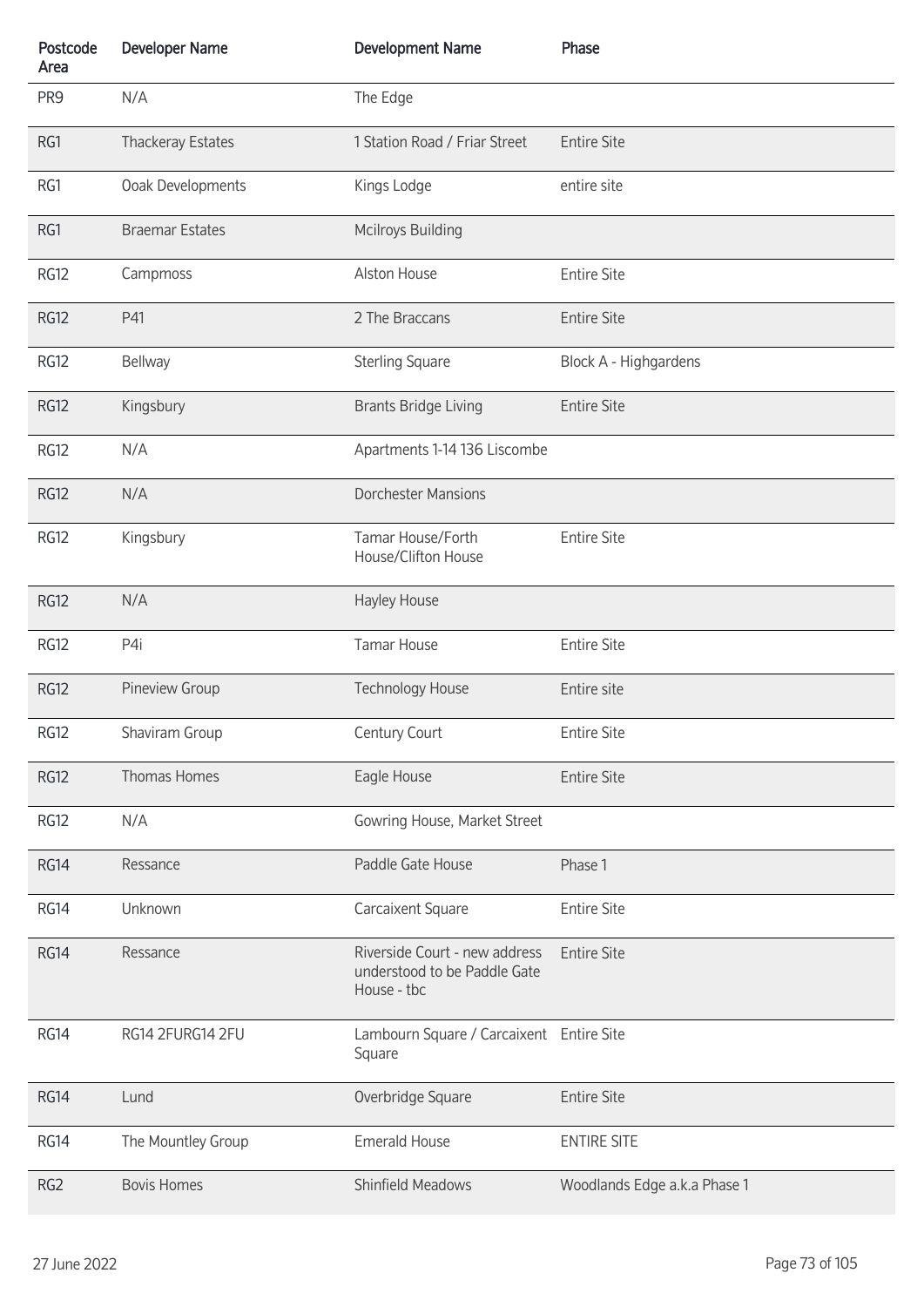| Postcode<br>Area | <b>Developer Name</b>        | <b>Development Name</b>  | Phase               |
|------------------|------------------------------|--------------------------|---------------------|
| RG <sub>2</sub>  | N/A                          | The QuaRG12 OLURG12 OLUd | <b>Entire Site</b>  |
| <b>RG21</b>      | Ocea                         | St Pancras House         | <b>Entire Site</b>  |
| <b>RG21</b>      | M604245955                   | Churchill Place          | Phase 1             |
| <b>RG21</b>      | Equity                       | Verum House              |                     |
| <b>RG21</b>      | <b>Inland Homes</b>          | Quadra House             |                     |
| <b>RG21</b>      | London Street Property       | The Feathers Apartments  | <b>Entire Site</b>  |
| RG21             | <b>SGB Property Services</b> | Eton House               | <b>Entire Site</b>  |
| <b>RG21</b>      | Unknown                      | Feathers Apartments      | Phase 01            |
| RG21             | Inspire Property Investments | Park View Court          | Phase 1             |
| <b>RG21</b>      | Unknown                      | London Street Apartments | <b>Entire Site</b>  |
| <b>RG21</b>      | London Street Property       | London Street Apartments | <b>Entire Site</b>  |
| <b>RG22</b>      | N/A                          | Wella House              |                     |
| <b>RG22</b>      | <b>Guinness Homes</b>        | Park Heights             | <b>Entire Site</b>  |
| <b>RG24</b>      | Allan Planning Limited       | Spinnaker House          | Entire site         |
| <b>RG27</b>      | Pineview Property Group      | Providence House         |                     |
| <b>RG27</b>      | Montague                     | Vantage House            | <b>Entire Site</b>  |
| <b>RG27</b>      | <b>Barratt Homes</b>         | Europa House             |                     |
| <b>RG40</b>      | Romans                       | Mulberry House           |                     |
| <b>RG40</b>      | Equinox Living               | <b>Baileys House</b>     | <b>Entire Phase</b> |
| RG41             | Unknown                      | 12 Oakslands             | Entire site         |
| RG41             | <b>Barker Homes</b>          | 12 Oaklands Park         | <b>ENTIRE SITE</b>  |
| RG41             | Construct I.D                | <b>Brook House</b>       | <b>Entire Site</b>  |
| <b>RG42</b>      | Michael Shanley Homes        | <b>Imperial Square</b>   | Queens Court        |
| <b>RG42</b>      | Seven Capital                | No1 Thames Valley        | <b>Entire Site</b>  |
| <b>RG42</b>      | N/A                          | <b>Blu Bracknell</b>     | <b>Entire Site</b>  |
| <b>RG45</b>      | Unknown                      | <b>Princess Court</b>    | Entire site         |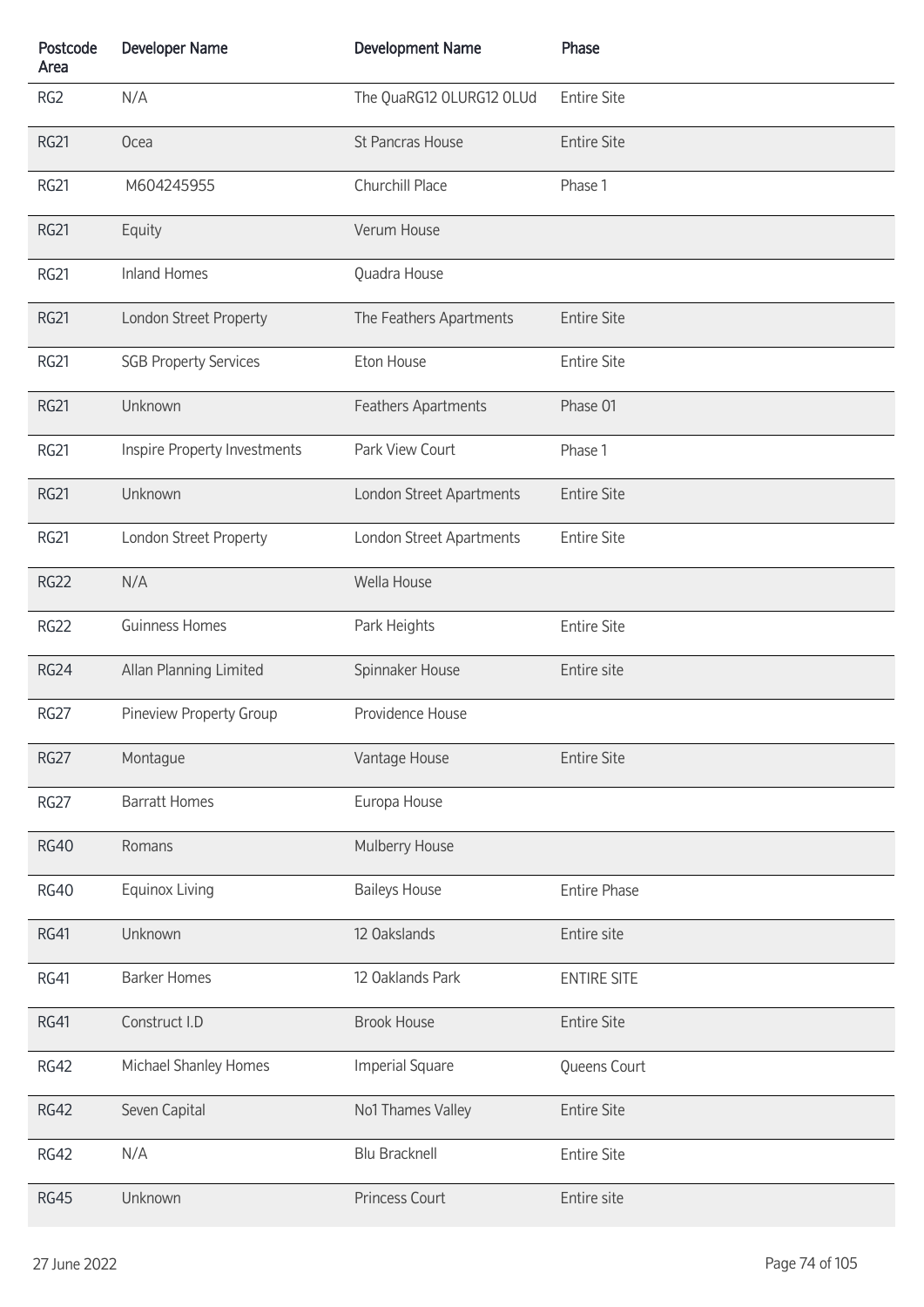| Postcode<br>Area | <b>Developer Name</b>                                                | <b>Development Name</b>                        | Phase              |
|------------------|----------------------------------------------------------------------|------------------------------------------------|--------------------|
| RG5              | <b>Taylor Wimpey</b>                                                 | Loddon Park                                    | Phase 1            |
| RH1              | Lodgecrest                                                           | Queensgate House                               | <b>Entire Site</b> |
| RH1              | Warwick House (Redhill)<br>Development Ltd                           | <b>Warwick House</b>                           | <b>Entire Site</b> |
| RH1              | Unknown                                                              | St. Katharines House, 208<br>London Road North | Entire site        |
| <b>RH10</b>      | N/A                                                                  | Gatwick Approach / First<br>Choice House       |                    |
| <b>RH10</b>      | Persimmon Homes                                                      | Forge Wood                                     | Phase 1            |
| <b>RH10</b>      | Pineview Property                                                    | <b>Bowthorpe House</b>                         |                    |
| <b>RH12</b>      | Verve Properties                                                     | Greylands Estates                              |                    |
| <b>RH12</b>      | Shuttleworth UK Ltd                                                  | Prewitts Mill Apartments                       | Entire site        |
| <b>RH12</b>      | <b>Brickmort Developments</b>                                        | <b>Holmes Park</b>                             | Block A and B      |
| <b>RH13</b>      | Developed by Berkeley Homes but<br>marketed by Moat                  | Moat @ Broadacres                              | Moat @ Broadacres  |
| <b>RH15</b>      | Charles Church                                                       | The Croft                                      | Phase 1            |
| <b>RH15</b>      | Papagram Developments Itd (Miles Albert Court<br>End, Epsom, Surrey) |                                                | Phase 1            |
| <b>RH16</b>      | Comcap 10 Ltd                                                        | The Bank Building                              | <b>Entire Site</b> |
| <b>RH16</b>      | <b>UNKNOWN</b>                                                       | Longheath                                      | <b>ENTIRE SITE</b> |
| <b>RH17</b>      | Unknown                                                              | White House                                    | <b>Entire Site</b> |
| <b>RH19</b>      | N/A                                                                  | St James House, White Lion<br>Close            |                    |
| <b>RH19</b>      | East Grinstead Ltd                                                   | Stoneham Lofts                                 | Entire site        |
| <b>RH19</b>      | N/A                                                                  | <b>Sussex House</b>                            |                    |
| <b>RH20</b>      | <b>Barratt Homes</b>                                                 | <b>Warren Grove</b>                            | <b>Entire Site</b> |
| RH4              | Walton Heath Developments                                            | <b>Walton Court</b>                            | <b>Entire Site</b> |
| RH4              | <b>UNKNOWN</b>                                                       | Haybarn House 116-118 South<br><b>Street</b>   | <b>ENTIRE SITE</b> |
| RH4              | Quinata                                                              | Vista Apartments / Vista House                 |                    |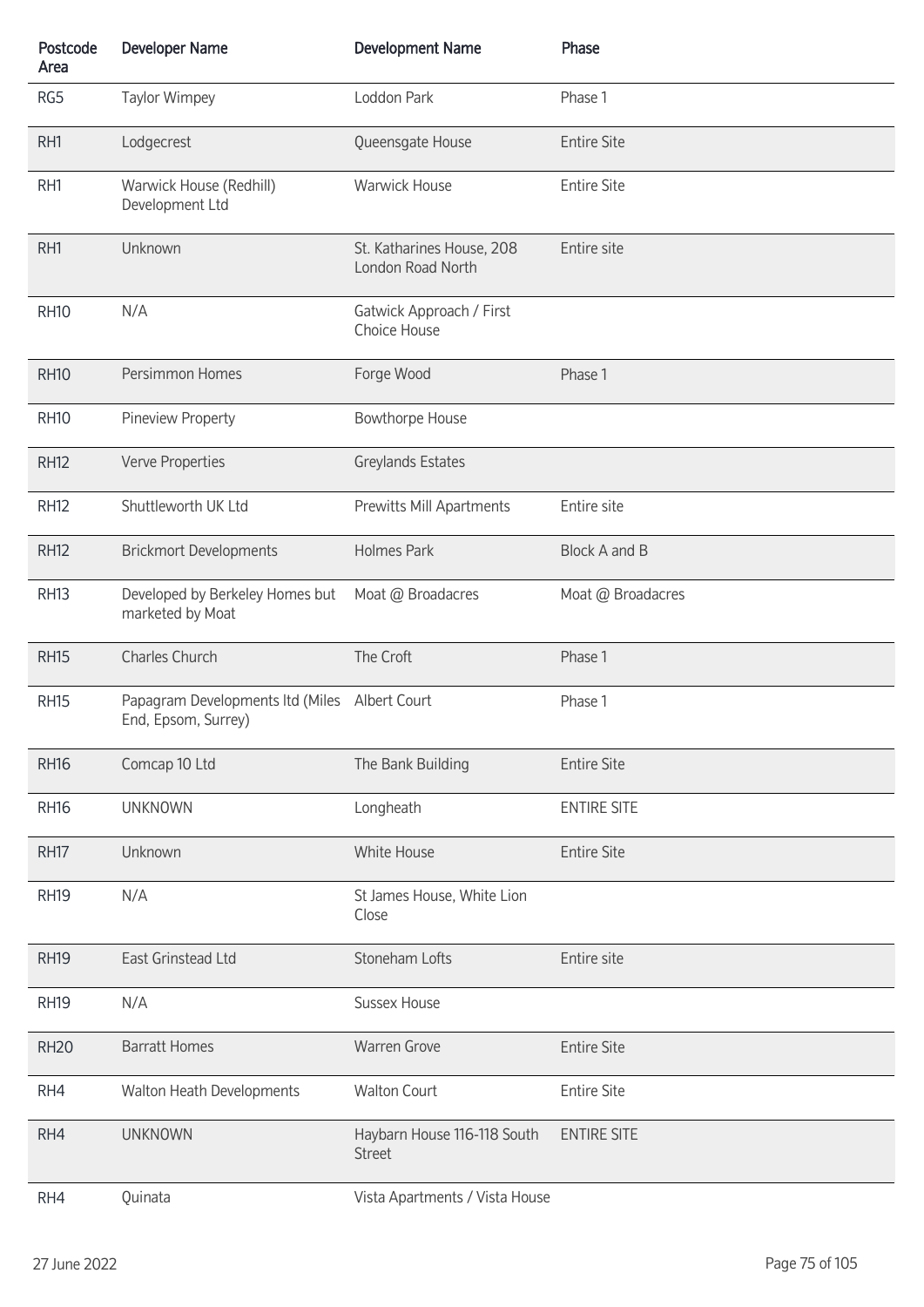| Postcode<br>Area | <b>Developer Name</b>                     | <b>Development Name</b>                         | Phase                   |
|------------------|-------------------------------------------|-------------------------------------------------|-------------------------|
| RH <sub>6</sub>  | Unknown                                   | <b>Tyrell Way</b>                               | <b>Entire Site</b>      |
| RH <sub>6</sub>  | Taylor Wimpey                             | <b>Westvale Park</b>                            | Phase 1                 |
| RH <sub>6</sub>  | N/A                                       | Imperial Buildings, Victoria<br>Road            |                         |
| RM1              | Scimitar House Limited /<br>Gracewood     | Scimitar House                                  |                         |
| RM1              | N/A                                       | Portman House, 16-20 Victoria<br>Road           |                         |
| RM1              | N/A                                       | Opal House                                      |                         |
| RM1              | <b>Galliard Homes</b>                     | Papermill House                                 | <b>ENTIRE SITE</b>      |
| <b>RM10</b>      | London Borough of Barking and<br>Dagenham | The Leys                                        |                         |
| <b>RM12</b>      | Via Balgores                              | Wyke Lodge                                      | <b>ENTIRE SITE</b>      |
| <b>RM14</b>      | TBC                                       | Queens Moat House                               | <b>Entire Site</b>      |
| <b>RM16</b>      | Hayre Pathak Investments                  | Oak Grove                                       | <b>Entire Site</b>      |
| <b>RM17</b>      | Persimmon                                 | Urban Central                                   | <b>Building through</b> |
| <b>RM17</b>      | T C Project Management Ltd                | Pullman Court / Pullman<br>Square               | Entire site             |
| <b>RM17</b>      | Unknown                                   | Five Wells, West Street                         | Entire site             |
| <b>RM20</b>      | Bellway                                   | Renovo                                          | Entire site             |
| RM3              | Wildan Developments LTD                   | <b>St Martins Place</b>                         |                         |
| RM <sub>6</sub>  | <b>Burney Romford Ltd</b>                 | Azure Court                                     | <b>Entire Site</b>      |
| RM7              | Galliard                                  | St Edwards Court                                | Phase 1 & 2             |
| RM <sub>8</sub>  | N/A                                       | Former Dupont Building 22-42<br>Freshwater Road |                         |
| RM9              | <b>Clarion Housing Group</b>              | Merrielands Crescent                            | PHASE 1                 |
| S1               | Noble Design & Build                      | Sheffield Central @ Sheffield                   | <b>ENTIRE SITE</b>      |
| S1               | N/A                                       | Velocity Village (V1)                           |                         |
| S1               | N/A                                       | Velocity Village (V5)                           |                         |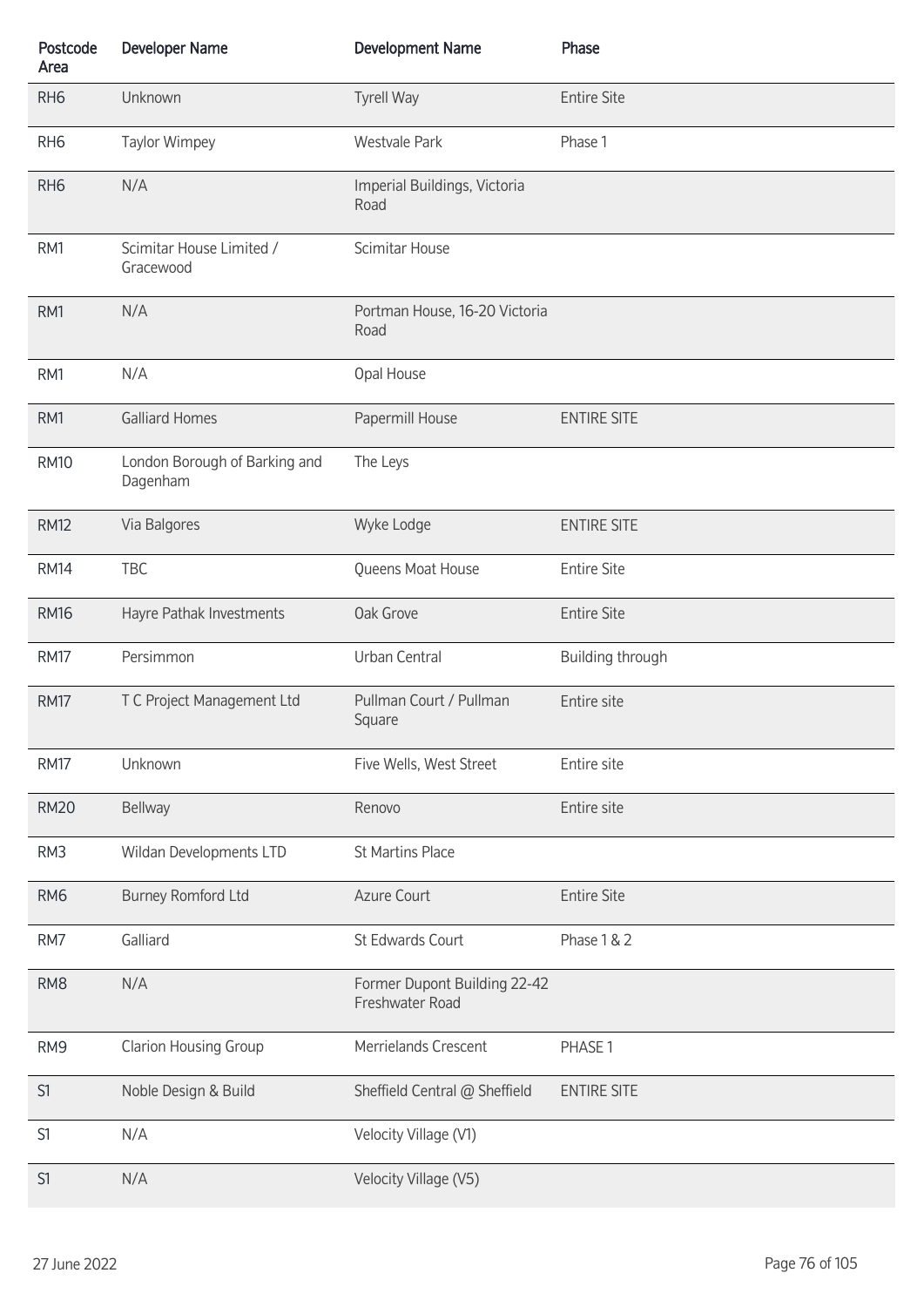| Postcode<br>Area | <b>Developer Name</b>                                 | <b>Development Name</b>                        | Phase              |
|------------------|-------------------------------------------------------|------------------------------------------------|--------------------|
| S1               | Noble Design & Build                                  | Lightbox Apartments / The<br>Atrium            |                    |
| S1               | Rowhildon Limited (MCR Property<br>Group)             | Queens House                                   | <b>Entire Site</b> |
| S1               | Select Property Group                                 | Vita Students                                  |                    |
| S1               | Study Inn                                             | Skills House, The Moor, 3-7<br>Holy Green      |                    |
| S1               | Watkin Jones Group                                    | <b>Bailey Fields</b>                           | <b>Entire Site</b> |
| S1               | Watkin Jones Group                                    | Hollis Croft @ Sheffield                       | <b>Entire Site</b> |
| S1               | N/A                                                   | Sovereign House                                |                    |
| S1               | N/A                                                   | Spectrum Apartments                            |                    |
| S1               | Mandale Homes                                         | Wharncliffe House                              | <b>Entire Site</b> |
| S1               | N/A                                                   | Base" 2 Trafalgar Street                       |                    |
| S1               | does not meet with our Lending<br>Policy requirements | Queens Buildings                               | <b>Entire Site</b> |
| S1               | Croda Studios                                         | <b>Bells Court</b>                             |                    |
| S1               | N/A                                                   | Sharman Court                                  |                    |
| S1               | <b>City Estates</b>                                   | Gatecrasher Apartments                         |                    |
| S1               | <b>Building Company Ventures Ltd</b>                  | Holman House                                   |                    |
| S1               | <b>Broadley</b>                                       | Apollo Residence                               | <b>Entire Site</b> |
| S1               | Bowmer Kirkland for `Prestige<br>Student Living`      | <b>Straits Manor</b>                           | Entire site        |
| S1               | Not Known                                             | `Rockingham House`                             | <b>Entire Site</b> |
| S1               | N/A                                                   | New Bank House/Newfield                        |                    |
| S1               | N/A                                                   | `Hexagon` 2 Rockingham Lane Entire Site        |                    |
| <b>S11</b>       | Nikal for LIVStudent/Valeo Student                    | <b>Ecclesall Place LIVStudent</b><br>Sheffield | Entire site        |
| <b>S13</b>       | <b>Termirm Construction</b>                           | `Finchwell Road`                               | <b>Entire Site</b> |
| <b>S13</b>       | Queensbury Homes                                      | `Parkview` @ Handsworth                        | <b>Entire Site</b> |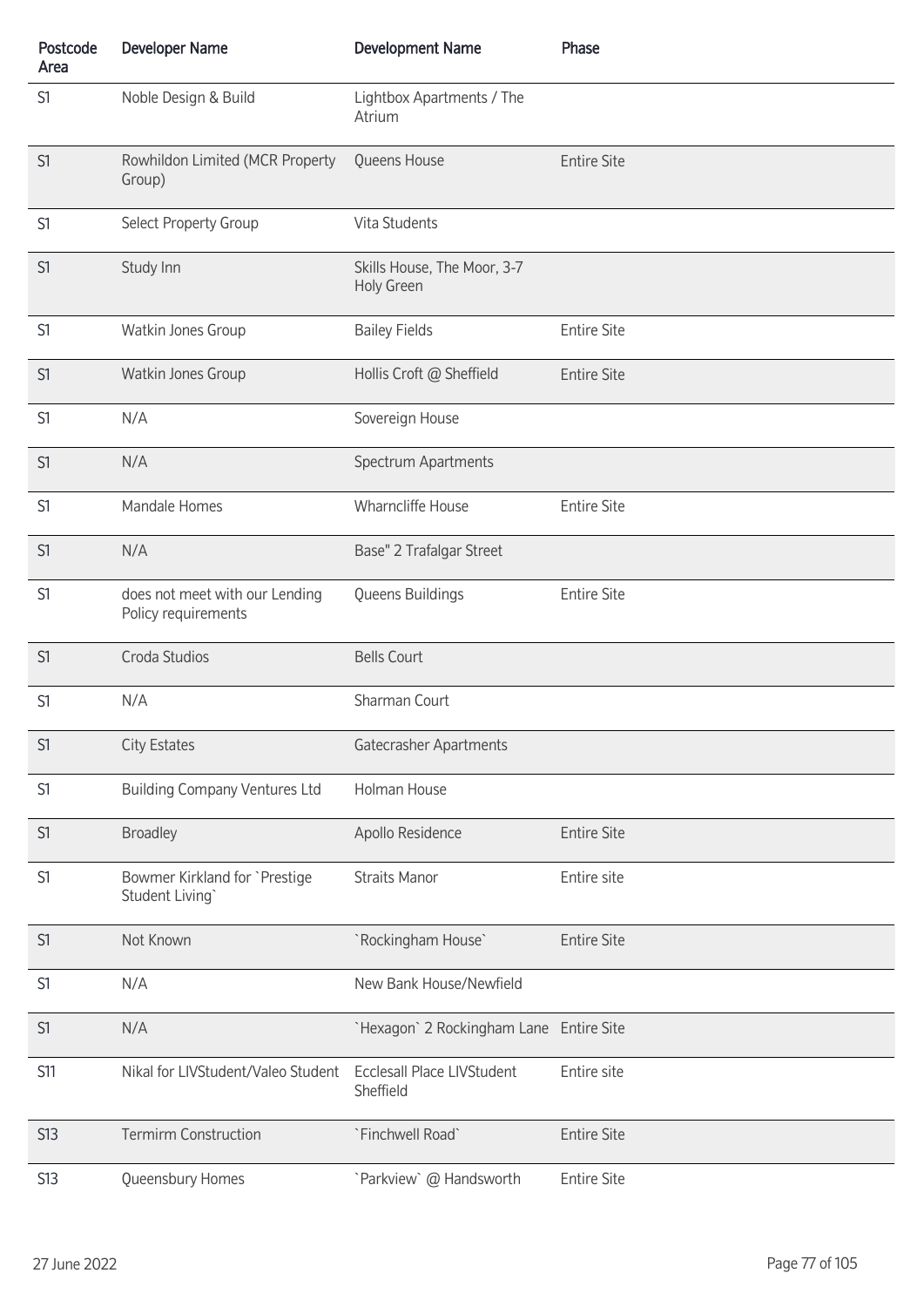| Postcode<br>Area | <b>Developer Name</b>                         | <b>Development Name</b>                        | Phase              |
|------------------|-----------------------------------------------|------------------------------------------------|--------------------|
| S <sub>2</sub>   | Not Known                                     | Priestley House                                | <b>Entire Site</b> |
| S <sub>2</sub>   | Noble Design & Build                          | St Mary's House                                |                    |
| S <sub>2</sub>   | Watkin Jones Group                            | Laylock Studios                                |                    |
| S <sub>2</sub>   | New Era Developments (UK) Ltd                 | New Era Square                                 | Phase 1 & 2        |
| S <sub>2</sub>   | N/A                                           | The Pinnacles                                  |                    |
| S <sub>2</sub>   | N/A                                           | London Court                                   |                    |
| S <sub>2</sub>   | N/A                                           | `The Elements` 90 Bramall<br>Lane              | <b>Entire Site</b> |
| S <sub>2</sub>   | Jaguar Estates                                | Brix @ Norfolk Park                            | <b>Entire Site</b> |
| S <sub>2</sub>   | Golden Sands Developments                     | Royal riverside,<br>Priestley/Charlotte Street |                    |
| S <sub>2</sub>   | Gleeson Homes                                 | Cradock Court @ Sheffield                      | <b>Entire Site</b> |
| S <sub>2</sub>   | <b>ENGIE for Sheffield Housing</b><br>Company | Prince's Gardens - Manor Boot Entire Site      |                    |
| S <sub>2</sub>   | Campbell Property Investment                  | The Park, 200 Norfolk Park                     |                    |
| S2               | Urban Splash                                  | Park Hill                                      | Phase 2            |
| S <sub>25</sub>  | Ben Bailey Homes                              | Church View, Dinnington,<br>Sheffield, S25     |                    |
| <b>S25</b>       | Habbin Homes                                  | <b>High Nook</b>                               | <b>Entire Site</b> |
| S <sub>3</sub>   | N/A                                           | Atlantic one                                   |                    |
| S <sub>3</sub>   | N/A                                           | Crown House, West Bar                          | <b>Entire Site</b> |
| S <sub>3</sub>   | Cassidy Group                                 | `Hoyle Street` @ Sheffield                     | Entire site        |
| S <sub>3</sub>   | Citu                                          | Little Kelham                                  | <b>Entire Site</b> |
| S <sub>3</sub>   | Coda tudios                                   | Palatine Gardens                               |                    |
| S <sub>3</sub>   | Crossbox Investments Ltd                      | Palatine Gardens                               | phase 1 & 2        |
| S <sub>3</sub>   | Engie                                         | Dun Works                                      | <b>Entire Site</b> |
| S <sub>3</sub>   | Knight Knox                                   | `Great Central`                                | <b>Entire Site</b> |
| S <sub>3</sub>   | Knight Knox                                   | <b>Great Central</b>                           | <b>Entire Site</b> |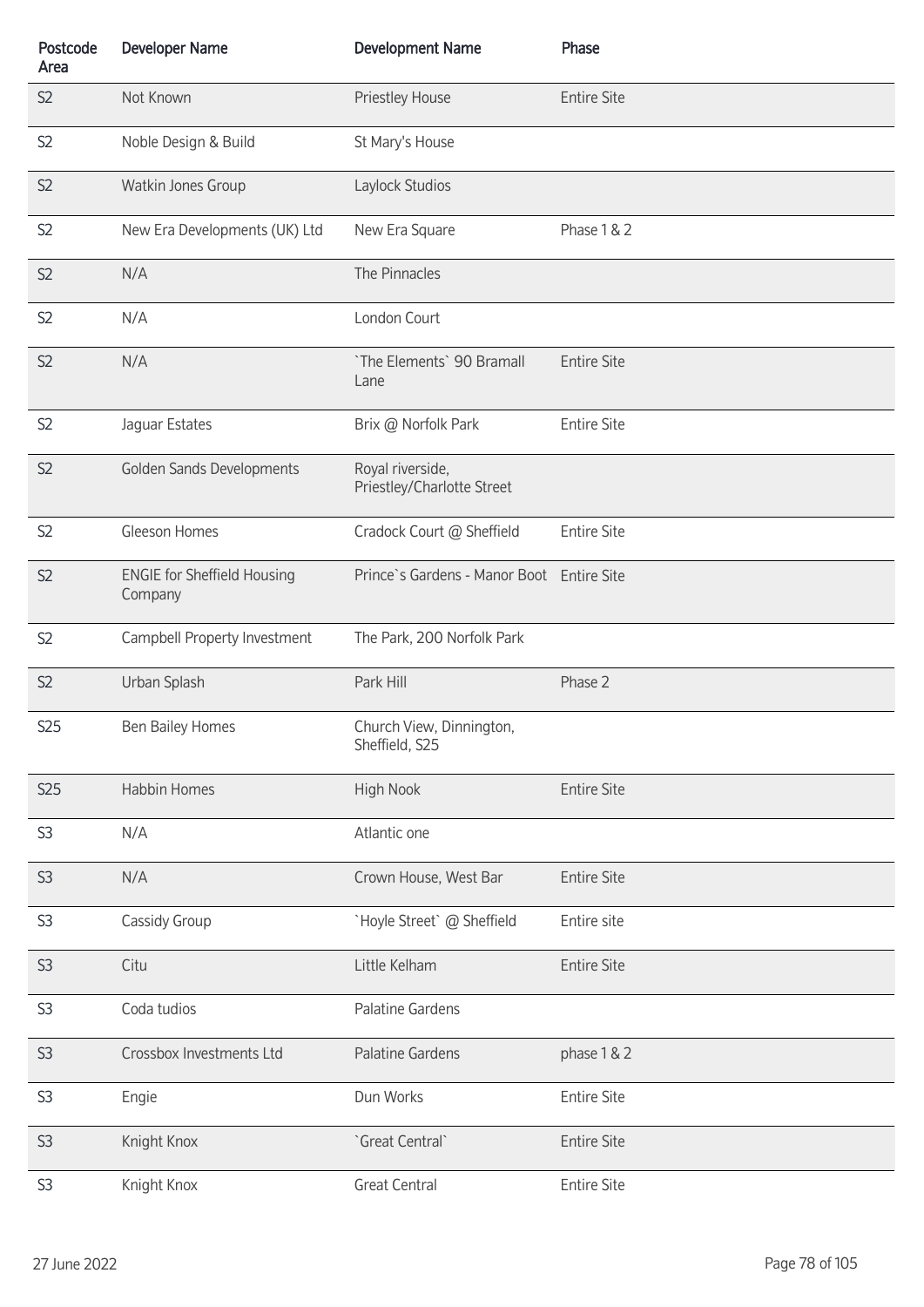| Postcode<br>Area | <b>Developer Name</b>                        | <b>Development Name</b>       | Phase                          |
|------------------|----------------------------------------------|-------------------------------|--------------------------------|
| S <sub>3</sub>   | N/A                                          | `Central Quay` 33 Alma Street | <b>Entire Site</b>             |
| S <sub>3</sub>   | N/A                                          | `Metis` 1 Scotland Street     | <b>Entire Site</b>             |
| S3               | N/A                                          | Alexandra House               |                                |
| S <sub>3</sub>   | N/A                                          | Aspect 3 (Edward Street)      |                                |
| S <sub>3</sub>   | N/A                                          | Century Square                |                                |
| S <sub>3</sub>   | N/A                                          | Cornerhouse                   |                                |
| S <sub>3</sub>   | N/A                                          | Dunfields                     |                                |
| S <sub>3</sub>   | N/A                                          | Printworks                    |                                |
| S <sub>3</sub>   | N/A                                          | West Bar House                |                                |
| S <sub>3</sub>   | N/A (Not New Build)                          | Cornwall Works                |                                |
| S <sub>3</sub>   | N/A (Not New Build)                          | Opal 3                        |                                |
| S <sub>3</sub>   | Noble Design & Build                         | Kelham Works                  |                                |
| S <sub>3</sub>   | R S Sabkha Construction &<br>Development Ltd | `Kelham Gate` @ Shalesmoor    | Entire site                    |
| S <sub>3</sub>   | Romiga East Limited (Citizen<br>Living)      | The Fitzgerald                |                                |
| S <sub>3</sub>   | <b>UOWN</b>                                  | `The Bakery` @ Sheffield      | Entire site                    |
| S <sub>3</sub>   | Warden Construction for Frazer<br>Morgan Ltd | Nurtur                        | <b>Entire Site</b>             |
| S <sub>3</sub>   | N/A                                          | Bento                         |                                |
| S32              | <b>Willett Park Homes</b>                    | Peaklands Park                | <b>Entire Site</b>             |
| S35              | Unknown                                      | Regency court                 | Entire site                    |
| S36              | Noble Homes                                  | Otium @ Stocksbridge          | <b>ENTIRE SITE</b>             |
| <b>S40</b>       | MJ Developments                              | `The Gates` @ Chesterfield    | <b>Entire Site</b>             |
| S42              | Gleeson Homes                                | Woodthorpe Park               | Entire Site-potentialy Phase 1 |
| S43              | <b>Bellway Homes</b>                         | <b>Scholars Place</b>         | Phase 1                        |
| <b>S45</b>       | Redline Facilities Ltd                       | Park View                     | Entire site                    |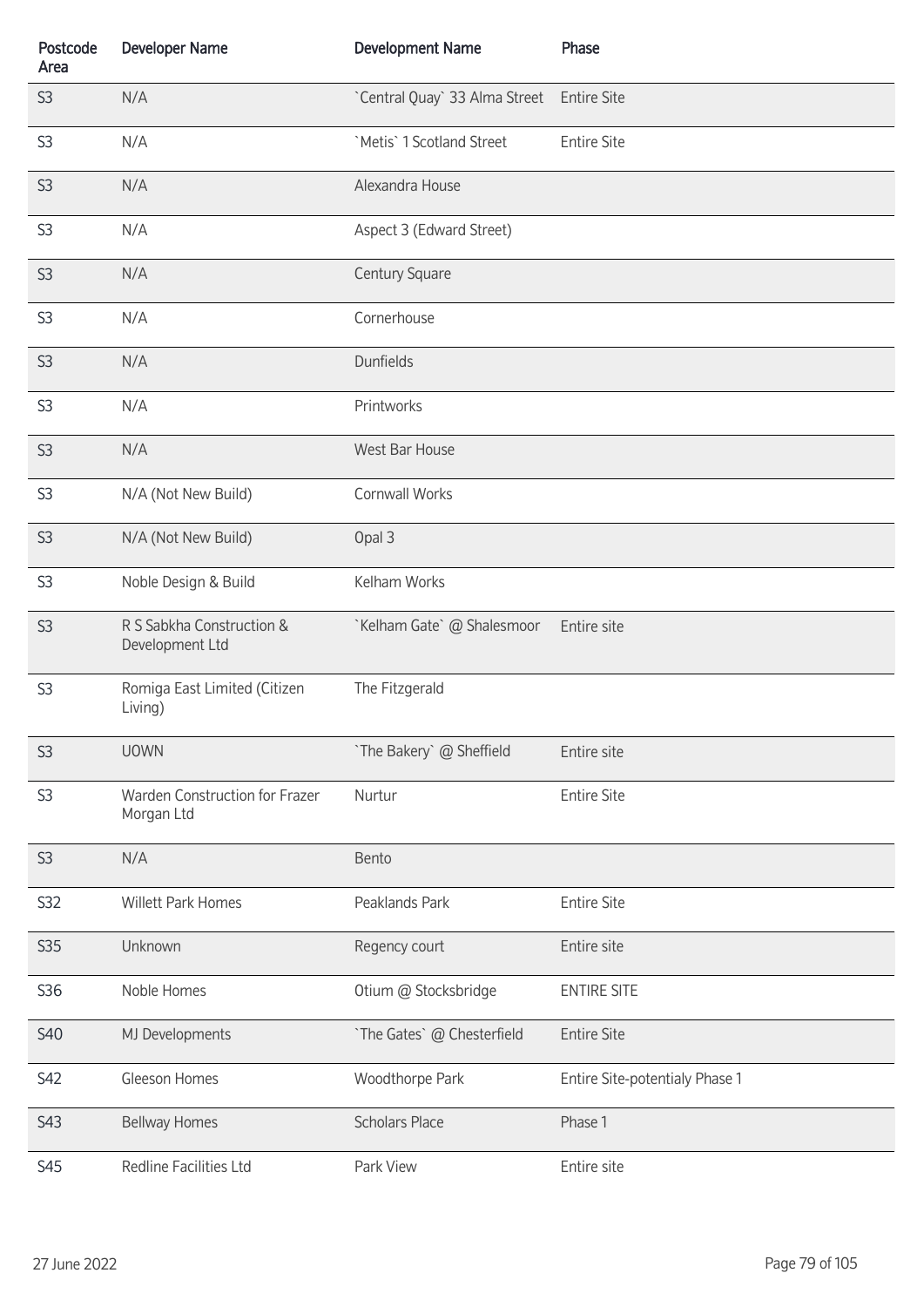| Postcode<br>Area | <b>Developer Name</b>                           | <b>Development Name</b>                       | Phase              |
|------------------|-------------------------------------------------|-----------------------------------------------|--------------------|
| S <sub>6</sub>   | N/A                                             | Oakwood House, 138-150<br>Infirmary Road      |                    |
| S <sub>6</sub>   | McCarthy & Stone                                | `Flora Grange` @ Stannington                  | Entire site        |
| S <sub>6</sub>   | Campebll Homes Limited                          | Sovereign Point, 178 Infirmary<br>Road        |                    |
| S <sub>6</sub>   | Campbell Homes Limited                          | City Towers, 39-45 Infirmary<br>Road          |                    |
| S <sub>6</sub>   | <b>Taray Homes</b>                              | `Bamford Point` @ Sheffield                   | <b>Entire Site</b> |
| <b>S60</b>       | Doneright Developments                          | Village Garden Mews                           | Entire site        |
| <b>S60</b>       | <b>UNKNOWN</b>                                  | <b>IMPERIAL BUILDINGS</b>                     | <b>ENTIRE SITE</b> |
| <b>S60</b>       | Sky-House.co                                    | Sky-House @ Waverley (Lescar Phase 1<br>Road) |                    |
| <b>S60</b>       | Sky-House.co                                    | `Sky-House` @ Waverley                        | Phase 1-4          |
| s60              | Rother Living (RMBC)                            | `Broom Hayes` @ Broom Valley Entire Site      |                    |
| <b>S60</b>       | <b>UNKNOWN</b>                                  | `Keppel Wharf` Market Street                  | <b>ENTIRE SITE</b> |
| <b>S60</b>       | <b>UNKNOWN</b>                                  | The Old Market                                | <b>ENTIRE SITE</b> |
| S61              | `Topaz`                                         | Queensbridge Homes                            | <b>Entire Site</b> |
| S62              | Alert Homes                                     | Roundwood Court @<br>Rawmarsh                 | <b>Entire Site</b> |
| S63              | Hoober Ltd                                      | Lacewood                                      | Phase 1            |
| S63              | Not New Build                                   | Halfway Close                                 |                    |
| S63              | <b>WHG Construction Ltd</b>                     | Humphry Davy House                            | <b>ENTIRE SITE</b> |
| S63              | Kingstone Ltd for HC Developments The Woodlands |                                               |                    |
| S63              | Nigel Evans                                     | <b>Whinburn Mews</b>                          | <b>Entire Site</b> |
| S63              | Scorpion Construction Ltd                       | 'Lantern House'                               | <b>Entire Site</b> |
| S64              | Fenwood Estates                                 | Sanctum @ Kilnhurst                           | Entire site        |
| S64              | Elite                                           | Waterside Park, Station Road                  |                    |
| <b>S64</b>       | Gleeson Homes                                   | Carlisle Park                                 | Northside          |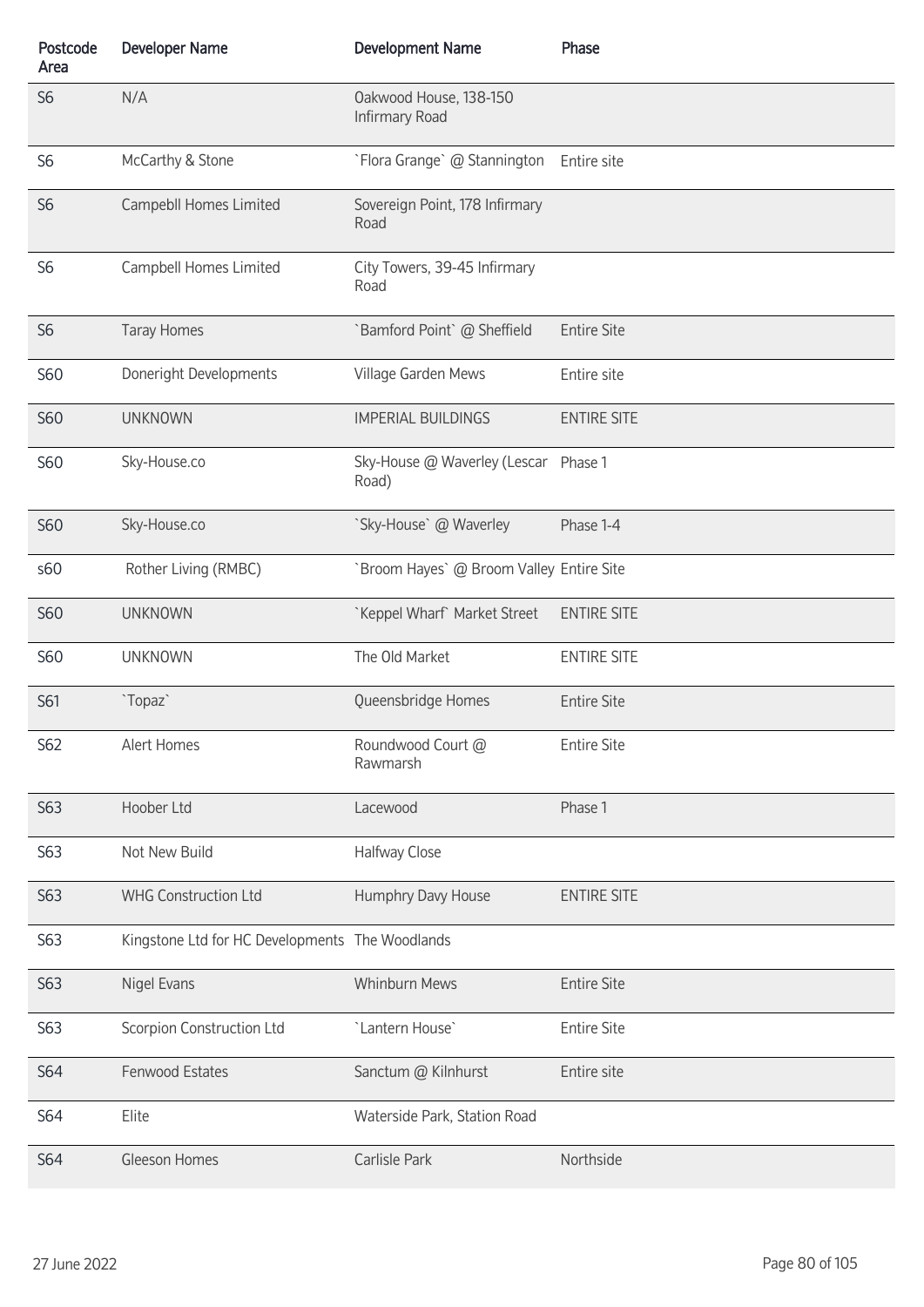| Postcode<br>Area | <b>Developer Name</b>                      | <b>Development Name</b>                          | Phase                  |
|------------------|--------------------------------------------|--------------------------------------------------|------------------------|
| S65              | Avro Developments                          | H-Residence`s/Howard<br><b>Building</b>          |                        |
| S7               | McCarthy & Stone                           | <b>Windsor House</b>                             |                        |
| S7               | Adlington Retirement Living                | `Jacobs Gate` @ Sheffield                        | <b>Entire Site</b>     |
| <b>S70</b>       | Damian Baker of Baker Properties           | The Skyline                                      |                        |
| <b>S70</b>       | Studio 8 - Not new build                   | Regent House                                     | <b>Entire Site</b>     |
| <b>S70</b>       | M + J Homes (Yorkshire) Ltd                | `Farm Road` @ Kendray                            | <b>Entire Site</b>     |
| <b>S70</b>       | McCarthy & Stone                           | `Beckett Grange` @ Barnsley                      | Entire site            |
| <b>S70</b>       | <b>Empire Property Concepts</b>            | `Springfield House` @ Barnsley Entire site       |                        |
| S71              | Triple G Developments                      | <b>Wharncliffe Court</b>                         | Entire site            |
| S71              | N/A                                        | St Mary's Apartments                             |                        |
| S71              | Gleeson Homes                              | Ellwood Park                                     | <b>Entire Site</b>     |
| S71              | Persimmon Homes                            | <b>Scholars Gate</b>                             |                        |
| S72              | Developments by Boutique                   | Park View                                        | <b>Entire Site</b>     |
| <b>S73</b>       | Premier Construction (Northern)<br>Limited | Kings Court @ Wombwell                           | Entire site            |
| S74              | <b>Habbin Homes</b>                        | Watson Court @ Hoyland<br>Common                 | <b>Entire Site</b>     |
| <b>S75</b>       | Site 4 Investments                         | Hill Top Farm                                    |                        |
| S <sub>8</sub>   | Not Known                                  | <b>Centenary Works</b>                           | Completed Development  |
| <b>S80</b>       | N/A (Not New Build)                        | Flats 1-40 / Lanchester Gardens                  |                        |
| <b>S80</b>       | <b>Trust Property Solutions</b>            | Ryton Park School                                | <b>ENTIRE SITE</b>     |
| S81              | Gleeson Homes                              | Church View                                      | <b>Entire Site</b>     |
| SA1              | Persimmon Homes                            | Aurora Trawler                                   |                        |
| <b>SE10</b>      | Unknown                                    | 2-12 Blackwall Lane                              | Entire site            |
| <b>SE10</b>      | Country Side/ Taylor Wimpey/GMV<br>Ltd     | Greenwich Millenium Village -<br>Meridian Square | Building 107 - Phase 1 |
| <b>SE10</b>      | L&Q                                        | Millennium Village                               |                        |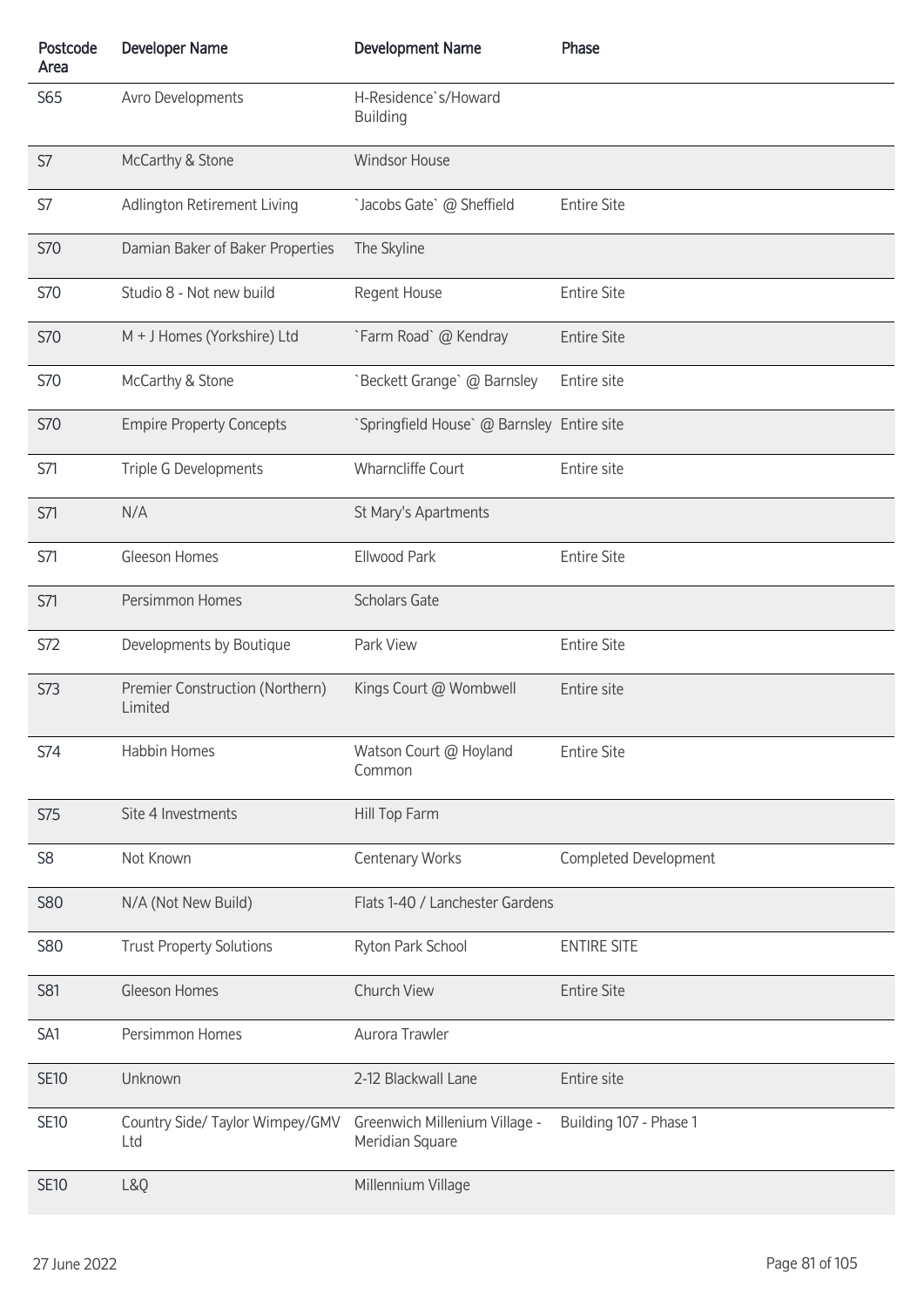| Postcode<br>Area | <b>Developer Name</b>               | <b>Development Name</b>                   | Phase              |
|------------------|-------------------------------------|-------------------------------------------|--------------------|
| <b>SE10</b>      | Knight Dragon Developments          | Greenwich Peninsula /<br>Parkside - Moore |                    |
| <b>SE10</b>      | unknown                             | <b>Greenwich Church Street</b>            | <b>Entire Site</b> |
| <b>SE10</b>      | Unknown                             | Flats 1 - 6 10 Norway Street              | <b>Entire Site</b> |
| <b>SE10</b>      | Greenwich Square Limited            | Greenwich Square, Lambard<br>Square       |                    |
| <b>SE10</b>      | Unknown                             | Arden Development                         | <b>Entire Site</b> |
| <b>SE10</b>      | <b>Family Mosaic</b>                | <b>Charters Wharf</b>                     |                    |
| <b>SE11</b>      | <b>Fitzwilliam Capital Partners</b> | 8 Sail Street                             |                    |
| <b>SE11</b>      | Knight Frank                        | Lollard Street                            | <b>Entire Site</b> |
| <b>SE13</b>      | St Pier Group (non-new build)       | Robert Square                             | Phase 2            |
| <b>SE13</b>      | <b>Tide Construction</b>            | Lewisham Exchange                         | Phase 01           |
| <b>SE14</b>      | Unknown                             | Helena Court, Hatcham Park<br>Road        | Entire site        |
| <b>SE14</b>      | Peabody                             | The Pomeroy                               | <b>Entire Site</b> |
| <b>SE15</b>      | <b>TIKARI WORKS</b>                 | Rye Apartments                            | <b>Entire Site</b> |
| <b>SE15</b>      | N/A                                 | unknown                                   |                    |
| <b>SE15</b>      | N/A                                 | 130 Gordon Road                           |                    |
| <b>SE15</b>      | Metropolitan                        | Rye Green                                 | entire site        |
| <b>SE15</b>      | Marina Properties                   | The Catcher Building                      |                    |
| <b>SE15</b>      | Andersons                           | The Catcher Building                      |                    |
| <b>SE15</b>      | Higgins Homes                       | Penny Black Court                         |                    |
| <b>SE16</b>      | <b>Babak Attarian</b>               | Atar House                                | <b>Entire Site</b> |
| <b>SE18</b>      | Unknown                             | Carter House, Brookhill Road              | Entire site        |
| <b>SE18</b>      | Goldenspark Ltd                     | Flora Mews                                | <b>Entire Site</b> |
| <b>SE18</b>      | Kallars                             | Ashby Apartments                          | <b>Entire Site</b> |
| <b>SE18</b>      | London Green                        | Woodrow                                   | Entire site        |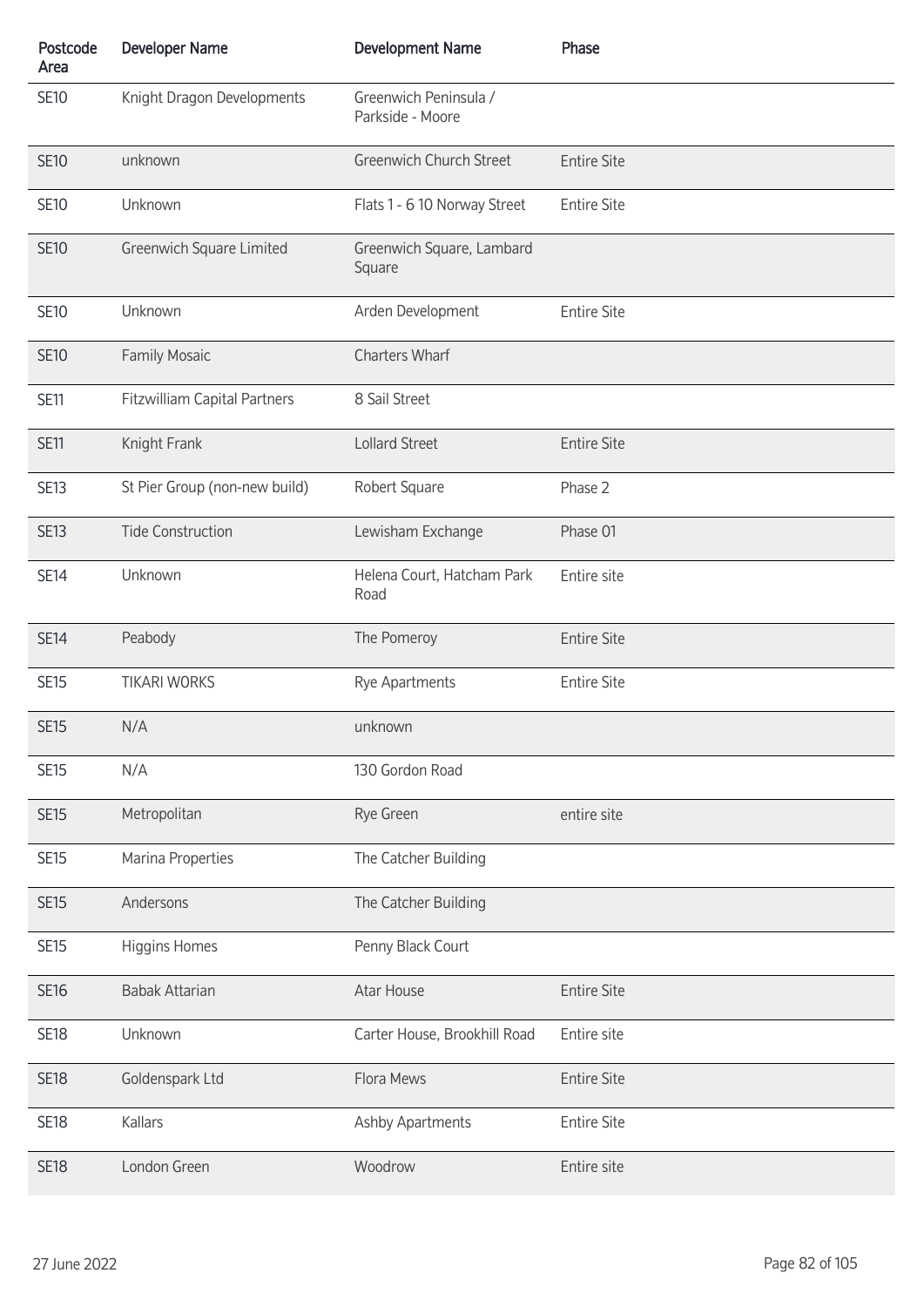| Postcode<br>Area | <b>Developer Name</b>                                                             | <b>Development Name</b>                   | Phase              |
|------------------|-----------------------------------------------------------------------------------|-------------------------------------------|--------------------|
| <b>SE18</b>      | Unknown                                                                           | Hanover House 1 Orchard Road Entire Site  |                    |
| SE <sub>2</sub>  | Fortress Homes Ltd                                                                | <b>Tilston Terrace</b>                    | <b>Entire Site</b> |
| <b>SE20</b>      | N/A                                                                               | Yeomans House                             |                    |
| SE <sub>23</sub> | Unknown                                                                           | 14 Westwood Park (flats A-G)              | Flats A - G        |
| <b>SE23</b>      | Unknown                                                                           | 179 Stanstead Road                        | Entire site        |
| <b>SE24</b>      | Peabody Development                                                               | Kerin House                               |                    |
| <b>SE25</b>      | NJP Development                                                                   | 72C Woodside Green                        | <b>Entire Site</b> |
| SE3              | River Quaggy Investments Ltd.                                                     | River Quaggy Apartments                   | <b>Entire Site</b> |
| SE3              | <b>Galliard Homes</b>                                                             | Osborn House                              |                    |
| SE4              | Unknown                                                                           | Broca Court 439 Brockley Road Entire Site |                    |
| SE4              | Cork Lewisham                                                                     | Lewisham Way                              |                    |
| SE <sub>5</sub>  | N/A                                                                               | Flats 1-7 123 Flaxman Road                |                    |
| SE <sub>5</sub>  | Family Mosaic                                                                     | Mural House                               |                    |
| SE <sub>5</sub>  | Fabrica                                                                           | Wyndham Studios                           | <b>Entire Site</b> |
| SE <sub>5</sub>  | Unknown                                                                           | Triangle Court- Camberwell<br>New Road    | <b>Entire Site</b> |
| SE7              | Luxgrove London. Residences<br>Charlton Church Lane                               | 59 Charlton Church Lane                   |                    |
| SE <sub>8</sub>  | Unknown                                                                           | 93-95 Deptford high street                | <b>Entire Site</b> |
| SE <sub>8</sub>  | Peabody                                                                           | St Pauls House                            |                    |
| SE <sub>9</sub>  | Land Development Property Group<br>Limited                                        | <b>Station Approach Southside</b>         | <b>Entire Site</b> |
| SE <sub>9</sub>  | N/A                                                                               | <b>Tudor Apartments</b>                   |                    |
| SG1              | Chase New Homes                                                                   | Skyline                                   |                    |
| SG1              | Park Place Plaza Ltd/ MBH Capital - Park Place/ Mulberry House<br>Lanes New Homes |                                           | Phase 1            |
| SG1              | Park Place Plaza Ltd/ MBH Capital - Park Place / Boston House<br>Lanes New Homes  |                                           | Phase 2            |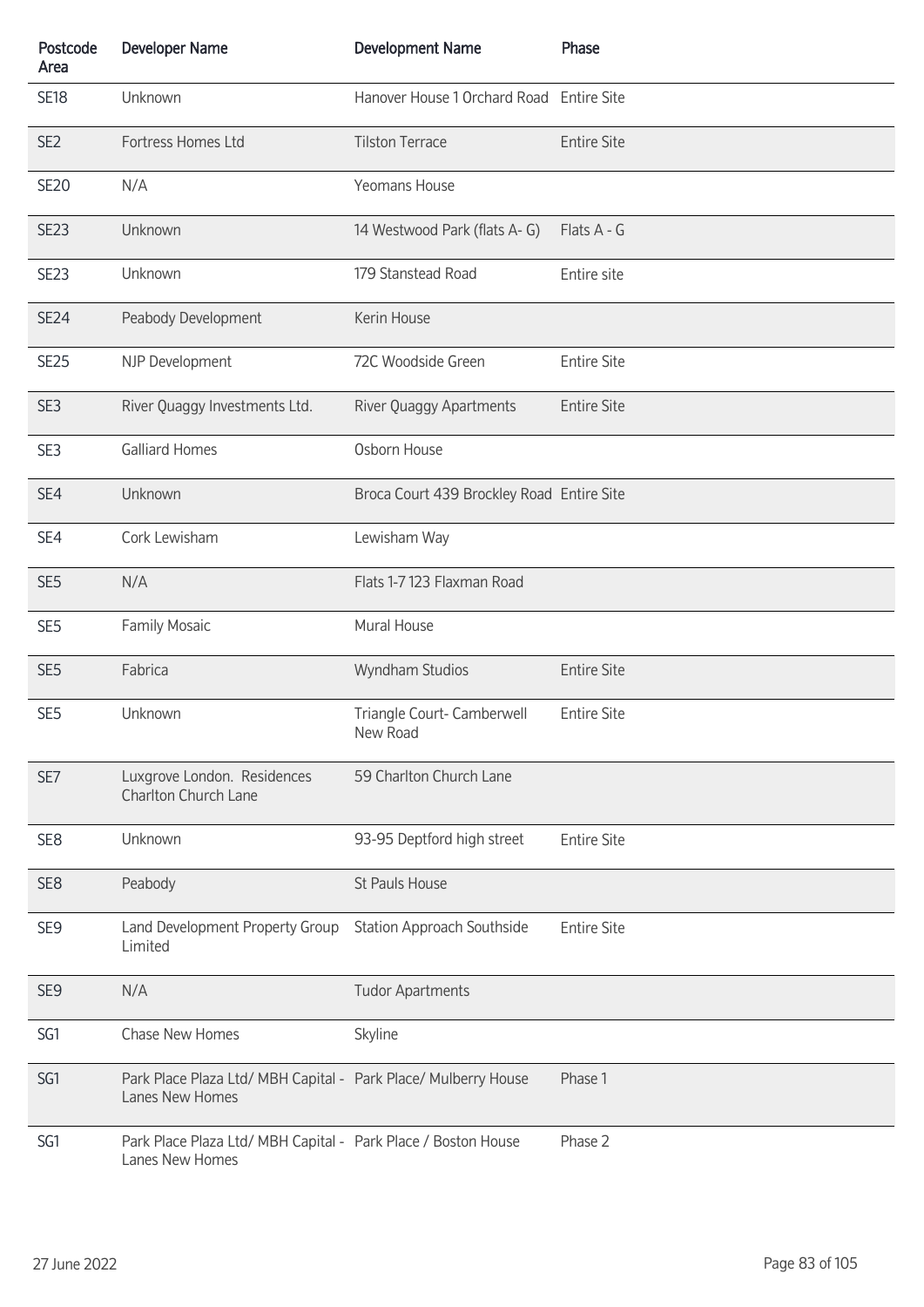| Postcode<br>Area | <b>Developer Name</b>          | <b>Development Name</b>                              | Phase              |
|------------------|--------------------------------|------------------------------------------------------|--------------------|
| SG1              | <b>RW Invest</b>               | Vista Tower/ Stevenage<br>Apartments                 |                    |
| SG1              | Skyline House                  | unknown                                              | <b>Entire Site</b> |
| SG1              | Kompas Homes - Goldfield Homes | <b>Brickdale House</b>                               |                    |
| SG13             | <b>Weston Homes</b>            | Evron Wharf                                          |                    |
| <b>SG14</b>      | Chase New Homes                | <b>Bircherley Green Shopping</b><br>Centre           | <b>Entire Site</b> |
| <b>SG15</b>      | Unknown                        | Hampden House                                        | Entire site        |
| <b>SG18</b>      | <b>Taylor Wimpey</b>           | <b>Bramble Walk</b>                                  |                    |
| SG4              | <b>TBC</b>                     | Spinney Gardens                                      | <b>Entire Site</b> |
| SG4              | <b>Highwood Developments</b>   | Dragon Mews                                          | <b>Entire Site</b> |
| SG4              | Hilltop Resource Limited       | The Foundary                                         | <b>Entire Site</b> |
| SG <sub>5</sub>  | <b>Oakmont Homes</b>           | Chancery Place, Old Park Road                        | Entire site        |
| SG <sub>5</sub>  | Stonewater Property Ltd        | <b>Hicce House</b>                                   |                    |
| SG <sub>5</sub>  | N/A                            | <b>Hicce House</b>                                   | Entire site        |
| SG <sub>5</sub>  | Unknown                        | Latchmore Court                                      | <b>Entire Site</b> |
| SG <sub>6</sub>  | TBC via Connells of Letchworth | Dorchester House                                     | <b>ENTIRE SITE</b> |
| SG <sub>6</sub>  | <b>Basra Group</b>             | 6-12 Station Road Letchworth<br>Hertfordshire SG63AU | Phase 01           |
| SG <sub>6</sub>  | <b>Basra Group</b>             | 6-12 Station Road Letchworth<br>Hertfordshire SG63AU | <b>Entire Site</b> |
| SG7              | <b>Weston Homes</b>            | <b>Imperial Place</b>                                | Phase 2            |
| SG8              | TBC - sold via Marshalls       | Roysia House                                         | <b>ENTIRE SITE</b> |
| SG8              | TBC - sold via Marshalls       | Roysia House                                         | <b>Entire Site</b> |
| SG <sub>8</sub>  | Lea Valley Homes               | Lantern Crescent                                     | Entire site        |
| SG8              | SA Developments                | Victoria Place                                       | <b>Entire Site</b> |
| SG9              | <b>Fairview Homes</b>          | The Village                                          | Phase 4            |
| SK1              | Mandale                        | <b>Exchanger Street</b>                              | Entire site        |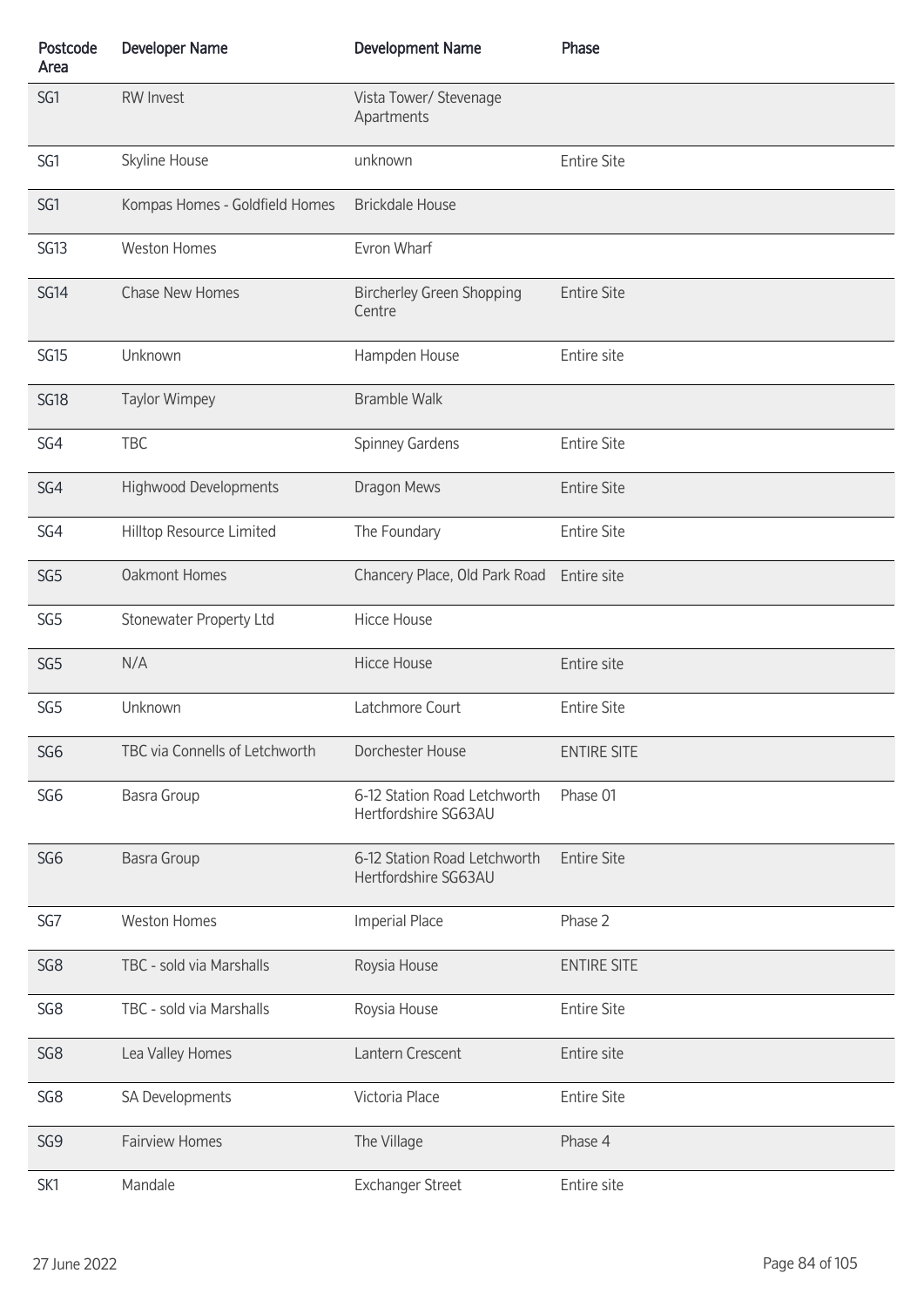| Postcode<br>Area | <b>Developer Name</b>                       | <b>Development Name</b>                               | Phase              |
|------------------|---------------------------------------------|-------------------------------------------------------|--------------------|
| SK1              | Unknown                                     | <b>Hilton House</b>                                   | <b>Entire Site</b> |
| SK1              | One Heritage Group PLC                      | 57 St Petersgate                                      | Phase 1            |
| SK1              | Heaton Group                                | Milliners House                                       | <b>ENTIRE SITE</b> |
| SK1              | unknown                                     | bank Chambers                                         | <b>Entire Site</b> |
| SK1              | <b>TNS</b>                                  | Dorchester Apartments, 2 Lee<br>street / SK One       | Entire site        |
| SK1              | Seddon Development                          | Churchgate - Closed due to SID<br>request             |                    |
| SK1              | <b>MCR Properties</b>                       | Renaissance House                                     |                    |
| SK1              | Jordans                                     | Regal House                                           | <b>Entire Site</b> |
| SK1              | <b>AWAL Investment</b>                      | Meadow Mill                                           | Entire site        |
| SK1              | Johnnie Johnson                             | Joseph Leigh House, Marsland<br>House, The Old School |                    |
| SK1              | <b>Fulcrum Homes</b>                        | Churchgate Mews                                       | <b>Entire Site</b> |
| SK1              | <b>CREAM Developments</b>                   | St Mary's Court                                       | Entire site        |
| SK1              | Ladson                                      | Archer House                                          | Phase 1            |
| SK1              | <b>CPUK for Stockport Homes</b>             | Charles Street Development                            | Phase 1            |
| SK1              | N/A                                         | <b>BURLEY HOUSE / Box</b><br>Appartments              |                    |
| <b>SK10</b>      | <b>Cheshire Acres</b>                       | High Street/Cumberland Drive                          |                    |
| <b>SK10</b>      | Mirasa Cheadle Ltd                          | Southview House                                       | Phase 1            |
| <b>SK10</b>      | Jones Homes                                 | Kingsfield Park                                       |                    |
| <b>SK10</b>      | N/A                                         | The Pavilions                                         |                    |
| <b>SK11</b>      | Peaks & Plains (Contractor is<br>Rowlinson) | Crossings                                             | <b>BLOCK A</b>     |
| <b>SK11</b>      | Peaks & Plains (Contractor is<br>Rowlinson) | Crossings                                             | <b>BLOCK B</b>     |
| <b>SK11</b>      | Silkdale Living Ltd                         | Vincent Place                                         |                    |
| <b>SK11</b>      | <b>UNKNOWN</b>                              | Alma Mill                                             | <b>ENTIRE SITE</b> |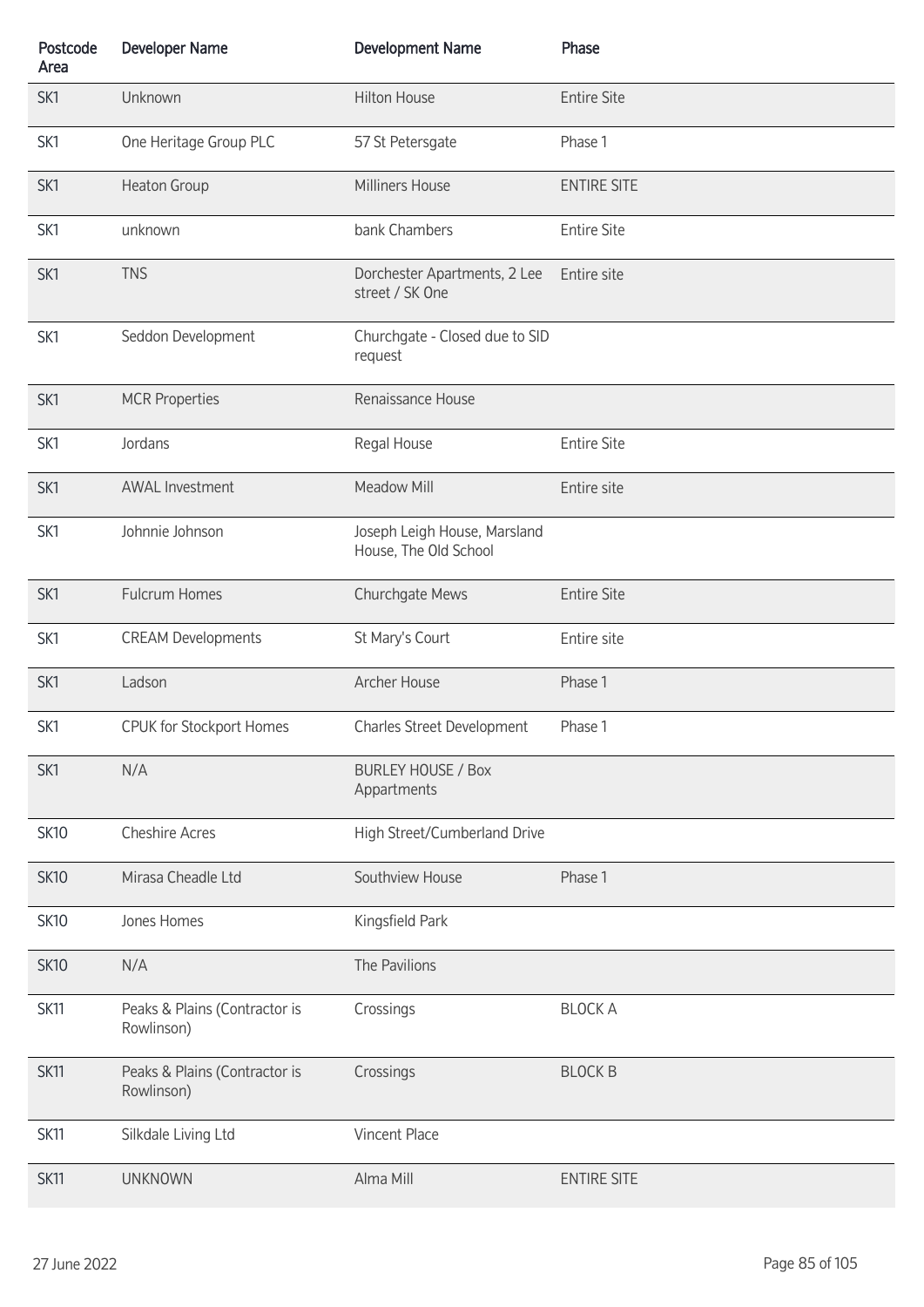| Postcode<br>Area | <b>Developer Name</b>                                | <b>Development Name</b>                                     | Phase              |
|------------------|------------------------------------------------------|-------------------------------------------------------------|--------------------|
| <b>SK11</b>      | Northmeadow Ltd                                      | Grisedale Way                                               |                    |
| sk11             | Huntsmere Construction Ltd                           | Craven House                                                | <b>Entire Site</b> |
| <b>SK11</b>      | Seddon Homes                                         | Lavender Fields                                             | Phase 1            |
| <b>SK11</b>      | Jones Homes                                          | Cricketers Green                                            |                    |
| <b>SK11</b>      | Building Conversion Developments Birch House<br>Ltd. |                                                             | <b>Entire Site</b> |
| <b>SK12</b>      | Permitted right                                      | <b>Woodview First Avenue</b>                                | <b>Entire Site</b> |
| SK <sub>12</sub> | Unknown                                              | Sovereign House                                             | Entire site        |
| <b>SK13</b>      | Fine Build Homes Ltd                                 | White Mill                                                  |                    |
| <b>SK13</b>      | <b>Walmer Homes</b>                                  | Peak Dale Gardens                                           | <b>Entire Site</b> |
| <b>SK13</b>      | N/A                                                  | Palm Court                                                  |                    |
| SK <sub>13</sub> | N/A                                                  | Howard Town Mill, Victoria<br><b>Street</b>                 | Entire site        |
| SK13             | Foothold Construction (Westshield<br>Group)          | The View                                                    | <b>Entire Site</b> |
| SK <sub>13</sub> | <b>Barratt Homes</b>                                 | Willow Gardens, New Road                                    | Entire site        |
| SK <sub>13</sub> | Loxley Homes                                         | <b>Bluebell Mews</b>                                        | Phase 1            |
| <b>SK14</b>      | <b>Belmont Homes</b>                                 | Rowley Court                                                | Entire Phase.      |
| <b>SK14</b>      | <b>Bardsley</b>                                      | King Edward Court                                           | Phase 2            |
| <b>SK14</b>      | <b>Bellway Homes</b>                                 | Canalside                                                   |                    |
| <b>SK14</b>      | <b>Eccleston Homes</b>                               | <b>Christy Brow</b>                                         |                    |
| <b>SK14</b>      | Nook & Key                                           | <b>Steeple View</b>                                         | <b>Entire Site</b> |
| <b>SK14</b>      | <b>Barratt Homes</b>                                 | Hillside                                                    | Phase 1            |
| <b>SK14</b>      | Pillars Holding Ltd (Arthur &<br>Hardman)            | Hillside                                                    | <b>Entire Site</b> |
| SK14             | <b>Barratt Homes</b>                                 | <b>Cotton Tree Court</b>                                    |                    |
| <b>SK15</b>      | Unknown                                              | Bramble Court / Thistle, Acorn Entire site<br>& Cedar House |                    |
| SK <sub>15</sub> | Urban Splash                                         | Pattern House                                               | Entire site        |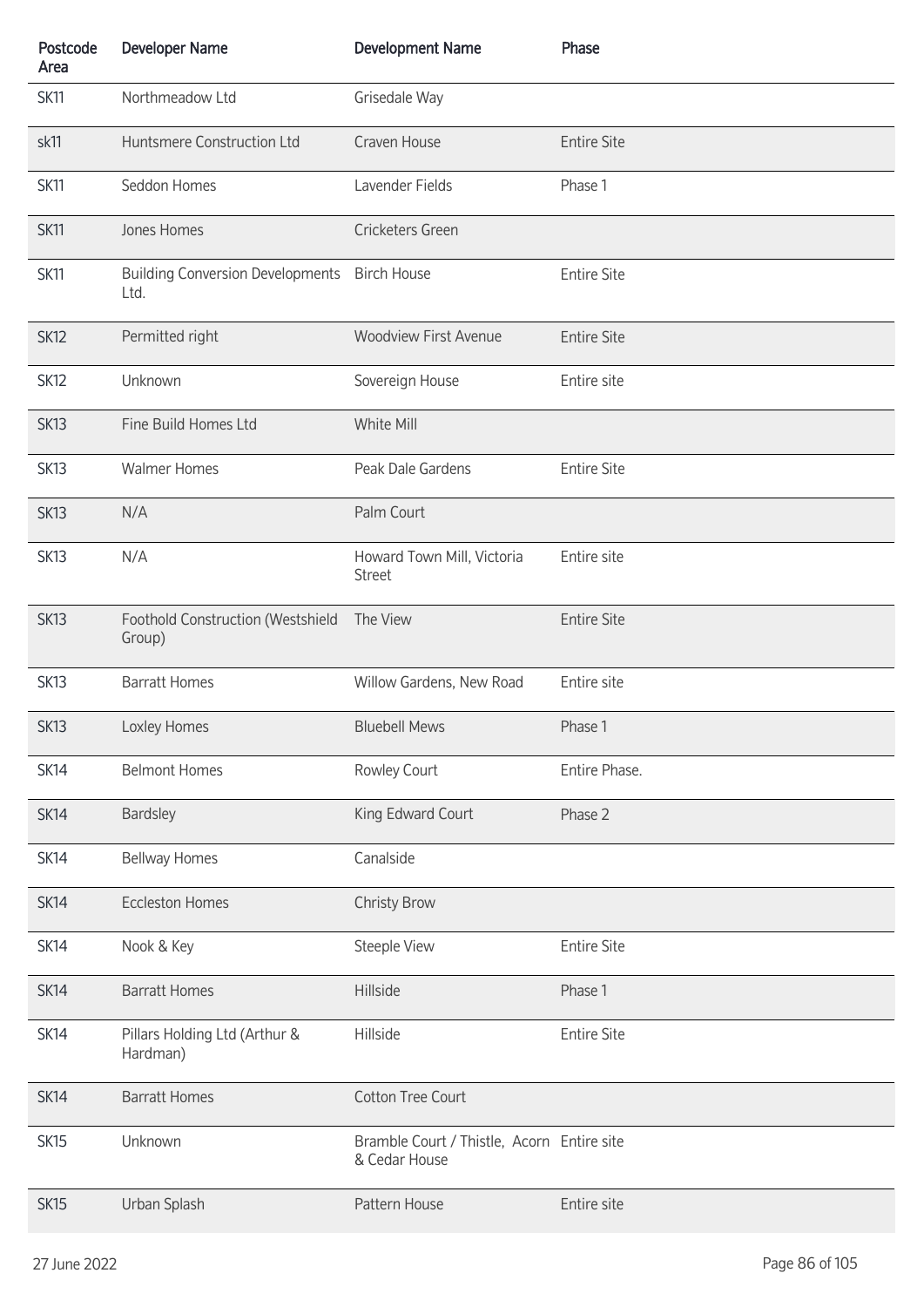| Postcode<br>Area | <b>Developer Name</b>                                          | <b>Development Name</b>                                      | Phase               |
|------------------|----------------------------------------------------------------|--------------------------------------------------------------|---------------------|
| SK <sub>15</sub> | Unknown                                                        | Regency Court                                                | <b>Entire Site</b>  |
| <b>SK15</b>      | Unknown                                                        | Millers Court - Booth Street                                 | <b>Entire Site</b>  |
| <b>SK15</b>      | Rowlinson for New Housing Trust                                | Summers Quay                                                 | entire site         |
| <b>SK15</b>      | Mosscare St Vincent's                                          | The Weavers (Blocks B & C)                                   | Blocks B & C        |
| SK17             | McCarthy & Stone                                               | Devonshire Place                                             | <b>ENTIRE SITE</b>  |
| SK <sub>17</sub> | Amos Group Ltd                                                 | Peakland Grange                                              | Phase 1             |
| SK <sub>2</sub>  | N/A                                                            | Ryley Mount                                                  |                     |
| SK <sub>2</sub>  | Stockport Homes / Lane End<br>Developments                     | The former Battersby Hatworks ENTIRE SITE<br>/ Hempshaw Lane |                     |
| SK <sub>22</sub> | Treville Properties Ltd                                        | Millers Vale                                                 | Phase 1             |
| SK <sub>22</sub> | Mr Summers                                                     | Fairhaven                                                    | <b>Entire Site</b>  |
| SK <sub>22</sub> | T. Baxter of Thistle Down<br>Developments Ltd                  | River Sett Cottages, Hyde Bank Entire Site<br>Road           |                     |
| SK <sub>23</sub> | Mellor Homes                                                   | Reservoir Road Development                                   | Phase 1             |
| SK <sub>23</sub> | Seddon in conjunction with Equity<br>Housing Associat          | <b>Thomas Meadows</b>                                        |                     |
| SK <sub>3</sub>  | Gravitas                                                       | The Bow Garrett                                              | Fntire site         |
| SK <sub>3</sub>  | <b>Stockport Homes</b>                                         | <b>Bakery Court</b>                                          | SK3                 |
| SK3              | The Blackmore Group                                            | St Augustines Church                                         | <b>Entire Phase</b> |
| SK <sub>3</sub>  | Unknown                                                        | Wellington Mill                                              | <b>Entire Site</b>  |
| SK <sub>3</sub>  | Stockport Homes - Viaduct                                      | <b>Booth Street</b>                                          | Phase 1             |
| SK4              | Mandale Homes                                                  | Mandale House/Wellesley<br>House                             | <b>Entire Site</b>  |
| SK4              | Towerhouse Systems Ltd                                         | <b>Heaton Grove</b>                                          | <b>Entire Site</b>  |
| SK4              | <b>TRG</b>                                                     | Ropemakers Yard                                              | Phase 01            |
| SK4              | Mosscare St Vincents (contractor is Pennine Court<br>Armitage) |                                                              | <b>Entire Site</b>  |
| SK4              | Adlington Retirement Living                                    | The Woodlands                                                | Phase 1             |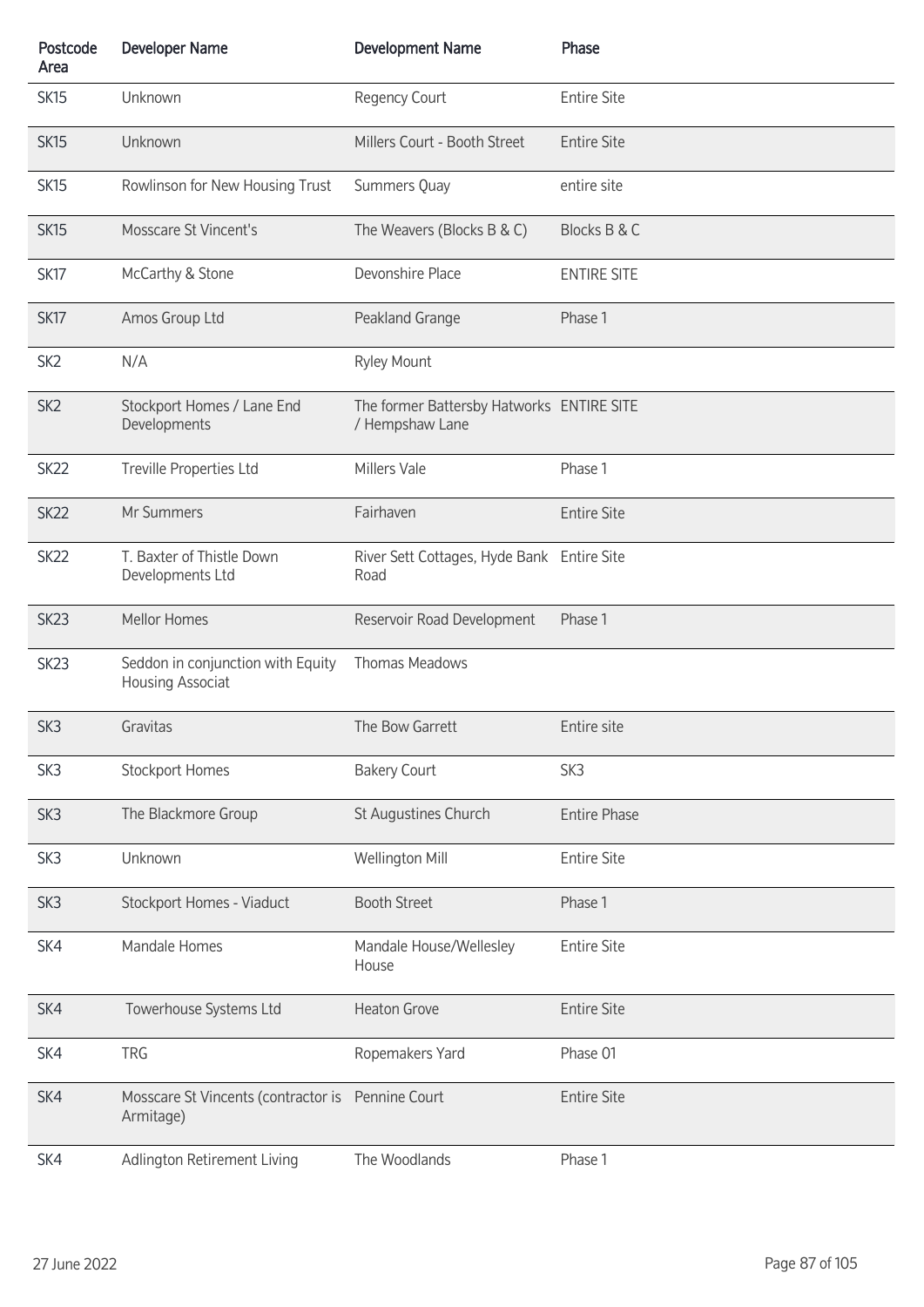| Postcode<br>Area | <b>Developer Name</b>                                 | <b>Development Name</b>                  | Phase              |
|------------------|-------------------------------------------------------|------------------------------------------|--------------------|
| SK4              | Plumlife (contractor is Breck<br>Homes)               | The Poplars                              | Phase 1            |
| SK <sub>5</sub>  | De Trafford Estates                                   | Elisabeth Gardens/Elisabeth<br>Mill      |                    |
| SK <sub>5</sub>  | Westshield for QSH                                    | Vale Rise                                | <b>Entire Site</b> |
| SK <sub>5</sub>  | Counrtyside Properties                                | <b>Blackberry Vale</b>                   |                    |
| SK <sub>6</sub>  | Mansion House Group                                   | Albert Place                             | Phase 1            |
| SK <sub>6</sub>  | DJ Hughes 4 Stockport Homes<br>Group                  | Lowes House                              | Entire site        |
| SK <sub>6</sub>  | Woodman Developments Ltd                              | <b>Green Lane Mews</b>                   | <b>Entire Site</b> |
| SK7              | McCarthy & Stone                                      | Hampson Court, 104<br>Commercial Road    | entire site        |
| SK7              | Maya Property                                         | Dale House                               | Phase 1            |
| SK <sub>8</sub>  | N/A                                                   | <b>Brook House Residence</b>             |                    |
| SK <sub>8</sub>  | Adlington Retirement Living                           | THE CHIMES                               | <b>ENTIRE SITE</b> |
| SK <sub>8</sub>  | Mirasa Cheadle Ltd (Contractor is<br>Oxley)           | Eden Place                               | Phase 1            |
| SK <sub>8</sub>  | Urbanize Homes Ltd                                    | Cheadle House, 30 Mary Street            |                    |
| SK <sub>8</sub>  | N/A                                                   | Hazel House                              |                    |
| SK <sub>8</sub>  | Mirasa Developments Limited                           | <b>Eden Place</b>                        |                    |
| SK <sub>8</sub>  | Mirasa Clemance Limited                               | The Pointe                               | Entire site        |
| SK <sub>8</sub>  | Laurus Homes (Part of Trafford<br>Housing Trust - THT | Electra House                            | Phase 1            |
| SK <sub>8</sub>  | Inspired Homes                                        | Fabrick, Warren Road (Inspired<br>Homes) |                    |
| SK <sub>8</sub>  | <b>Henley Homes</b>                                   | <b>Barnes Village</b>                    | <b>Entire Site</b> |
| SK <sub>8</sub>  | H & H Homes Ltd                                       | Cheadle Mill                             |                    |
| SK <sub>8</sub>  | <b>Dickens Property Company</b>                       | <b>Tatton Cinema</b>                     | <b>Entire Site</b> |
| SK <sub>8</sub>  | <b>BGM Developments</b>                               | Ladybridge Road                          |                    |
| SK <sub>8</sub>  | Nicholas Ryan Projects                                | 151 - 153 Ladybridge Road                |                    |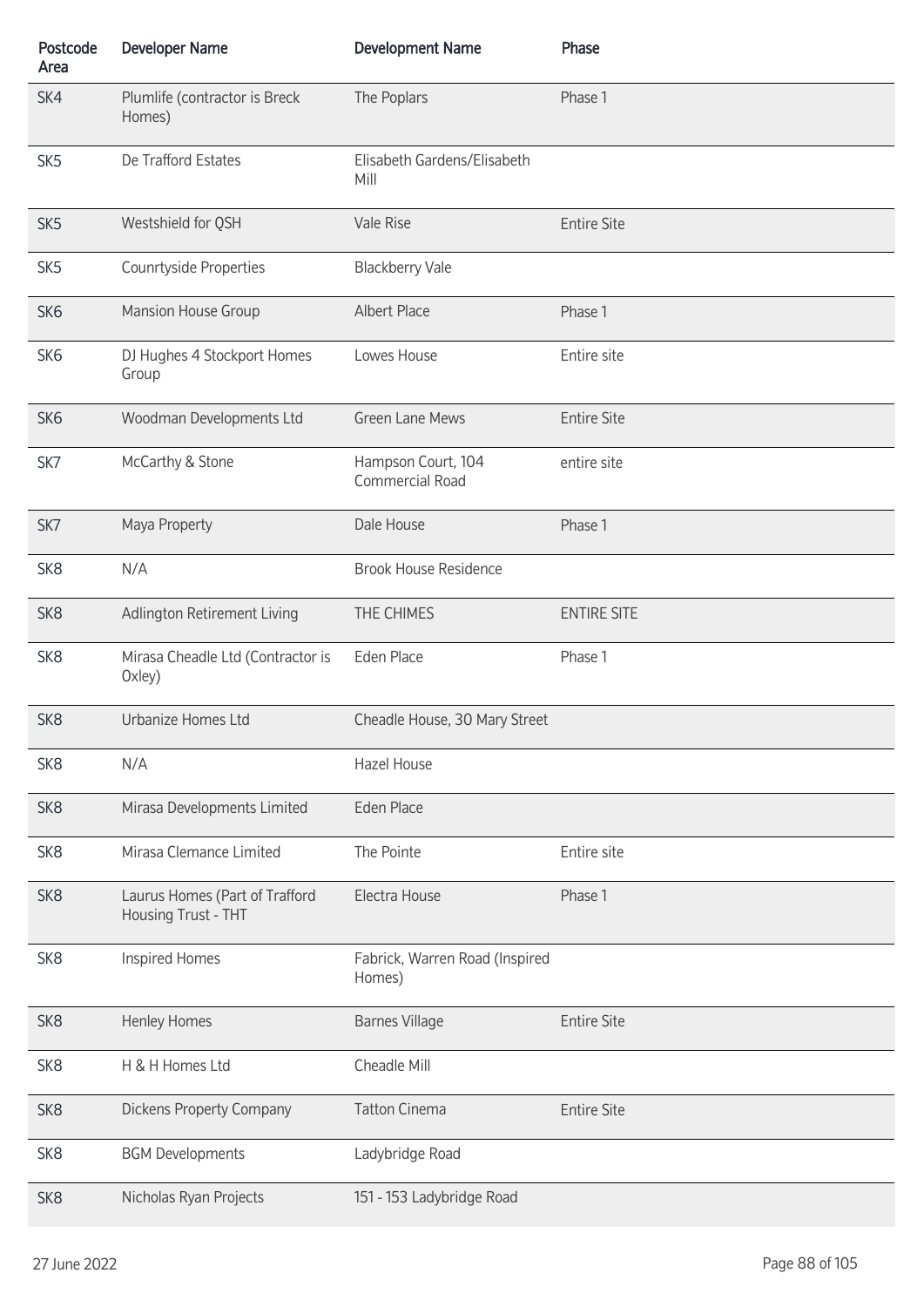| Postcode<br>Area | <b>Developer Name</b>                              | <b>Development Name</b>             | Phase              |
|------------------|----------------------------------------------------|-------------------------------------|--------------------|
| SK9              | Chapelwood                                         | Pegasuslife                         | Entire Site.       |
| SK9              | Regency Residential - MCR<br><b>Property Group</b> | Harden Park                         | <b>Entire Site</b> |
| SK9              | My Pad Developments                                | 24 A-F Delamere Road<br>development |                    |
| SK9              | Jones Homes                                        | Sanctuary                           | <b>Entire Site</b> |
| SK9              | <b>HC Developments</b>                             | <b>Bollin Heights</b>               | <b>Entire Site</b> |
| SK9              | Elan Homes                                         | Handforth Court                     | Entire site        |
| SK9              | BF Property Company Limited                        | Eton Row in Wilmslow                |                    |
| SK9              | Elan Homes                                         | The Larches                         | Entire site        |
| SL <sub>0</sub>  | Haywood's Group                                    | Universal House                     | <b>Entire Site</b> |
| SL <sub>1</sub>  | <b>Bellway Homes</b>                               | Crossways                           | Phase 1            |
| SL <sub>1</sub>  | One Investments                                    | Sapphire Court                      | <b>Entire Site</b> |
| SL <sub>1</sub>  | C Group                                            | <b>Brickfield Ct</b>                |                    |
| SL <sub>1</sub>  | Epsilon                                            | Elvian House                        | <b>Entire Site</b> |
| SL <sub>1</sub>  | <b>Galliard Homes</b>                              | Atria                               | Phase 1            |
| SL <sub>1</sub>  | <b>Galliard Homes</b>                              | Skyline                             | Entire site        |
| SL <sub>1</sub>  | McKenzie Homes                                     | Judd's House                        |                    |
| SL <sub>1</sub>  | C Group Developments                               | The Coppice                         |                    |
| SL <sub>1</sub>  | N/A (Not New Build)                                | Nova House, Buckingham<br>Gardens   |                    |
| SL1              | Unknown                                            | The Grand Heights                   | <b>Entire Site</b> |
| SL <sub>1</sub>  | Paradigm Land                                      | Lansdowne House                     | Phase 1            |
| SL <sub>1</sub>  | Seven Capital                                      | New Eton House                      | Entire site        |
| SL <sub>1</sub>  | Slough Residential Developments                    | <b>Beechwood Gardens</b>            | Entire site        |
| SL <sub>1</sub>  | Unknown                                            | Centrika, Bath Road                 | Entire site        |
| SL1              | Wildwood CR Ltd                                    | Princes House                       | <b>Entire Site</b> |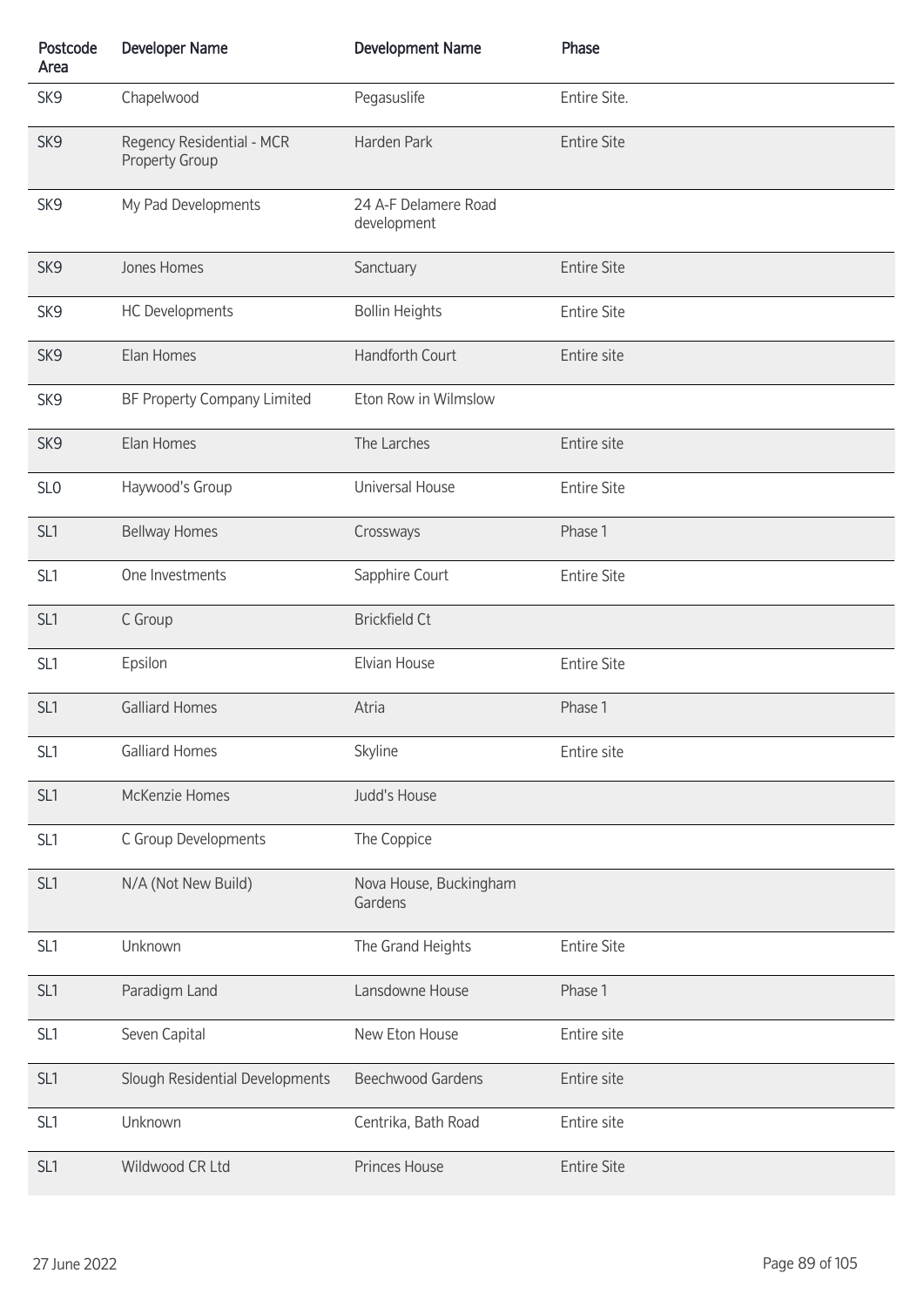| Postcode<br>Area | <b>Developer Name</b>         | <b>Development Name</b>                    | Phase                         |
|------------------|-------------------------------|--------------------------------------------|-------------------------------|
| SL <sub>1</sub>  | Jaspar                        | Radley House                               | <b>Entire Site</b>            |
| SL <sub>1</sub>  | N/A                           | Trinity, 83 - 127 Windsor Road             |                               |
| SL <sub>2</sub>  | Mackenzie Homes               | Vanburgh Court                             | <b>Entire Site</b>            |
| SL <sub>2</sub>  | Redsky Homes Group            | <b>BMW House</b>                           | Entire site                   |
| SL <sub>2</sub>  | Mountain Capital              | <b>Union Place</b>                         | Entire Site-2 Blocks of flats |
| SL <sub>2</sub>  | Seven Capital                 | Iron House                                 | <b>Entire Site</b>            |
| SL <sub>3</sub>  | TBC                           | Bridge house                               |                               |
| SL <sub>6</sub>  | Hamilton Development          | Maiden House                               | <b>Entire Site</b>            |
| SL <sub>6</sub>  | <b>Avant Homes</b>            | Nicholsons Lane                            |                               |
| SL <sub>6</sub>  | Mackenzie                     | Marlow House                               | <b>Entire Site</b>            |
| SL <sub>6</sub>  | Montreaux                     | Atmosphere Apartments                      | Entire site                   |
| SL <sub>8</sub>  | Luxgrove.homes                | St Marks House                             | <b>Entire Site</b>            |
| SM1              | Elegant Properties Ltd        | Old Inn House                              |                               |
| SM1              | Mizen                         | Sovereign Place                            |                               |
| SM1              | Inspire Sutton Ltd            | <b>Sutton Court</b>                        |                               |
| SM <sub>3</sub>  | Montreaux                     | Eton Court                                 | <b>Entire Site</b>            |
| SM <sub>3</sub>  | Shuttleworth UK Ltd           | Printwork Apartments                       |                               |
| SM4              | Circle Living                 | Faversham Road                             |                               |
| SM4              | FPP1 LTD                      | Chenab Court                               | <b>Entire Site</b>            |
| SM <sub>5</sub>  | Unknown                       | Jay Mews                                   | <b>Entire Site</b>            |
| SM <sub>6</sub>  | Not Known                     | ARC (previously known as<br>Marston Court) | <b>Entire Site</b>            |
| SM <sub>6</sub>  | Paradigm Land                 | Plots 1-12, 110 Manor Road                 |                               |
| SM <sub>6</sub>  | Oak Projects (Wallington) Ltd | Graylaw House                              | Phase 01                      |
| SN <sub>1</sub>  | Regency Residential           | The Lock                                   | Entire site                   |
| SN <sub>1</sub>  | Paul Stachurra                | Falcon House                               | <b>ENTIRE SITE</b>            |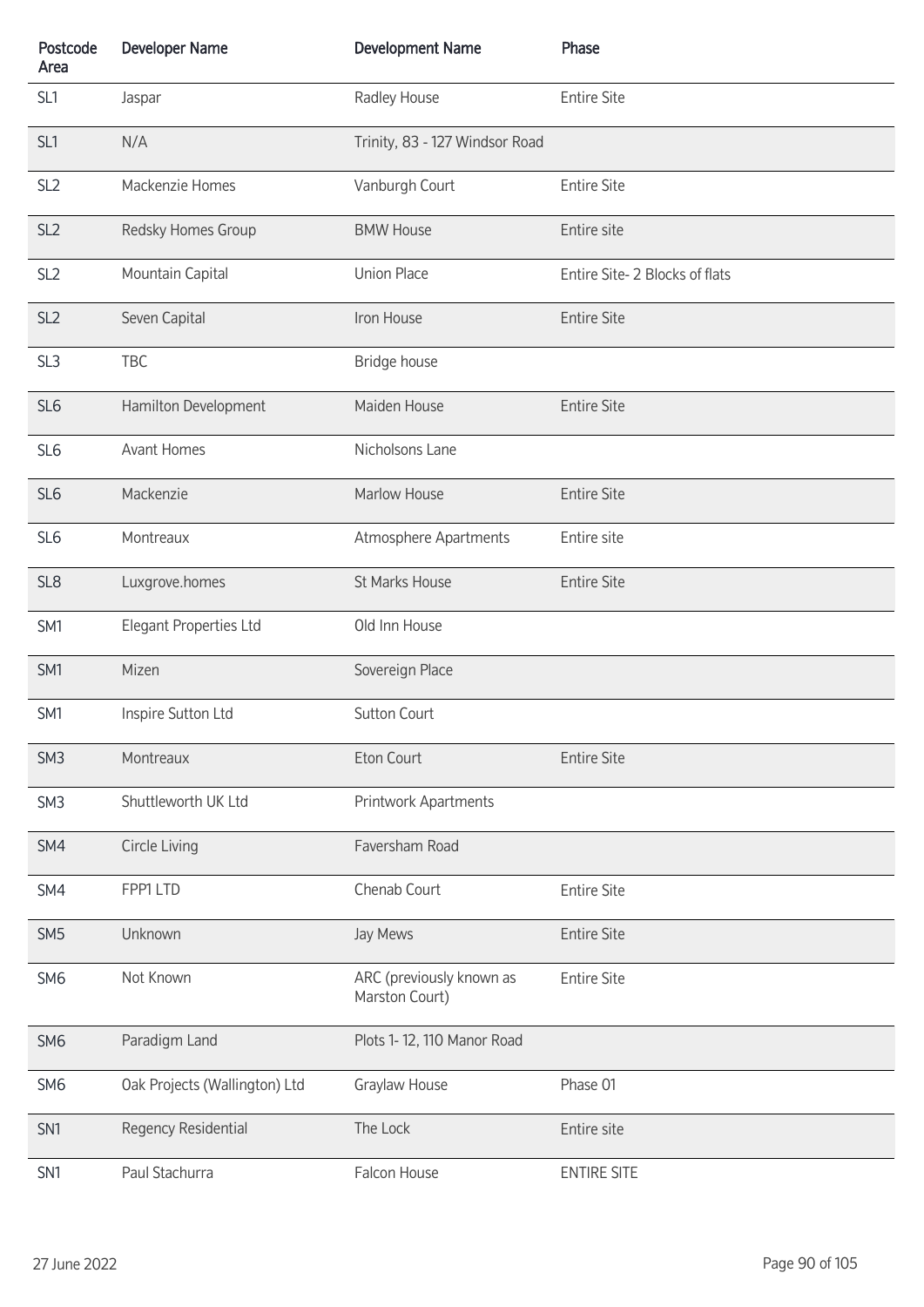| Postcode<br>Area | <b>Developer Name</b>           | <b>Development Name</b>                             | Phase              |
|------------------|---------------------------------|-----------------------------------------------------|--------------------|
| SN <sub>1</sub>  | Unknown                         | Rowan House                                         | <b>Entire Site</b> |
| SN <sub>1</sub>  | Unknown                         | Electra House                                       | <b>Entire Site</b> |
| <b>SN26</b>      | <b>Hills Homes</b>              | Hillside Blunsdon                                   | Phase 1            |
| <b>SN26</b>      | Newland Homes                   | Broad Blunsdon Heights                              | Phase 1            |
| SN <sub>3</sub>  | Persimmon Homes                 | <b>Badbury Park</b>                                 | Phase 2            |
| SN <sub>5</sub>  | N/A                             | Avebury House / Dauntsey<br>House - Stonehill Green |                    |
| SN <sub>5</sub>  | Unknown                         | Minerva House                                       | <b>Entire Site</b> |
| S014             | Unknown                         | Saxon Gate                                          | <b>Entire Site</b> |
| S014             | Unknown                         | <b>Bevois Valley Road</b>                           | Entire site        |
| S014             | N/A                             | Chapel Riverside, Elm Street                        | Entire site        |
| S015             | Unknown                         | Lance House, Upper Bannister<br>St                  | Entire site        |
| S015             | Wickborne Homes                 | Westways                                            |                    |
| S016             | BMP Property Limited // Savills | Compass Point                                       | Phase 1            |
| S016             | <b>Barratt Homes</b>            | <b>Cardinal Park</b>                                |                    |
| S016             | Kier Homes                      | The Lennox Building                                 |                    |
| S016             | <b>Titan Developments</b>       | Compass House                                       | <b>Entire Site</b> |
| S019             | Spectrum Premier Homes Limited  | <b>Steeple View</b>                                 |                    |
| S019             | Crest Nicholson                 | Centenary Quay                                      | Azera              |
| S019             | <b>Crestland Homes</b>          | The Old Dairy                                       | <b>Entire Site</b> |
| S032             | <b>Bovis</b>                    | <b>Boorley Park</b>                                 | Phase 7 and 5      |
| S032             | <b>Bovis Homes</b>              | <b>Boorley Park</b>                                 | Phase 1            |
| S032             | Drew Smith                      | <b>Clewers Place</b>                                |                    |
| S050             | Unknown                         | Mitchell House                                      | <b>Entire Site</b> |
| <b>SP11</b>      | <b>Barratt Homes</b>            | Locksbridge Park                                    | Phase 1            |
| <b>SP11</b>      | <b>Taylor Wimpey</b>            | The Chariots                                        | Phase 4            |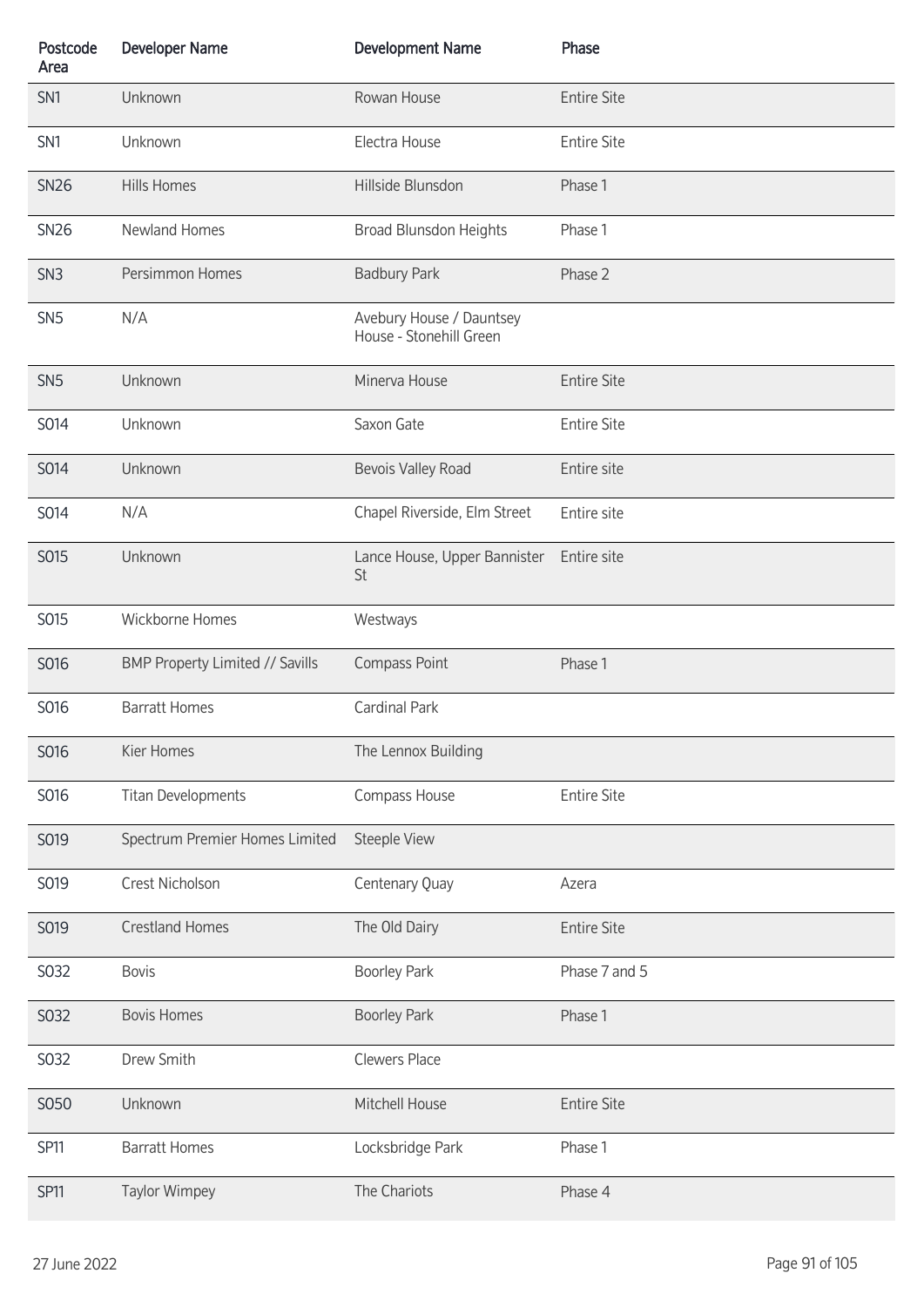| Postcode<br>Area | <b>Developer Name</b>       | <b>Development Name</b>                          | Phase              |
|------------------|-----------------------------|--------------------------------------------------|--------------------|
| SP <sub>6</sub>  | Unknown Developer           | The Hamptons, Ashford Road                       | Entire site        |
| SR <sub>1</sub>  | N/A                         | 15-17 John Street                                |                    |
| SR1              | N/A                         | Scotia Quay, Russell House                       | <b>Entire Site</b> |
| SR1              | N/A                         | Quayside House                                   |                    |
| SR1              | Unknown                     | Codex, Borough Road                              | <b>Entire Site</b> |
| SR <sub>1</sub>  | Unknown                     | Echo Building, West Wear Street Entire site      |                    |
| SR1              | Unknown                     | Horizon, Borough Road                            | <b>Entire Site</b> |
| SR1              | N/A                         | Former Joplings                                  | Entire site        |
| SR1              | N/A                         | <b>Bodlewell House</b>                           |                    |
| SR1              | N/A                         | 42-45 Nile Street                                |                    |
| SR1              | N/A                         | 32 Nile Street                                   |                    |
| SR1              | Unknown                     | Panns Bank, Hart Court /<br>Douglass Court       | <b>Entire Site</b> |
| SR1              | Unknown                     | 23 Fawcett Street                                | <b>Entire Site</b> |
| SR1              | Unknown                     | 12-13 Toward Road                                | <b>ENTIRE SITE</b> |
| SR4              | N/A                         | Clanny House, Peacock Street Entire site<br>West |                    |
| SR4              | N/A                         | The Forge, Neville Road                          | <b>Entire Site</b> |
| SR4              | Gleeson Homes               | Highfield Park                                   | <b>Entire Site</b> |
| SR <sub>5</sub>  | <b>Berkeley Deveer</b>      | <b>Wellington Park</b>                           | Phase 1            |
| SR <sub>5</sub>  | Homes by Esh                | The Old Baths                                    |                    |
| SS1              | <b>Weston Homes</b>         | Highbanks                                        |                    |
| SS1              | Prosperity Wealth           | Chartwell Plaza                                  | <b>ENTIRE SITE</b> |
| SS1              | <b>Weston Homes</b>         | <b>Essex House</b>                               |                    |
| SS1              | <b>TBC Broadway Estates</b> | 16 Chichester Road                               | <b>Entire Site</b> |
| SS1              | N/A                         | Mariner House                                    |                    |
| SS1              | <b>Broadway Estates</b>     | Times Square, Chichester Road Entire site        |                    |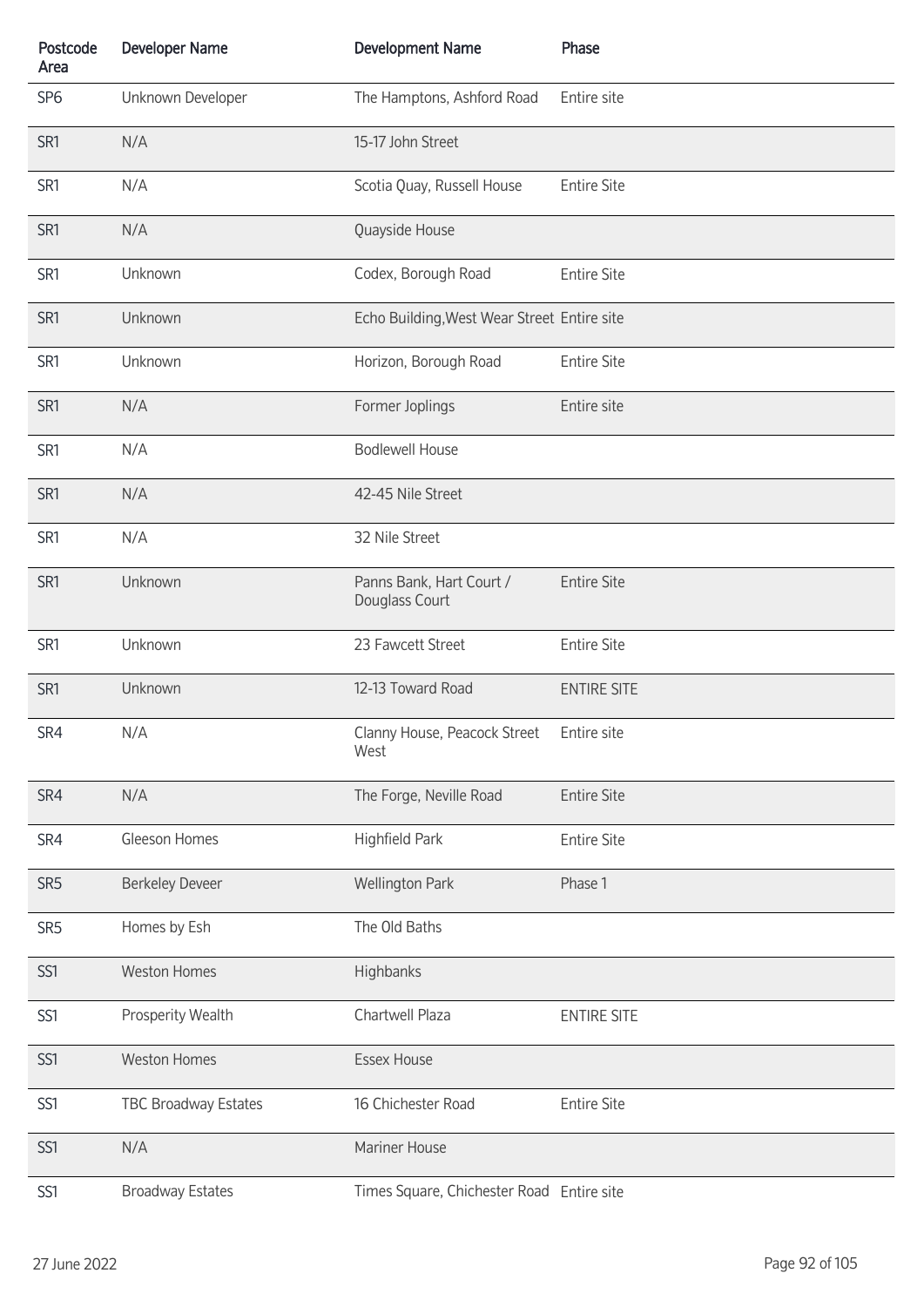| Postcode<br>Area | <b>Developer Name</b>                            | <b>Development Name</b>                              | Phase                           |
|------------------|--------------------------------------------------|------------------------------------------------------|---------------------------------|
| <b>SS11</b>      | David Holman & Co                                | Broadway House (Formely<br>Wickford House)           |                                 |
| <b>SS11</b>      | Sandrove Property                                | Elmer Approach                                       | Phase 1                         |
| <b>SS12</b>      | <b>Bellway Homes</b>                             | Escala                                               |                                 |
| <b>SS14</b>      | Non-New Build                                    | The Icon                                             | <b>Entire Site</b>              |
| <b>SS14</b>      | TBC - referred via The Mortgage<br><b>Bureau</b> | Eastgate Business Centre/<br><b>Shopping Centre</b>  | <b>Entire Site</b>              |
| <b>SS15</b>      | Unknown                                          | 12 Roedean Crescent                                  | <b>Entire Site</b>              |
| SS <sub>2</sub>  | <b>SS99 9UU</b>                                  | Chartwell Square                                     | Entire site                     |
| SS <sub>2</sub>  | <b>Randall Watts</b>                             | Beaumont Park inc Beaumont<br>Ct, Richmond Hse & Pin |                                 |
| SS <sub>2</sub>  | Unknown                                          | The Pinnacle, Victoria Avenue                        | Entire site                     |
| SS <sub>6</sub>  | North Avenue Development<br>Company (Two) Ltd    | Rayleigh Quarter                                     | The Courtyard, The<br>Gatehouse |
| SS7              | Unknown                                          | 76 High Street Hadleigh Essex                        | <b>Building Through</b>         |
| SS <sub>9</sub>  | N/A                                              | Eastwood Mews                                        | <b>Entire Site</b>              |
| ST <sub>1</sub>  | Seddon Homes                                     | Ivy House Mills                                      |                                 |
| <b>ST11</b>      | Warren Lewis                                     | Cheadle Road                                         |                                 |
| <b>ST13</b>      | Leek Ltd / Chalex Ltd                            | <b>Meadow Close</b>                                  |                                 |
| ST <sub>13</sub> | <b>Grace Street Developments</b>                 | Jason Court                                          | <b>ENTIRE SITE</b>              |
| <b>ST14</b>      | <b>Bellway Homes</b>                             | <b>Bramshall Green</b>                               | Phase 1                         |
| <b>ST16</b>      | N/A                                              | 5 Fancy Walk                                         |                                 |
| <b>ST16</b>      | <b>Taylor Wimpey</b>                             | Marston Grange                                       | Phase 1                         |
| <b>ST19</b>      | Lioncourt Homes                                  | <b>Whiston Gardens</b>                               |                                 |
| ST <sub>4</sub>  | Jeds Investments Ltd                             | Q Studios North Street                               | Phase 1                         |
| ST <sub>4</sub>  | Not known                                        | Poulson House                                        | Phase 01                        |
| ST <sub>4</sub>  | St Modwen Homes                                  | Victoria Park                                        | Phase 1                         |
| ST4              | <b>BOOTHEN STUDIOS LTD</b>                       | THE VILLAS                                           | <b>Entire Site</b>              |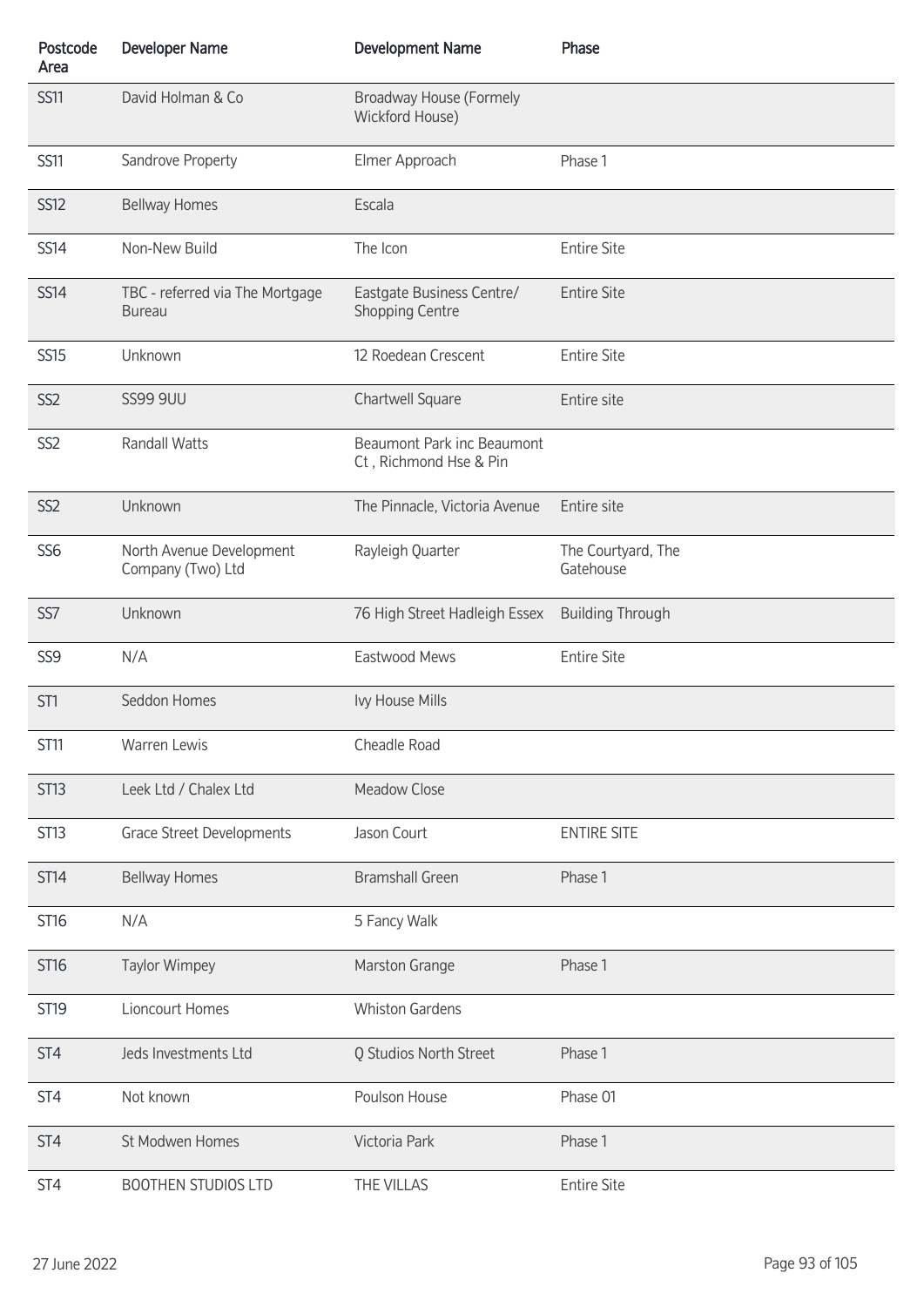| Postcode<br>Area | <b>Developer Name</b>                                 | <b>Development Name</b>                               | Phase                                                      |
|------------------|-------------------------------------------------------|-------------------------------------------------------|------------------------------------------------------------|
| ST <sub>4</sub>  | Abode                                                 | The Villas                                            | Phase 1                                                    |
| ST <sub>5</sub>  | Sky Building Limited, Prime Site<br>Developments      | Sky Building                                          | <b>Entire Site</b>                                         |
| ST <sub>5</sub>  | Alliance Investments                                  | The Met - The Midway                                  | <b>Entire Site</b>                                         |
| ST <sub>5</sub>  | Abode Residencies                                     | One London Road                                       | <b>Entire Site</b>                                         |
| ST <sub>5</sub>  | Abode                                                 | Orme House                                            | <b>Entire Site</b>                                         |
| ST <sub>5</sub>  | Abode                                                 | <b>ONE London Road</b>                                | <b>Entire Site</b>                                         |
| ST <sub>5</sub>  | Quinta Group                                          | Marsh Box                                             | <b>Entire Site</b>                                         |
| ST <sub>5</sub>  | Abode                                                 | Keele House                                           | <b>Entire Site</b>                                         |
| ST <sub>5</sub>  | Globa New Homes                                       | Silverdale Gardens                                    |                                                            |
| ST <sub>5</sub>  | <b>Global New Homes</b>                               | Silverdale Gardens                                    |                                                            |
| ST <sub>5</sub>  | Persimmon                                             | The Hamptons                                          | Phase 1                                                    |
| ST <sub>6</sub>  | <b>Bloor Homes</b>                                    | <b>Brindley Village</b>                               | Waterside / Brooklands /<br>Phase                          |
| ST <sub>6</sub>  | <b>ADF Construction</b>                               | Meadow Court, Chell Heath<br>Road                     |                                                            |
| ST7              | Milward Homes                                         | The Hawtorns                                          |                                                            |
| ST7              | <b>Taylor Wimpey</b>                                  | <b>Bishops Copse</b>                                  | <b>Entire Site</b>                                         |
| <b>SW11</b>      | <b>Battersea Power Station</b><br>Development Company | <b>Battersea Power Station</b><br>Development Company | Phase 1                                                    |
| <b>SW11</b>      | <b>Battersea Power Station</b><br>Development Company | <b>Battersea Power Station</b><br>Development Company | Phase 2 (The Power Station)<br>and 3A (Electric Boulevard) |
| <b>SW11</b>      | PPAR Investment Company Limited 3-4 Chivalry Road     |                                                       | Entire site                                                |
| <b>SW11</b>      | Rampton Baseley                                       | 82-84 Battersea Rise                                  | <b>Entire Site</b>                                         |
| <b>SW12</b>      | Telereal                                              | Irene Studios                                         | Phase 1                                                    |
| <b>SW12</b>      | <b>UNKNOWN</b>                                        | <b>Grange Mills</b>                                   | UNIT <sub>9</sub>                                          |
| <b>SW16</b>      | N/A                                                   | Norwich House                                         |                                                            |
| <b>SW16</b>      | Not known                                             | The Grove                                             | Phase 1                                                    |
| <b>SW16</b>      | Grove Project One Limited                             | Quilter House                                         | Phase 1                                                    |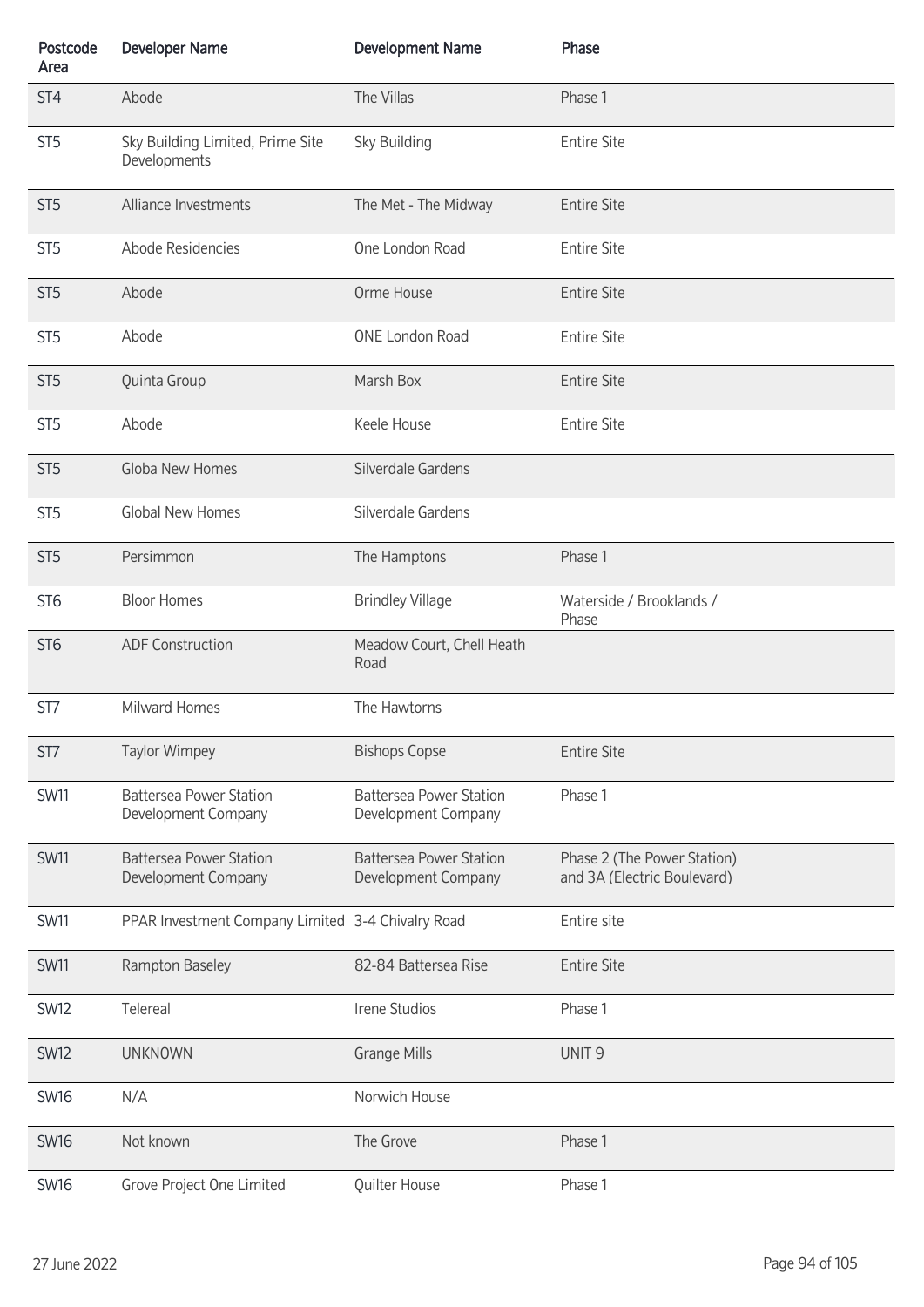| Postcode<br>Area | <b>Developer Name</b>                                  | <b>Development Name</b>                   | Phase               |
|------------------|--------------------------------------------------------|-------------------------------------------|---------------------|
| <b>SW16</b>      | South East Property Investments<br>Two LLP             | 401 Streatham High Road                   | Phase 1             |
| <b>SW16</b>      | N/A                                                    | Walters House, 1421/3 London<br>Road      |                     |
| <b>SW16</b>      | <b>Boultbee Corinthian Property</b><br>Company Limited | 1 Semley Road                             |                     |
| <b>SW16</b>      | Grandera Homes                                         | STREATHAM 4-<br><b>GUILDERSFIELD ROAD</b> | Phase 1             |
| <b>SW16</b>      | N/A                                                    | Windsor house, 1270 London<br>Road        |                     |
| SW17             | <b>Dallington Properties</b>                           | <b>Batemans Yard</b>                      | Phase 1             |
| <b>SW17</b>      | Akai Homes                                             | Knapton Mews                              | Phase 1             |
| <b>SW17</b>      | Galliard                                               | Wimbledon Grounds / Stadia 3              | STADIA <sub>3</sub> |
| SW17             | <b>Barrowfen Properties</b>                            | 180-214 Upper Tooting Road                | Phase 1             |
| <b>SW18</b>      | Pocket Living                                          | Mapleton Crescent                         | <b>Entire Site</b>  |
| <b>SW18</b>      | Peabody Housing Association                            | Arbour House / Lyon House                 |                     |
| <b>SW18</b>      | Optivo                                                 | Heathfield Square                         | Phase 1             |
| <b>SW18</b>      | Linden Homes                                           | Waterside                                 |                     |
| <b>SW18</b>      | Hardwick Square Ltd                                    | The Lofts                                 |                     |
| <b>SW18</b>      | Hardwick Square Limited                                | The Lofts 20 Hardwick Square              |                     |
| <b>SW18</b>      | Languard Development Ltd                               | 354 Old York Road                         | Phase 01            |
| <b>SW18</b>      | Aynstone Ltd                                           | 55 Putney Bridge Road                     | Phase 1             |
| <b>SW19</b>      | Leand Lease Australian                                 | Cambium                                   |                     |
| <b>SW19</b>      | N/A                                                    | The Tower, 125 High Street                |                     |
| <b>SW19</b>      | <b>SALTE</b>                                           | <b>SALT YARD</b>                          | Phase 1 & 2         |
| SW <sub>2</sub>  | Not New Build                                          | PULLMAN COURT                             | <b>Entire Site</b>  |
| SW <sub>2</sub>  | The Abode Partnership                                  | One Place Road                            | Phase 1             |
| SW <sub>2</sub>  | Indigo Scott                                           | Parkside Terrace                          | Phase 1             |
| SW <sub>2</sub>  | Apeks developments                                     | New Park Road                             | <b>Entire Site</b>  |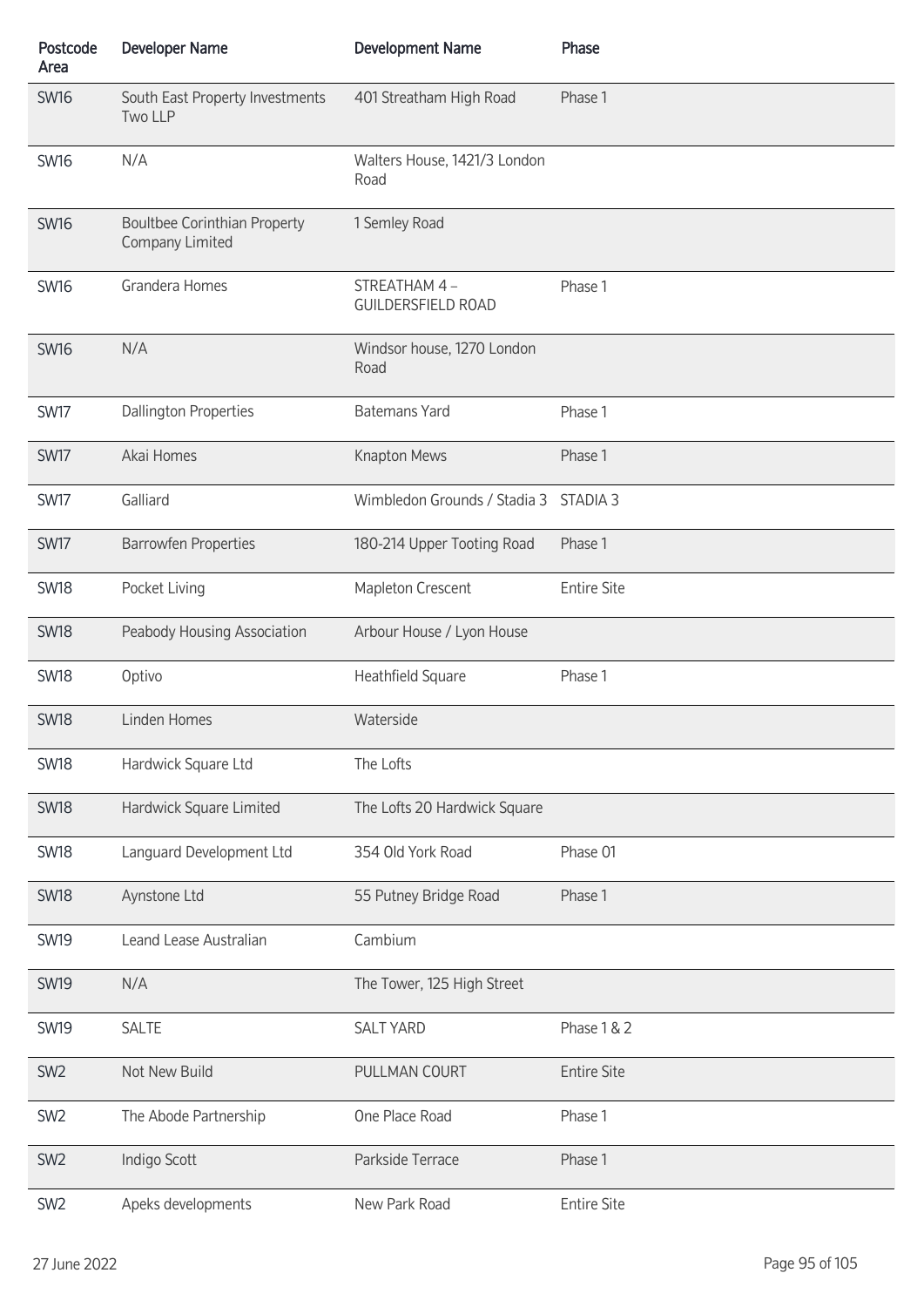| Postcode<br>Area | <b>Developer Name</b>                                 | <b>Development Name</b>                                                       | Phase              |
|------------------|-------------------------------------------------------|-------------------------------------------------------------------------------|--------------------|
| <b>SW20</b>      | <b>Green Pastures</b>                                 | Dundonald Church                                                              | Entire site        |
| <b>SW20</b>      | <b>LEOS International</b>                             | Vision House                                                                  | <b>Entire Site</b> |
| SW4              | <b>Inspired Homes</b>                                 | Abbeville Place                                                               | Entire site        |
| SW4              | N/A                                                   | 113 St Alphonsus Road                                                         |                    |
| SW4              | Notting Hill Housing Association                      | Singer Mews                                                                   |                    |
| SW4              | Sandcastle Properties LTD                             | Medal Makers House                                                            | Phase 01           |
| SW <sub>6</sub>  | Sean O'Brien Property<br>Development Ltd              | Pottery Mews, 1a Grimston<br><b>Mews</b>                                      | Phase 1            |
| SW <sub>6</sub>  | <b>Fruition Properties</b>                            | Madison Apartments                                                            |                    |
| SW <sub>8</sub>  | <b>DAMAC</b>                                          | <b>DAMAC Tower Nine Elms</b>                                                  | Phase 1            |
| SW <sub>8</sub>  | <b>R&amp;F Properties</b>                             | Thames City (previously named Phase 1 (towers No 8, No 9<br>Nine Elms Square) | and No 6)          |
| SW <sub>8</sub>  | <b>R&amp;F Properties</b>                             | One Nine Elms                                                                 | Phase 1            |
| SW <sub>8</sub>  | <b>R&amp;F Properties</b>                             | Vauxhall Square                                                               | Phase 1            |
| SW <sub>8</sub>  | Not Known                                             | Queens House                                                                  | <b>Entire Site</b> |
| SW <sub>8</sub>  | <b>Taylor Wimpey</b>                                  | 179 Battersea Park Road,<br>London, SW8 4LR                                   | Phase 1            |
| SW9              | Lipman Properties                                     | Colwell House/Clapham House Phase 1                                           |                    |
| SW9              | Higgins Homes and Pinnacle<br>Regenerations Group Ltd | Oval Quarter                                                                  | <b>Entire Site</b> |
| SW9              | Vanquish Developments                                 | Crib <sub>5</sub>                                                             | <b>Entire Site</b> |
| SW <sub>9</sub>  | Vanquish Developments                                 | Crib <sub>5</sub>                                                             | entire site        |
| SY1              | No 83 Properties and Primoris<br>Homes                | Crown House                                                                   | <b>Entire Site</b> |
| <b>SY14</b>      | McCarthy & Stone                                      | THE CEDARS                                                                    | <b>Entire Site</b> |
| <b>TA16</b>      | Zero C                                                | <b>Tail Mill</b>                                                              | Phase 2            |
| TA <sub>2</sub>  | David Wilson Homes                                    | Langford Mead                                                                 | Phase 1            |
| TA <sub>2</sub>  | <b>Redrow Homes</b>                                   | Deer Park                                                                     | <b>Entire Site</b> |
| <b>TA24</b>      | Strongvox                                             | Castle Fields                                                                 |                    |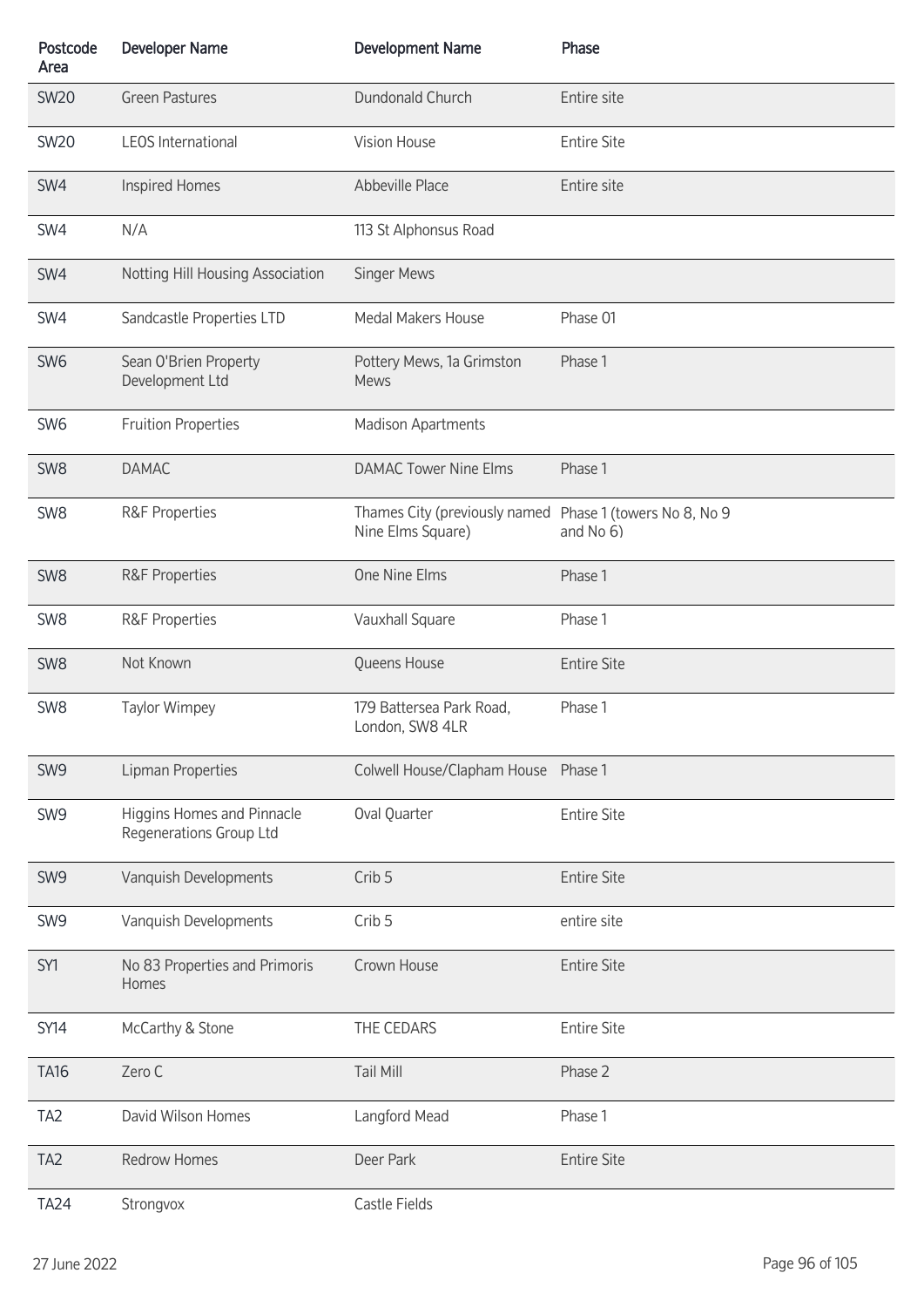| Postcode<br>Area | <b>Developer Name</b>    | <b>Development Name</b>                               | Phase              |
|------------------|--------------------------|-------------------------------------------------------|--------------------|
| TA <sub>6</sub>  | Persimmon                | Kings Copse                                           | Phase 1            |
| TN1              | Vale House CR Limited    | Vale House                                            | Phase 1            |
| <b>TN24</b>      | New Quarter              | Park Street                                           | <b>Entire Site</b> |
| <b>TN24</b>      | Latimer Developments Ltd | Conningbrook Lakes                                    | Phase 1            |
| <b>TN24</b>      | Dukelease                | The Panorama                                          |                    |
| <b>TN38</b>      | N/A                      | Priory / Century House (100<br>Menzies Road, St Leona |                    |
| TN4              | Camrose London           | Westcombe House                                       | <b>Entire Site</b> |
| TN4              | Speldhurst Place Ltd     | Speldhurst Place                                      | Entire site        |
| TN <sub>8</sub>  | Combe Bank Homes         | Eden Mews                                             | Entire site        |
| TN <sub>9</sub>  | <b>Redrow Homes</b>      | Azure Court                                           |                    |
| TN <sub>9</sub>  | Cycles UK Ltd            | 1, Lyons Crescent                                     | <b>Entire Site</b> |
| TQ13             | Devonshire Homes         | The Tors                                              |                    |
| TQ <sub>2</sub>  | Cavanna Homes            | Primrose Hill                                         | Phase 1            |
| TQ3              | Persimmon Homes          | Coverdale                                             | Phase 1            |
| TQ5              | <b>Bloor Homes</b>       | Berry Head Park                                       |                    |
| TQ9              | <b>Bloor Homes</b>       | <b>Baltic Wharf</b>                                   | Phase 1            |
| TQ9              | Cavanna Homes            | Origins                                               | <b>Entire Site</b> |
| TR1              | Persimmon                | Copperfields                                          | Phase 1            |
| <b>TR14</b>      | Kambronn Developers      | <b>Tehidin View</b>                                   | Phase 4/5          |
| <b>TR16</b>      | Redruth                  | Treskerby Woods                                       | <b>Entire Site</b> |
| <b>TR18</b>      | Unknown                  | 1 - 8 Brighton Terrace                                | <b>Entire Site</b> |
| <b>TR27</b>      | Kier Living              | Godrevy Parc                                          | <b>Entire Site</b> |
| TR8              | Persimmon Homes          | The Goldings                                          | Phase 1            |
| TR <sub>8</sub>  | Persimmon                | The Goldings                                          | Phase 2            |
| TR8              | CG Fry & Sons            | Nansledan                                             | Phase 4            |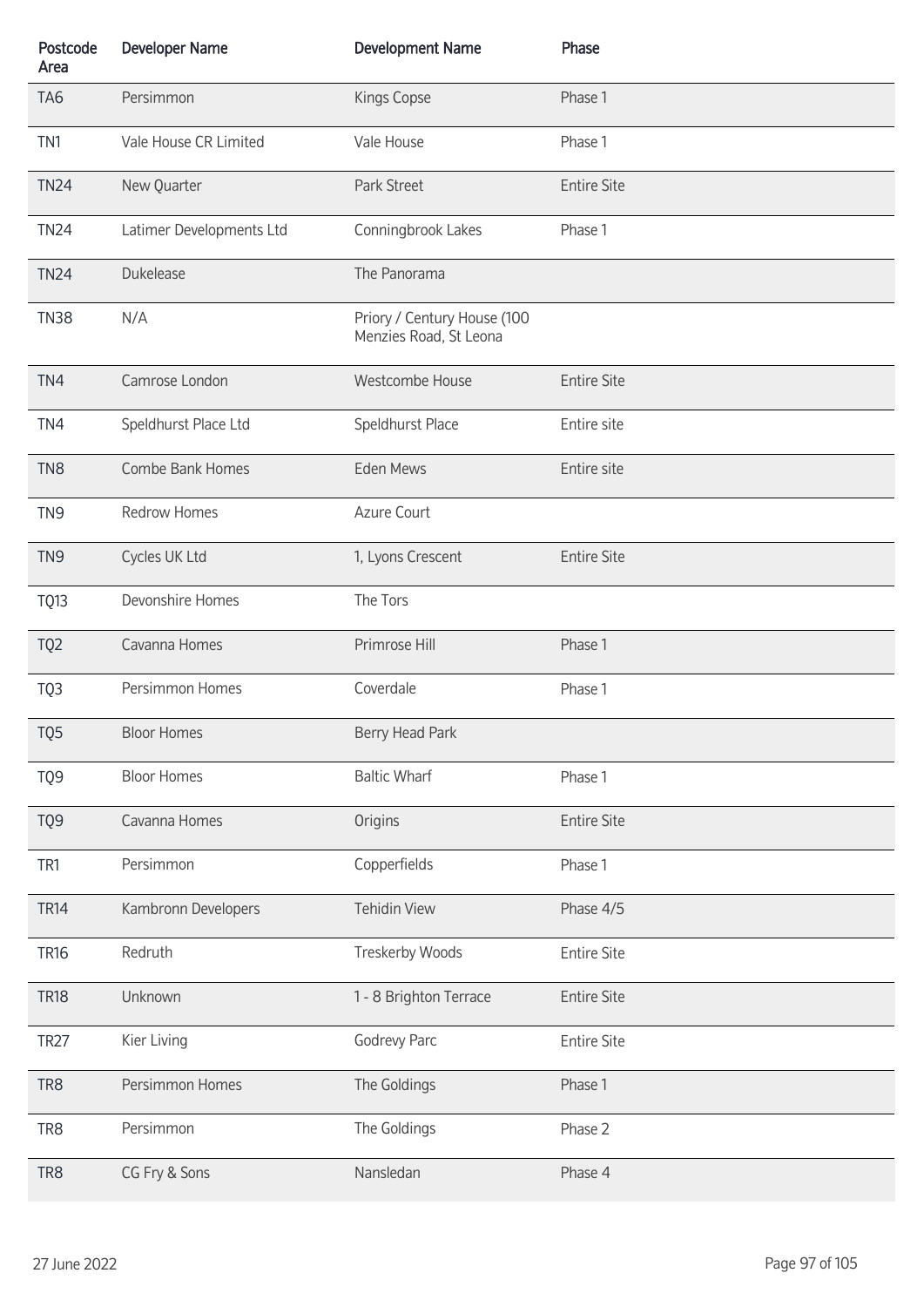| Postcode<br>Area | <b>Developer Name</b>                | <b>Development Name</b>               | Phase              |
|------------------|--------------------------------------|---------------------------------------|--------------------|
| TS1              | Knight Knox International            | Rede House, 66 Corporation<br>Road    | <b>Entire Site</b> |
| TS1              | Linthorpe Property Management<br>Ltd | Linthorpe Hall 248                    | <b>Entire Site</b> |
| <b>TS10</b>      | <b>GLEESON</b>                       | ROSEBERRY COURT                       | <b>Entire Site</b> |
| <b>TS10</b>      | N/A                                  | LABURNUM HOUSE                        |                    |
| <b>TS17</b>      | Mandale Homes                        | Newport House                         |                    |
| <b>TS17</b>      | Mandale Homes                        | Waterloo House                        |                    |
| <b>TS17</b>      | Unknown                              | <b>CLIFTON HOUSE</b>                  | <b>Entire Site</b> |
| <b>TS17</b>      | <b>MANDALE HOMES</b>                 | <b>OAK VIEW</b>                       | <b>Entire Site</b> |
| <b>TS18</b>      | B. Green Ltd                         | St Cuthberts Road                     | Entire site        |
| TS <sub>2</sub>  | CIAC (Community In A Cube)           | Quay Street                           | <b>Entire Site</b> |
| <b>TS21</b>      | LIVIN HOUSING LTD                    | WYKES CLOSE/RUDDICK CLOSE Entire Site |                    |
| <b>TS24</b>      | Wynyard Homes                        | Liberty Park                          | Entire site        |
| <b>TS24</b>      | Mandale Homes                        | Marina House, Harbour Walk            |                    |
| <b>TS24</b>      | Mandale Developments                 | Marina House, Harbour Walk            | Entire site        |
| <b>TS24</b>      | Jomast                               | <b>Mansion House</b>                  |                    |
| <b>TS24</b>      | ESH HOMES/ THIRTEEN GROUP            | <b>WILLOW FIELDS</b>                  | <b>Entire Site</b> |
| <b>TS25</b>      | Port Homes                           | St Teresa's Close                     | <b>Entire Site</b> |
| <b>TS28</b>      | <b>BELLWAY</b>                       | <b>WELLFIELD RISE</b>                 | Phase 1            |
| <b>TS28</b>      | Gleeson Homes                        | Ferndale Court                        | <b>Entire Site</b> |
| TS <sub>3</sub>  | Gleeson Homes                        | <b>Bek View</b>                       | <b>Entire Site</b> |
| TS4              | Miller Homes                         | Clairville Grange                     | <b>Entire Site</b> |
| TS <sub>5</sub>  | Gleeson Homes                        | <b>Acklam Gardens</b>                 | Phase $1 + 2$      |
| TS <sub>6</sub>  | Gleeson Homes                        | Fabian Place                          | Phase 1            |
| <b>TW12</b>      | N/A                                  | Ashton House                          |                    |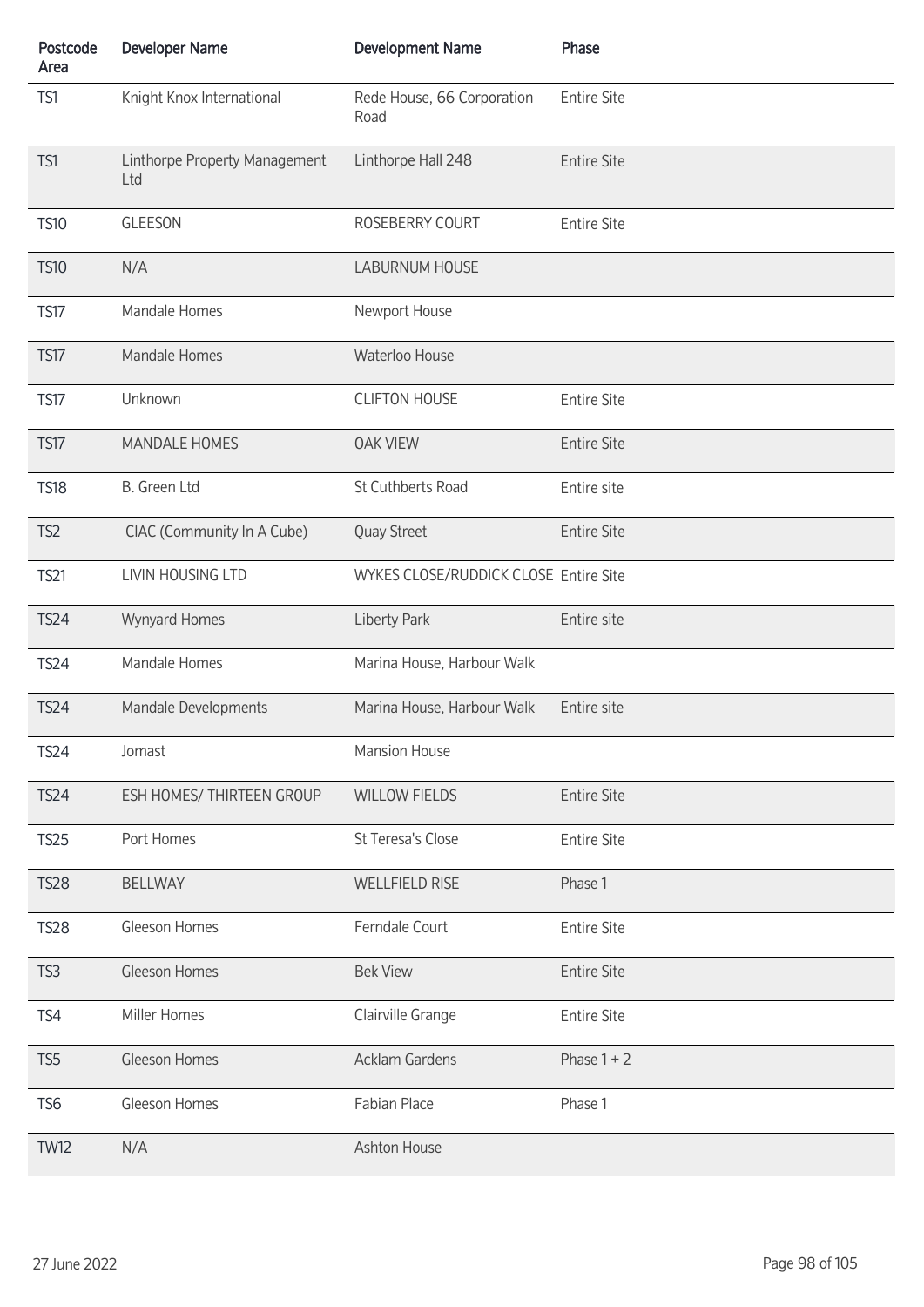| Postcode<br>Area | <b>Developer Name</b>                            | <b>Development Name</b>                                             | Phase              |
|------------------|--------------------------------------------------|---------------------------------------------------------------------|--------------------|
| <b>TW12</b>      | G C Holdings                                     | Kingsley Court, 20-22 Church<br>Street, Hampton, London TW12<br>2EG | Phase 01           |
| <b>TW13</b>      | Chartered Estates/One High Street<br>Feltham Ltd | One High Street.                                                    | <b>Entire Site</b> |
| <b>TW13</b>      | Kings House Developments                         | Kings House                                                         |                    |
| <b>TW14</b>      | Unknown                                          | Park House, 643-651 Staines<br>Road                                 | Entire site        |
| <b>TW15</b>      | Cleanslate Ashford Ltd                           | The Foundry                                                         | <b>Entire Site</b> |
| <b>TW15</b>      | Eaton Homes of Surrey Ltd                        | Flats 1 - 9, Eaton House, 101-<br>103 Chertsey Road                 | Entire site        |
| <b>TW15</b>      | Hunts SPV One Ltd                                | Chambers Court                                                      | Entire site        |
| <b>TW15</b>      | Lunar Estates                                    | Imtech House                                                        | Entire site        |
| <b>TW15</b>      | Unknown                                          | Ash House, 1-3 Station Road                                         | <b>Entire Site</b> |
| <b>TW16</b>      | Frontera Homes                                   | The View                                                            | <b>Entire Site</b> |
| <b>TW16</b>      | <b>IDM Estates</b>                               | Dolphin House                                                       |                    |
| <b>TW16</b>      | Fairview                                         | Applo Forge Lane                                                    | Entire site        |
| <b>TW16</b>      | Data Science House Limited                       | Crownage Court                                                      |                    |
| <b>TW16</b>      | Crest Nicholson                                  | Park Avenue                                                         | <b>Entire Site</b> |
| <b>TW16</b>      | Streetsmart Ltd                                  | 2 Thames Corner                                                     | N/A                |
| <b>TW18</b>      | SSJR Helting House Ltd.                          | Wraysbury House                                                     | <b>Entire Site</b> |
| <b>TW18</b>      | <b>Inland Homes</b>                              | Venture House                                                       |                    |
| <b>TW18</b>      | Unknown                                          | <b>Beech House</b>                                                  | Entire site        |
| TW <sub>3</sub>  | A2Dominion                                       | Topaz Apartments, Hounslow<br>Quarter                               |                    |
| TW <sub>3</sub>  | <b>Galliard Homes</b>                            | Craneshaw House                                                     |                    |
| TW <sub>3</sub>  | <b>Galliard Homes</b>                            | <b>Trinity Square</b>                                               |                    |
| TW <sub>3</sub>  | Unknown                                          | Blenheim Centre, Prince<br>Regent Road                              | Entire site        |
| TW <sub>3</sub>  | Quinta                                           | Pharmacia House                                                     | <b>Entire Site</b> |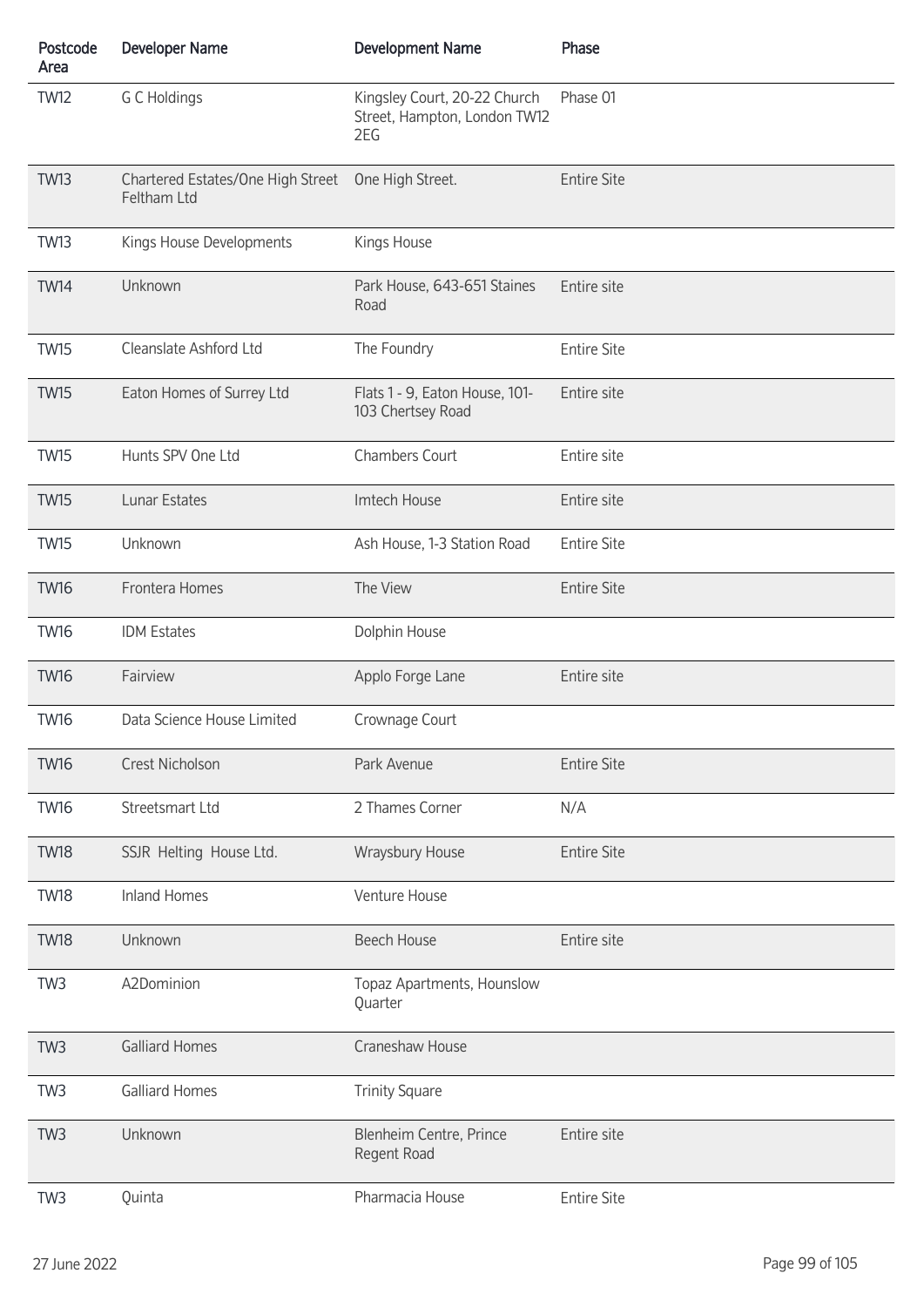| Postcode<br>Area | <b>Developer Name</b>          | <b>Development Name</b>                             | Phase              |
|------------------|--------------------------------|-----------------------------------------------------|--------------------|
| TW <sub>5</sub>  | Lovell Homes                   | Phoenix Place, Heston TW5                           |                    |
| TW7              | Unknown                        | Westgate House                                      | Entire site        |
| TW7              | <b>ELANIS Management</b>       | Grove House                                         |                    |
| TW7              | Unknown                        | Mace house Union Lane                               | Entire site        |
| TW7              | Crest Nicholson                | 565 London Road                                     | <b>Entire Site</b> |
| TW8              | Unknown                        | APT PARKVIEW, Kew Bridge,<br><b>Great West Road</b> | Entire site        |
| TW8              | <b>BYM Residential</b>         | Icon Blu/ New Horizons Court                        | <b>Entire Site</b> |
| TW <sub>9</sub>  | N/A                            | Argyle Court / Clarence Court,<br>1 Dee Road        |                    |
| UB <sub>2</sub>  | Davenport Estates LLP          | Dover Court                                         | <b>Entire Site</b> |
| UB3              | Stonegate Homes                | RMC House                                           | Entire site        |
| UB3              | Select Developments Group      | Q <sub>3</sub>                                      | Entire site        |
| UB3              | <b>Galliard Homes</b>          | Trident House / Waterside                           |                    |
| UB3              | <b>Bridges Ventures</b>        | The Boiler House                                    | The Boiler House   |
| UB4              | Unknown                        | Legion House                                        | Entire site        |
| UB6              | London and City                | Research House                                      | <b>Entire Site</b> |
| UB7              | Asquire Group Ltd              | <b>Bentinck Court</b>                               | Entire site        |
| UB8              | One Global                     | Dolphin Bridge House                                | <b>Entire Site</b> |
| UB8              | Howarth Homes                  | Lovell House, 271 High Street                       | Entire site        |
| UB8              | N/A                            | <b>Golf House</b>                                   |                    |
| W1T              | Fabrica/Great portland estates | Rathbone Apartments                                 | Phase 1            |
| W <sub>3</sub>   | City and Docklands             | One West Point                                      | Phase 1            |
| W <sub>3</sub>   | L&Q / Countryside              | <b>Acton Gardens</b>                                | Larkin Mansions    |
| W <sub>3</sub>   | Vivant Homes Ltd               | Alexandra House                                     | Entire site        |
| W <sub>3</sub>   | Vivant Homes Ltd               | Alexandra House                                     | Entire site        |
| W4               | Unconfirmed                    | Mortlake House                                      | Phase 1            |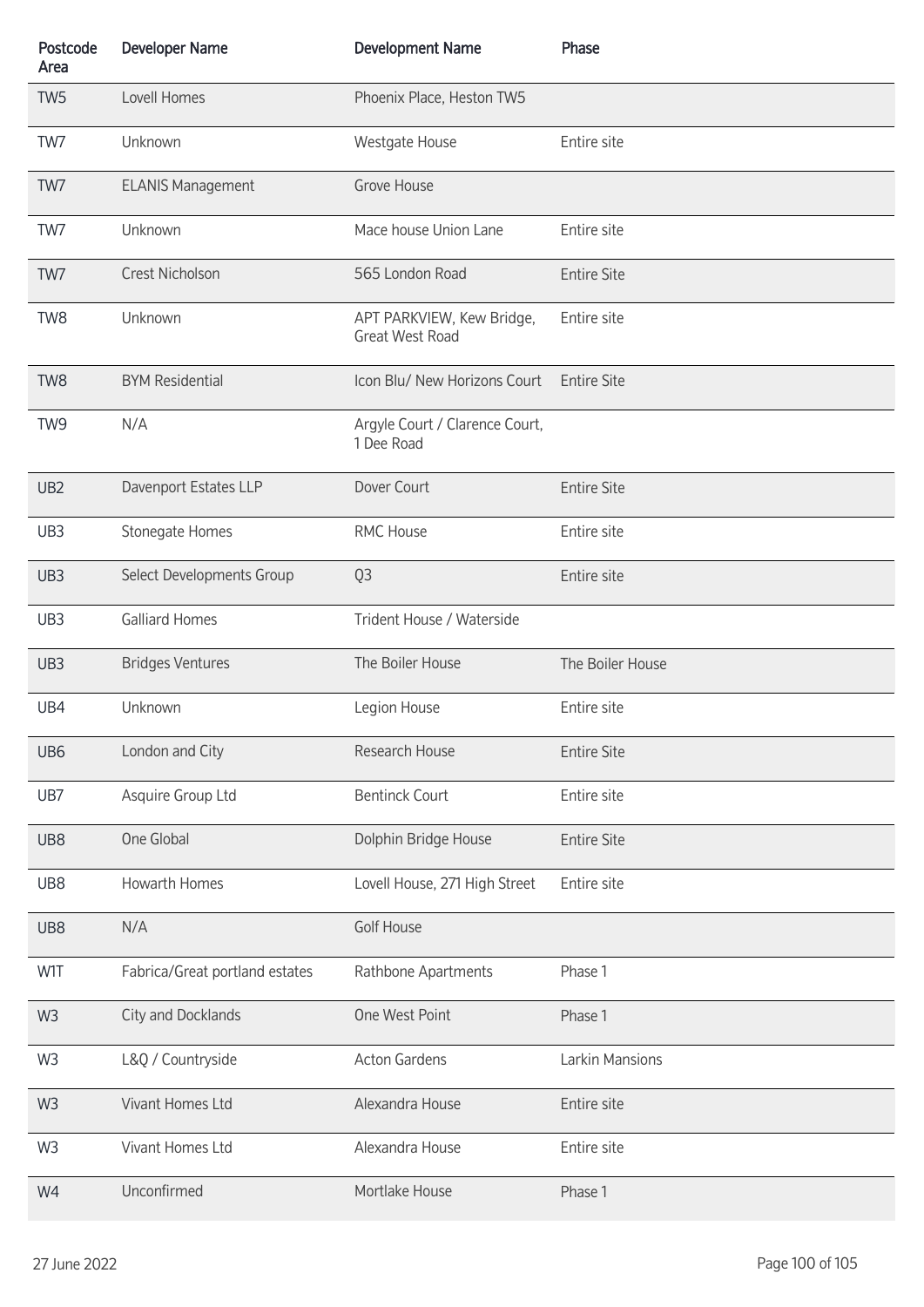| Postcode<br>Area | <b>Developer Name</b>     | <b>Development Name</b>                     | Phase              |
|------------------|---------------------------|---------------------------------------------|--------------------|
| W4               | Trafalgar Cinemas Limited | The Chiswick Cinema                         | <b>Entire Site</b> |
| W <sub>5</sub>   | <b>Galliard Homes</b>     | Westgate House                              | <b>ENTIRE SITE</b> |
| W <sub>5</sub>   | N/A                       | 1 Montpelier Road                           | <b>Entire Site</b> |
| W <sub>5</sub>   | Not known                 | Manhattan House                             | Phase 01           |
| W <sub>6</sub>   | N/A                       | Westworth House                             |                    |
| WA1              | N/A                       | Pyramid Court                               | <b>Entire Site</b> |
| <b>WA10</b>      | HJ COLLECTION             | <b>CROWN BUILDINGS</b>                      | <b>Entire Site</b> |
| <b>WA10</b>      | <b>LUXOR GROUP</b>        | NICHOLSON LOFTS                             | Entire site        |
| <b>WA10</b>      | Luxor Group               | Claughton House                             | Phase 1            |
| <b>WA10</b>      | <b>Borron Shaw</b>        | Church View                                 |                    |
| <b>WA10</b>      | <b>Bellway Homes</b>      | <b>BEECH GARDENS</b>                        |                    |
| <b>WA11</b>      | <b>Ecclestone Homes</b>   | <b>Meadow View</b>                          |                    |
| <b>WA12</b>      | Persimmon Homes           | The Willows                                 | Entire site        |
| <b>WA12</b>      | Persimmon Homes           | <b>VULCAN PARK</b>                          | <b>Entire Site</b> |
| <b>WA14</b>      | Mandale                   | Roberts House                               |                    |
| <b>WA16</b>      | N/A                       | Pear Tree Barns                             |                    |
| WA4              | <b>Westby Homes</b>       | <b>Walton Meadow</b>                        |                    |
| WA6              | Library House Developers  | Library House                               | <b>ENTIRE SITE</b> |
| WA7              | My Pad Development Ltd    | The Lexicon / St Johns Gardens Entire Site  |                    |
| WA7              | <b>UNKNOWN</b>            | Lock 1-6, The Decks                         | <b>ENTIRE SITE</b> |
| WA7              | My Pad Development        | St Johns Gardens, Victoria Road Entire Site |                    |
| WA7              | Keepmoat Homes            | <b>BRIDGEWATER GARDENS</b>                  | Phase 1            |
| WA7              | Keepmoat Homes            | Bridgewater Gardens /<br>Lakeside           | Phase 2            |
| WA8              | Miller Homes              | <b>Fairfield Gardens</b>                    | Entire site        |
| WA9              | T S HOMES                 | <b>HALL STREET</b>                          | <b>Entire Site</b> |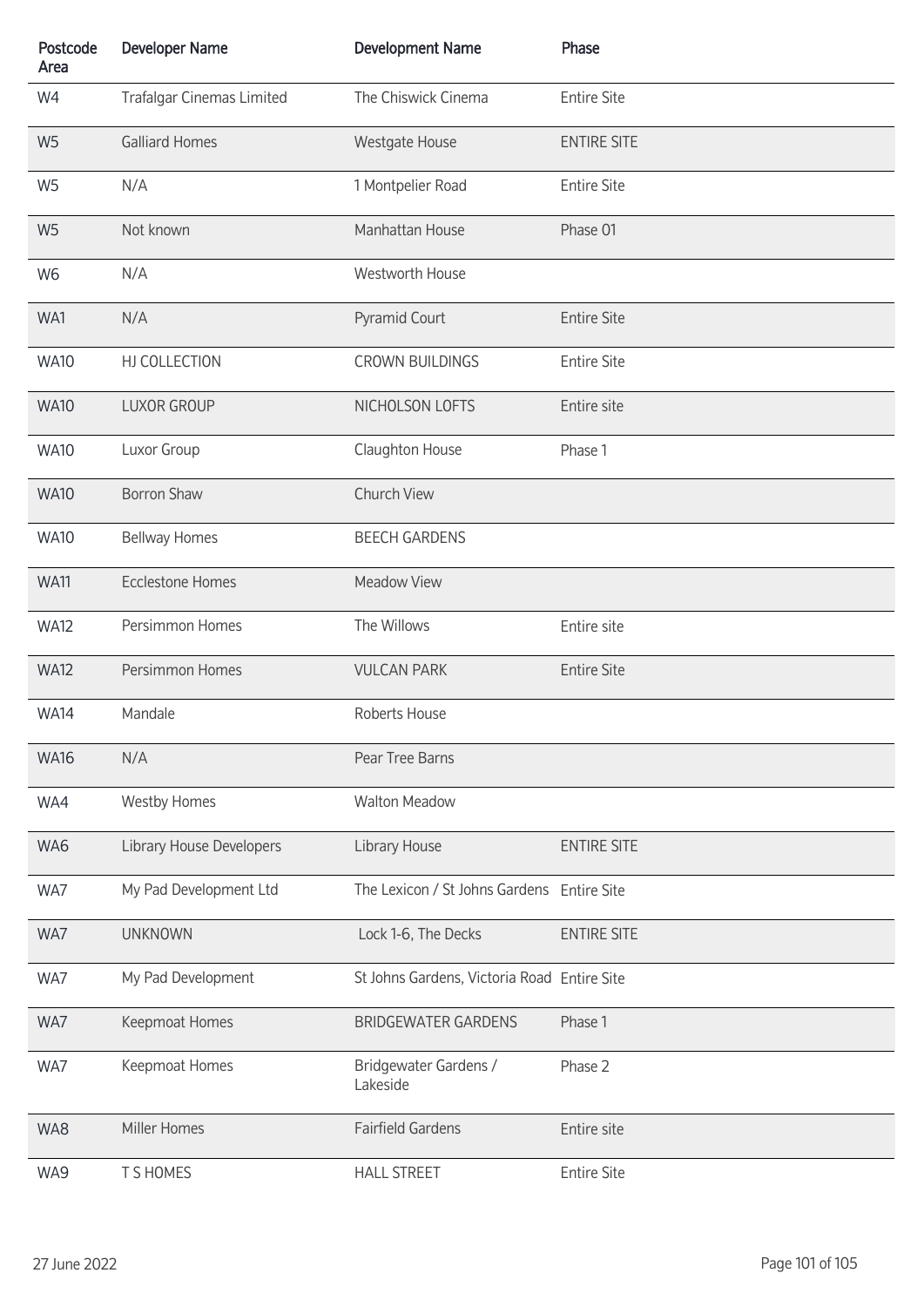| Postcode<br>Area | <b>Developer Name</b>                                | <b>Development Name</b>                              | Phase              |
|------------------|------------------------------------------------------|------------------------------------------------------|--------------------|
| WA9              | <b>EDWARDS HOMES</b>                                 | SPRINGFIELD PARK                                     | <b>ENTIRE SITE</b> |
| WA9              | Gleeson Homes                                        | Hamlin Park                                          |                    |
| WA9              | MJ GLEESON HOMES                                     | <b>BERRY MEAD</b>                                    | Entire site        |
| WA9              | N/A                                                  | Powell Street                                        |                    |
| WA9              | Gleeson Homes                                        | <b>Sutton Park</b>                                   | <b>Entire Site</b> |
| <b>WD18</b>      | Westfields                                           | Waterway House, Tolpits Lane, Entire Site<br>Watford |                    |
| <b>WD18</b>      | <b>TBC</b>                                           | <b>Addison Court</b>                                 | <b>Entire Site</b> |
| WD18             | Jasper Group                                         | Queensbridge House                                   | Fitzroy House      |
| <b>WD18</b>      | Nash Property                                        | Forrester House                                      | <b>Entire Site</b> |
| <b>WD19</b>      | Home Group and Countryside                           | South Oxhey Central                                  | Phase 1            |
| <b>WD23</b>      | Linden Hill Homes                                    | The Arches                                           | <b>ENTIRE SITE</b> |
| WD23             | Montreux                                             | Atmosphere                                           | <b>ENTIRE SITE</b> |
| WD24             | <b>BYM Capital</b>                                   | Cherry Tree House                                    | <b>Entire Site</b> |
| WD4              | <b>Galliard Homes</b>                                | Pinnacle House                                       |                    |
| WD6              | Plymouth Residential/<br>Grainmarket Asset Managemen | <b>Elstree House</b>                                 |                    |
| <b>WD61</b>      | TBC                                                  | No                                                   | <b>Entire Site</b> |
| WD7              | N/A                                                  | 203 - 205 Watling Street                             |                    |
| WF1              | Persimmon Homes                                      | Kingsbury Meadows                                    | Phase 1            |
| WF1              | Unknown                                              | Mulberry House                                       | <b>Entire Site</b> |
| WF1              | <b>Avant Homes</b>                                   | City Fields                                          | <b>Entire Site</b> |
| WF1              | Stonebridge Homes                                    | The Grange                                           | Phase 1            |
| WF1              | <b>Triangle Property Solutions</b>                   | The Dancer                                           | <b>Entire Site</b> |
| WF1              | <b>Avant Homes</b>                                   | <b>City Fields</b>                                   | <b>Entire Site</b> |
| WF1              | Mandale Homes                                        | Bayheath House                                       | <b>Entire Site</b> |
| WF1              | <b>Empire Property Concepts</b>                      | <b>Grosvenor House</b>                               | <b>Entire Site</b> |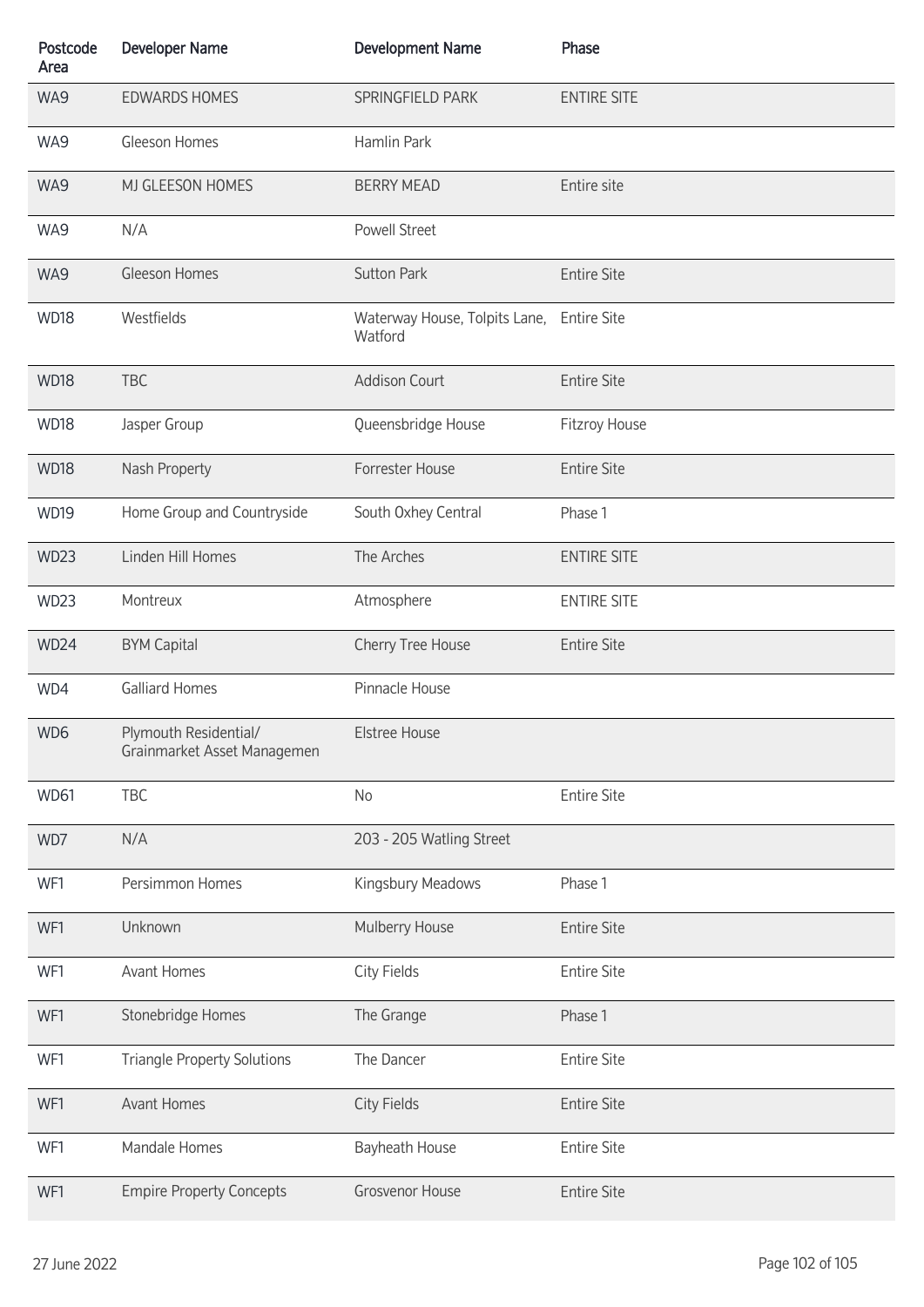| Postcode<br>Area | <b>Developer Name</b>          | <b>Development Name</b>                       | Phase              |
|------------------|--------------------------------|-----------------------------------------------|--------------------|
| WF1              | Persimmon Homes                | Kingsbury Meadows                             | Phase 1            |
| <b>WF10</b>      | Persimmon Homes                | Sycamore Gardens                              | <b>Entire Site</b> |
| <b>WF10</b>      | headoffice3                    | Yorkshire House Leeds Road                    |                    |
| <b>WF10</b>      | Greenhaven Homes               | Navigation Point                              | Phase 1A, B, C     |
| <b>WF10</b>      | Greenhaven Homes               | Navigation Point                              | Phase 3            |
| <b>WF10</b>      | Seddon Homes                   | Silkstone                                     | Phase 2            |
| <b>WF11</b>      | Gleeson Homes                  | Rainsborough Park                             | Phase 1            |
| <b>WF13</b>      | N/A                            | 18 - 30 Bronte Close                          |                    |
| WF14             | Gleeson                        | <b>Calder View</b>                            | <b>Entire Site</b> |
| <b>WF16</b>      | <b>Belmont Homes</b>           | <b>Willow Tree Park</b>                       |                    |
| <b>WF17</b>      | Riva Homes                     | Old Fire Station                              | <b>Entire Site</b> |
| WF17             | N/A                            | Blakeridge Mills Village, The<br>Jubilee Mill |                    |
| WF <sub>2</sub>  | <b>HJK Properties</b>          | Westgate Place                                | <b>Entire Site</b> |
| WF <sub>2</sub>  | Dawett Homes                   | Wayside Crescent                              | <b>Entire Site</b> |
| WF <sub>2</sub>  | HJK Properties / Belmont Homes | Westgate Place                                | <b>Entire Site</b> |
| WF <sub>2</sub>  | Orion Homes                    | Leafield Gardens                              |                    |
| WF <sub>2</sub>  | Lifestyle by Engie             | Waterton Green                                | Phase 1 & 2        |
| WF <sub>2</sub>  | Persimmon Homes                | Lindale Park                                  | Phase 1            |
| WF3              | <b>Chartford Homes</b>         | Woodlea                                       | <b>Entire Site</b> |
| WF4              | Harron Homes                   | Willowbrook Manor                             |                    |
| WF4              | Rouse Homes                    | Nelson Grange                                 |                    |
| WF5              | N/A                            | Chancery Court                                |                    |
| WF5              | N/A                            | The Green                                     |                    |
| WF5              | Ashton Fine Developments       | Northfield Mill                               |                    |
| WF6              | <b>JBM Homes</b>               | Church Grove Altofts                          | <b>ENTIRE SITE</b> |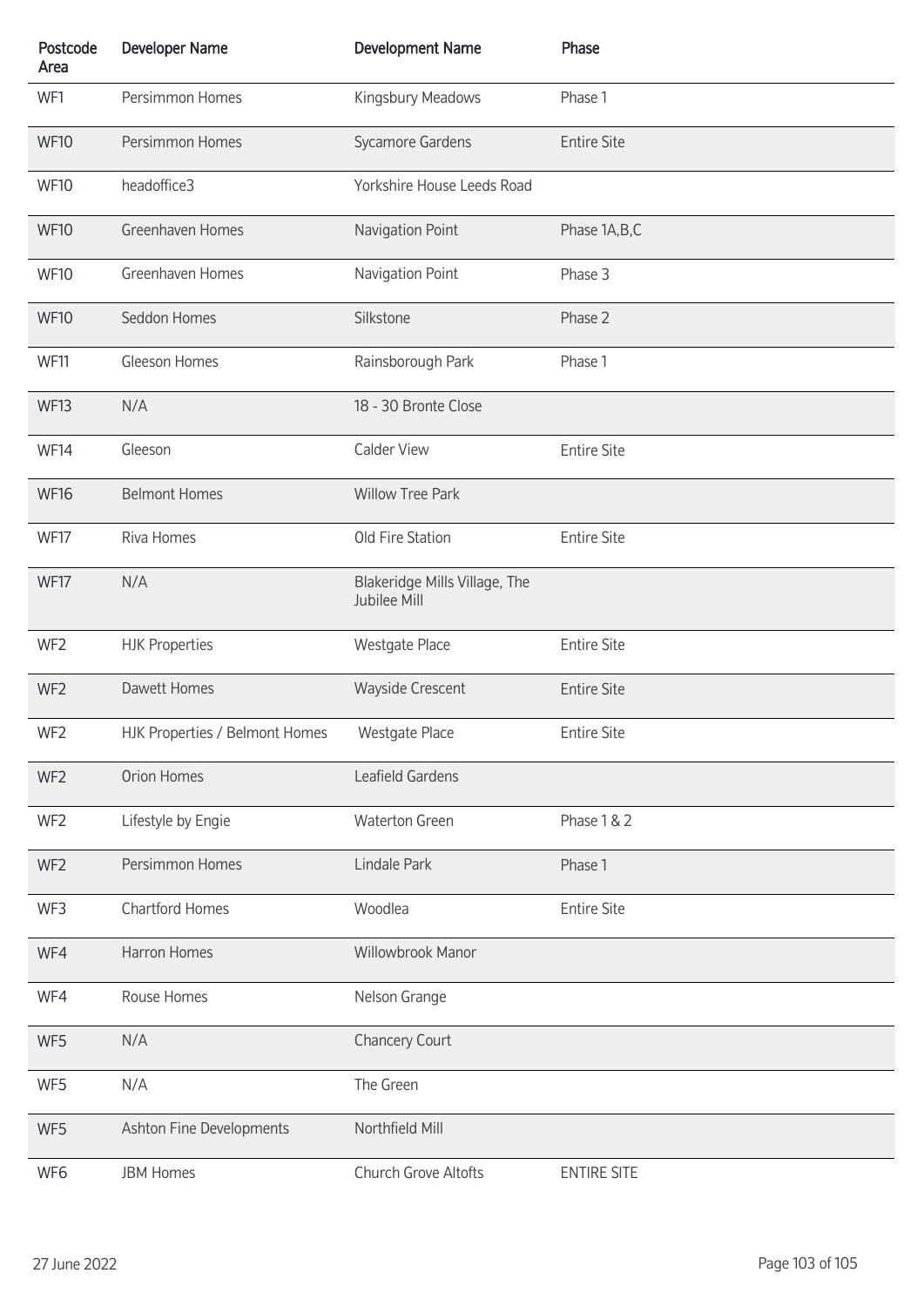| Postcode<br>Area | <b>Developer Name</b>                             | <b>Development Name</b>      | Phase              |
|------------------|---------------------------------------------------|------------------------------|--------------------|
| WF8              | Mandale Homes                                     | Micklegate House             |                    |
| WF8              | Noble Homes                                       | The Chestnuts                |                    |
| WF8              | Persimmon Homes                                   | Friarwood Park               |                    |
| WF8              | Linden Homes                                      | Manor Park                   | Sales release only |
| WF9              | Unknown                                           | Mallard Mews South Elmsall   | <b>Entire SIte</b> |
| WF9              | Gleeson Homes                                     | <b>Woodland Court</b>        |                    |
| WF9              | Keepmoat Homes                                    | The Realm                    |                    |
| WN <sub>2</sub>  | <b>Elland Developments</b>                        | PARKBRIDGE CLOSE             | <b>Entire Site</b> |
| WN3              | Maryland Securities LTD                           | Wharfside, Heritage Way      |                    |
| WN3              | <b>Barratt Homes</b>                              | <b>Blundells Wood</b>        |                    |
| WN5              | Unknown                                           | <b>GANTLEY AVENUE</b>        | <b>Entire Site</b> |
| WN6              | Morris Homes                                      | Churchfields                 | Phase 1            |
| WN7              | JP Mcguire                                        | Loom Wharf / Mather House    | <b>Entire Site</b> |
| WN7              | PERSIMMON HOMES                                   | <b>WALMSLEY PARK</b>         | Phase 2            |
| WN8              | <b>GLEESON HOMES</b>                              | <b>DIGMOOR COURT</b>         | <b>Entire Site</b> |
| WR1              | Darvist Property Limited                          | St Swithins House            | <b>Entire Site</b> |
| <b>WR14</b>      | Seven Capital                                     | <b>Belle Vue Terrace</b>     | <b>Entire Site</b> |
| WR4              | Seven Capital                                     | <b>Bridgewater House</b>     |                    |
| WR5              | Persimmon Homes                                   | Hatton Grange                |                    |
| WR5              | St. Modwen Homes                                  | Weogoran Park                | Phase 1            |
| WS1              | Prosperity Wealth                                 | Tameway Plaza                | <b>Entire Site</b> |
| WS1              | Tameway (Midlands)                                | Tameway Plaza                | <b>Entire Site</b> |
| <b>WS11</b>      | Regency Residential                               | Tawny Carder Place           | <b>Entire Site</b> |
| <b>WS11</b>      | Vistry Partnerships (Marketed as<br>Linden Homes) | <b>Walkmill Place</b>        | <b>ENTIRE SITE</b> |
| WS4              | BT Felton & Sons                                  | Jockey Fields / Meadow Brook |                    |